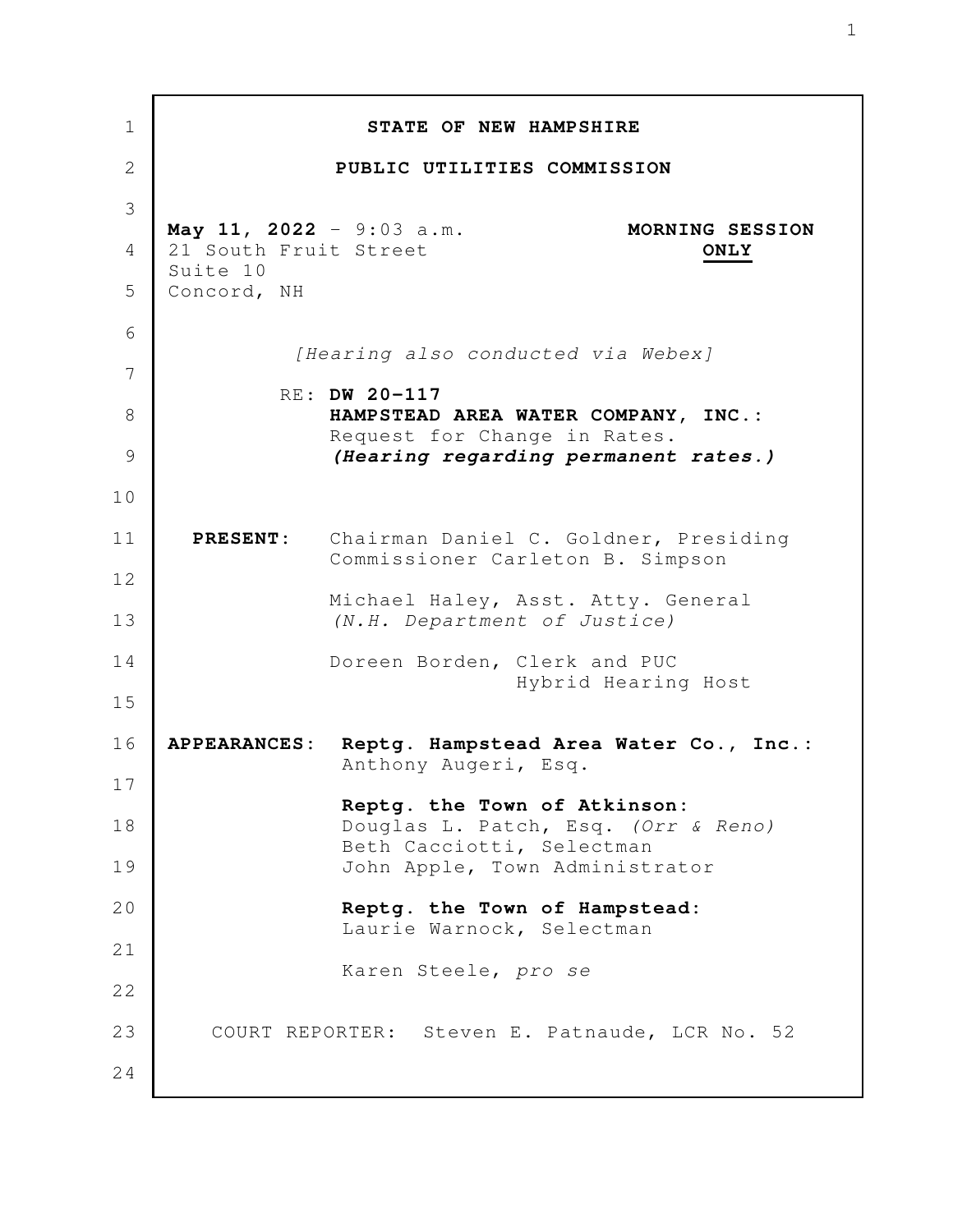| $\mathbf 1$    |                     |                                                                         |
|----------------|---------------------|-------------------------------------------------------------------------|
| $\mathbf{2}$   | <b>APPEARANCES:</b> | $(C \circ n \ t \ i \ n \ u \ e \ d)$                                   |
| 3              |                     | Reptg. Residential Ratepayers:<br>Julianne M. Desmet, Esq.              |
| $\overline{4}$ |                     | Josie Gage, Dir./Economics & Finance<br>Office of Consumer Advocate     |
| 5              |                     | Reptg. New Hampshire Dept. of Energy:                                   |
| 6              |                     | Christopher R. Tuomala, Esq.<br>Jayson Laflamme, Asst. Dir./Water Group |
| 7              |                     | Anthony Leone, Analyst/Water Group<br>Douglas Brogan, Consultant        |
| 8              |                     | Howard Solganick, Consultant<br>(Regulatory Support Division)           |
| $\mathcal{G}$  |                     |                                                                         |
| 10             |                     |                                                                         |
| 11             |                     |                                                                         |
| 12             |                     |                                                                         |
| 13             |                     |                                                                         |
| 14             |                     |                                                                         |
| 15<br>16       |                     |                                                                         |
| $17$           |                     |                                                                         |
| 18             |                     |                                                                         |
| 19             |                     |                                                                         |
| 20             |                     |                                                                         |
| 21             |                     |                                                                         |
| 22             |                     |                                                                         |
| 23             |                     |                                                                         |
| 24             |                     |                                                                         |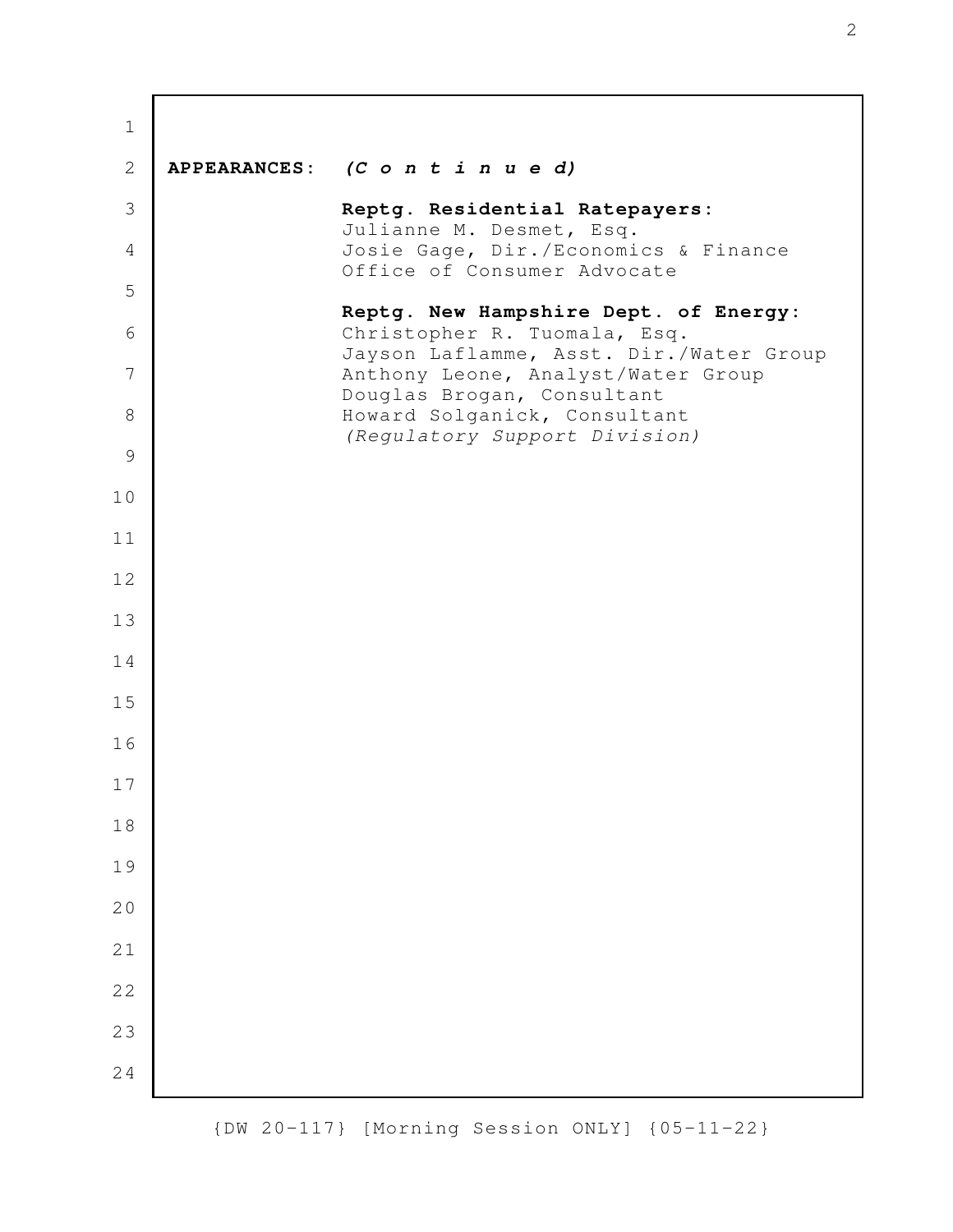**I N D E X PAGE NO. DISCUSSION RE: EXHIBITS** 9 **DISCUSSION RE: OPENING STATEMENT REQUEST** 10 **DISCUSSION RE: OBJECTION TO CERTAIN** 13 **EXHIBITS PROFFERED BY MS. STEELE \* \* \* WITNESS PANEL: STEPHEN ST. CYR CHARLIE LANZA DAVID FOX JOSIE GAGE ANTHONY LEONE DOUGLAS BROGAN HOWARD SOLGANICK** Direct examination by Mr. Augeri 18 Direct examination by Mr. Tuomala 43 Direct examination by Ms. Desmet 69 Cross-examination by Mr. Patch 72 Cross-examination by Ms. Steele 73 Interrogatories by Cmsr. Simpson 98 Interrogatories by Chairman Goldner 127 1 2 3 4 5 6 7 8 9 10 11 12 13 14 15 16 17 18 19 20 21 22 23 24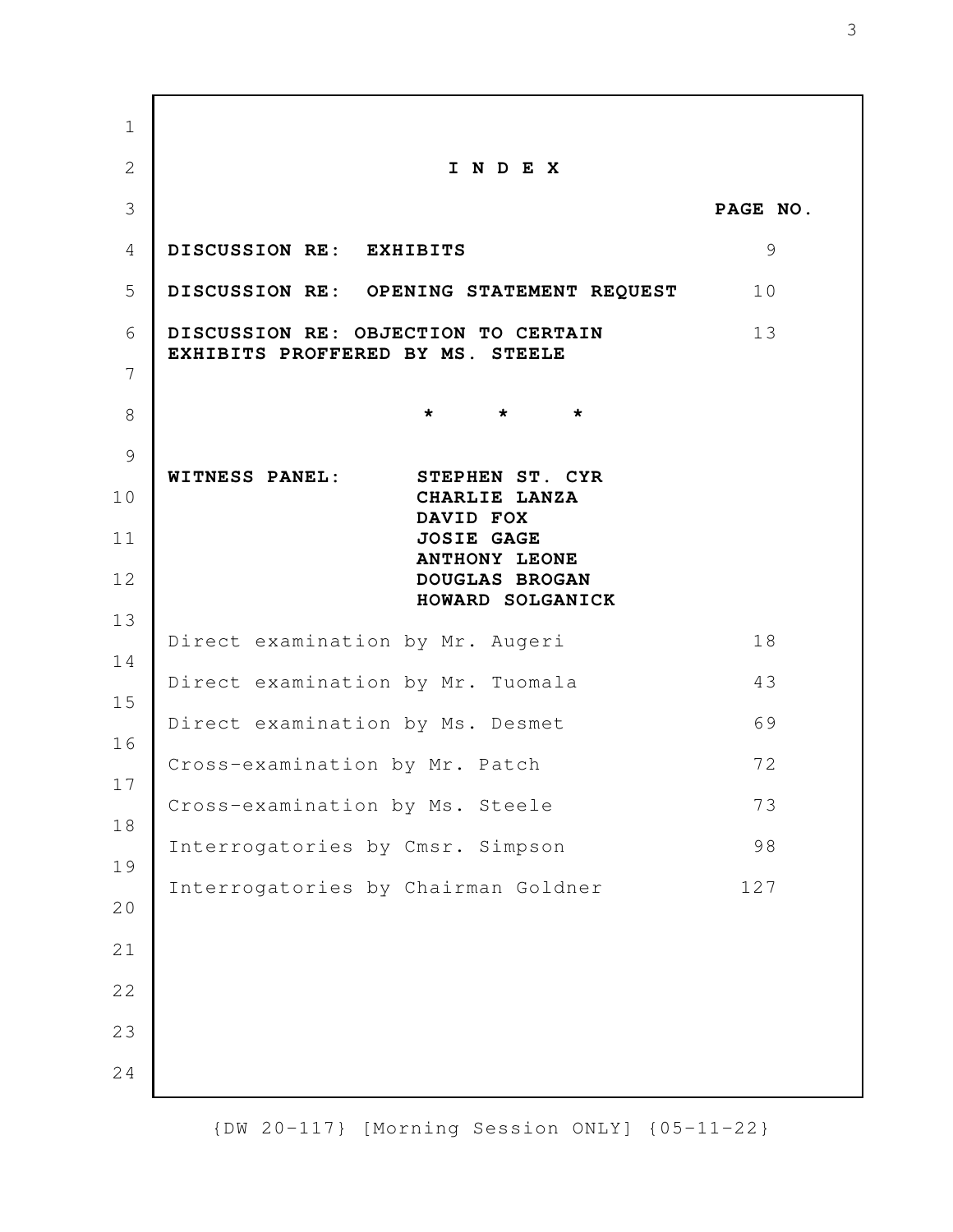**E X H I B I T S EXHIBIT NO. D E S C R I P T I O N PAGE NO.** 3 Settlement Agreement, with *premarked* Attachments 4 Testimony of Charlie Lanza *pre*marked 5 Testimony of Dave Fox *premarked* 6 Testimony of Stephen P. *premarked* St. Cyr 7 Rebuttal Testimony of *premarked* Stephen P. St. Cyr 8 Revised Audit Report *premarked* 9 Rebuttal Testimony of *premarked* Douglas Brogan, with attachments 10 Rebuttal Testimony of *premarked* Howard Solganick, with attachments 11 Testimony of Karen S. Steele, *premarked* with Attachments 12 Karen Steele Responses to NH *premarked* Dept of Energy Data Requests Set 1 and attachments 13 Karen Steele Responses to *premarked* OCA Set 1 Data Requests 14 Transcript of September 30, *premarked* 2021 Hearing and HAWC Rate Case Expense Filing dated November 23, 2021 in DW 20-071 **(MARKED FOR IDENTIFICATION ONLY)** *\*\*NOT ADMITTED INTO EVIDENCE\*\** 1 2 3 4 5 6 7 8 9 10 11 12 13 14 15 16 17 18 19 20 21 22 23 24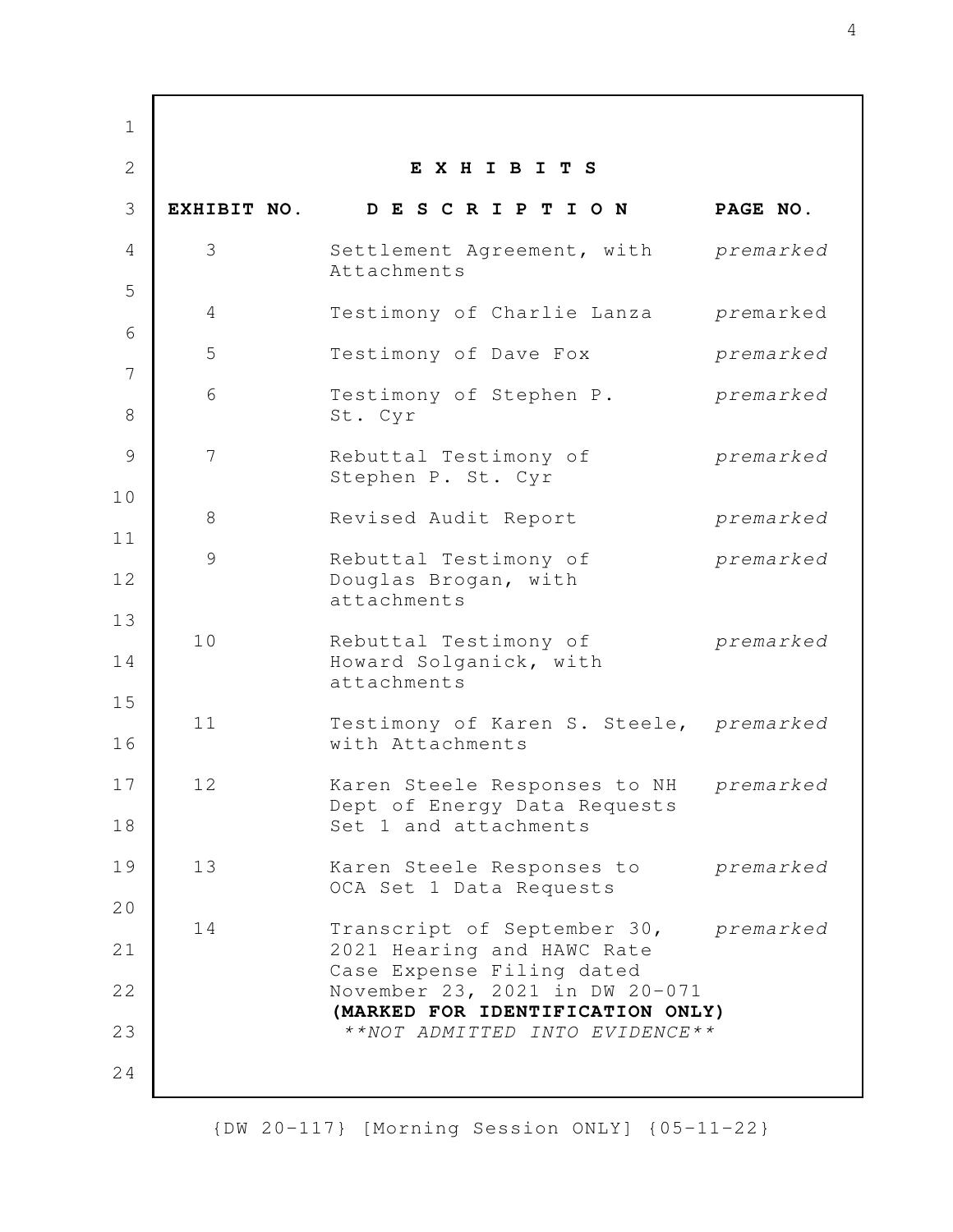**E X H I B I T S (continued) EXHIBIT NO. D E S C R I P T I O N PAGE NO.** 15 HAWC Petition, Testimony, and *premarked* Attachments filed in DW 05-177 **(MARKED FOR IDENTIFICATION ONLY)** *\*\*NOT ADMITTED INTO EVIDENCE\*\** 16 Order No. 24,747 filed in *premarked* DW 06-155 including prior Walnut Ridge Water Company, Inc. Agreement (April 20, 1994) and Revised Company Tariff **(MARKED FOR IDENTIFICATION ONLY)** *\*\*NOT ADMITTED INTO EVIDENCE\*\** 17 **Not Used** *premarked* 18 Karen S. Steele Summary of *premarked* HAWC Revenue from Annual Reports 2008-2020 **(MARKED FOR IDENTIFICATION ONLY)** *\*\*NOT ADMITTED INTO EVIDENCE\*\** 19 **Not Use** *premarked* 1 2 3 4 5 6 7 8 9 10 11 12 13 14 15 16 17 18 19 20 21 22 23 24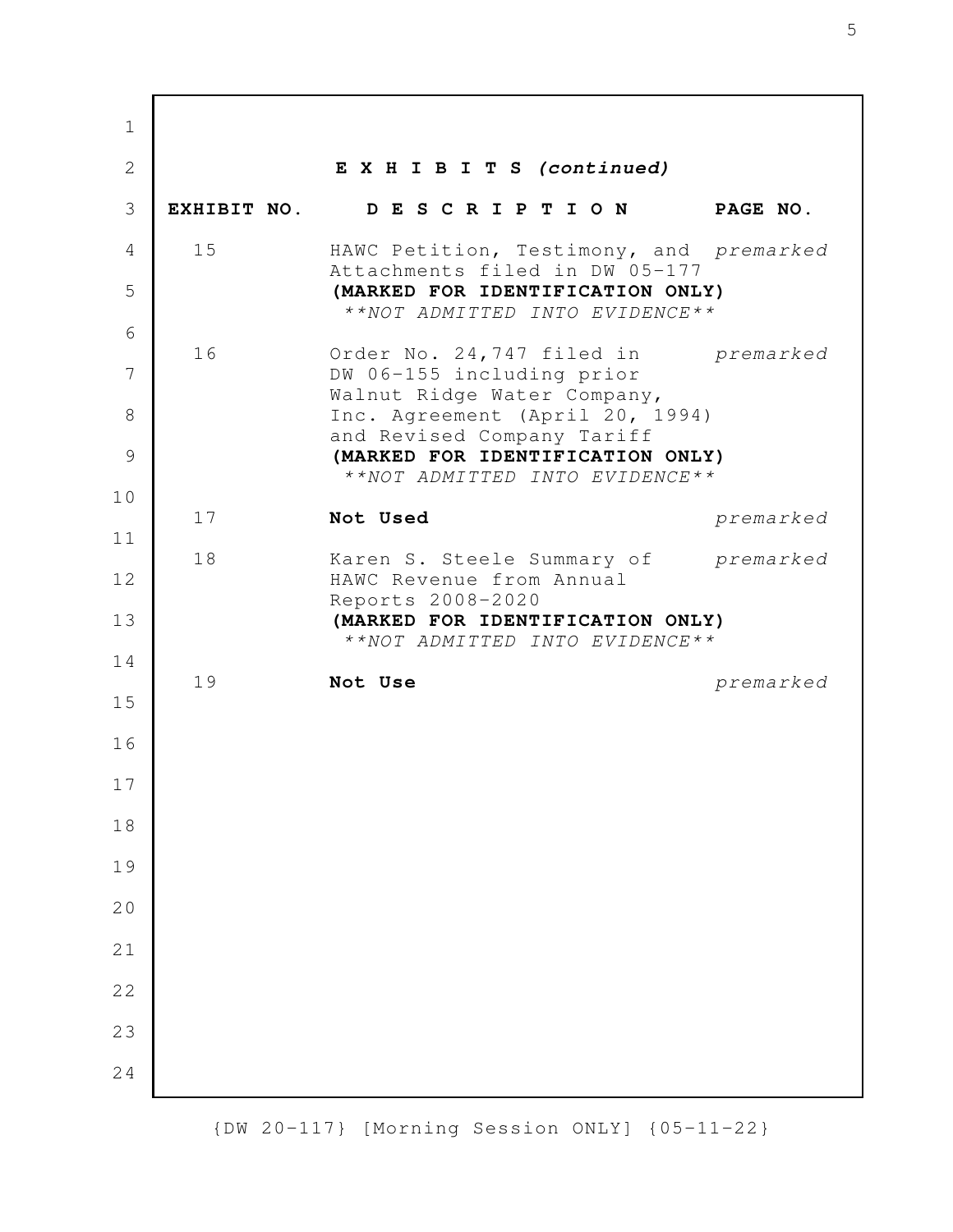**P R O C E E D I N G** CHAIRMAN GOLDNER: Okay. Good morning, everyone. I'm Chairman Goldner. I'm joined by Commissioner Simpson this morning. We're here in Docket 20-117 for a hearing regarding the Hampstead Area Water Company or HAWC's request for a change in rates. Today's hearing will consider the Settlement Agreement on proposed permanent rates reached by HAWC, the Department of Energy, the Office of the Consumer Advocate, the Town of Hampstead, and the Town of Atkinson. Let's take appearances, beginning with Hampstead. MR. AUGERI: Thank you, Chairman Goldner. Attorney Tony Augeri representing -- CMSR. SIMPSON: Can you turn your microphone on please? MR. AUGERI: Oh. Sorry. Better? CHAIRMAN GOLDNER: Yes, sir. CMSR. SIMPSON: Thank you. MR. AUGERI: Attorney Tony Augeri, representing Hampstead Area Water Company. Would you like me to introduce who all 1 2 3 4 5 6 7 8 9 10 11 12 13 14 15 16 17 18 19 20 21 22 23 24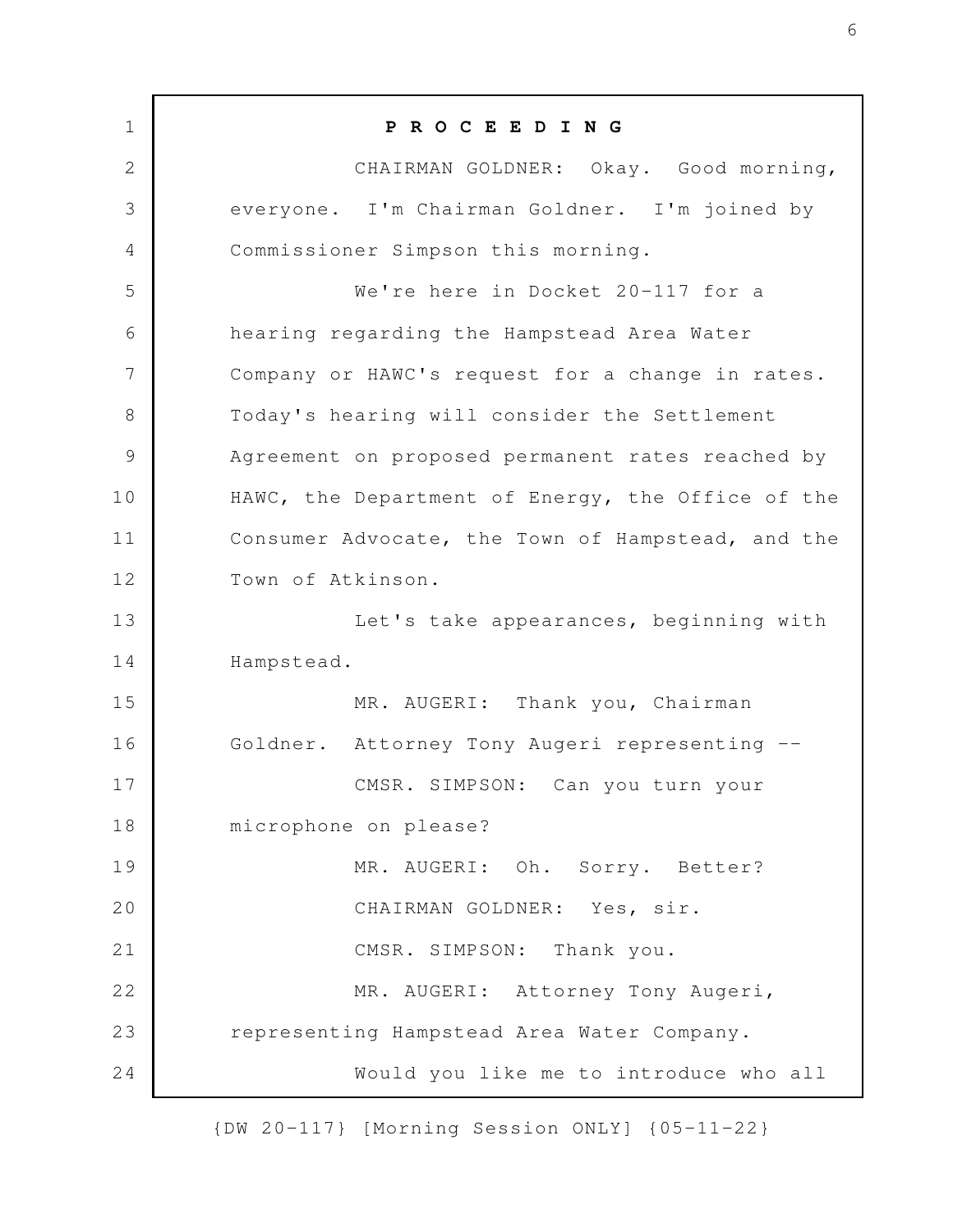else is here? CHAIRMAN GOLDNER: Sure. MR. AUGERI: Great. Controller John Sullivan, from the Company; Christine Lewis Morse, Vice President; and Harold Morse, President. In the panel ahead of time, to save some time, is Stephen P. St. Cyr, a retained consultant; Charlie Lanza, General Manager of the Company; and Dave Fox, a retained consultant. Thank you. CHAIRMAN GOLDNER: Thank you. We'll move to the Town of Atkinson. MR. PATCH: Good morning. Doug Patch, with the law firm of Orr & Reno. And with me at the table here this morning, Beth Cacciotti, who is a member of the Board of Selectmen; in addition, John Apple, who is the Town Administrator. CHAIRMAN GOLDNER: Thank you, Mr. Patch. And let's move to -- is the Town of Danville here today? *[No indication given.]* CHAIRMAN GOLDNER: No? Okay. We can move to the Office of Consumer Advocate, 1 2 3 4 5 6 7 8 9 10 11 12 13 14 15 16 17 18 19 20 21 22 23 24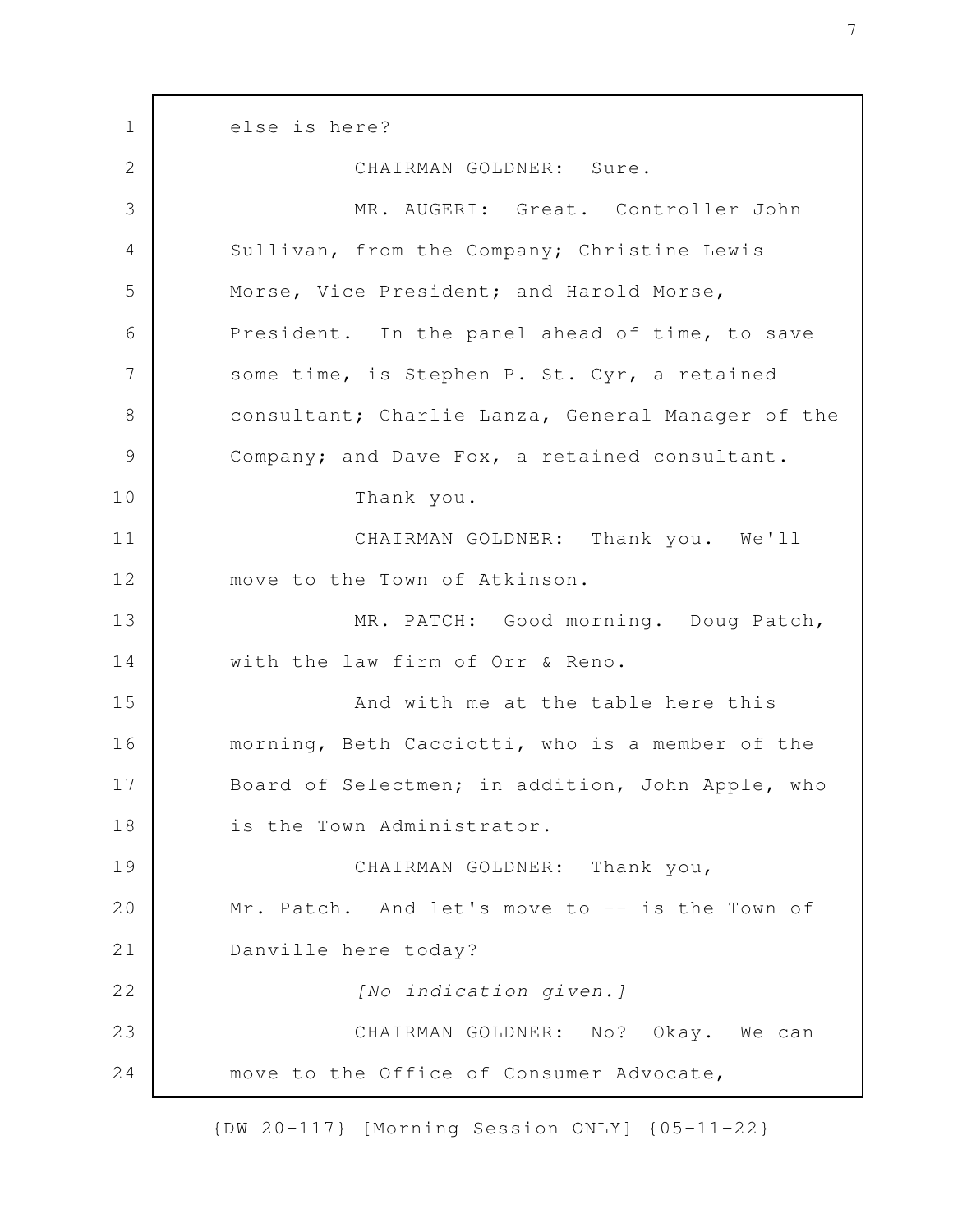Ms. Desmet. MS. DESMET: Yes. Good morning. Julianne Desmet, on behalf of the Office of Consumer Advocate. And also with me is Ms. Josie Gage, up in the panel, our Director of Economics & Finance. CHAIRMAN GOLDNER: Thank you. And New Hampshire Department of Energy? MR. TUOMALA: Good morning, Commissioners. Christopher Tuomala, representing the New Hampshire Department of Energy. With me, to my left, is Jayson Laflamme, he is the Assistant Director of the Water Group within the Regulatory Support Division at the Department of Energy; to his left is Witness Anthony Leone, he is an Analyst in the Water Group at the Department of Energy; to Anthony's left is another witness, Douglas Brogan, he's an engineering consultant for the Department of Energy; and joining us by Webex is Howard Solganick, who is our cost of service expert retained for this docket. Thank you. CHAIRMAN GOLDNER: Thank you. And 1 2 3 4 5 6 7 8 9 10 11 12 13 14 15 16 17 18 19 20 21 22 23 24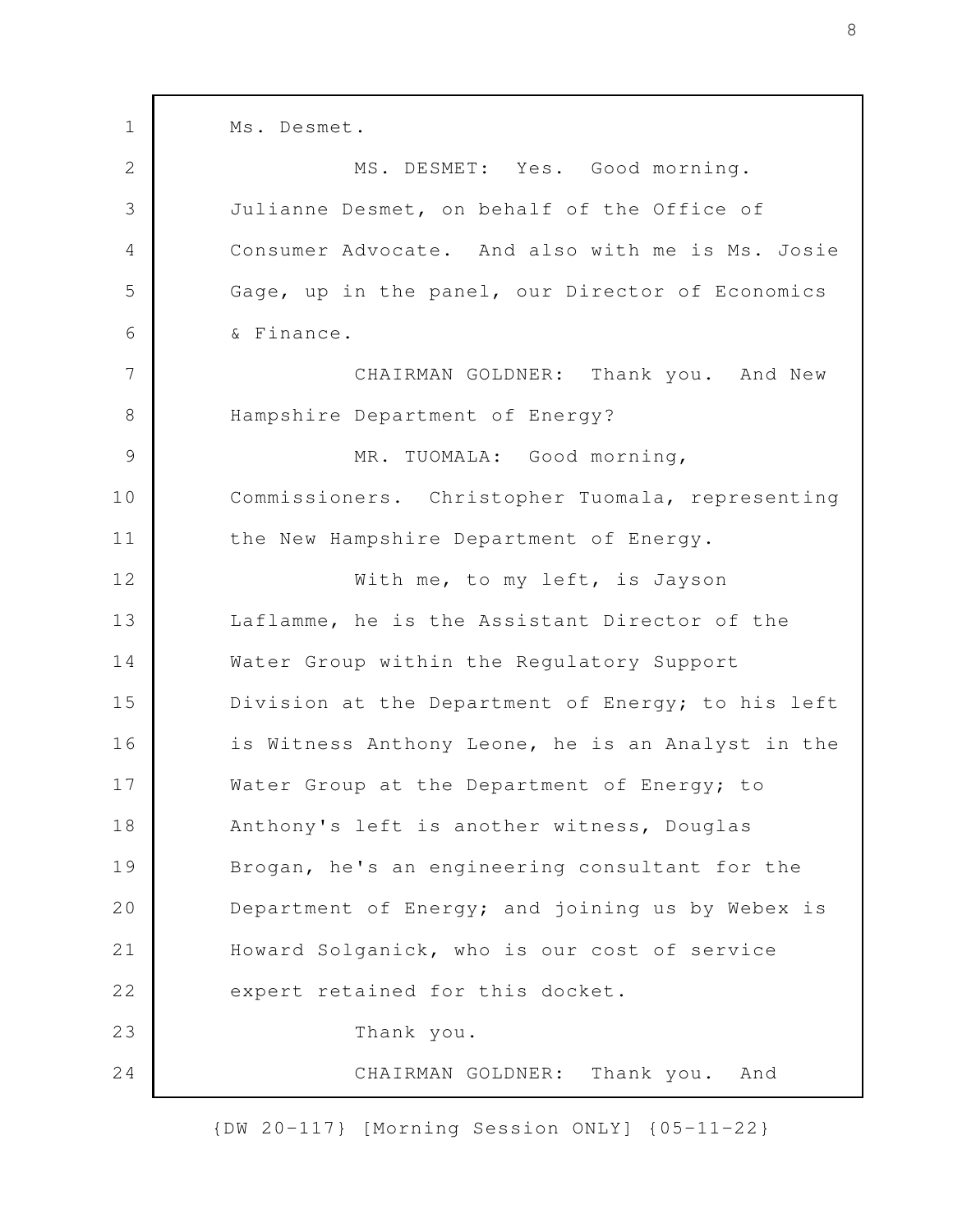Karen Steele? MS. STEELE: Good morning. I'm Karen Steele, over here. CHAIRMAN GOLDNER: Thank you. Is there anyone else? Anyone that I've missed? MS. WARNOCK: I'm Laurie Warnock. I'm with Selectmen from the Town of Hampstead. CHAIRMAN GOLDNER: Okay. Okay, very good. Are there any members of the public here that who would like to comment? *[No verbal response.]* CHAIRMAN GOLDNER: Seeing none. Exhibits 3 through 19 have been prefiled and premarked for identification. Is there anything else that we need to cover regarding exhibits? MR. AUGERI: Yes, Mr. Chairman, if I may. Some housekeeping. First of all, we indicated in our letter of filing that we were going to make an oral motion for late filing pursuant to Puc 203.20(f), and that we are now making that motion here at the hearing, for the Commission to accept those exhibits. Exhibit 3 being the Settlement Agreement, and the respective parties' exhibits that have been filed 1 2 3 4 5 6 7 8 9 10 11 12 13 14 15 16 17 18 19 20 21 22 23 24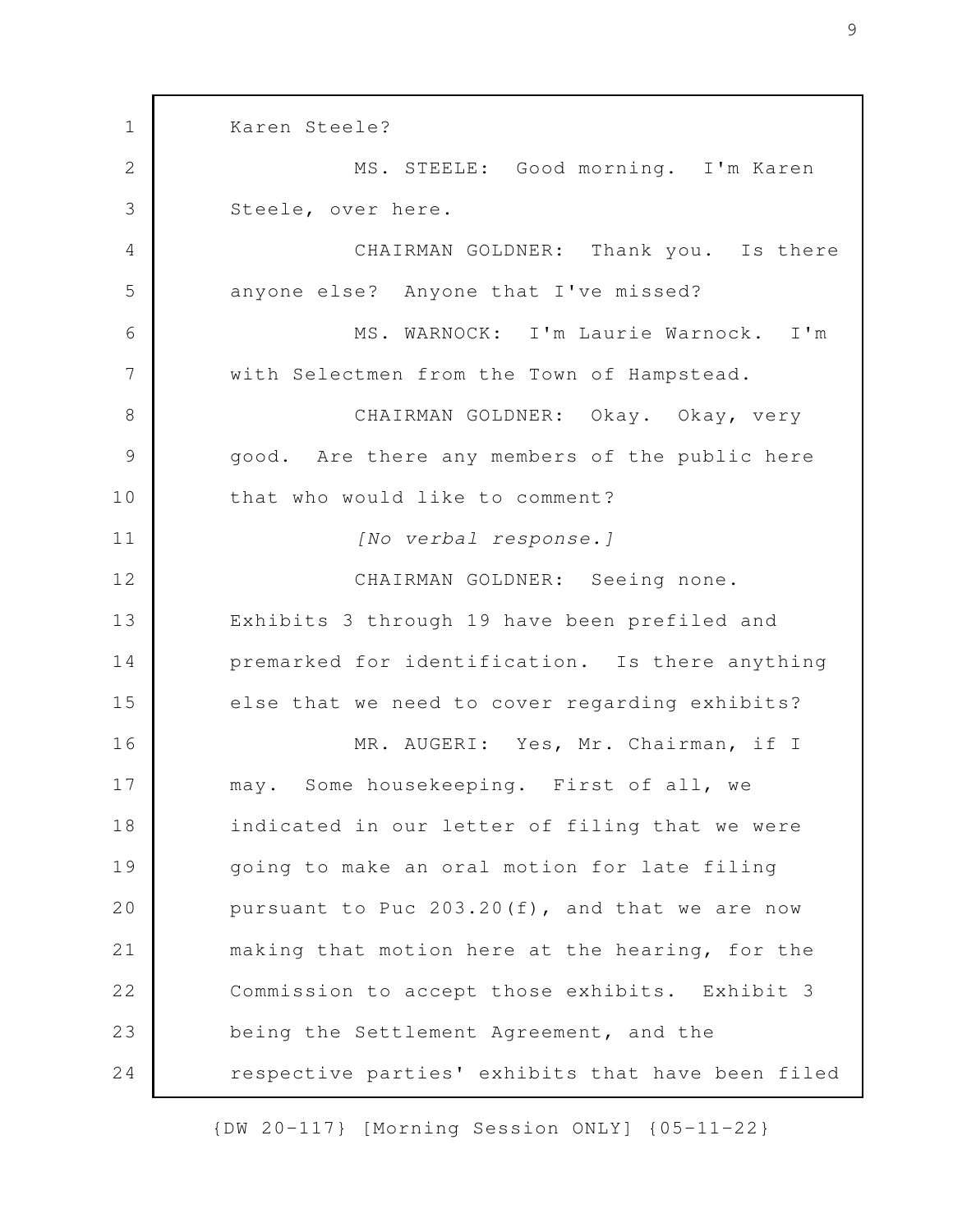in this matter. CHAIRMAN GOLDNER: Okay. Thank you. MS. STEELE: Excuse me. I was wondering if it might be possible for me to make an opening statement? CHAIRMAN GOLDNER: Oh, absolutely. Absolutely. So, let's see here. If you could, Ms. Steele, let me go through the protocol, and we'll come back. But that's not a problem. Just a moment. MS. STEELE: Thank you. *[Chairman Goldner and Commissioner Simpson conferring.]* MR. AUGERI: If I may, Mr. Chairman? CHAIRMAN GOLDNER: Uh-huh. MR. AUGERI: I just wanted to make a note on the request for an opening statement. Pursuant to the rules, technically, the Company opens and closes the proceedings. And perhaps when it's -- whenever the Commission so sees fit to hear her testimony, maybe that would be the appropriate time for any statement from Ms. Steele? CHAIRMAN GOLDNER: Yes. The current 1 2 3 4 5 6 7 8 9 10 11 12 13 14 15 16 17 18 19 20 21 22 23 24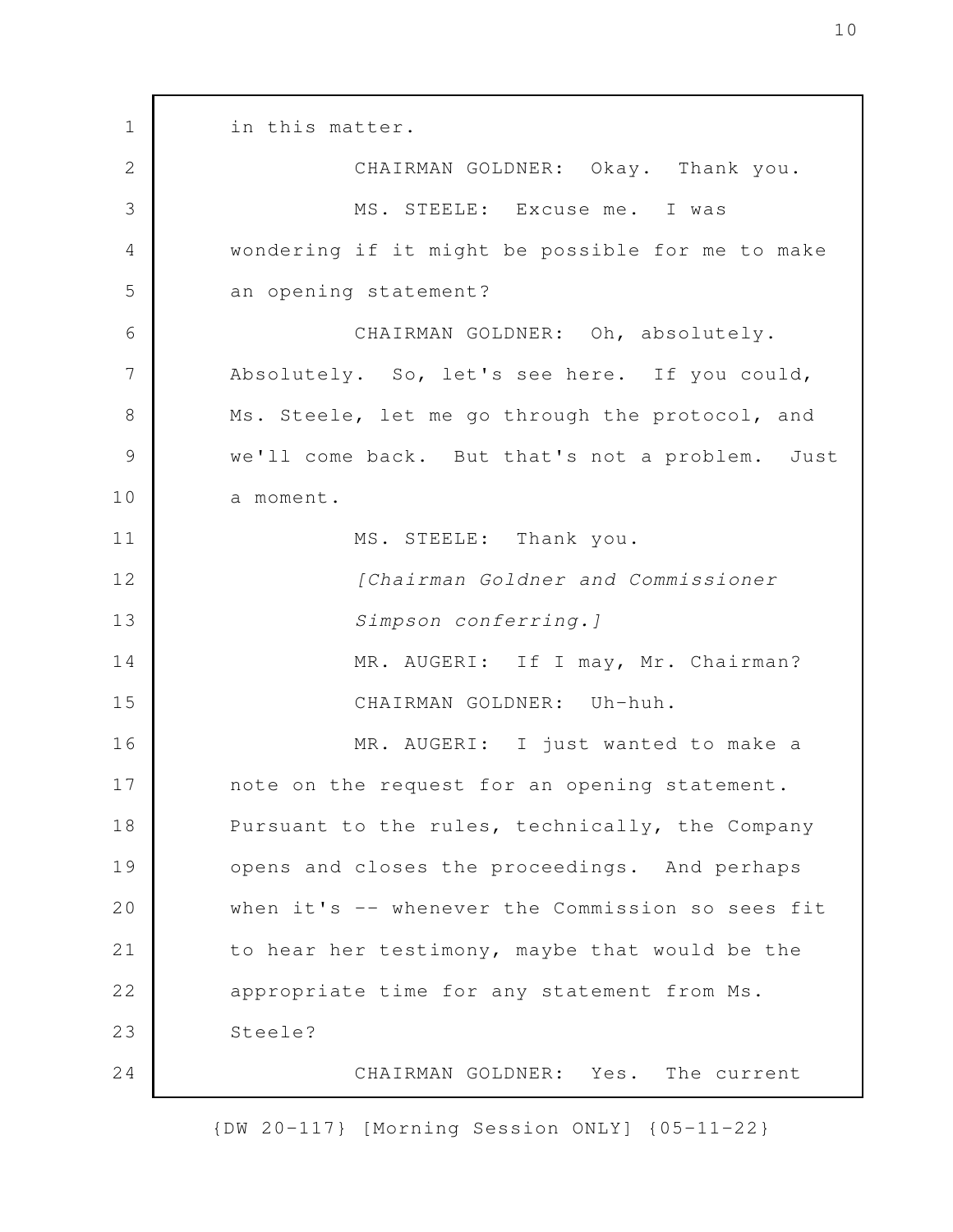plan, Ms. Steele, was, and I'll skip ahead a little bit here, but was to have HAWC, Energy, the OCA, and the Towns as a panel to start, as the seating arrangement sort of indicates here, and then move to you, as sort of your own panel. And you can -- you can comment, you can have, as a *pro se* litigant, you can have somebody ask you questions, *etcetera*. So, is there a preference, in terms of how you'd like to proceed? MS. STEELE: I don't have anybody here to ask me questions. I was just planning to present evidence, if that was okay? I was just wondering if I might be able to have an opening statement prior to all of the Settlement discussion? CHAIRMAN GOLDNER: Okay. Just a moment. MS. DESMET: This is Julianne Desmet. If I may? I did have some discussion with Ms. Steele about asking just the preliminary questions to get her evidence in, to help matters move along. I had informed parties. If she still wants to proceed that way, I'm available 1 2 3 4 5 6 7 8 9 10 11 12 13 14 15 16 17 18 19 20 21 22 23 24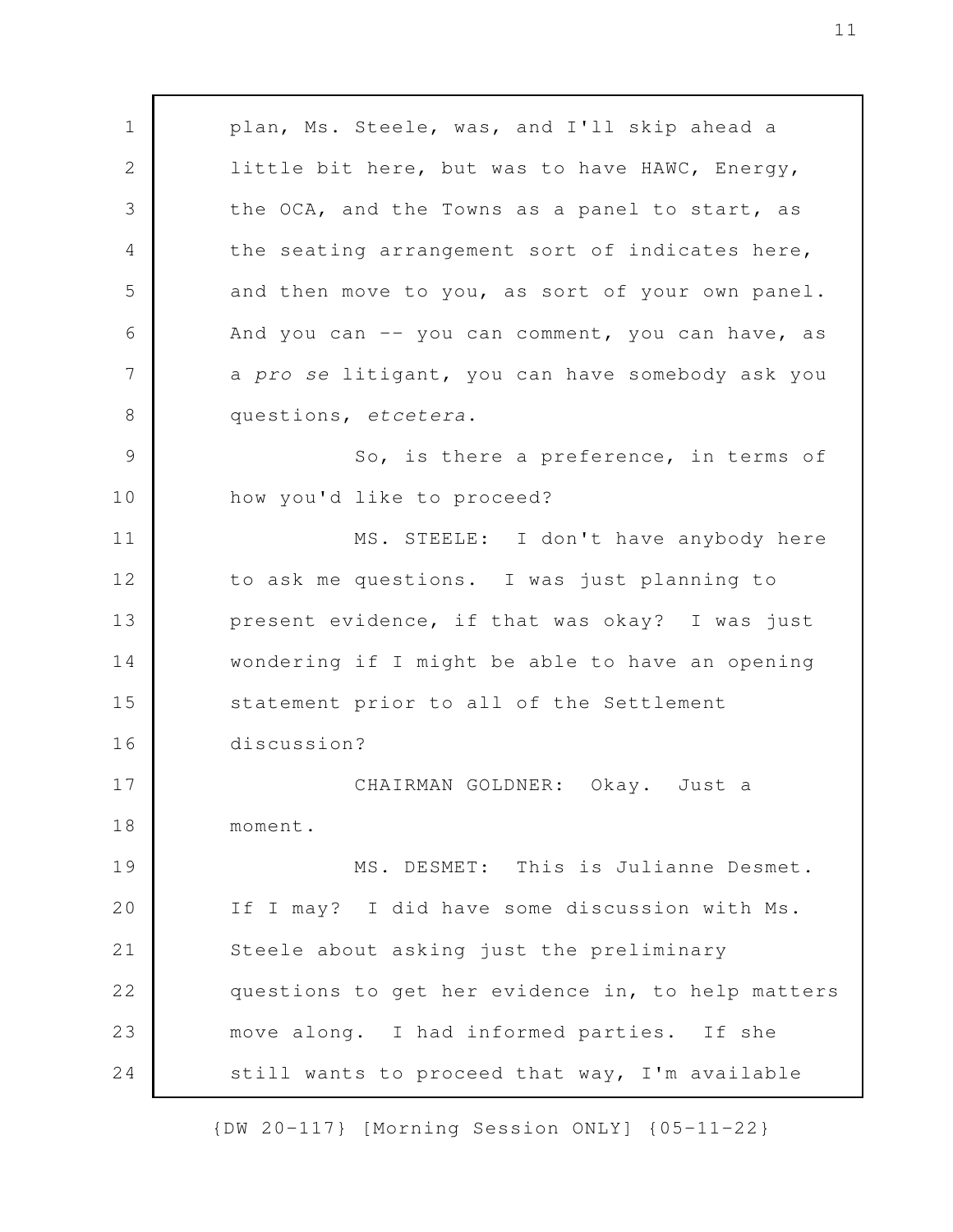and happy to do that. CHAIRMAN GOLDNER: Okay. Okay. Thank you. Just a moment. *[Chairman Goldner and Atty. Haley conferring.]* CHAIRMAN GOLDNER: Okay. So, we'll, as Mr. Augeri suggested, we'll have the Company go first, Ms. Steele. But we'll certainly allow comment after the Company's turn. MS. STEELE: Thank you. CHAIRMAN GOLDNER: So, to get things started, the Commissioners have reviewed the Settlement, prefiled testimony, and have no need of the witnesses summarizing or re-summarizing their testimony, noting that the OCA's witness does not have prefiled testimony. We do have a number of clarifying questions about the Settlement and the testimony. But, first, we'll entertain direct and cross-examination from the witnesses of the parties. Is everybody okay with that plan? MR. AUGERI: That's fine, Mr. Chairman. CHAIRMAN GOLDNER: Thank you. Thank you. So, as we were discussing before, I think 1 2 3 4 5 6 7 8 9 10 11 12 13 14 15 16 17 18 19 20 21 22 23 24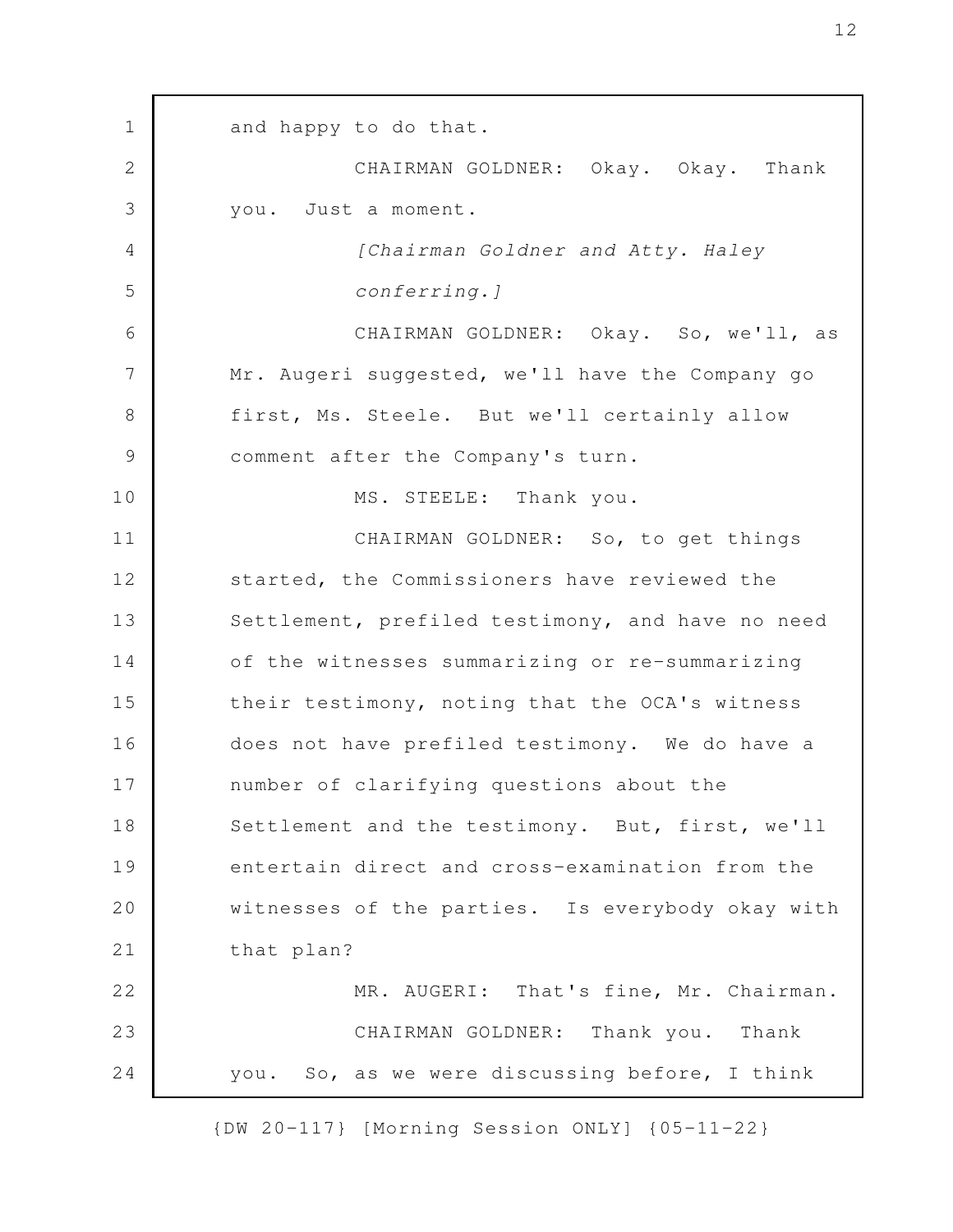we have the panel set up for Panel 1, which includes HAWC, Energy, the OCA, and the Towns, as represented by the Settlement Agreement. Are there any other preliminary matters before we have the witnesses sworn in? MR. AUGERI: Yes, Chairman, Mr. Chairman. You covered one, which is we're going to recite that we would proceed as a panel. The second is just a general objection for the record for the Commission's consideration. There were a number of exhibits that were submitted by Ms. Steele. Our objection is somewhat of a broad objection, in that we object to anything prior to the 2019 test year being considered by the Commission, unless and until Ms. Steele shows any relevance to the proceedings of this rate case. It is based on a 2019 test year, including two steps, which encompass 2020 and 2021. Some of the exhibits stretch back to the 1980s. And, simply, you know, so, on a general relevance consideration, we would say anything that predates 2019 really does have no relevance to this matter, and we would object 1 2 3 4 5 6 7 8 9 10 11 12 13 14 15 16 17 18 19 20 21 22 23 24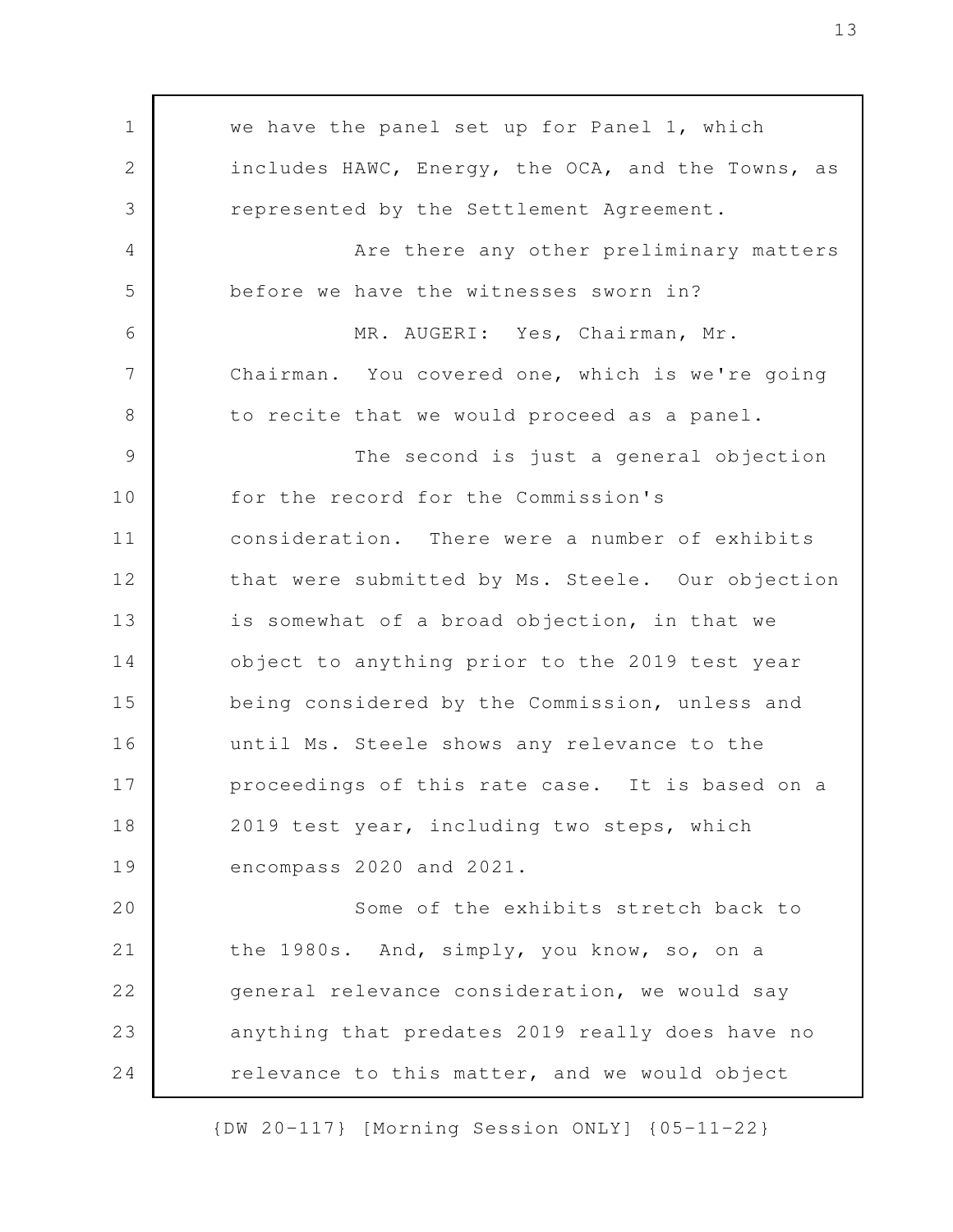generally. To the extent the commission wants us to go point-by-point on exhibits, we can at that time. But I just wanted to make sure, as a preliminary matter, that was before this Commission. Thank you. CHAIRMAN GOLDNER: Thank you. Ms. Steele or anyone else have a comment? MS. STEELE: Yes. So, some of the exhibits do just show the history of the planning of the development that is planned at the Atkinson Country Club. Those are the ones back to the 1980s. And some of the ones from 2006 show the evolution of the payment and the agreements with the Town to pay maintenance on the fire hydrant, and how that has somehow evolved into an annual charge that is now being increased. So, it is important and relevant, I believe. CHAIRMAN GOLDNER: Okay. Any other comments? Mr. Tuomala. MR. TUOMALA: Thank you, Mr. Chairman. 1 2 3 4 5 6 7 8 9 10 11 12 13 14 15 16 17 18 19 20 21 22 23 24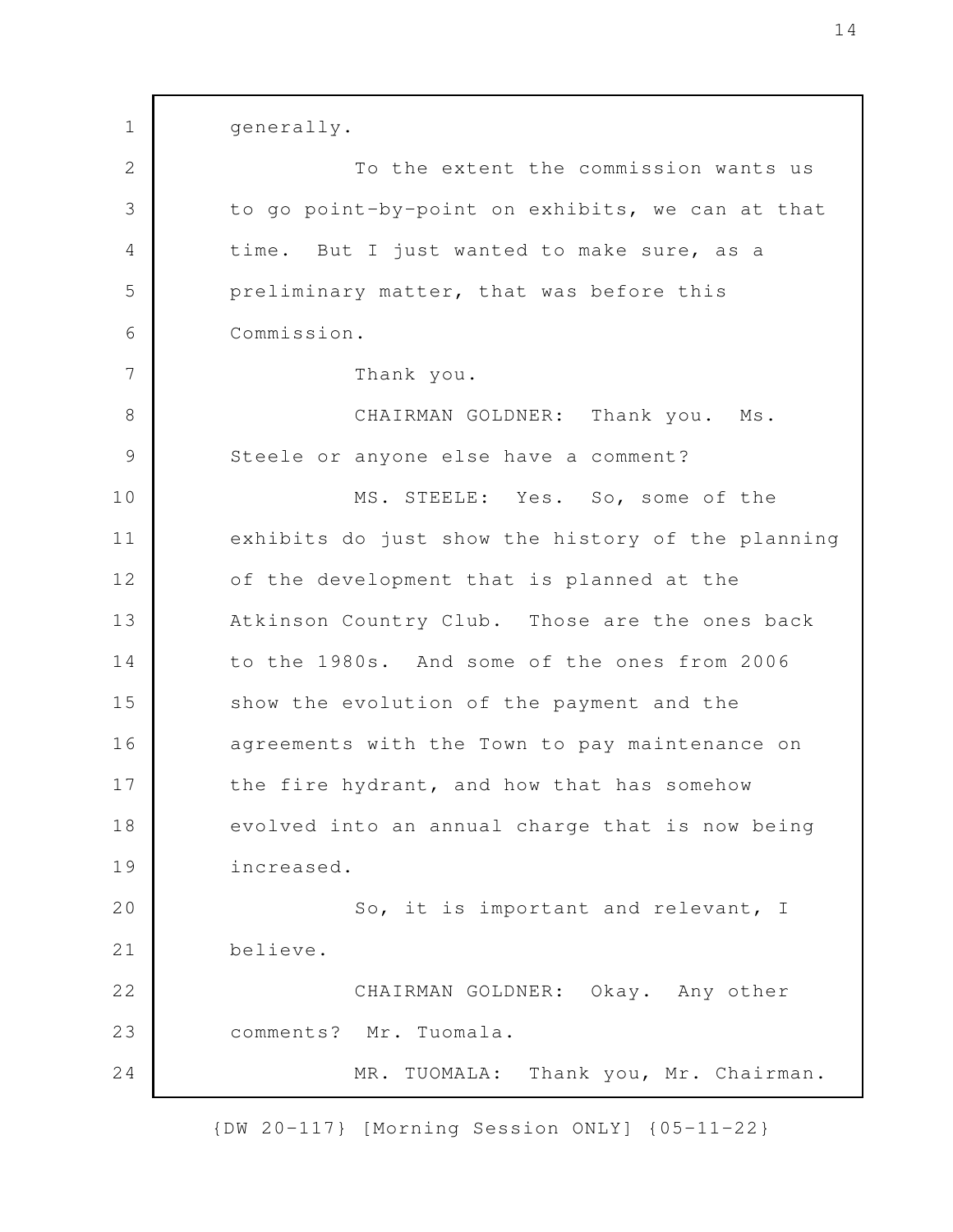A few comments. I join somewhat with the Company's objections. I note that the first three exhibits, Exhibits 11 through 13, pertain to this docket specifically. So, the Department would have no objection, considering they came out of either discovery responses or Ms. Steele's prefiled testimony, which are crucial. For Exhibits 14 through 17, as Attorney Augeri mentioned, those are from prior dockets. And I guess I would consider this a "soft" objection on grounds of relevance. And I would request that the Commission reserve its judgment until Ms. Steele presents her case, regarding her testimony and the relevance of those prior dockets. But, for Exhibits 18 and 19, I would object to, because I believe, the Department believes, that both of those are new evidence entered into the record, and they were submitted last Wednesday, I believe. And the Department of Energy hasn't had the ability to review either of those pieces of evidence. And, particularly, Exhibit Number 19 contains a reference to "DES data", with no 1 2 3 4 5 6 7 8 9 10 11 12 13 14 15 16 17 18 19 20 21 22 23 24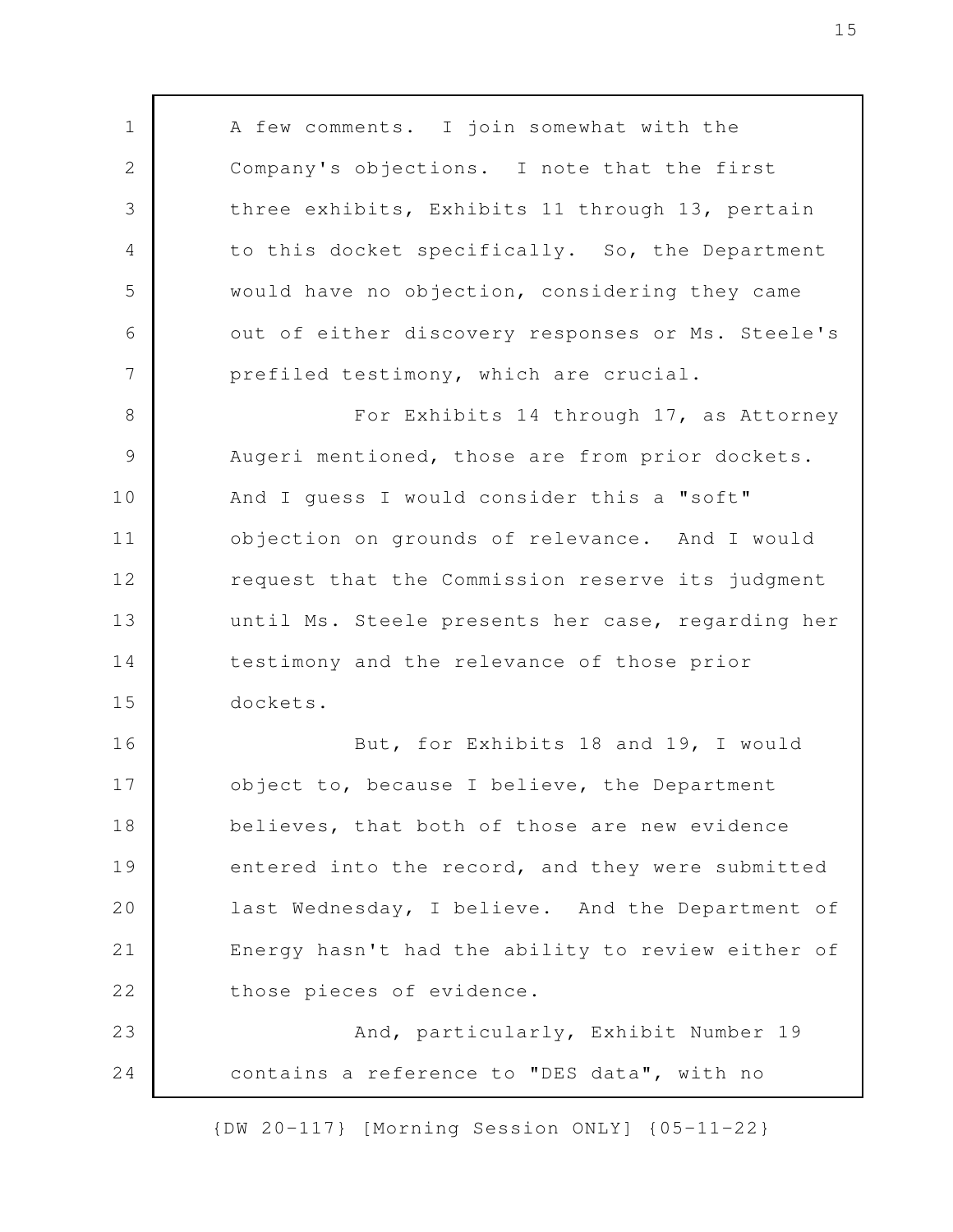further explanation. And I note Puc Rule 203.23(h) states that "Excerpts of documents shall include the proper citation to the complete document." So, on those grounds, I would object to Exhibit Number 19. CHAIRMAN GOLDNER: Okay. And, Ms. Desmet, anybody else, with any concerns? *[No verbal response.]* CHAIRMAN GOLDNER: Okay. Just a moment. *[Chairman Goldner, Commissioner Simpson, and Atty. Haley conferring.]* CHAIRMAN GOLDNER: Okay. So, Ms. Steele, when it's your turn, you can lay the foundation for why you think it's relevant, and we can take that up then. And we won't rule on it here from the Bench at the moment. MS. STEELE: Excellent. Thank you. This is my first time as an intervenor. So, I appreciate your patience and helping me understand the process. Will I be allowed to ask questions of the panel? 1 2 3 4 5 6 7 8 9 10 11 12 13 14 15 16 17 18 19 20 21 22 23 24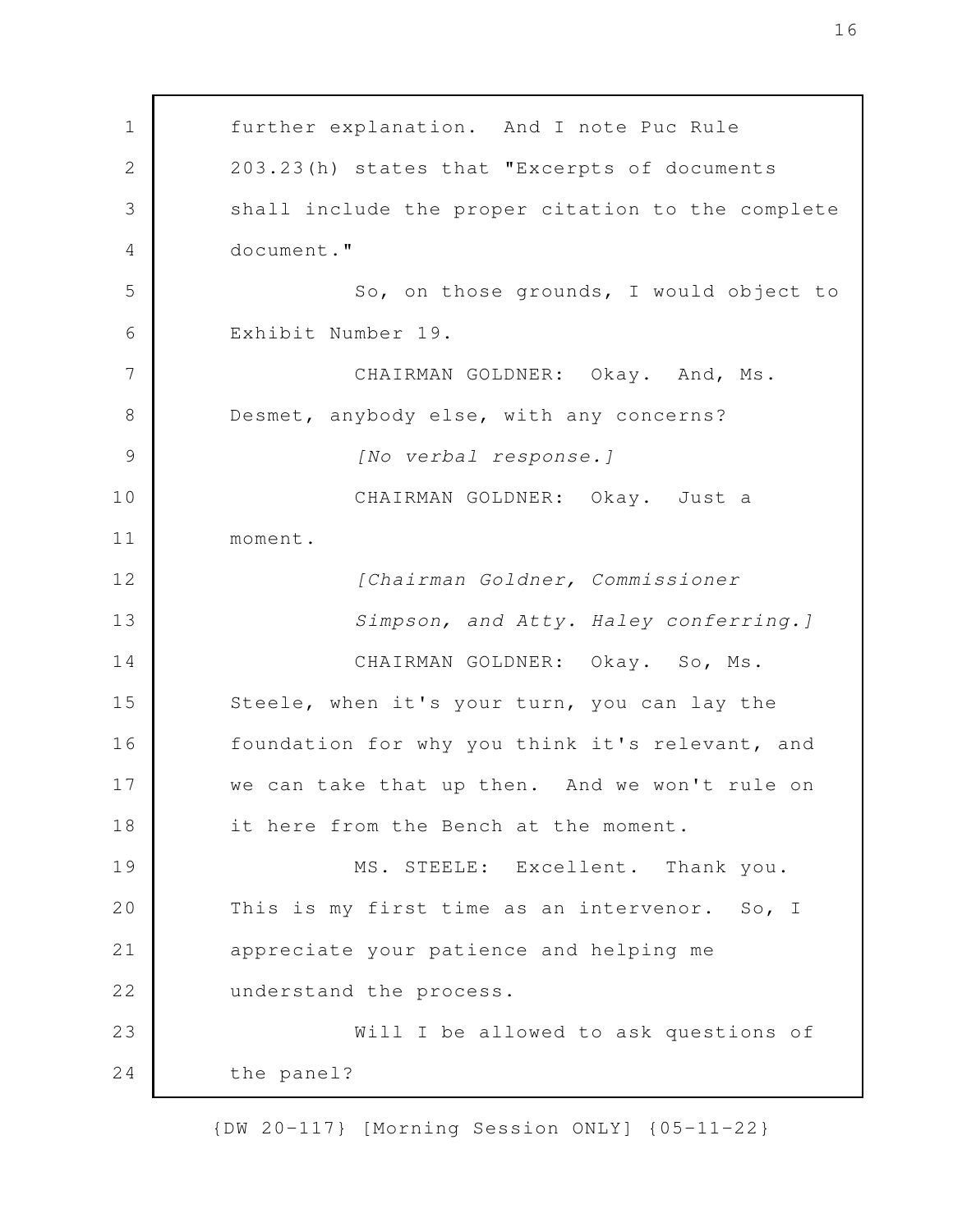| $\mathbf 1$    | CHAIRMAN GOLDNER: Yes.                            |
|----------------|---------------------------------------------------|
| $\overline{2}$ | MS. STEELE: Okay.                                 |
| 3              | CHAIRMAN GOLDNER: Yes.                            |
| 4              | MS. STEELE: Thank you.                            |
| 5              | CHAIRMAN GOLDNER: Don't worry. After              |
| 6              | you get past the Bates numbering, you're all set. |
| 7              | So, $--$                                          |
| 8              | MS. STEELE: It took a while for me to             |
| $\mathcal{G}$  | figure that out, but I got it now, I think.       |
| 10             | CHAIRMAN GOLDNER: It's easy after you             |
| 11             | get past that. Very good. Okay.                   |
| 12             | Okay. So, I think everyone is all set             |
| 13             | to proceed with the witnesses. Mr. Patnaude, can  |
| 14             | you please swear in the panel.                    |
| 15             | (Whereupon Stephen St. Cyr,                       |
| 16             | Charlie Lanza, David Fox, Josie Gage,             |
| 17             | Anthony Leone, Douglas Brogan, and                |
| 18             | Howard Solganick were duly sworn by the           |
| 19             | Court Reporter.)                                  |
| 20             | CHAIRMAN GOLDNER: Okay. Very good.                |
| 21             | We'll start with direct, the qualification of     |
| 22             | witnesses, adoption of prefiled testimony.        |
| 23             | Mr. Augeri, would you like to go                  |
| 24             | first?                                            |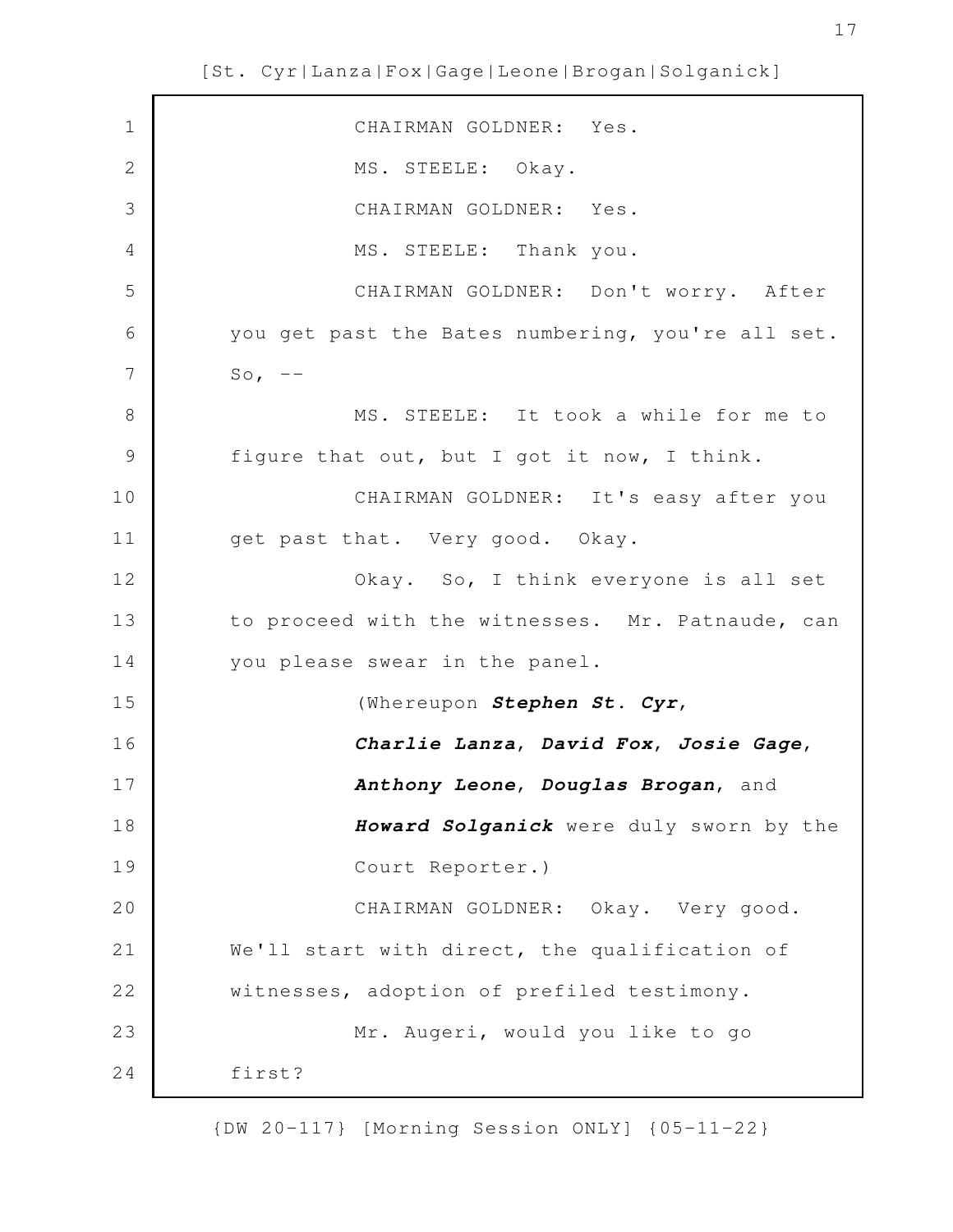| $\mathbf 1$    | MR. AUGERI: Thank you. And just                       |
|----------------|-------------------------------------------------------|
| $\mathbf{2}$   | because of the video, I presume it's easier to --     |
| 3              | I believe it is, I was going to stay seated, just     |
| $\overline{4}$ | so I don't block cameras and things like that.        |
| 5              | CHAIRMAN GOLDNER: Sure. That would be                 |
| 6              | great. Thank you.                                     |
| 7              | MR. AUGERI: Sure. Thank you. We're                    |
| 8              | going to start with Witness Mr. Stephen St. Cyr.      |
| $\mathcal{G}$  | STEPHEN ST. CYR, SWORN                                |
| 10             | CHARLIE LANZA, SWORN                                  |
| 11             | DAVID FOX, SWORN                                      |
| 12             | JOSIE GAGE, SWORN                                     |
| 13             | ANTHONY LEONE, SWORN                                  |
| 14             | DOUGLAS BROGAN, SWORN                                 |
| 15             | HOWARD SOLGANICK, SWORN                               |
| 16             | DIRECT EXAMINATION                                    |
| 17             | BY MR. AUGERI:                                        |
| 18             | Mr. St. Cyr, if you could please state your name<br>Q |
| 19             | and business for the record?                          |
| 20             | (St. Cyr) Good morning. My name is Stephen P<br>Α     |
| $2\,1$         | St. Cyr, with St. Cyr & Associates.                   |
| 22             | And what services do St. Cyr & Associates<br>Q        |
| 23             | provide?                                              |
| 24             | (St. Cyr) St. Cyr & Associates provides<br>Α          |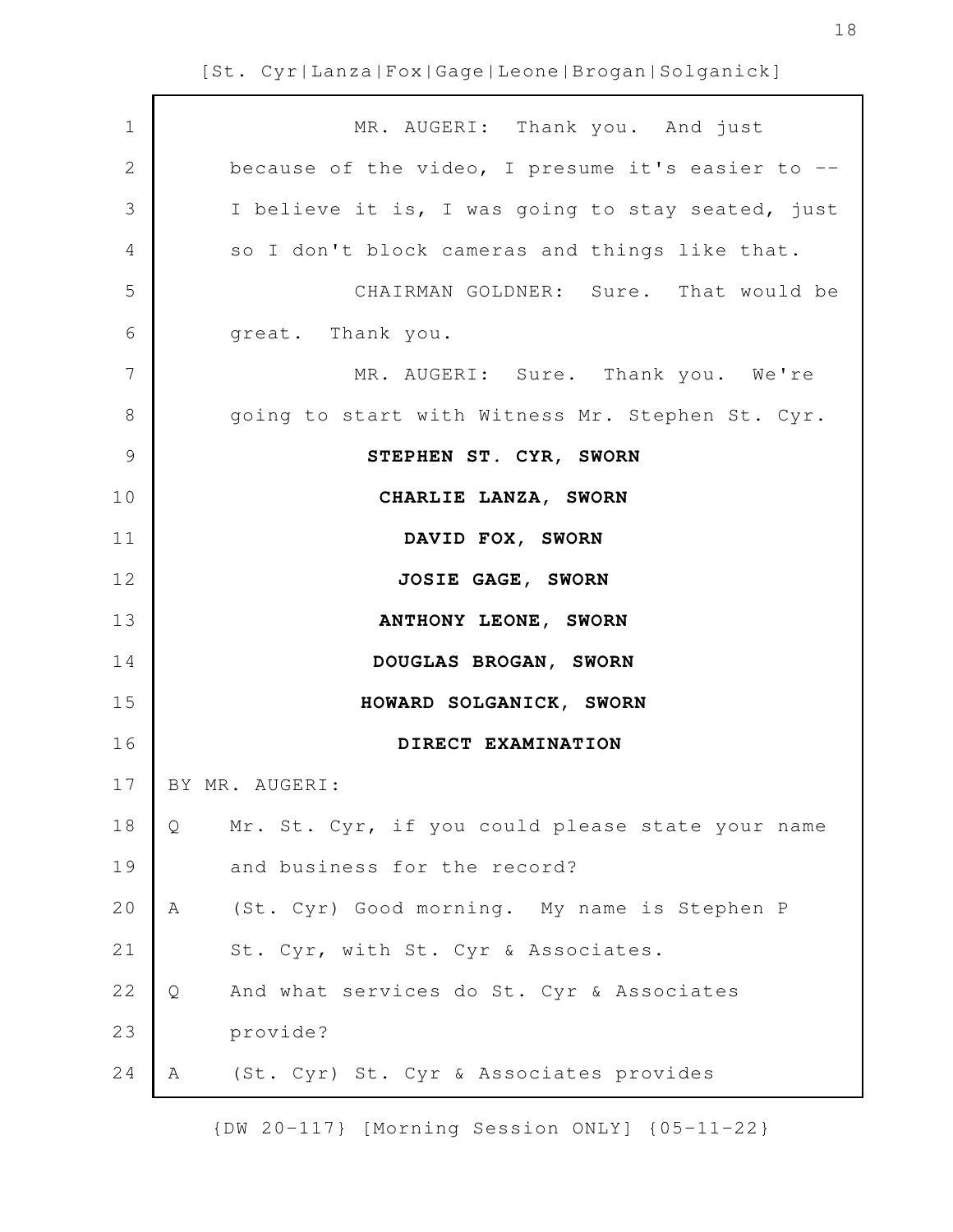| $\mathbf 1$    |   | accounting, management, and regulatory services,  |
|----------------|---|---------------------------------------------------|
| $\overline{2}$ |   | mostly to utilities, and primarily water and      |
| 3              |   | sewer companies.                                  |
| $\overline{4}$ | Q | And if you could please describe your involvement |
| 5              |   | with this particular docket?                      |
| 6              | A | (St. Cyr) So, I prepared the original temporary   |
| 7              |   | and permanent rate schedules and supporting       |
| $8\,$          |   | schedules. I prepared both temporary and          |
| $\mathcal{G}$  |   | permanent rate testimony. I was involved in the   |
| 10             |   | preparation and the review of data requests from  |
| 11             |   | the various parties. And I also participated in   |
| 12             |   | it seems like numerous technical                  |
| 13             |   | sessions/settlement conferences that ultimately   |
| 14             |   | led to this Settlement Agreement.                 |
| 15             | Q | And if we could just go to the rate filing        |
| 16             |   | itself. Are you familiar with the original rate   |
| 17             |   | case filing for this matter to implement the      |
| 18             |   | general rate increase for this docket?            |
| 19             | A | (St. Cyr) I am. Yes.                              |
| 20             | Q | And what did the Company originally propose in    |
| 21             |   | its rate filing, Mr. St. Cyr?                     |
| 22             | A | (St. Cyr) So, based on a 2019 test year, the      |
| 23             |   | Company originally proposed to increase its       |
| 24             |   | annual revenues on a permanent basis by           |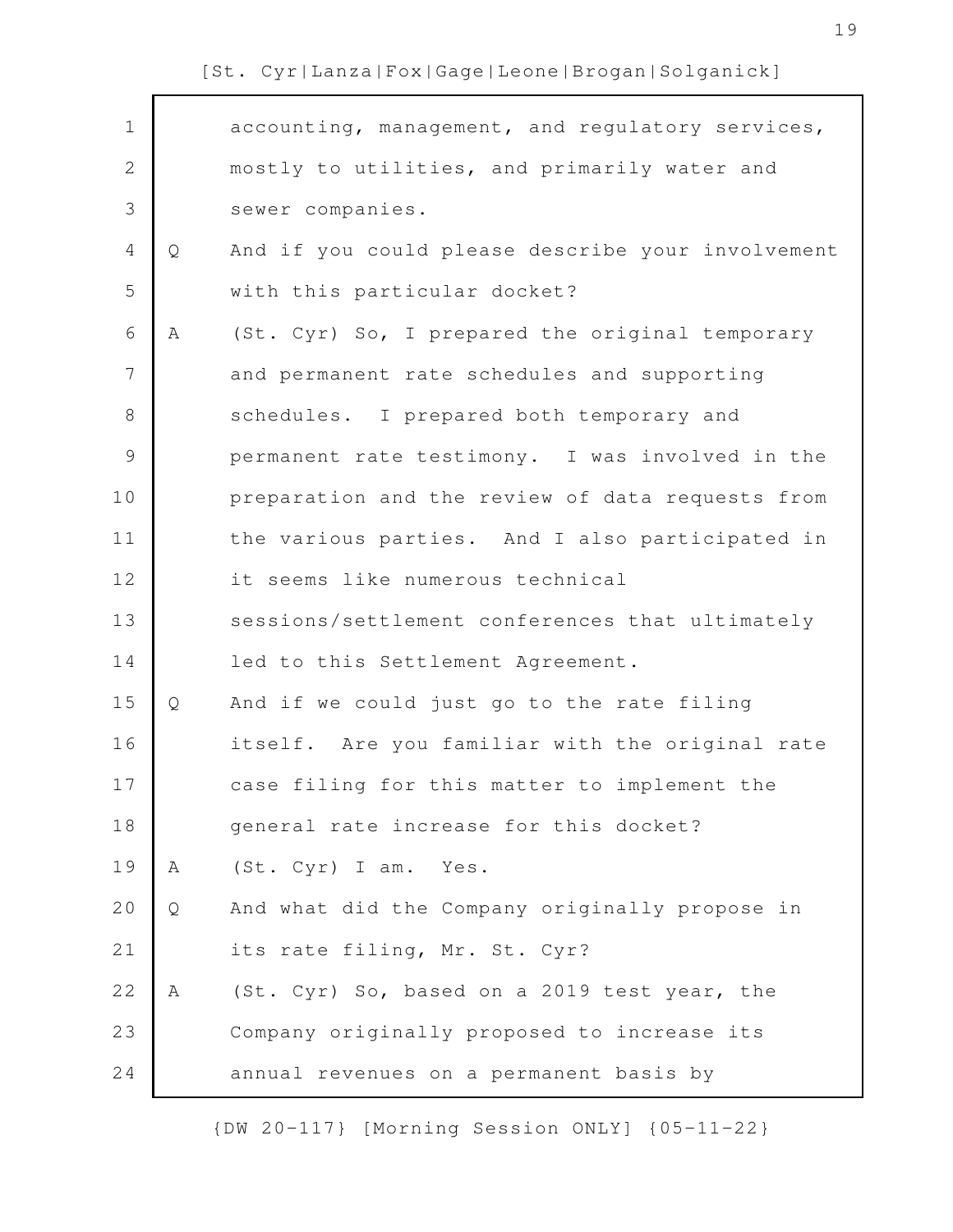| $\mathbf 1$    |   | approximately \$1.5 million, or 65 percent. And   |
|----------------|---|---------------------------------------------------|
| $\mathbf{2}$   |   | that would be an increase over the annual revenue |
| 3              |   | requirements of approximately \$3.8 million.      |
| 4              | Q | And that is related to what is now before the     |
| 5              |   | Commission as "Exhibit 6"?                        |
| 6              | A | (St. Cyr) That's correct.                         |
| $\overline{7}$ | Q | Okay. Was there anything further with regard to   |
| $8\,$          |   | any pro forma adjustments for 2020 or 2021 plant  |
| $\mathcal{G}$  |   | additions?                                        |
| 10             | Α | (St. Cyr) So, I just wanted to note that the      |
| 11             |   | Company initially pro formed the 2020/2021        |
| 12             |   | additions to plant to its 2019 test year rate     |
| 13             |   | base. And, over the course of the proceeding,     |
| 14             |   | those particular additions ultimately evolved     |
| 15             |   | into Step I and Step II increases.                |
| 16             | Q | And, when you say "Step I" and "Step II", that's  |
| 17             |   | as presented in Exhibit 3, the Settlement         |
| 18             |   | Agreement?                                        |
| 19             | Α | (St. Cyr) That's correct.                         |
| 20             | Q | Okay. Let's talk about the Settlement Agreement,  |
| 21             |   | if you would. Did you prepare or are you          |
| 22             |   | familiar with the Settlement Agreement and its    |
| 23             |   | attachments filed with the Commission as "Exhibit |
| 24             |   | 3", and it's Bates numbered Settlement 001        |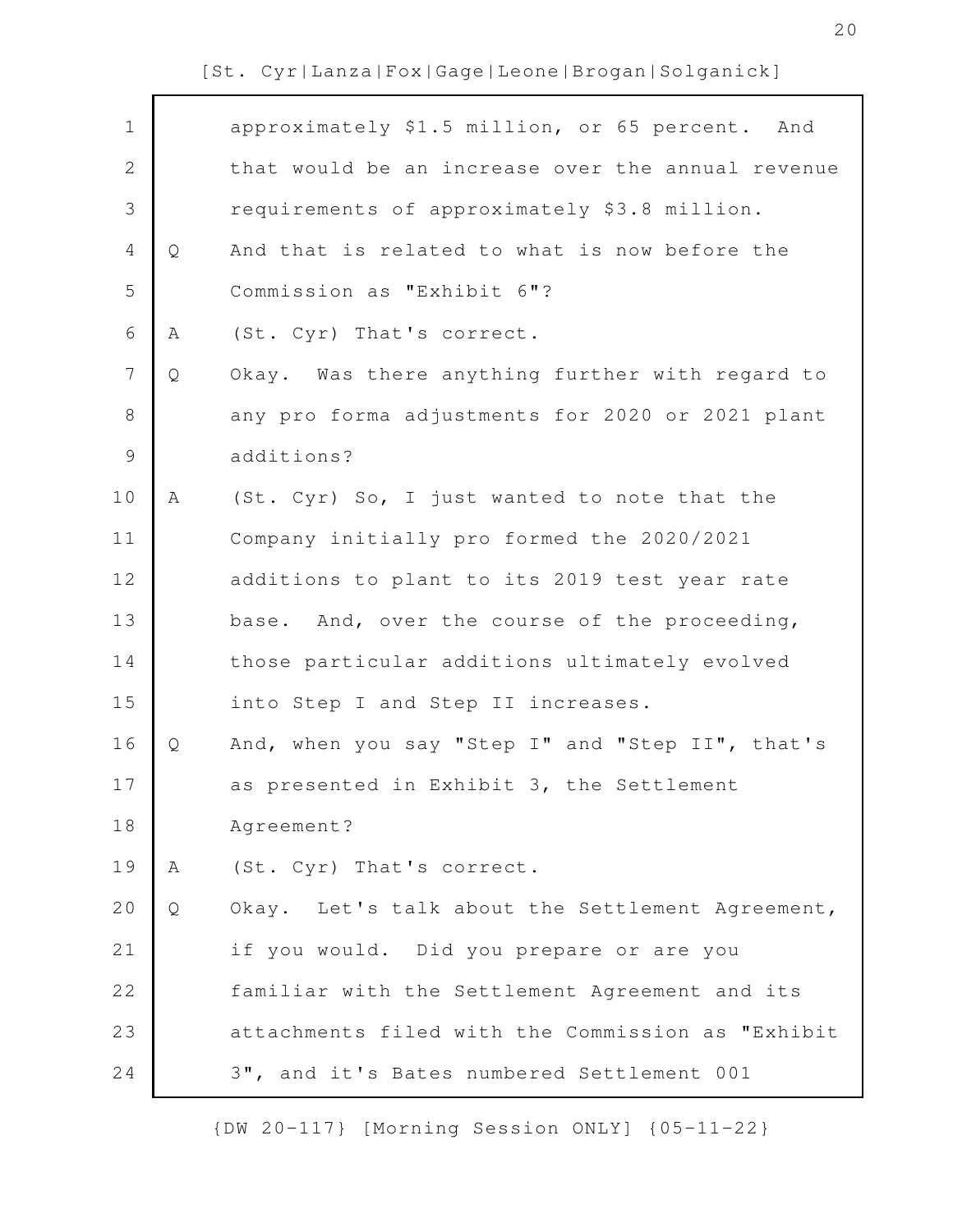$\mathsf{r}$ 

| $\mathbf 1$    |   | through 092?                                      |
|----------------|---|---------------------------------------------------|
| $\overline{2}$ | A | (St. Cyr) I am. I worked with the Company and     |
| 3              |   | the parties in the development of the revenue     |
| $\overline{4}$ |   | requirement schedules, and, ultimately, the       |
| 5              |   | Settlement Agreement.                             |
| $\sqrt{6}$     | Q | And, with that understanding, did the Company     |
| $\overline{7}$ |   | compromise its position as set forth from the     |
| $\,8\,$        |   | original rate case filing in this docket?         |
| $\mathcal{G}$  | Α | (St. Cyr) Yes. So, as part of any settlement,     |
| 10             |   | there's always some give-and-take. And there      |
| 11             |   | were some things that the Company originally      |
| 12             |   | proposed that, over the course of time, either    |
| 13             |   | changed or was eliminated. And there were         |
| 14             |   | probably a few things where other parties offered |
| 15             |   | other solutions or alternatives. And, again,      |
| 16             |   | over the course of time, those were negotiated,   |
| 17             |   | and ultimately ended up with where we are in the  |
| 18             |   | revenue requirement schedules and the Settlement  |
| 19             |   | Agreement.                                        |
| 20             | Q | Okay. And if you could please provide an          |
| 21             |   | overview of the Settlement Agreement?             |
| 22             | Α | (St. Cyr) So, the Settlement Agreement requests   |
| 23             |   | that the Commissioners approve both the permanent |
| 24             |   | rate increase and the step adjustments, namely    |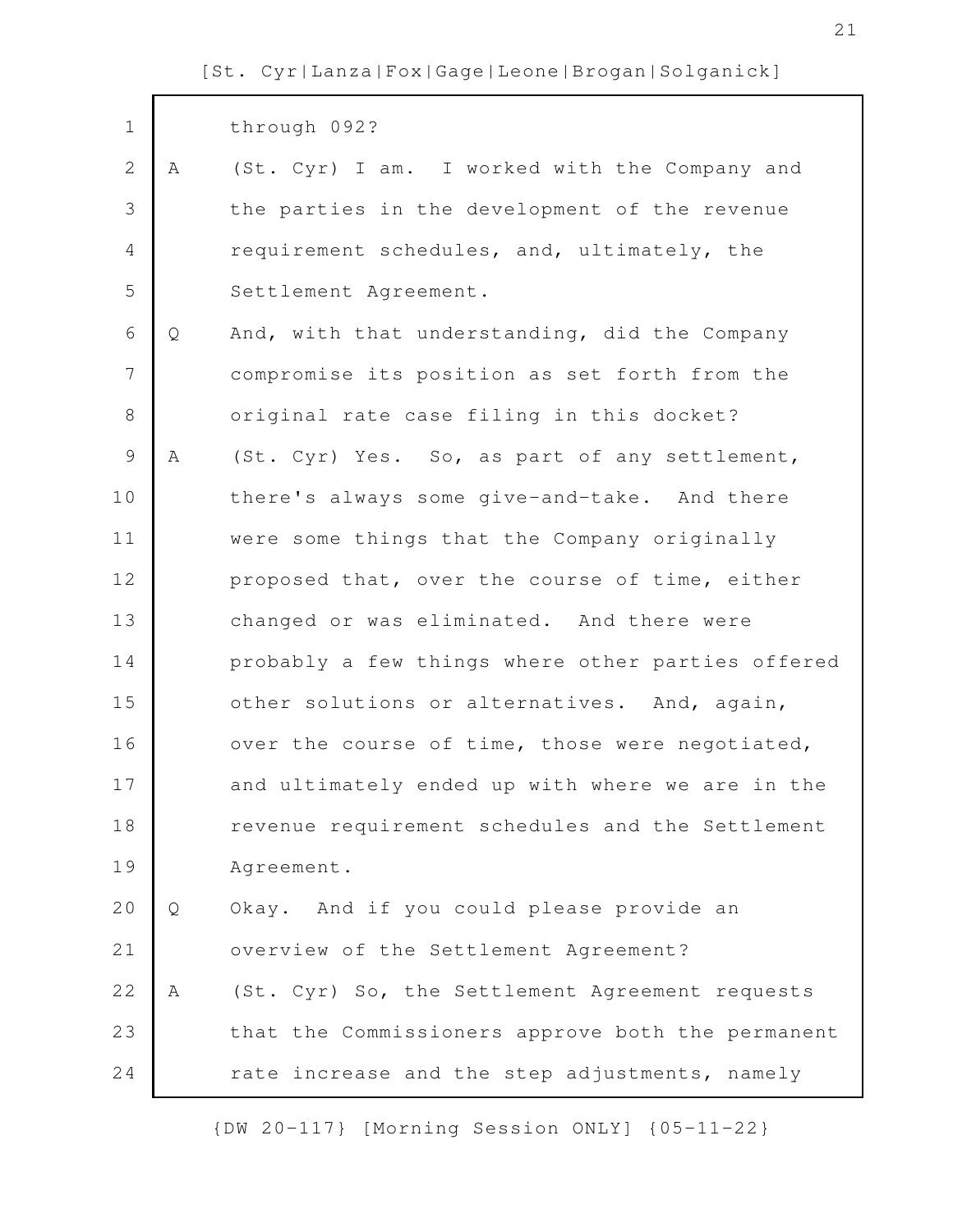| $\mathbf 1$   | Step I and Step II. The step adjustments will be  |
|---------------|---------------------------------------------------|
| $\mathbf{2}$  | subsequent filings made by the Company after      |
| 3             | approval of the Settlement Agreement. The         |
| 4             | Settling Parties agree and recommend that the     |
| 5             | Company will file those adjustment requests no    |
| 6             | sooner than June 20, 2022.                        |
| 7             | The Settling Parties recognize that               |
| $8\,$         | HAWC will have three distinct rate increases; one |
| $\mathcal{G}$ | for permanent rates, one for Step I and one for   |
| 10            | Step II. The Parties are aware that these are     |
| 11            | increases that could potentially cause rate       |
| 12            | shock. And, as part of the proceeding, the        |
| 13            | Company and the Parties agreed that those         |
| 14            | increases would be spread out over time.          |
| 15            | The Settling Parties agree that the               |
| 16            | permanent rate would become effective upon the    |
| 17            | date on which the Commission issues its order.    |
| 18            | Upon making the Settlement adjustment filings,    |
| 19            | the Parties agree that we would not make those    |
| 20            | before June 20, 2022, but that the rates, as a    |
| 21            | result of those, would not be implemented until   |
| 22            | later dates. For Step I, the sooner that that     |
| 23            | date could be implemented would be December 16,   |
| 24            | 2022. And, for Step II, that rate could not be    |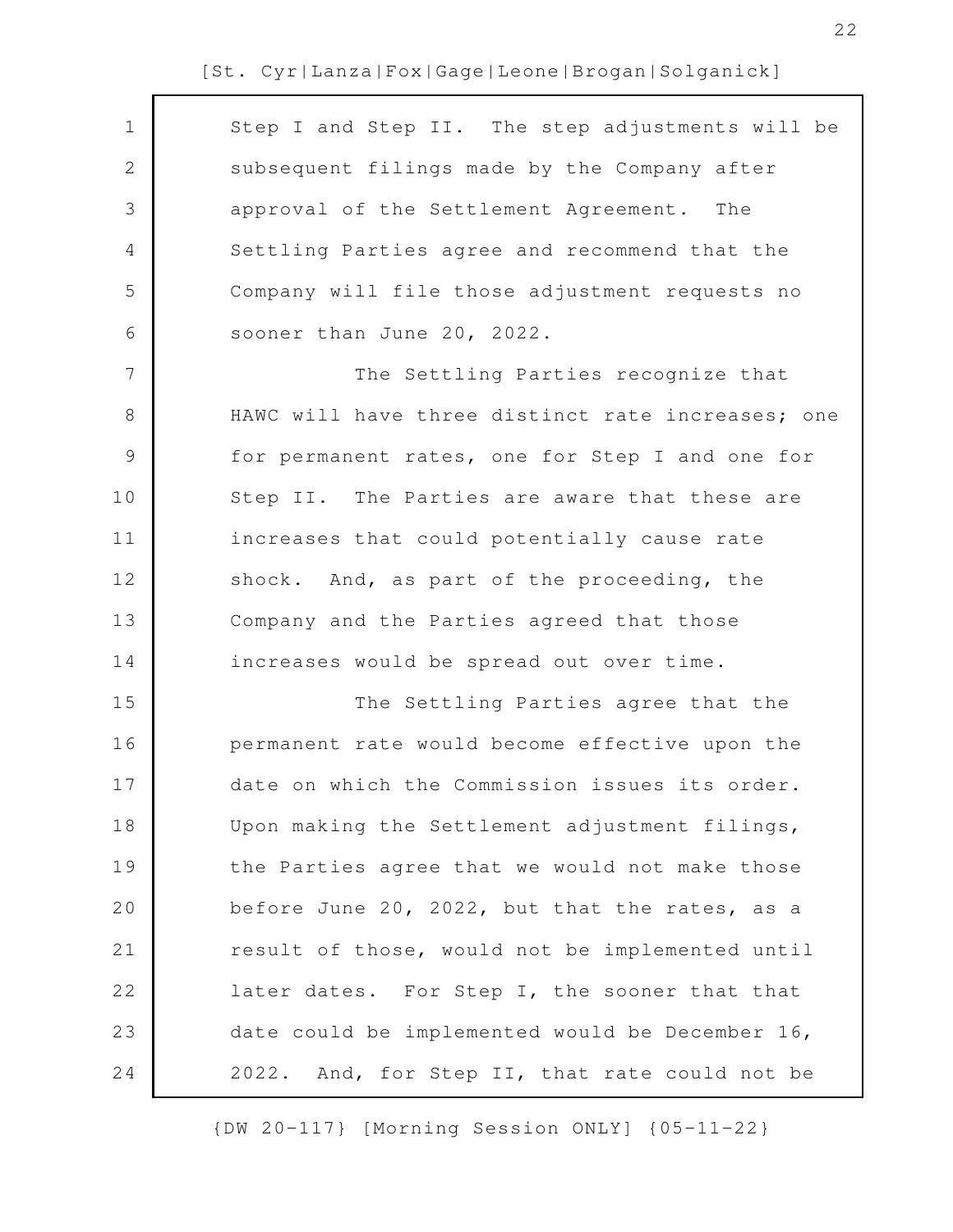| $\mathbf 1$    |   | implemented any sooner than June 16, 2023.        |
|----------------|---|---------------------------------------------------|
| $\mathbf{2}$   | Q | And, Mr. St. Cyr, just a point of clarification   |
| 3              |   | about the steps. Is there any Department of       |
| 4              |   | Energy oversight with regard to that?             |
| 5              | Α | (St. Cyr) So, yes. The filing, which should be    |
| 6              |   | based on actual data at the time, will be subject |
| $\overline{7}$ |   | to the Department of Energy Audit Division        |
| 8              |   | review. The Audit Division will issue an audit    |
| $\mathcal{G}$  |   | report as it pertains to each of the steps, and   |
| 10             |   | that that report would be made available to the   |
| 11             |   | Parties, and, presumably, out of that discussion, |
| 12             |   | there will be a further settlement on the Step I  |
| 13             |   | and Step II increases.                            |
| 14             | Q | Concerning the permanent rate revenue             |
| 15             |   | requirement, what was it that the Settling        |
| 16             |   | Parties agreed to?                                |
| 17             | A | (St. Cyr) So, the Settling Parties agreed to an   |
| 18             |   | overall revenue requirement of \$2,540,482, which |
| 19             |   | represents an increase of \$298,319, or 13.3      |
| 20             |   | percent over the pro forma 2019 test year revenue |
| 21             |   | requirement.                                      |
| 22             | Q | And, with respect to the Step I Adjustment        |
| 23             |   | contemplated in the Settlement Agreement, what    |
| 24             |   | did the Settling Parties agree to for that?       |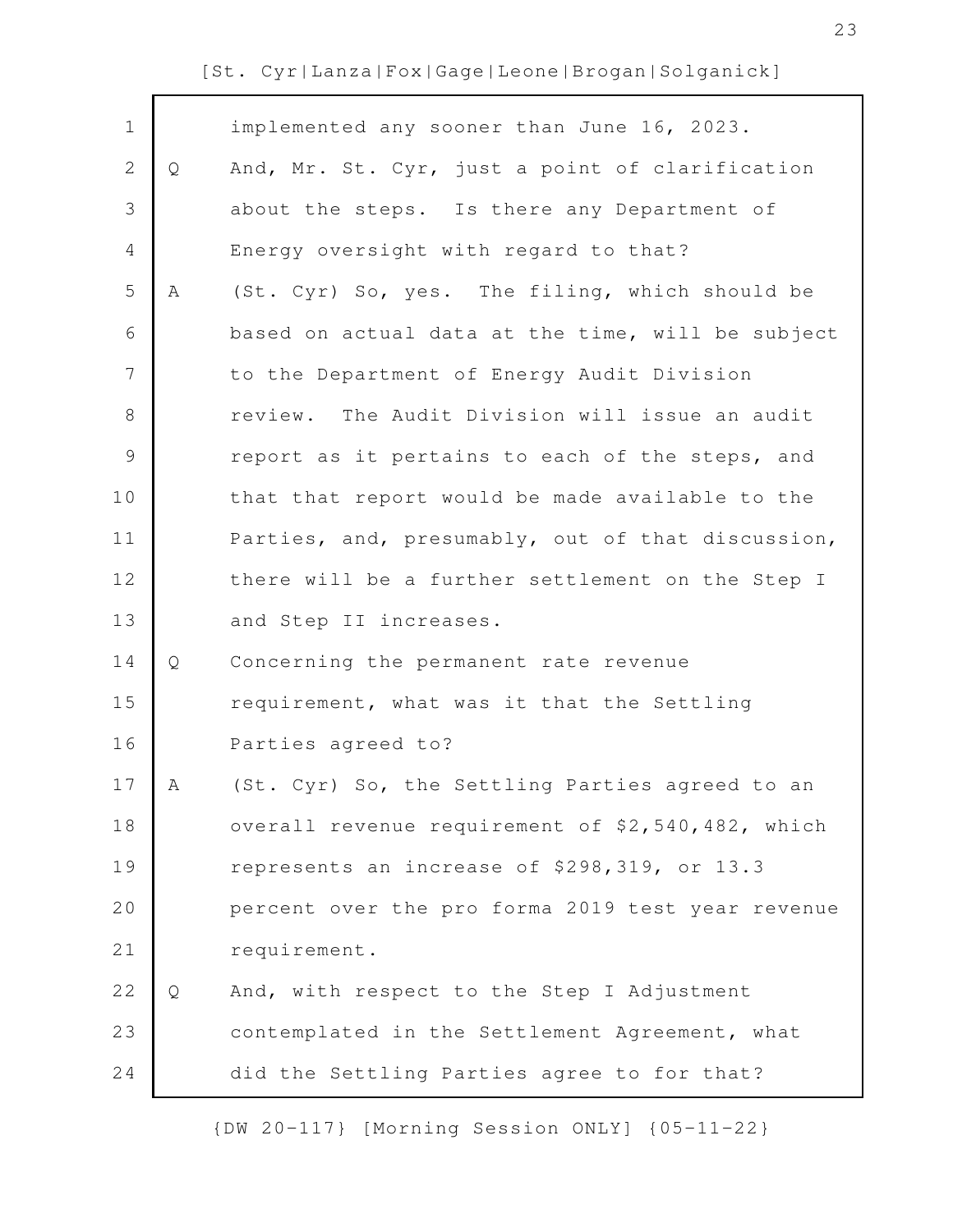| $\mathbf 1$    | Α | (St. Cyr) So, the Settling Parties agreed to a     |
|----------------|---|----------------------------------------------------|
| 2              |   | proposed Step I Adjustment, and, again, subject    |
| 3              |   | to Audit Staff and Settling Parties' review.       |
| $\overline{4}$ |   | That will result in an increase not to exceed      |
| 5              |   | \$258,450, or 10.17 percent.                       |
| 6              | Q | And, with respect to Step II Adjustment that's     |
| 7              |   | being proposed in the Settlement Agreement, what   |
| $\,8\,$        |   | did the Settling Parties agree to for that?        |
| $\mathcal{G}$  | Α | (St. Cyr) So, again, this would be subject to      |
| 10             |   | Audit Division review and the Settling Parties'    |
| 11             |   | participation. The Parties agreed that the         |
| 12             |   | proposed Step II Adjustment would be \$220,023, or |
| 13             |   | 8.65 percent.                                      |
| 14             | Q | And, generally, you're referring to Exhibit 3,     |
| 15             |   | under Settlement Bates Number 008 for those, for   |
| 16             |   | what you've just testified to as an overview of    |
| 17             |   | those numbers?                                     |
| 18             | Α | (St. Cyr) That's correct.                          |
| 19             | Q | Concerning the effective date of the permanent     |
| 20             |   | rate revenue requirement increase, can you talk    |
| 21             |   | about that please?                                 |
| 22             | Α | (St. Cyr) Yes. The Settling Parties agreed to      |
| 23             |   | and recommended that the effective date for        |
| 24             |   | permanent rates should be the earlier of June 17,  |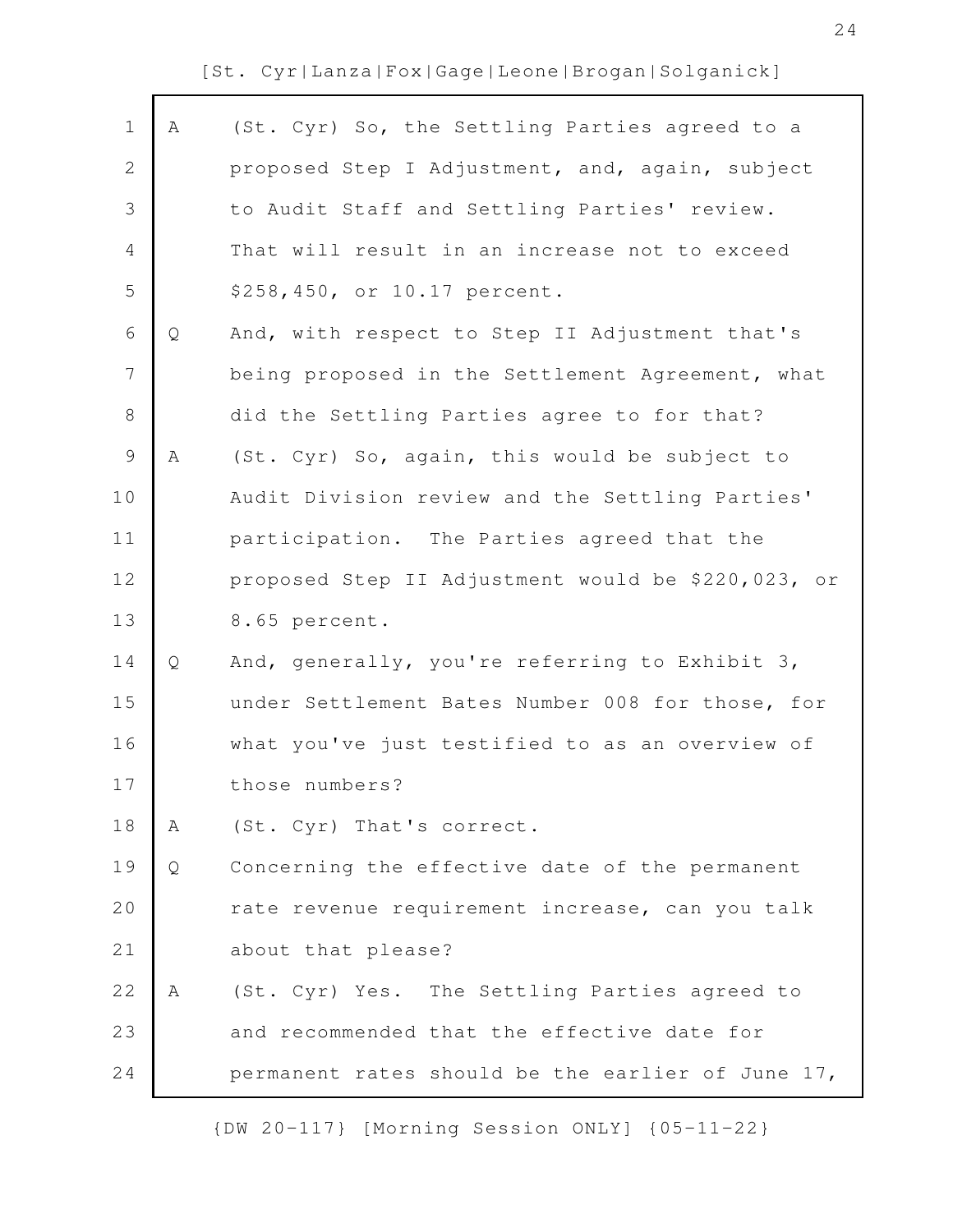$\mathsf{r}$ 

| $\mathbf 1$   |   | 2022, or the date the Commission issues its order |
|---------------|---|---------------------------------------------------|
| $\mathbf{2}$  |   | approving the Settlement Agreement.               |
| 3             | Q | Regarding the recoupment between the temporary    |
| 4             |   | and the permanent rates, what are the Settling    |
| 5             |   | Parties recommending?                             |
| 6             | Α | (St. Cyr) The Settling Parties recommend the      |
| 7             |   | Commission -- recognize that the Commission       |
| 8             |   | authorized a temporary rate increase for          |
| $\mathcal{G}$ |   | service-rendered as of June 30, 2021. The         |
| 10            |   | Settling Parties furthermore agree and recommend  |
| 11            |   | that the temporary rate -- the temporary to       |
| 12            |   | permanent rate recoupment apply only to the time  |
| 13            |   | period from the effective date of temporary rates |
| 14            |   | to the date on which the Commission issues its    |
| 15            |   | order in permanent rates. The recoupment period   |
| 16            |   | does not pertain to Step I or Step II.            |
| 17            | Q | And what do the Settling Parties agree to and     |
| 18            |   | recommend for the recovery of rate case expenses? |
| 19            | A | (St. Cyr) So, the Parties agree to and recommend  |
| 20            |   | that the Commission approve recovery of           |
| 21            |   | reasonable rate case expenditures incurred in     |
| 22            |   | this process. It would be a specific surcharge    |
| 23            |   | to customers' bill. And the rate case expenses    |
| 24            |   | would include allowable expenses under New        |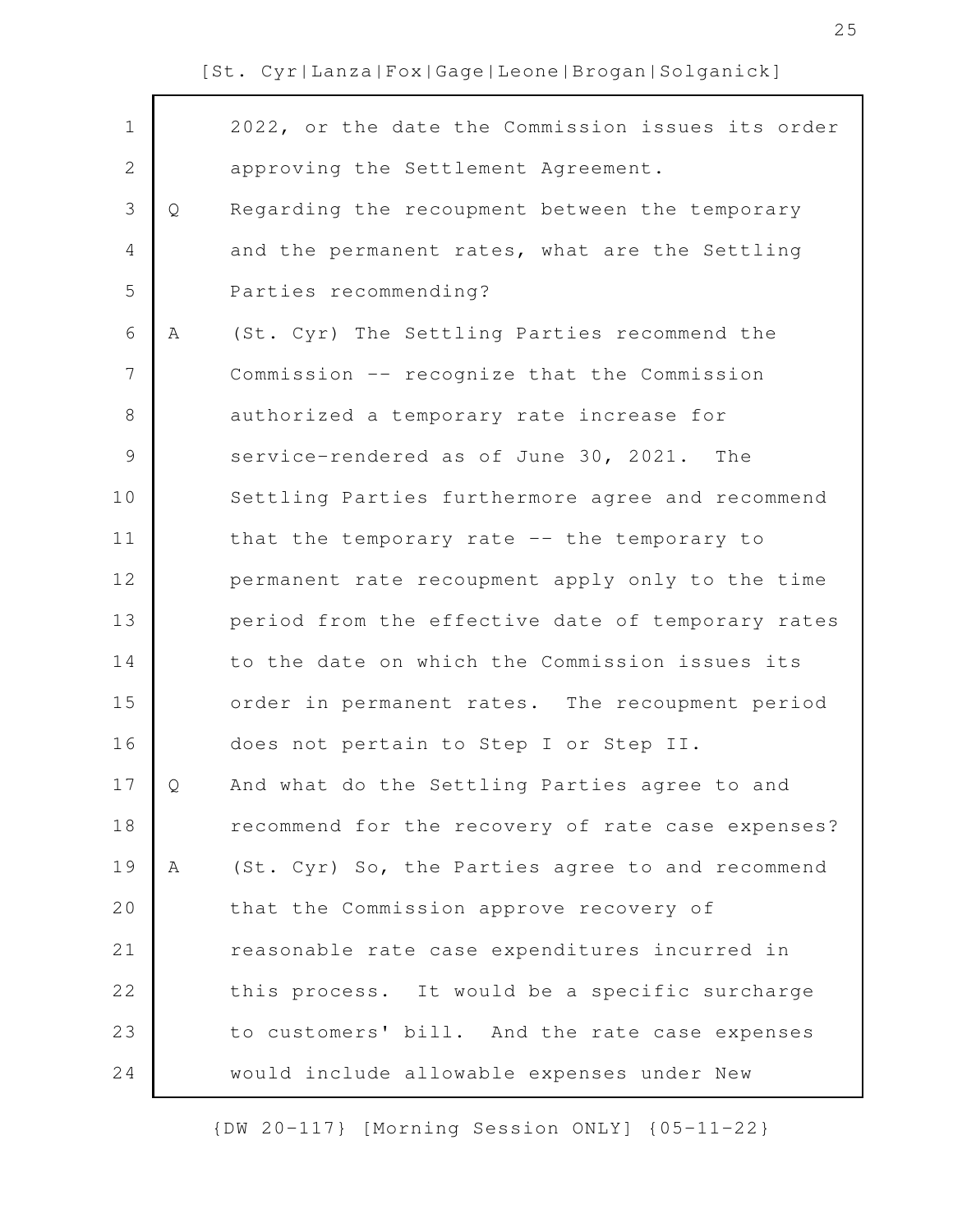| $\mathbf 1$    |   | Hampshire Administrative Rule 1906.01.            |
|----------------|---|---------------------------------------------------|
| $\overline{2}$ | Q | And are you familiar with the Settlement          |
| 3              |   | Agreement and the attachments submitted by the    |
| 4              |   | Settling Parties as "Exhibit 3"?                  |
| 5              | Α | (St. Cyr) I am.                                   |
| 6              | Q | And are you aware of any material changes or      |
| 7              |   | corrections that need to be made to either the    |
| 8              |   | Settlement Agreement or any of the attachments    |
| $\mathcal{G}$  |   | appended to it, which comprises Exhibit 3, Bates  |
| 10             |   | numbered Settlement 001 through Settlement 094?   |
| 11             | Α | (St. Cyr) I'm not aware of any need to make any   |
| 12             |   | changes.                                          |
| 13             | Q | Mr. St. Cyr, do you have an opinion as to whether |
| 14             |   | the permanent rates and Step I and Step II rates  |
| 15             |   | recommended in the Settlement Agreement are just  |
| 16             |   | and reasonable?                                   |
| 17             | Α | (St. Cyr) I believe that they are just and        |
| 18             |   | reasonable.                                       |
| 19             |   | MR. AUGERI: Thank you very much. Just             |
| 20             |   | as a point of procedure, Mr. St. Cyr filed        |
| 21             |   | rebuttal testimony. So, he may be available       |
| 22             |   | after Ms. Steele proceeds for further testimony.  |
| 23             |   | We're now going to move to Dave Fox on the panel. |
| 24             |   | BY MR. AUGERI:                                    |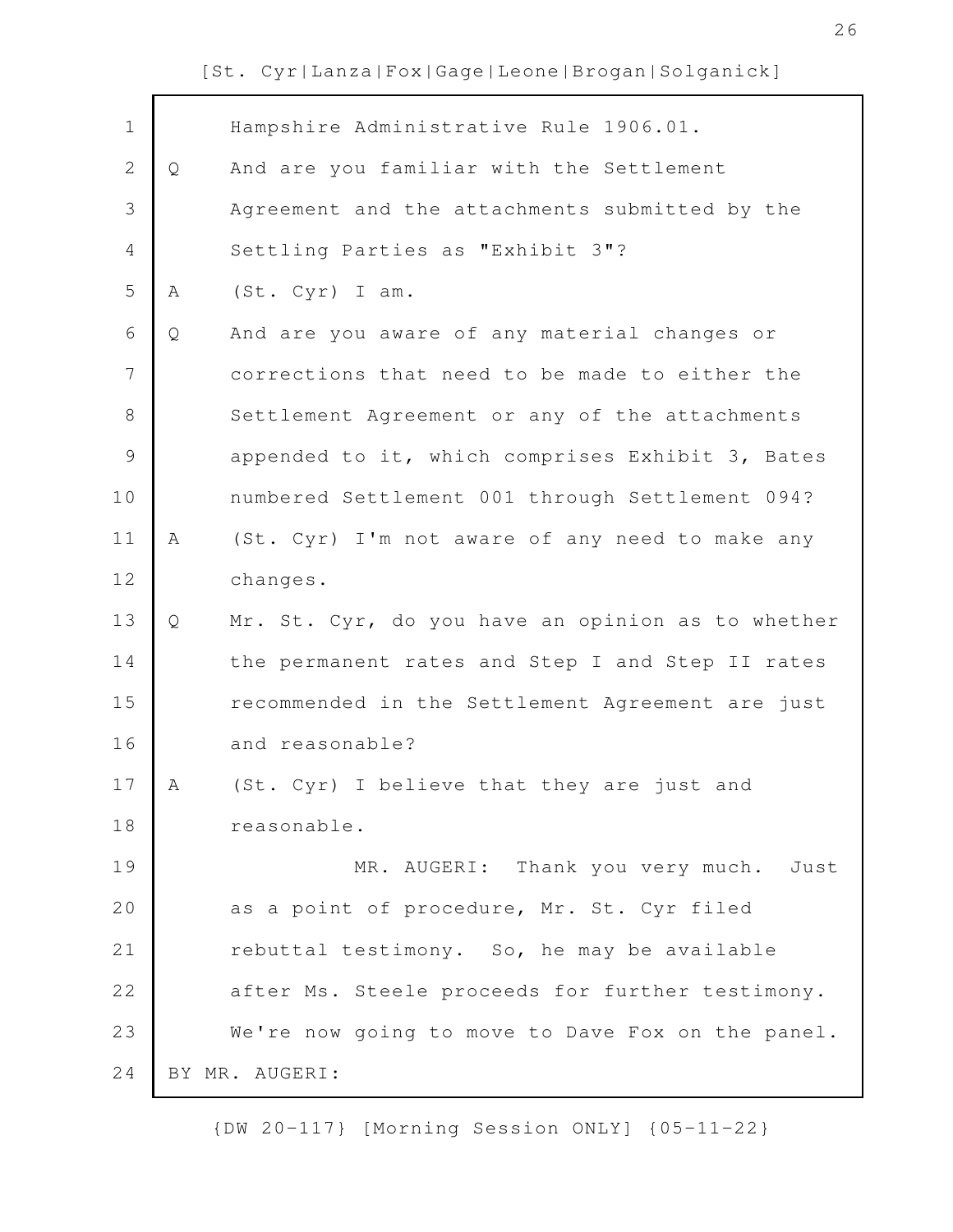| $\mathbf 1$  | Q | Mr. Fox, can you please --                        |
|--------------|---|---------------------------------------------------|
| $\mathbf{2}$ |   | CHAIRMAN GOLDNER: Excuse me,                      |
| 3            |   | Mr. Augeri. Did Mr. St. Cyr attest to his         |
| 4            |   | Exhibit 7? Did I miss that?                       |
| 5            |   | MR. AUGERI: Thank you very much.                  |
| 6            |   | BY MR. AUGERI:                                    |
| 7            | Q | Mr. St. Cyr, the Company has filed what has been  |
| 8            |   | marked as "Exhibit 7", which was your testimony   |
| 9            |   | in the initial rate filing. Do you attest that    |
| 10           |   | that is a true and accurate representation of the |
| 11           |   | filing made with the Commission?                  |
| 12           | Α | (St. Cyr) I do.                                   |
| 13           | Q | Thank you. And has there been any alterations to  |
| 14           |   | that exhibit to your knowledge?                   |
| 15           | Α | (St. Cyr) Only to the extent that there were      |
| 16           |   | changes made throughout the course of the         |
| 17           |   | proceeding that ultimately led to the Settlement  |
| 18           |   | Agreement.                                        |
| 19           |   | MR. AUGERI: Very good. Thank you.                 |
| 20           |   | Now, if the Commission wishes, we'll proceed to   |
| 21           |   | Mr. Fox?                                          |
| 22           |   | Thank you.<br>CHAIRMAN GOLDNER:                   |
| 23           |   | MR. AUGERI: Thank you.                            |
| 24           |   | BY MR. AUGERI:                                    |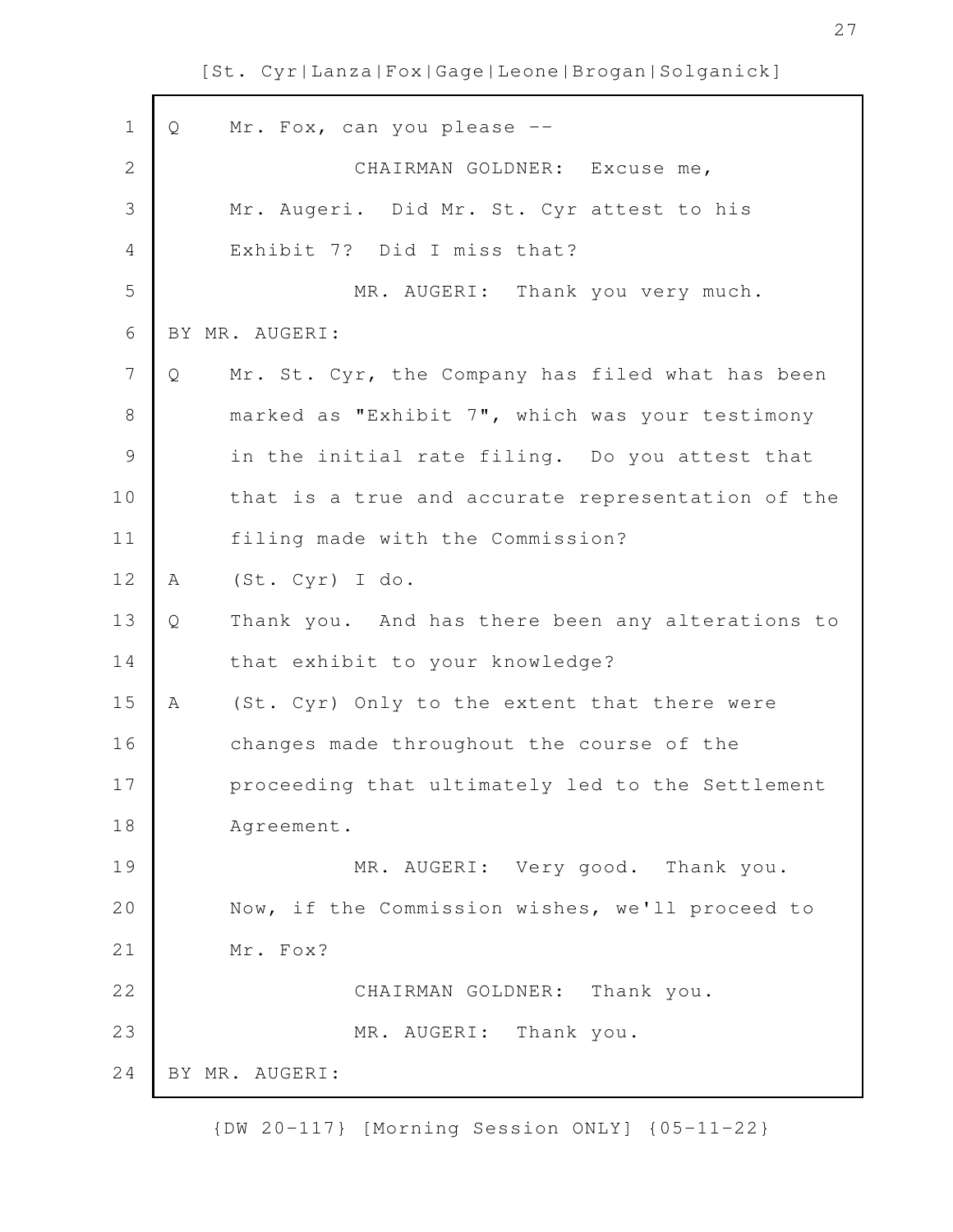| $\mathbf 1$    | Q | Mr. Fox, if you could please state your name and |
|----------------|---|--------------------------------------------------|
| $\mathbf{2}$   |   | business for the record?                         |
| 3              | Α | (Fox) My name is David Fox. I am employed by     |
| $\overline{4}$ |   | Raftelis Financial Consultants.                  |
| 5              | Q | And what services do you provide?                |
| 6              | Α | (Fox) We provide rate, financial, and management |
| 7              |   | consulting services, primarily for the utility   |
| $\,8\,$        |   | industry, and primarily for water and sewer      |
| $\mathcal{G}$  |   | utilities.                                       |
| 10             | Q | And you were retained by the Company for this    |
| 11             |   | particular rate case?                            |
| 12             | Α | (Fox) That's correct.                            |
| 13             | Q | If you could please describe your involvement    |
| 14             |   | with this docket please?                         |
| 15             | Α | (Fox) Sure. I was retained by the Company        |
| 16             |   | initially to perform a cost of service and rate  |
| 17             |   | design study to be utilized as the basis of the  |
| 18             |   | rates and charges as filed initially by the      |
| 19             |   | Company.                                         |
| 20             |   | Since that point, I have prepared and            |
| 21             |   | have responded to a number of data requests, as  |
| 22             |   | well as prepared for and attended a number of    |
| 23             |   | technical sessions and settlement discussions,   |
| 24             |   | which ultimately led to the Settlement Agreement |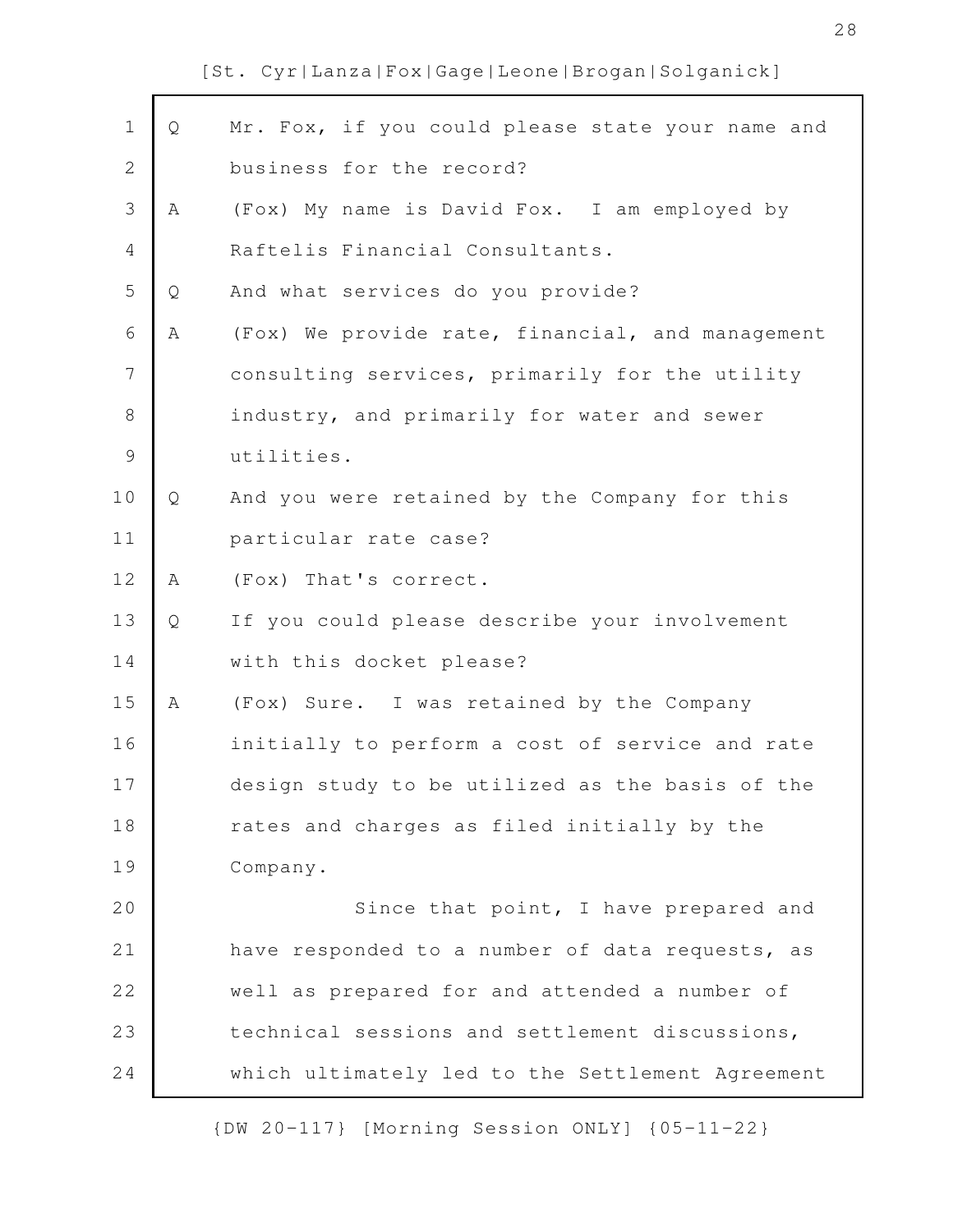| $\mathbf 1$    |   | we're discussing today.                          |
|----------------|---|--------------------------------------------------|
| $\overline{2}$ | Q | And, regarding the rate filing, did you prepare  |
| 3              |   | or are you familiar with the original rate case  |
| 4              |   | filing to implement general rate increases in    |
| 5              |   | this docket?                                     |
| $\sqrt{6}$     | A | (Fox) Yes.                                       |
| 7              | Q | And did you submit testimony as part of that     |
| $8\,$          |   | initial filing?                                  |
| $\mathcal{G}$  | Α | (Fox) I did.                                     |
| 10             | Q | That testimony, which has been submitted as      |
| 11             |   | Exhibit 7, I believe -- or, 6, 6, I believe, --  |
| 12             | A | (Fox) Five.                                      |
| 13             |   | CHAIRMAN GOLDNER: Mr. Fox is "5", yes.           |
| 14             |   | MR. AUGERI: Is he "5"?                           |
| 15             |   | CHAIRMAN GOLDNER: Yes.                           |
| 16             |   | MR. AUGERI: I'm sorry. Okay. Just                |
| 17             |   | watched Spamalot, and I feel like I'm missing my |
| 18             |   | numbers.                                         |
| 19             |   | BY MR. AUGERI:                                   |
| 20             | Q | As "Exhibit 5", is that a fair and accurate      |
| 21             |   | representation of the statement made in the      |
| 22             |   | initial filing?                                  |
| 23             | A | (Fox) Yes, it is.                                |
| 24             | Q | And have there been any alterations, other than  |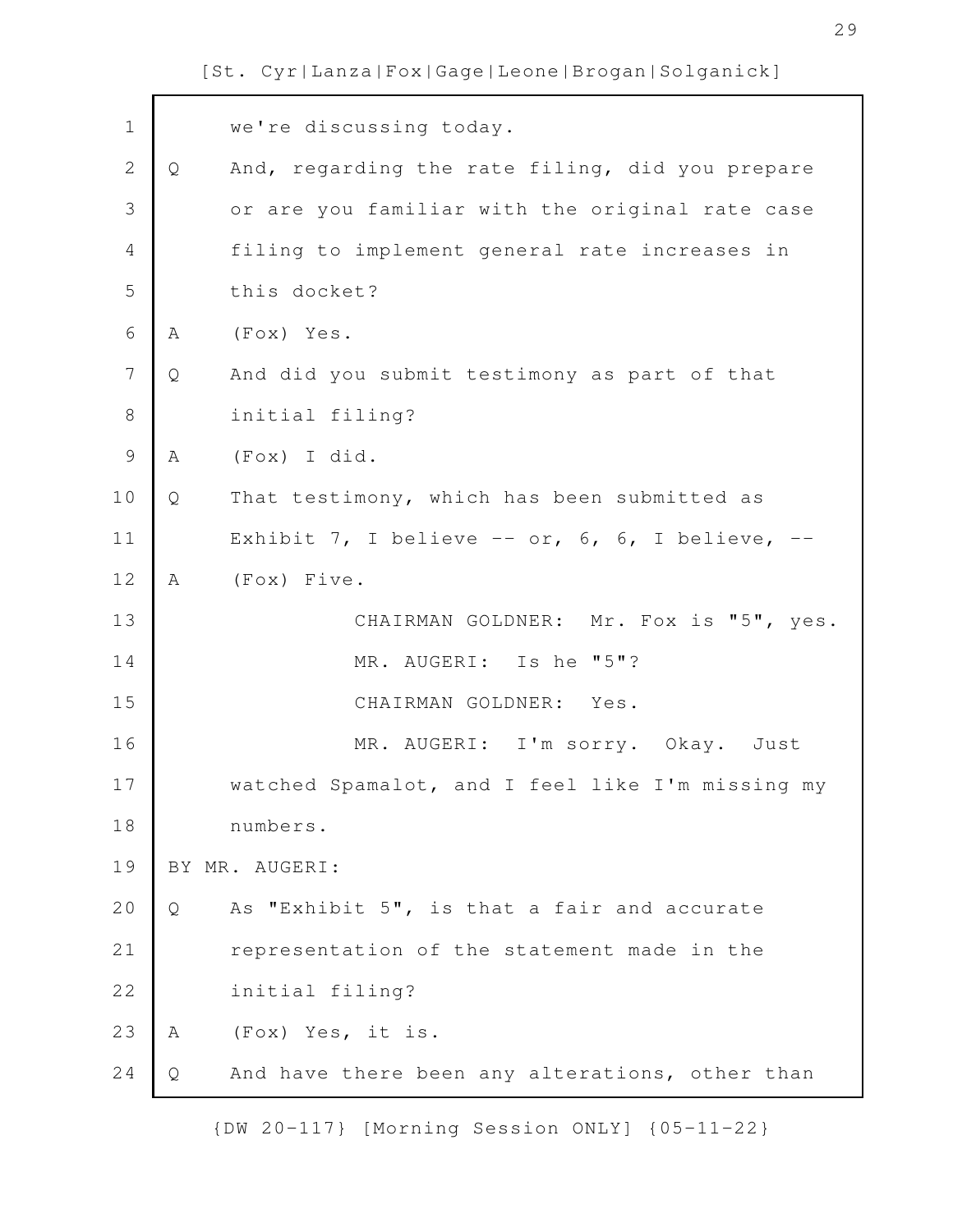| $\mathbf 1$    |   | those that you're about to testify about          |
|----------------|---|---------------------------------------------------|
| $\overline{2}$ |   | regarding the Settlement Agreement, to that       |
| 3              |   | statement?                                        |
| $\overline{4}$ | Α | (Fox) Other than those changes, no.               |
| 5              | Q | Thank you. So, you did prepare an initial         |
| 6              |   | filing -- testimony for the initial filing?       |
| $\overline{7}$ | Α | (Fox) That's correct.                             |
| 8              | Q | And what did the Company originally propose in    |
| $\mathsf 9$    |   | its filing, in terms of cost of service?          |
| 10             | Α | (Fox) Okay. So, with regard to the initial        |
| 11             |   | filing, I undertook a cost of service study and   |
| 12             |   | rate design study utilizing the revenue           |
| 13             |   | requirements as presented by Mr. St. Cyr          |
| 14             |   | previously. Within that study, we                 |
| 15             |   | functionalized, allocated, and distributed all of |
| 16             |   | the revenue requirements, asking questions like   |
| 17             |   | "why are these revenue requirements incurred for  |
| 18             |   | pumping, transmission, distribution,              |
| 19             |   | meter-related costs, customer service, etcetera?" |
| 20             |   | Went through that cost of service analysis, and   |
| 21             |   | ultimately distributed those revenue requirements |
| 22             |   | to different rate components, volumetric rates,   |
| 23             |   | fixed charges, fire protection charges, both      |
| 24             |   | public and private.                               |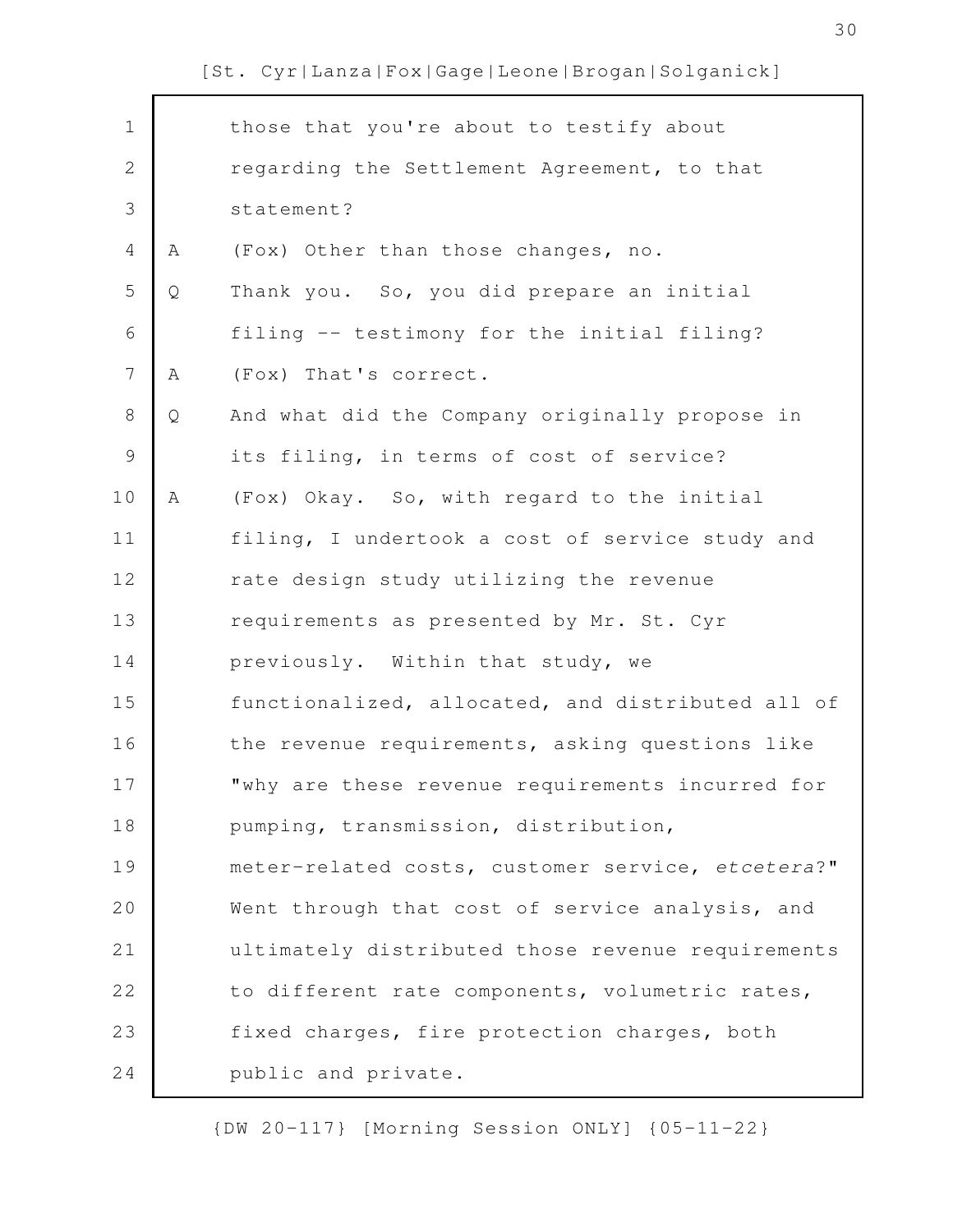| $\mathbf 1$   | Within the initial rate design of those           |
|---------------|---------------------------------------------------|
| 2             | distribution of costs to different rate           |
| 3             | components, the Company had initially proposed a  |
| 4             | class-based volumetric rates, where single-family |
| 5             | residential homes would be assessed a two-tiered  |
| 6             | inclining block rate, rather than a uniform rate. |
| 7             | And all nonsingle-family residential customers    |
| 8             | would be assessed a uniform rate, that is         |
| $\mathcal{G}$ | currently the case in the Company's existing      |
| 10            | tariff.                                           |
| 11            | The inclining block rate structure                |
| 12            | would have a tier cutoff at 400 cubic feet per    |
| 13            | month. So, for the first 400 cubic feet, a        |
| 14            | single-family residential home would have paid a  |
| 15            | lower volumetric rate, and for every 100 cubic    |
| 16            | feet above that would have paid a higher          |
| 17            | volumetric rate.                                  |
| 18            | And, again, the nonsingle-family                  |
| 19            | residential customers would --                    |
| 20            | [Court reporter interruption.]                    |
| 21            | WITNESS FOX: Talking too fast?                    |
| 22            | MR. PATNAUDE: Yes.                                |
| 23            | WITNESS FOX: Sorry. Too much coffee               |
| 24            | this morning. My apologies. "Please slow down."   |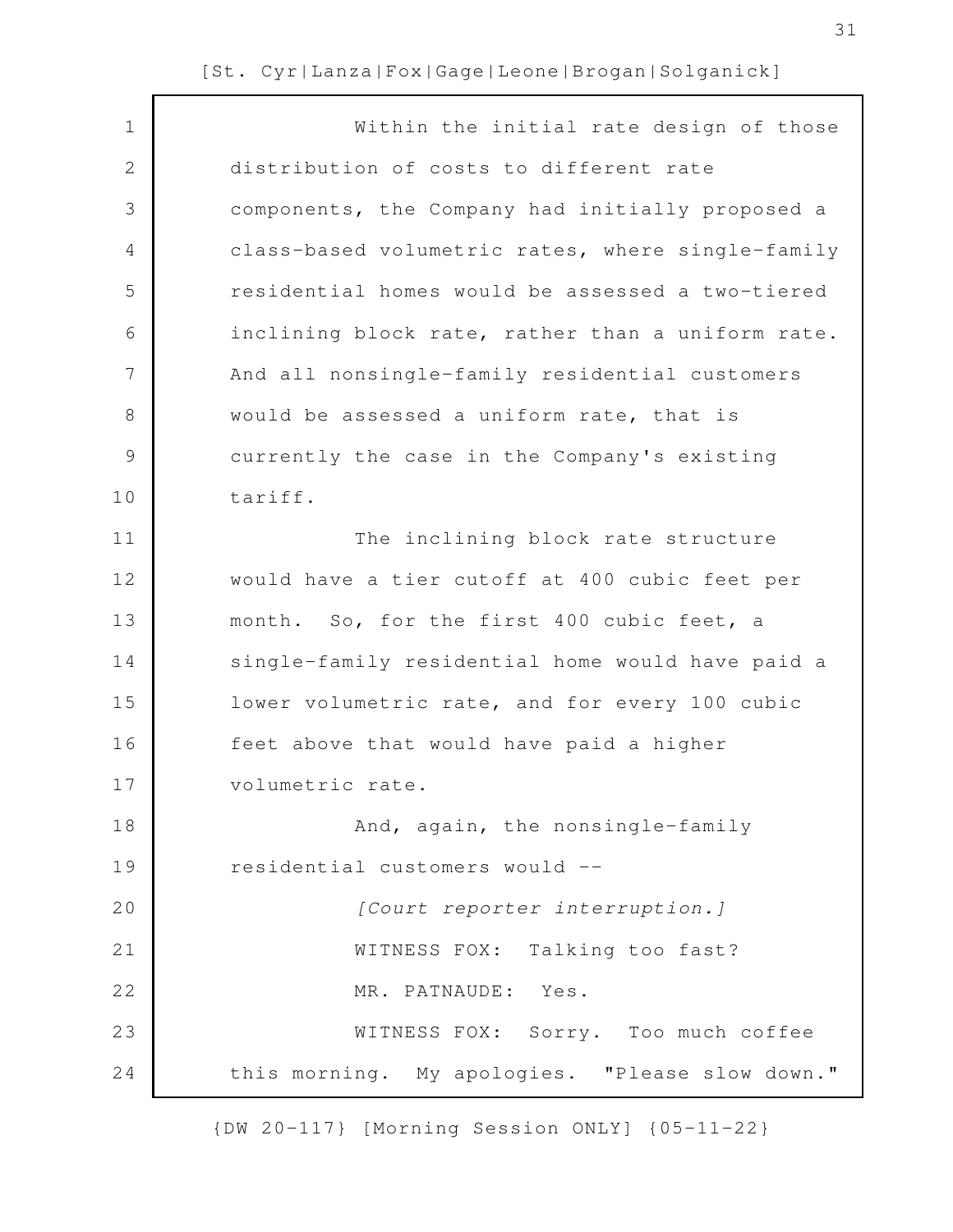$\mathsf{r}$ 

| $\mathbf 1$   | CONTINUED BY THE WITNESS:                          |
|---------------|----------------------------------------------------|
| $\mathbf{2}$  | (Fox) After the "400 cubic feet". So, for the<br>Α |
| 3             | first 400 cubic feet, the customer would be        |
| 4             | assessed a lower volumetric rate, single-family    |
| 5             | residential homes, for all hundred cubic feet      |
| 6             | above that would be assessed a higher volumetric   |
| 7             | rate for single-family residentials.               |
| $8\,$         | And, then, nonsingle-family residential            |
| $\mathcal{G}$ | homes would just have a uniform rate, would pay    |
| 10            | the exact same volumetric rate for all             |
| 11            | consumption.                                       |
| 12            | Within the -- there was also a fixed               |
| 13            | charge by meter size that was proposed, which was  |
| 14            | not a significant deviation from the Company's     |
| 15            | existing tariff.                                   |
| 16            | We also proposed private fire                      |
| 17            | protection charges based on the line size, and     |
| 18            | public fire protection charges initially based on  |
| 19            | the number of hydrants.                            |
| 20            | BY MR. AUGERI:                                     |
| 21            | And before we get there, back to your<br>Q         |
| 22            | participation in this docket. Did you also         |
| 23            | assist the Company with responding to data         |
| 24            | requests?                                          |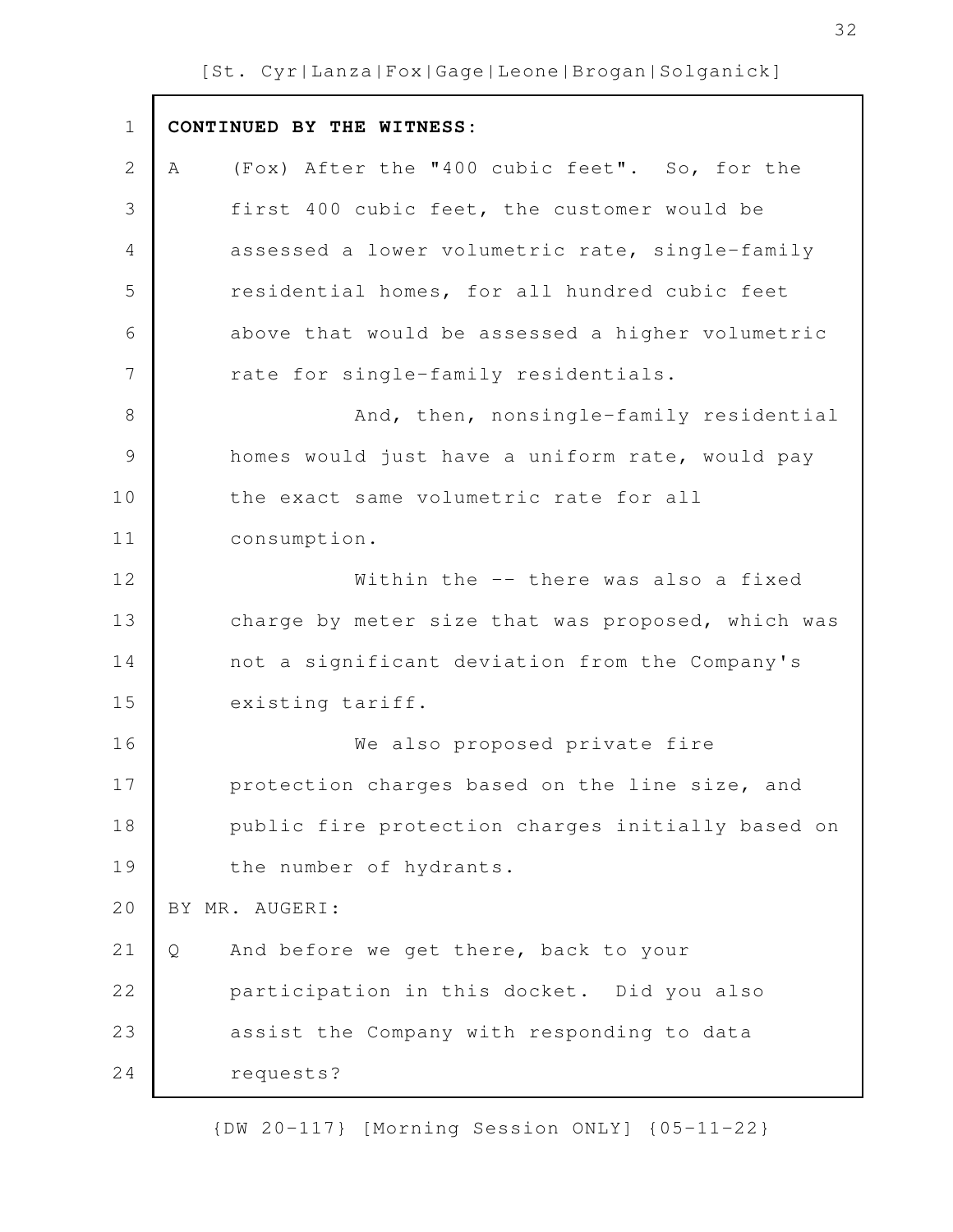$\mathbf{r}$ 

| $\mathbf 1$    | Α | (Fox) Yes, I did.                                 |
|----------------|---|---------------------------------------------------|
| $\mathbf{2}$   | Q | Since the initial filing, the Parties have        |
| 3              |   | reached a Settlement. Did you prepare and are     |
| 4              |   | you familiar with the Settlement Agreement and    |
| 5              |   | attachments to Exhibit 3, and specifically the    |
| $\sqrt{6}$     |   | attachments regarding rate design?                |
| $\overline{7}$ | A | (Fox) Yes. That was Attachment D.                 |
| $\,8\,$        | Q | Okay. And that's what you prepared as part of     |
| $\mathcal{G}$  |   | the Settlement?                                   |
| 10             | Α | (Fox) I did prepare the numbers and analyses to   |
| 11             |   | populate Exhibit -- or, Attachment D of Exhibit   |
| 12             |   | Number 3.                                         |
| 13             | Q | And, as part of that Settlement and that          |
| 14             |   | particular exhibit, did the Company compromise    |
| 15             |   | its position as set forth in its initial rate     |
| 16             |   | case filing?                                      |
| 17             | Α | (Fox) Yes, it did.                                |
| 18             | Q | And if you could please provide an overview as to |
| 19             |   | how the Settlement Agreement, as it pertains to   |
| 20             |   | cost of service and rate design, that is          |
| 21             |   | currently before the Commission as "Exhibit 3"?   |
| 22             | Α | (Fox) Sure. So, the inclining block rates that I  |
| 23             |   | just went through too quickly to describe, the    |
| 24             |   | Settlement Agreement has reversed course on the   |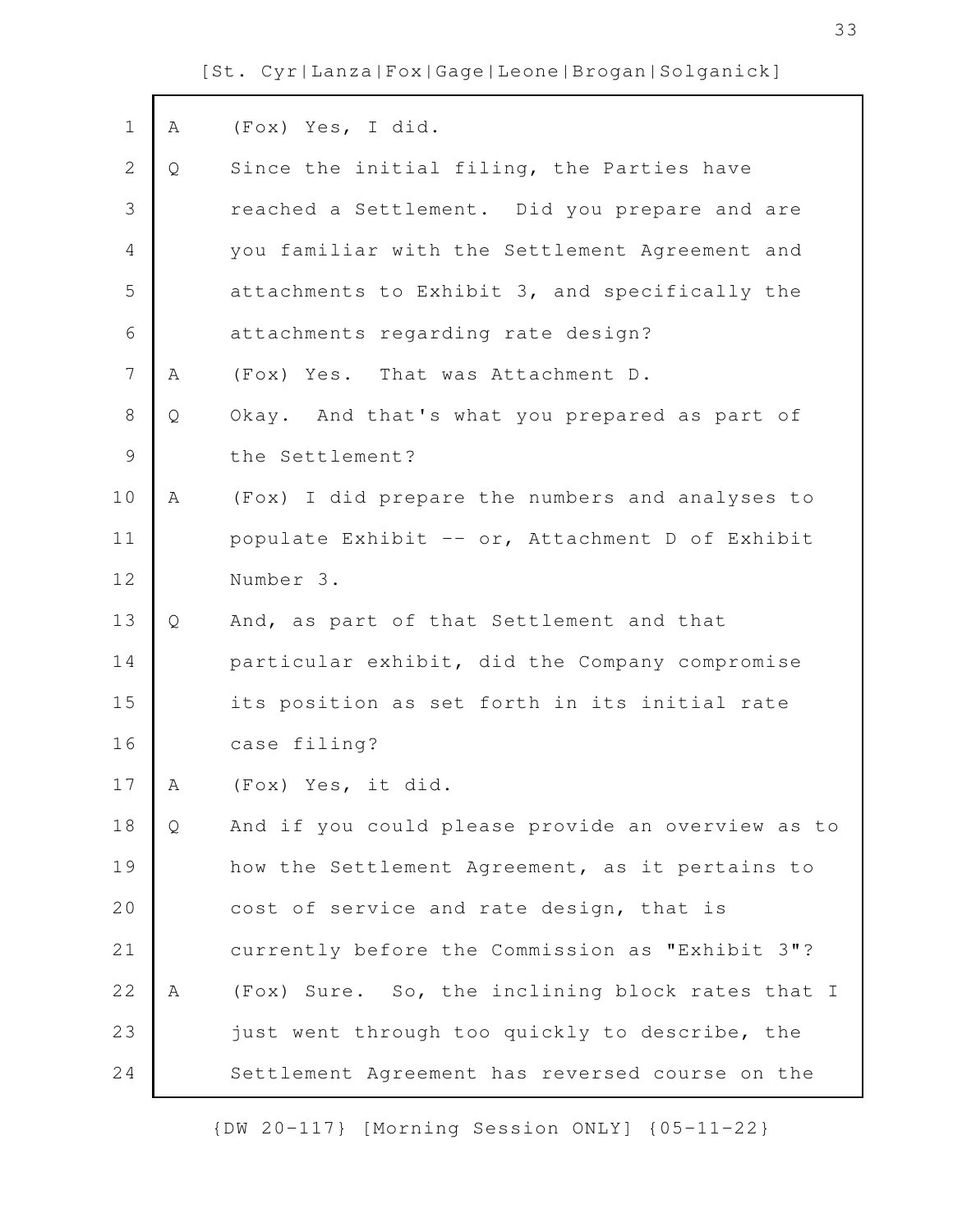| $\mathbf 1$ | proposal of those inclining block rate structure, |
|-------------|---------------------------------------------------|
| 2           | and is setting forth a uniform volumetric rate    |
| 3           | for all customers, rather than having a           |
| 4           | class-based or an inclining block rate structure. |
| 5           | So, all customers, no matter, you know, what      |
| 6           | types of customer they are, how much water        |
| 7           | they're using, they would pay the exact same per  |
| 8           | unit rate.                                        |
| 9           | In addition to the rate design,                   |
| 10          | something analogous to that is with regard to     |
| 11          | public fire protection charges. When I produced   |
| 12          | my cost of service schedules based on the revenue |
| 13          | requirements as just described by Mr. St. Cyr on  |
| 14          | permanent, Step I, and Step II, it resulted,      |
| 15          | because of differences in rate base and some      |
| 16          | other inputs within the cost of service, it       |
| 17          | resulted in fluctuations from permanent, Step I,  |
| 18          | and Step II, in the fire protection,              |
| 19          | predominantly in the public fire protection,      |
| 20          | actually resulting in a lower public fire         |
| 21          | protection charge in Step II. So, through         |
| 22          | settlement discussions, to try to avoid that      |
| 23          | fluctuation, to try to provide some stability to  |
| 24          | the towns paying the public fire protection, and  |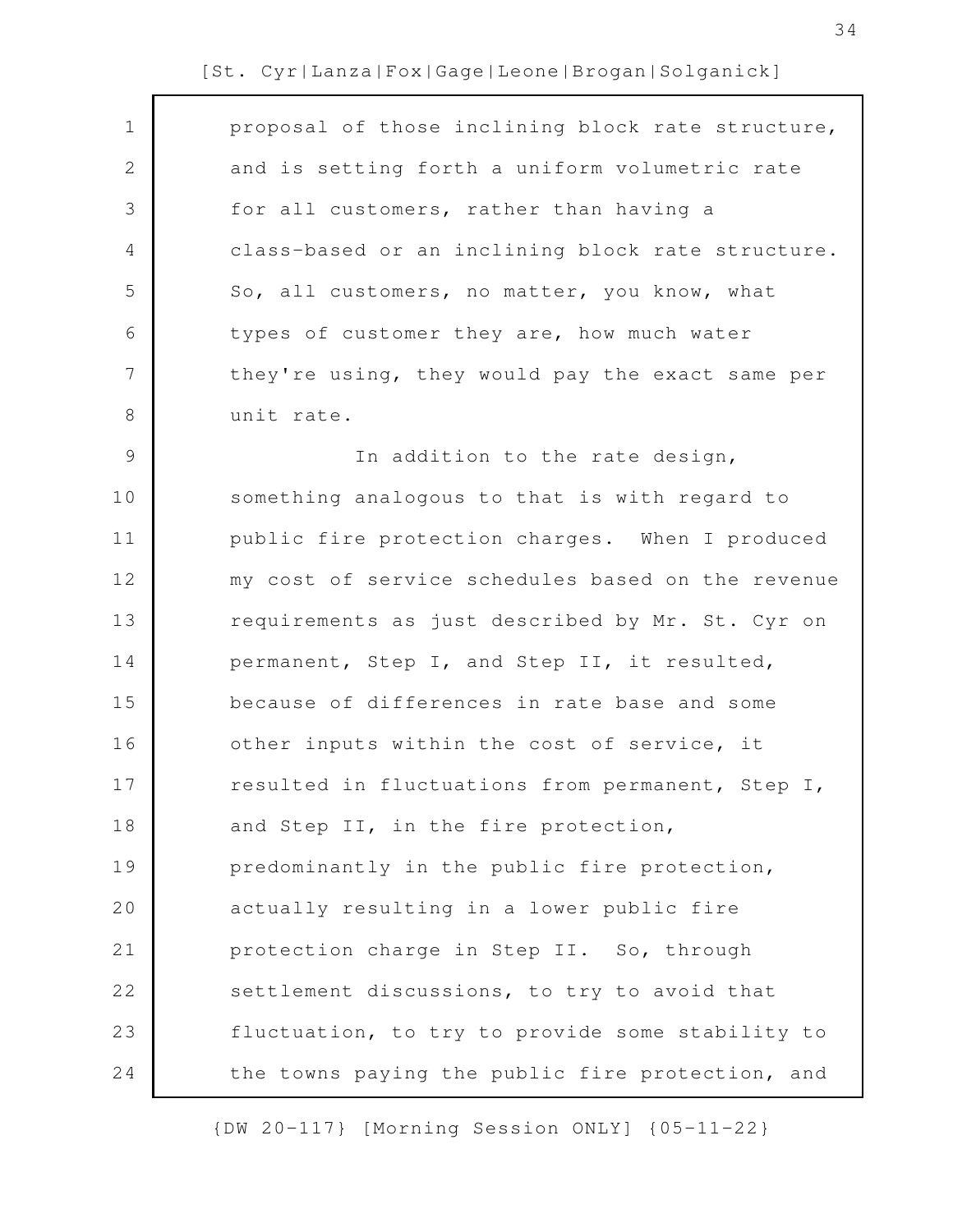| $\mathbf 1$    |   | to lower that a little bit to mitigate the        |
|----------------|---|---------------------------------------------------|
| 2              |   | increase, it is proposed in the Settlement        |
| 3              |   | Agreement to utilize the Step II charges for fire |
| 4              |   | protection, which are lower than permanent and    |
| 5              |   | Step I for permanent rates.                       |
| 6              |   | There was then a discussion of, because           |
| $\overline{7}$ |   | that is a lower public fire protection charge in  |
| $8\,$          |   | the permanent rates than needed to be, that       |
| 9              |   | results in a revenue deficiency. There are two    |
| 10             |   | ways to then handle that. You could then          |
| 11             |   | reallocate those, that deficiency, to the retail  |
| 12             |   | customer class, normal water customers. It was    |
| 13             |   | agreed upon that was not the way to do it. And,   |
| 14             |   | as such, a revenue deficiency was generated, and  |
| 15             |   | the Company has agreed to contribute that capital |
| 16             |   | to cover and absorb that deficiency.              |
| 17             | Ő | Beyond that, thank you, are you familiar with the |
| 18             |   | overall Settlement Agreement and the attachments, |
| 19             |   | including the one you just discussed in detail    |
| 20             |   | submitted by the Settling Parties?                |
| 21             | Α | (Fox) Yes, I am.                                  |
| 22             | Q | Sitting here today, are you aware of any material |
| 23             |   | changes or corrections that need to be made to    |
| 24             |   | either the Settlement Agreement or any of the     |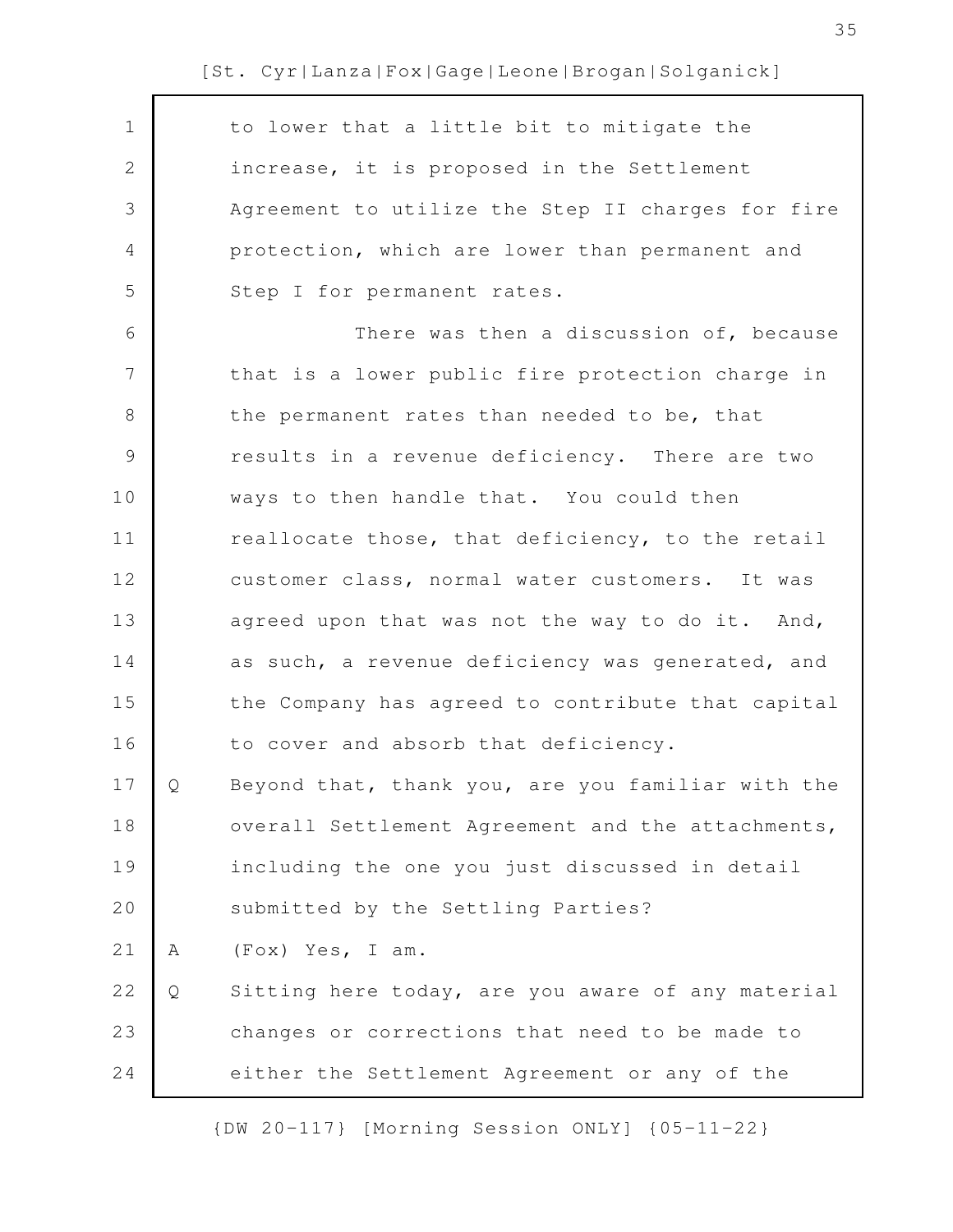| $\mathbf 1$    |   | attachments appended to it, which comprises       |
|----------------|---|---------------------------------------------------|
| $\mathbf{2}$   |   | Exhibit 3 before the Commission today, Bates      |
| 3              |   | Number Settlement 001 through Settlement 094?     |
| $\overline{4}$ | Α | $(F \circ x)$ No.                                 |
| 5              | Q | Mr. Fox, do you have an opinion as to whether the |
| 6              |   | permanent rates, and specifically the cost of     |
| $\overline{7}$ |   | service and rate design recommended by the        |
| $\,8\,$        |   | Settlement Agreement, in Exhibit 3, are just and  |
| $\mathcal{G}$  |   | reasonable and serve the public interest?         |
| 10             | Α | (Fox) Yes. I believe the recommended permanent    |
| 11             |   | rates, the cost of service populating those       |
| 12             |   | rates, and the ultimate rate design result in     |
| 13             |   | just, reasonable rates that serve the public      |
| 14             |   | interest.                                         |
| 15             | Q | Okay. Thank you.                                  |
| 16             | Α | (Fox) Sure.                                       |
| 17             | Q | And now, we'll go onto the third member of the    |
| 18             |   | Company on the panel, Charlie Lanza. Mr. Lanza,   |
| 19             |   | if you could please state your name and business  |
| 20             |   | for the record?                                   |
| 21             | Α | (Lanza) Good morning. My name is Charlie Lanza.   |
| 22             |   | And I'm the General Manager of Hampstead Area     |
| 23             |   | Water Company.                                    |
| 24             | Q | And what does your position with the Company      |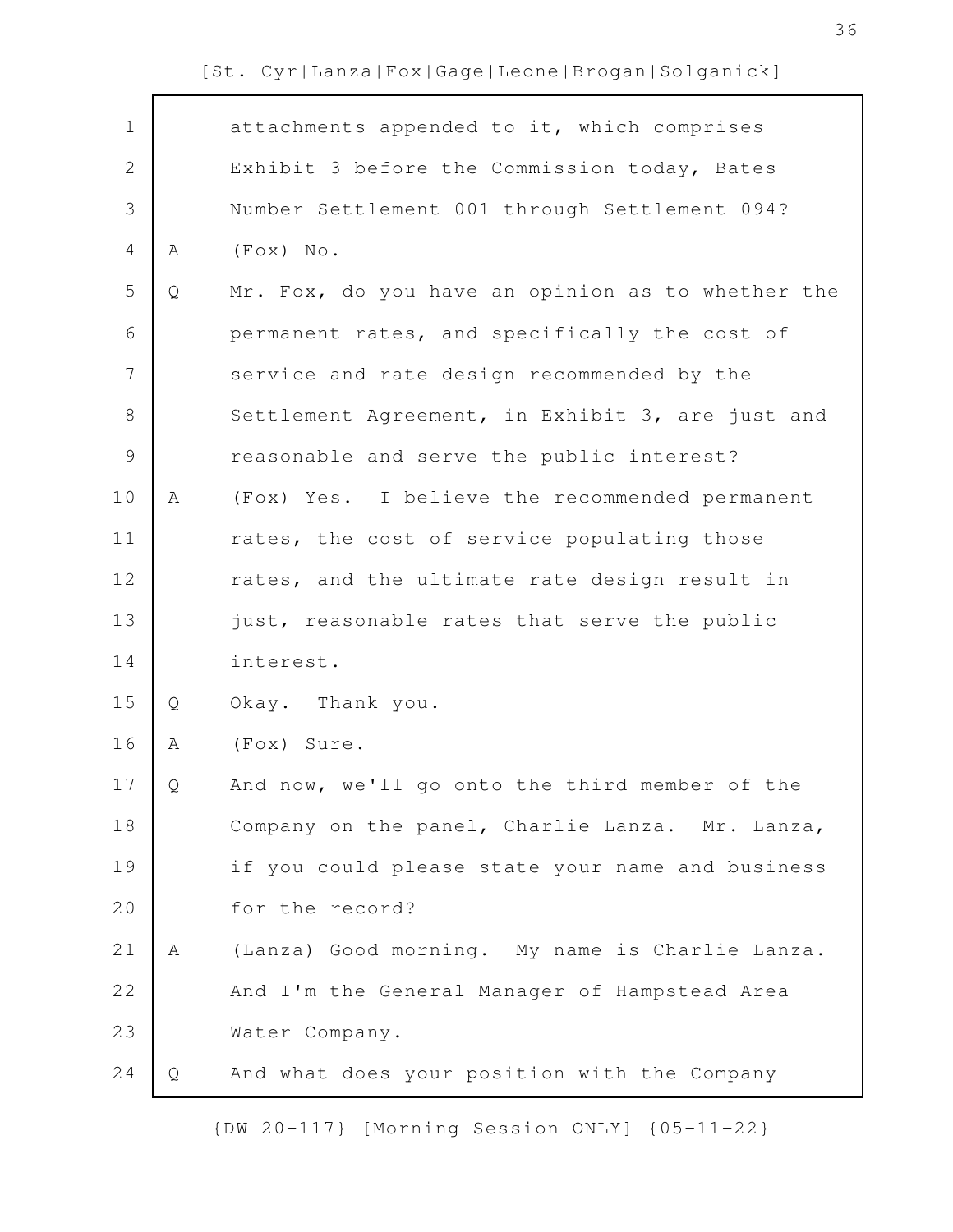$\mathsf{r}$ 

| $\mathbf 1$   |   | entail?                                           |
|---------------|---|---------------------------------------------------|
| $\mathbf{2}$  | A | (Lanza) My position entails being responsible for |
| 3             |   | all operations and management of the Company.     |
| 4             | Q | If you could please describe generally your       |
| 5             |   | involvement with this docket?                     |
| 6             | Α | (Lanza) So, I prepared testimony for the request  |
| 7             |   | to increase rates. In addition, I was involved    |
| $8\,$         |   | in preparing and reviewing the Company responses  |
| $\mathcal{G}$ |   | to Parties' data requests. Finally, I prepared    |
| 10            |   | for and participated in a number of technical     |
| 11            |   | sessions and settlement conferences, ultimately   |
| 12            |   | leading to development of the Settlement          |
|               |   |                                                   |
| 13            |   | Agreement submitted to the Commission as "Exhibit |
| 14            |   | Number 3".                                        |
| 15            | Q | And, with regard to your written testimony filed  |
| 16            |   | with the initial filing, are you aware today of   |
| 17            |   | any -- are there any changes or revisions that    |
| 18            |   | are needed for that testimony, other than, of     |
| 19            |   | course, the Settlement that's being proposed in   |
| 20            |   | Exhibit 3?                                        |
| 21            | A | (Lanza) No. I'm not aware of any other changes.   |
| 22            | Q | And what was submitted as "Exhibit 4", I believe, |
| 23            |   | for your prefiled testimony for the Company, is   |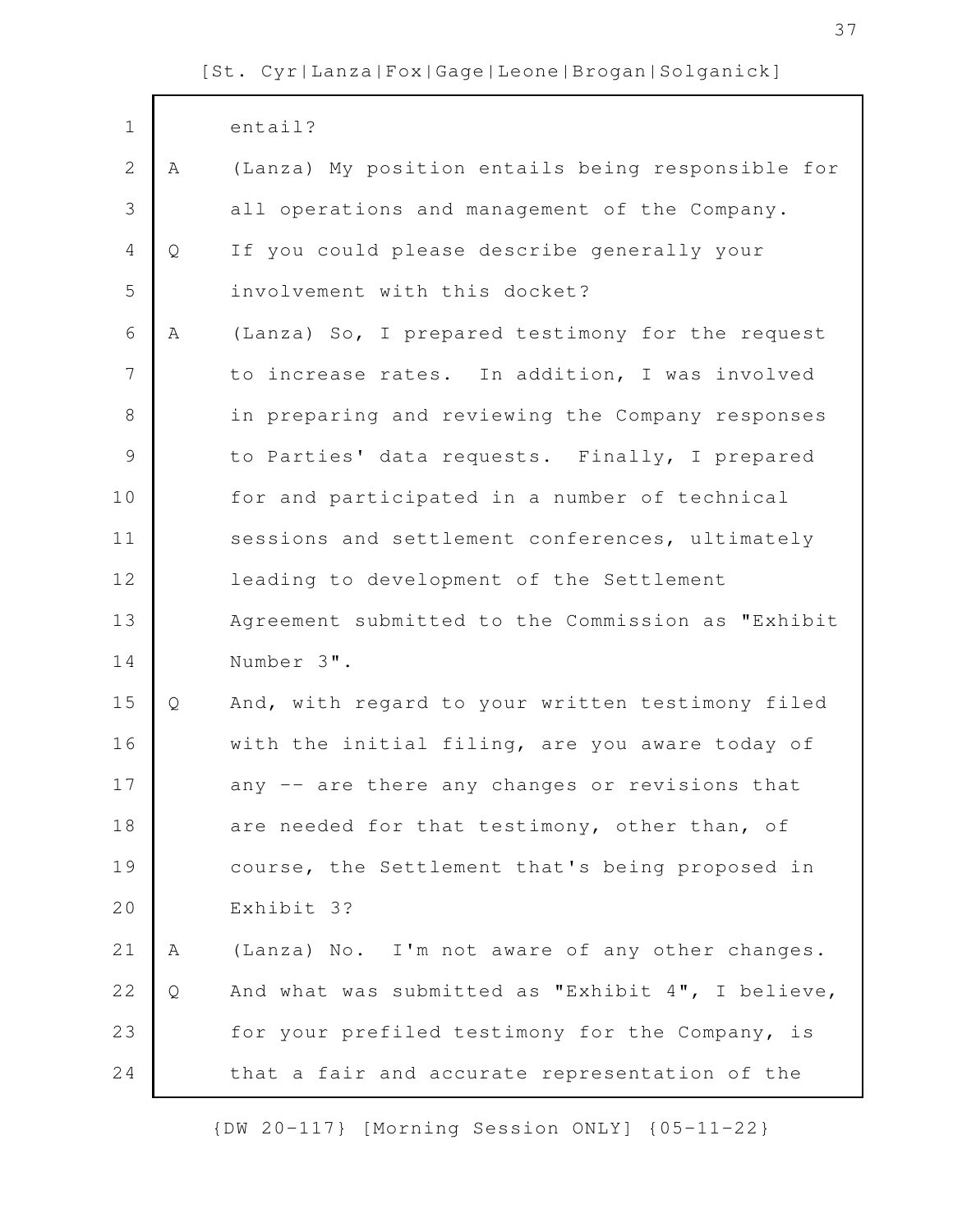| $\mathbf 1$    |   | testimony submitted with the initial filing?      |
|----------------|---|---------------------------------------------------|
| $\mathbf{2}$   | A | (Lanza) Yes, it is.                               |
| 3              | Q | Okay. With regard to the rate filing, are you     |
| $\overline{4}$ |   | familiar with the original rate case filing to    |
| 5              |   | implement the general rate increase in this       |
| 6              |   | docket?                                           |
| $\overline{7}$ | A | (Lanza) Yes, in concert with the Company retained |
| $\,8\,$        |   | consultants, Mr. St. Cyr and Mr. Fox.             |
| $\mathsf 9$    | Q | And are you familiar with the Company originally  |
| 10             |   | proposed, its rate filing, as summarized by       |
| 11             |   | Mr. St. Cyr?                                      |
| 12             | Α | (Lanza) Yes.                                      |
| 13             | Q | Fast-forwarding to the Settlement, did you        |
| 14             |   | prepare or are you familiar with the Settlement   |
| 15             |   | Agreement and attachments filed with the          |
| 16             |   | Commission before now as "Exhibit 3"?             |
| 17             | Α | (Lanza) Yes. I worked with the Company, its       |
| 18             |   | consultants, and the parties involved in the      |
| 19             |   | development of the Settlement Agreement.          |
| 20             | Q | And, as part of that Settlement, did the Company  |
| 21             |   | compromise its position set forth in its original |
| 22             |   | rate case filing?                                 |
| 23             | Α | (Lanza) Yes.                                      |
| 24             | Q | Mr. Lanza, in addition to what Mr. St. Cyr        |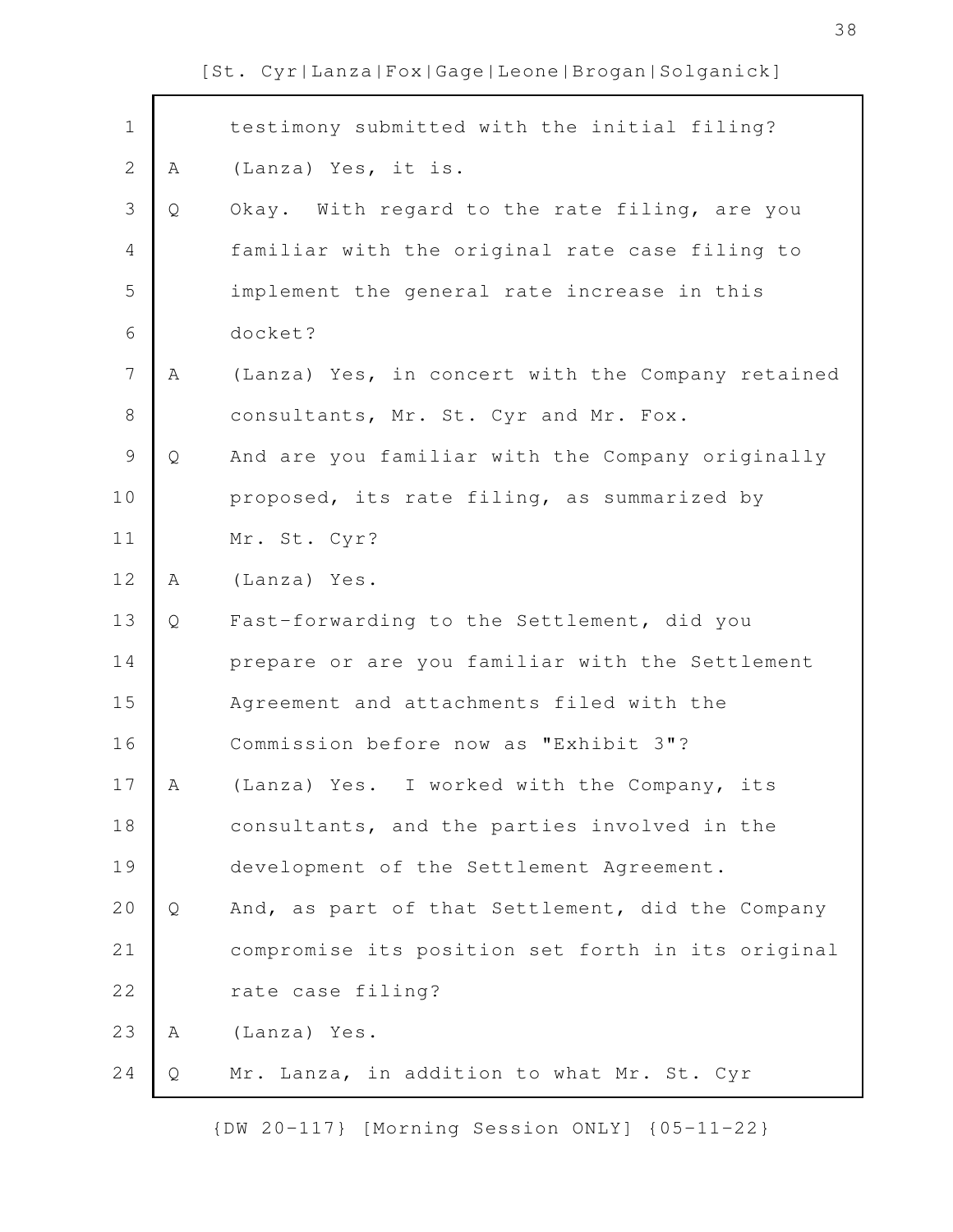$\Gamma$ 

| $\mathbf 1$    |   | provided as an overview of the Settlement         |
|----------------|---|---------------------------------------------------|
| $\overline{2}$ |   | Agreement, if you could just please provide an    |
| 3              |   | overview of the new fire hydrant use provisions   |
| $\overline{4}$ |   | that the Settling Parties agreed to?              |
| 5              | Α | (Lanza) The Settlement Agreement also contains    |
| 6              |   | new provisions for fire hydrant use at the        |
| 7              |   | Company, and the Settling Parties seek to add to  |
| 8              |   | the Company's tariff.                             |
| $\mathcal{G}$  | Q | And those are in the tariffs submitted as an      |
| 10             |   | attachment to Exhibit 3?                          |
| 11             | Α | (Lanza) Correct.                                  |
| 12             | Q | Are you familiar with the Settlement Agreement    |
| 13             |   | and attachments submitted by the Settling         |
| 14             |   | Parties?                                          |
| 15             | Α | (Lanza) Yes, I am.                                |
| 16             | Q | And are you aware of any material changes or      |
| 17             |   | corrections that need to be made either to the    |
| 18             |   | Settlement Agreement or to its attachments        |
| 19             |   | appended to it?                                   |
| 20             | Α | (Lanza) No, I'm not.                              |
| 21             | Q | And, Mr. Lanza, do you have an opinion as to      |
| 22             |   | whether the permanent rates recommended in the    |
| 23             |   | Settlement Agreement before the Commission as     |
| 24             |   | "Exhibit 3" are just and reasonable and serve the |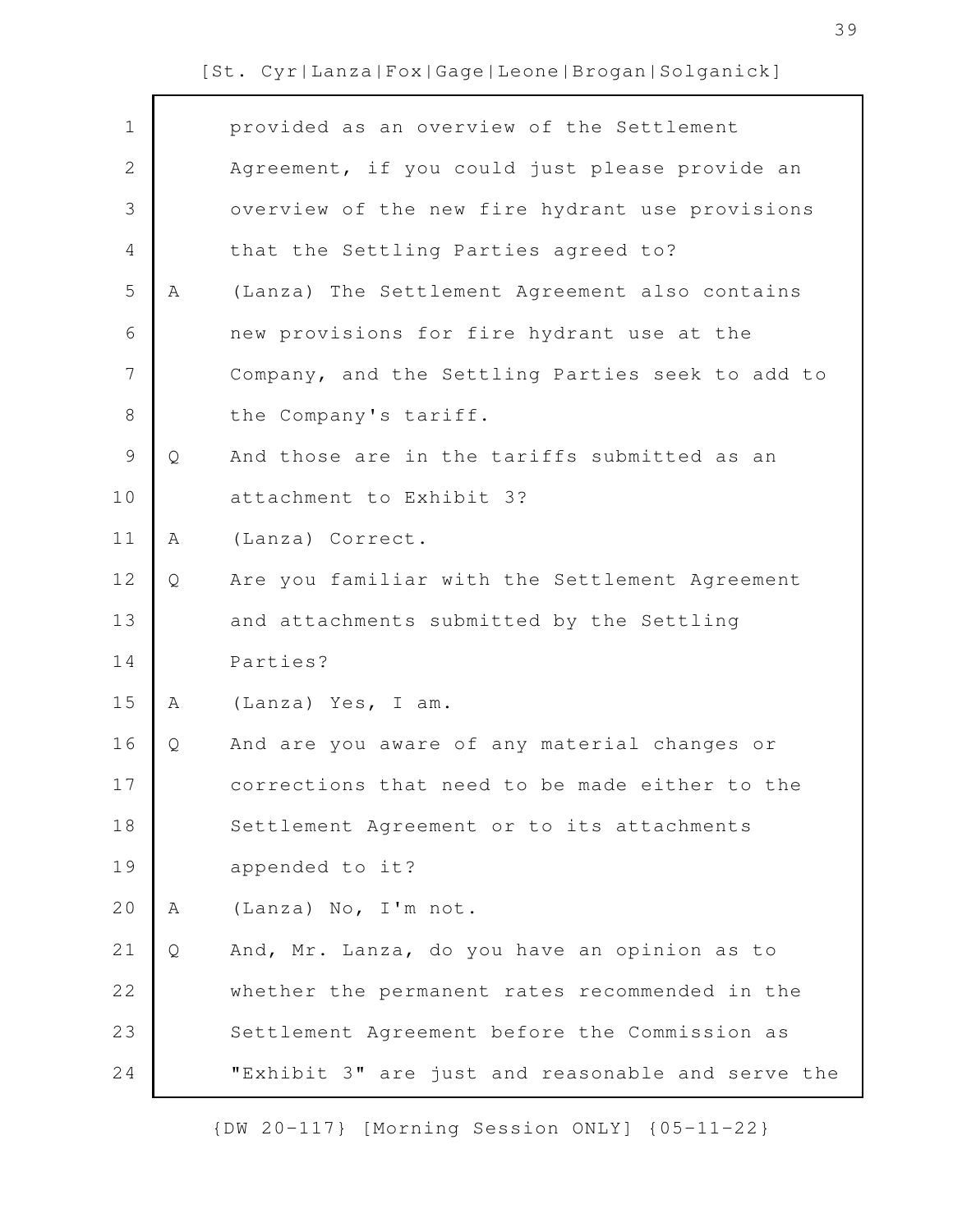public interest? A (Lanza) Yes. I believe the recommended permanent rates are just and reasonable to serve the public. MR. AUGERI: Thank you. That concludes the initial presentation of the Company's panel. Obviously, we reserve the right to redirect and/or rebuttal, or to answer the questions of the Commission. CHAIRMAN GOLDNER: Okay. Thank you. And I hate to perseverate on Mr. St. Cyr's testimony, but did he attest to both Exhibit 6 and 7? I think I just mentioned "7" before. MR. AUGERI: It might have only been 7. So, I will do that for the record right now. CHAIRMAN GOLDNER: Thank you. BY MR. AUGERI: Q Mr. St. Cyr, in addition to your rebuttal testimony, which is Exhibit 7, you also submitted testimony of the initial filing of this case, correct? A (St. Cyr) That's correct. Q And are you aware of any material changes to either of those exhibits that are now submitted 1 2 3 4 5 6 7 8 9 10 11 12 13 14 15 16 17 18 19 20 21 22 23 24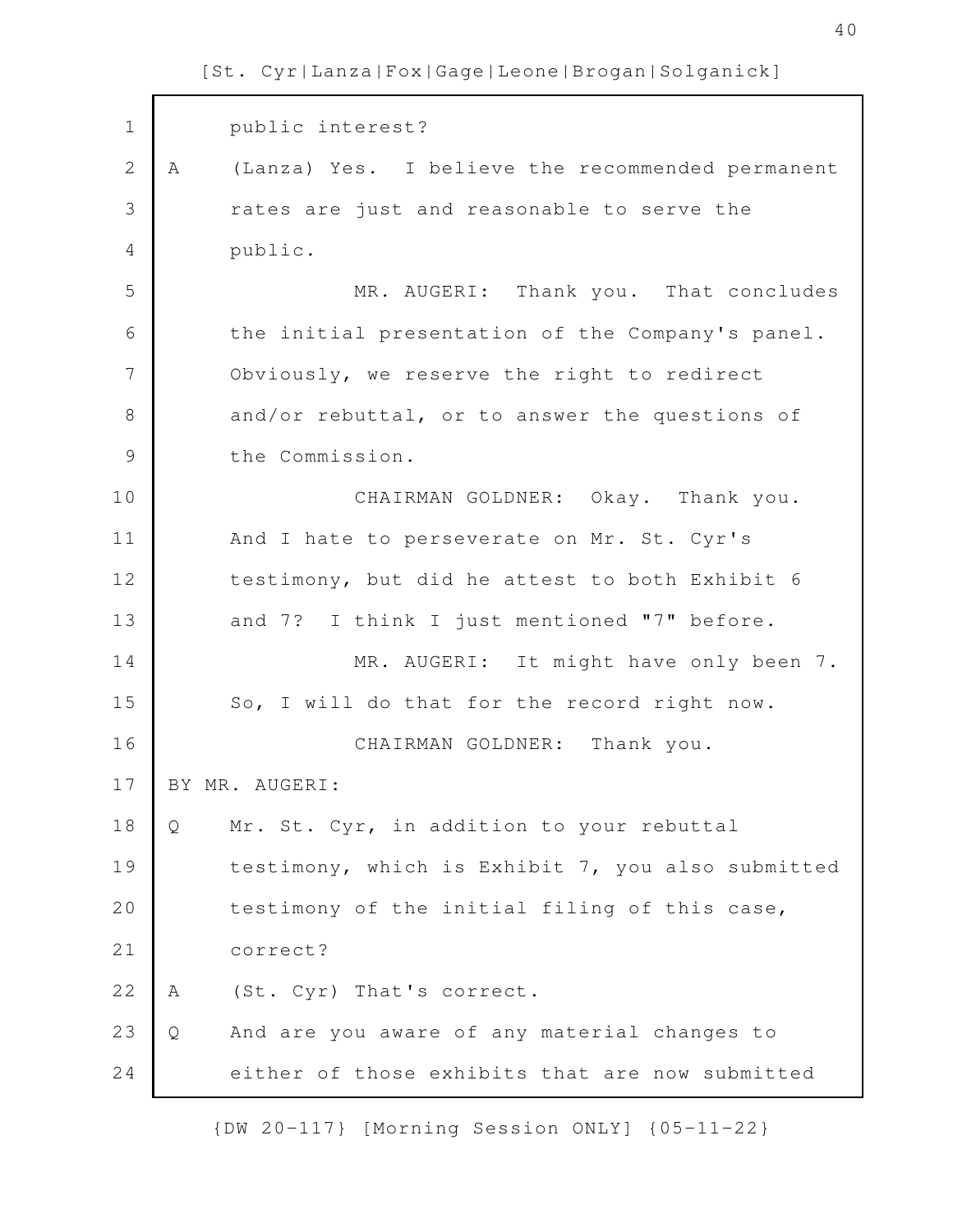| $\mathbf 1$   |   | to the Commission as you stand here today?        |
|---------------|---|---------------------------------------------------|
| 2             | Α | (St. Cyr) I'm not aware of any material changes.  |
| 3             |   | MR. AUGERI: Okay. Thank you very                  |
| 4             |   | much.                                             |
| 5             |   | CHAIRMAN GOLDNER: Thank you. And we               |
| 6             |   | can move to the New Hampshire Department of       |
| 7             |   | Energy, Mr. Tuomala.                              |
| 8             |   | MR. TUOMALA: Thank you, Mr. Chair. If             |
| $\mathcal{G}$ |   | I may, I have two preliminary questions for you,  |
| 10            |   | regarding, one, your statement earlier about the  |
| 11            |   | substance of the direct testimony, and I believe  |
| 12            |   | you stated that you didn't want -- the Commission |
| 13            |   | would prefer not to walk through the Settlement   |
| 14            |   | itself. Some of the witnesses do actually go      |
| 15            |   | through the Settlement to a degree. Would you     |
| 16            |   | prefer that we leave that out, to my              |
| 17            |   | understanding, an actual walk-through certain     |
| 18            |   | sections of the Settlement?                       |
| 19            |   | CHAIRMAN GOLDNER: Yes. The                        |
| 20            |   | Commissioners have read it, and I think           |
| 21            |   | understand it. If there is something you would    |
| 22            |   | like to pull out or highlight, that would         |
| 23            |   | certainly be fine. But we've read it and          |
| 24            |   | understand it, I think.                           |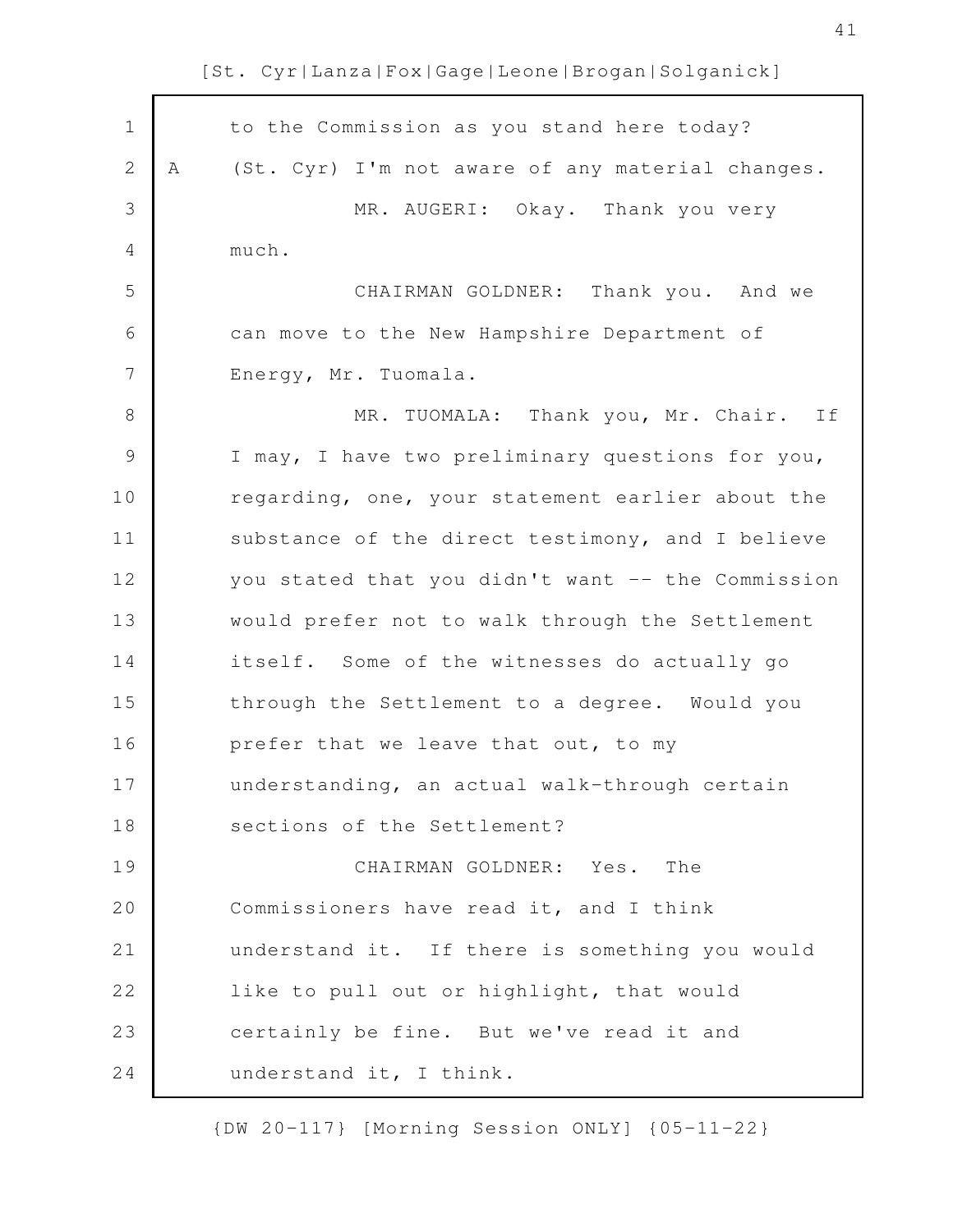| 1<br>$\mathbf 2$<br>3 | MR. TUOMALA: Okay. I appreciate that.<br>The second question is if $-$ I would like to |
|-----------------------|----------------------------------------------------------------------------------------|
|                       |                                                                                        |
|                       |                                                                                        |
|                       | proceed with the two consultant witnesses as well                                      |
| 4                     | and address their rebuttal testimony, in light of                                      |
| 5                     | Ms. Steele's testimony. And, in observation of                                         |
| 6                     | their time and the cost for these consultants, I                                       |
| 7                     | would like to group together the Settlement                                            |
| 8                     | discussion and their rebuttal, if that's                                               |
| $\mathcal{G}$         | acceptable to the Commission?                                                          |
| 10                    | CHAIRMAN GOLDNER: Yes. Thank you.                                                      |
| 11                    | MR. TUOMALA: And my last question, may                                                 |
| 12                    | I confer with my witness just for a second, and                                        |
| 13                    | then I can proceed on the other side of the                                            |
| 14                    | table, if you please, to conduct direct?                                               |
| 15                    | CHAIRMAN GOLDNER: Of course. Thank                                                     |
| 16                    | you.                                                                                   |
| 17                    | TUOMALA: Thank you.<br>MR.                                                             |
| 18                    | (Atty. Tuomala conferring with Witness                                                 |
| 19                    | Leone and Witness Brogan.)                                                             |
| 20                    | MR. TUOMALA: Thank you, Mr. Chair. I                                                   |
| 21                    | appreciate the extra time.                                                             |
| 22                    | I'd first like to call Anthony Leone as                                                |
| 23                    | a witness.                                                                             |
| 24                    | BY MR. TUOMALA:                                                                        |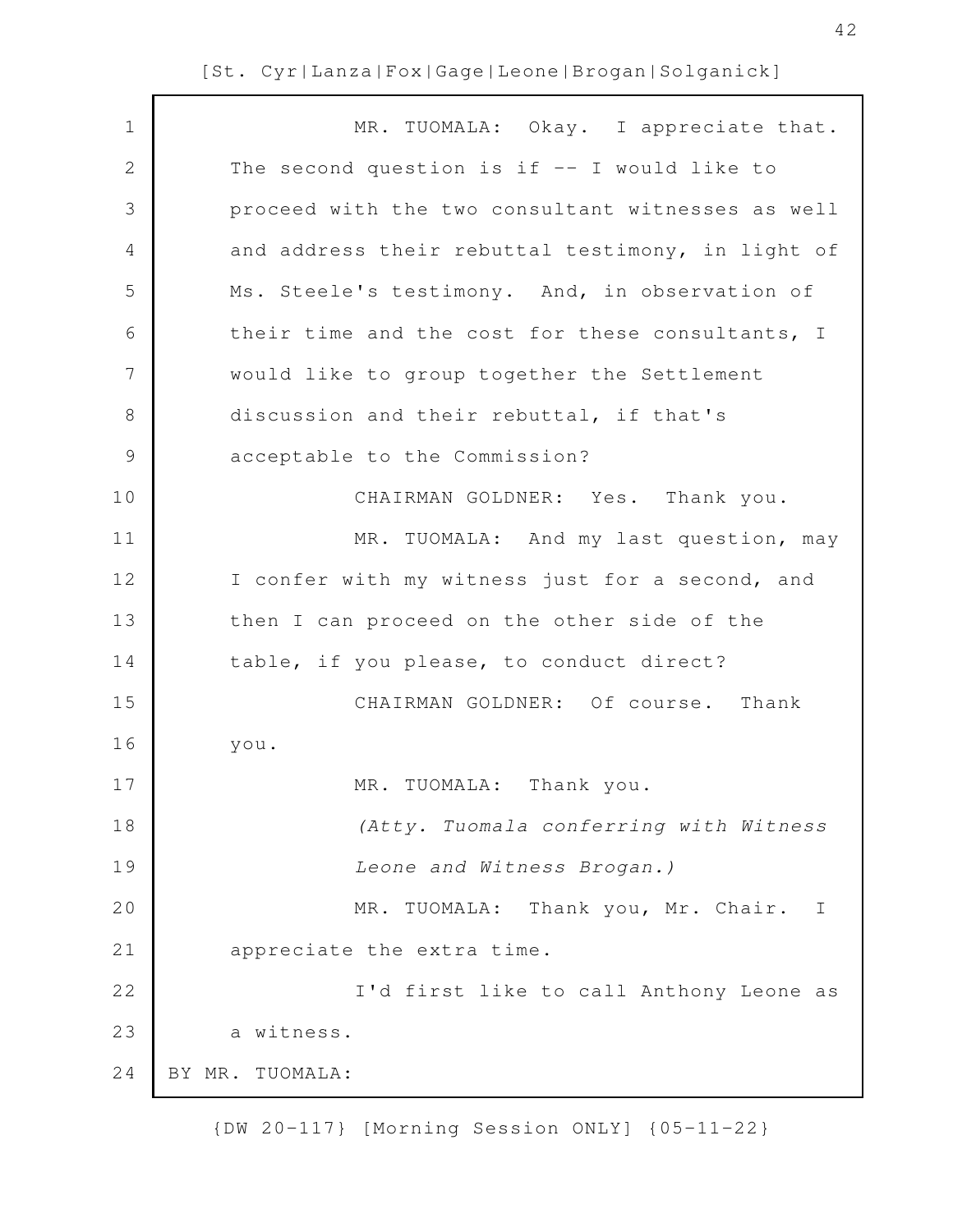| $\mathbf 1$    | Q | Good morning, Mr. Leone. Could you please state   |
|----------------|---|---------------------------------------------------|
| $\overline{2}$ |   | your full name for the record?                    |
| 3              | Α | (Leone) Good morning. My name is Anthony Leone.   |
| 4              | Q | And by whom are you employed?                     |
| 5              | Α | (Leone) I am employed by the New Hampshire        |
| 6              |   | Department of Energy.                             |
| 7              | Q | And what's your position at the DOE?              |
| 8              | Α | (Leone) My position at the DOE is Utility Analyst |
| $\mathsf 9$    |   | in the Water Group of the Regulatory Support      |
| 10             |   | Division.                                         |
| 11             | Q | And prior to this, you worked at the New          |
| 12             |   | Hampshire Public Utilities Commission. Could you  |
| 13             |   | please state for the record your prior work       |
| 14             |   | experience at both the Commission and now the     |
| 15             |   | Department of Energy?                             |
| 16             | Α | (Leone) Yes. In 2014, I was hired as a Utility    |
| 17             |   | Examiner in the Audit Division of the New         |
| 18             |   | Hampshire Public Utilities Commission. In that    |
| 19             |   | role, I examined the reports and filings          |
| 20             |   | submitted to the Commission by regulated          |
| 21             |   | utilities, performed rate return analyses,        |
| 22             |   | participated in off-site and on-site audits of    |
| 23             |   | the books and records of regulated utilities, and |
| 24             |   | authored audit reports when necessary.            |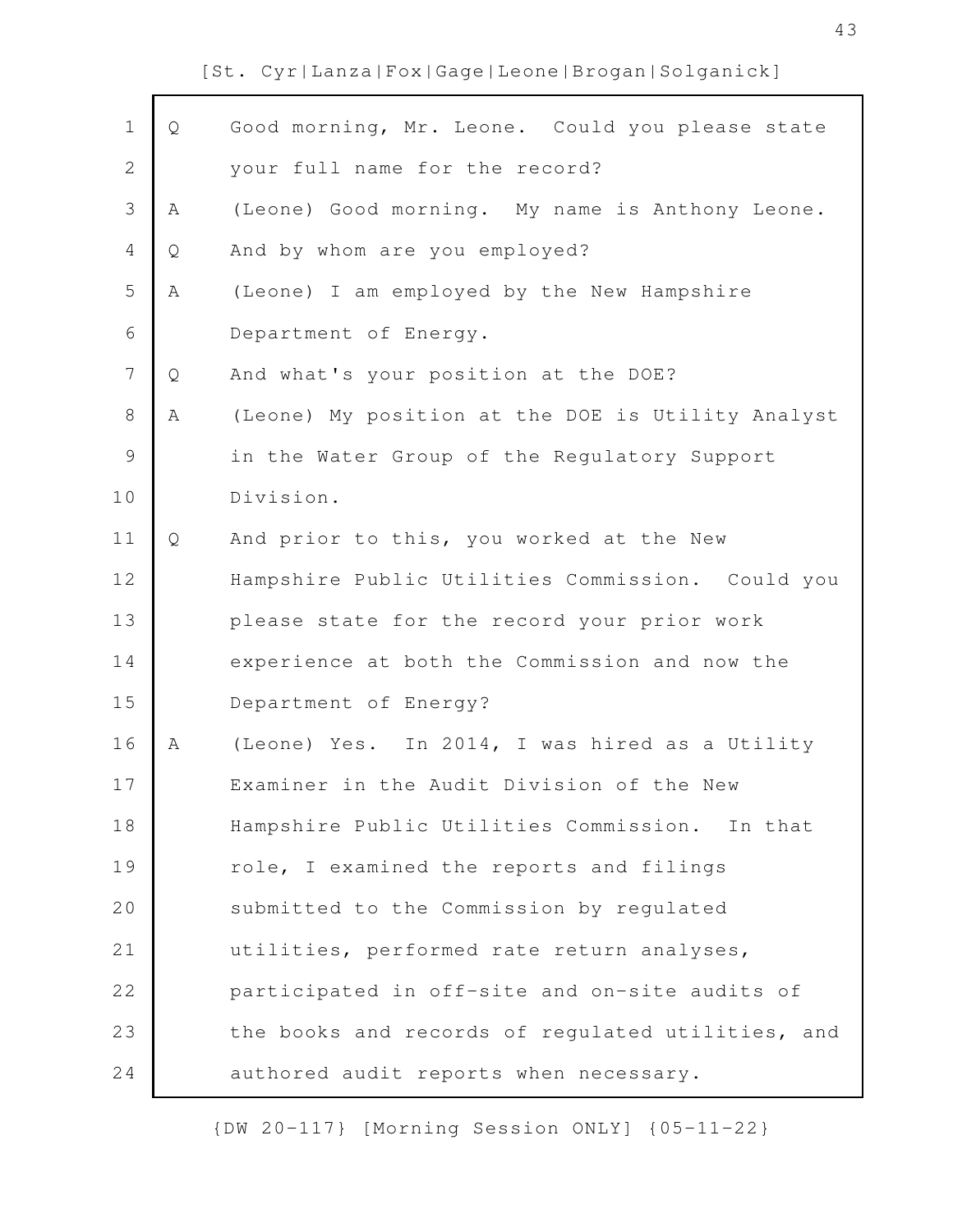| $\mathbf 1$    |   | In 2018, I transferred to the role of             |
|----------------|---|---------------------------------------------------|
| $\mathbf{2}$   |   | Utility Analyst in the Gas and Water Division of  |
| 3              |   | the PUC. When the Department was created in July  |
| 4              |   | of 2021, my position transitioned to the          |
| 5              |   | Department's Regulatory Support Division.         |
| 6              | Q | And could you expand upon your responsibilities   |
| $\overline{7}$ |   | as a Utility Analyst at the DOE?                  |
| 8              | Α | (Leone) As a Utility Analyst, my responsibilities |
| 9              |   | include the examination, the evaluation, and      |
| 10             |   | analysis of various rate and company filings. I   |
| 11             |   | also represent the Department in meetings with    |
| 12             |   | company officials, attorneys, accountants,        |
| 13             |   | intervenors, such as members of the general       |
| 14             |   | public, and, when called for, before the          |
| 15             |   | Commissioners of the PUC.                         |
| 16             | Q | Have you previously testified here at the         |
| 17             |   | Commission?                                       |
| 18             | Α | (Leone) No.                                       |
| 19             | Q | Mr. Leone, could you please describe briefly your |
| 20             |   | involvement in this docket?                       |
| 21             | Α | (Leone) In this docket, I examined the Company's  |
| 22             |   | rate filing, in conjunction with the books and    |
| 23             |   | records previously on file with the Commission.   |
| 24             |   | I participated in the discovery process, that is  |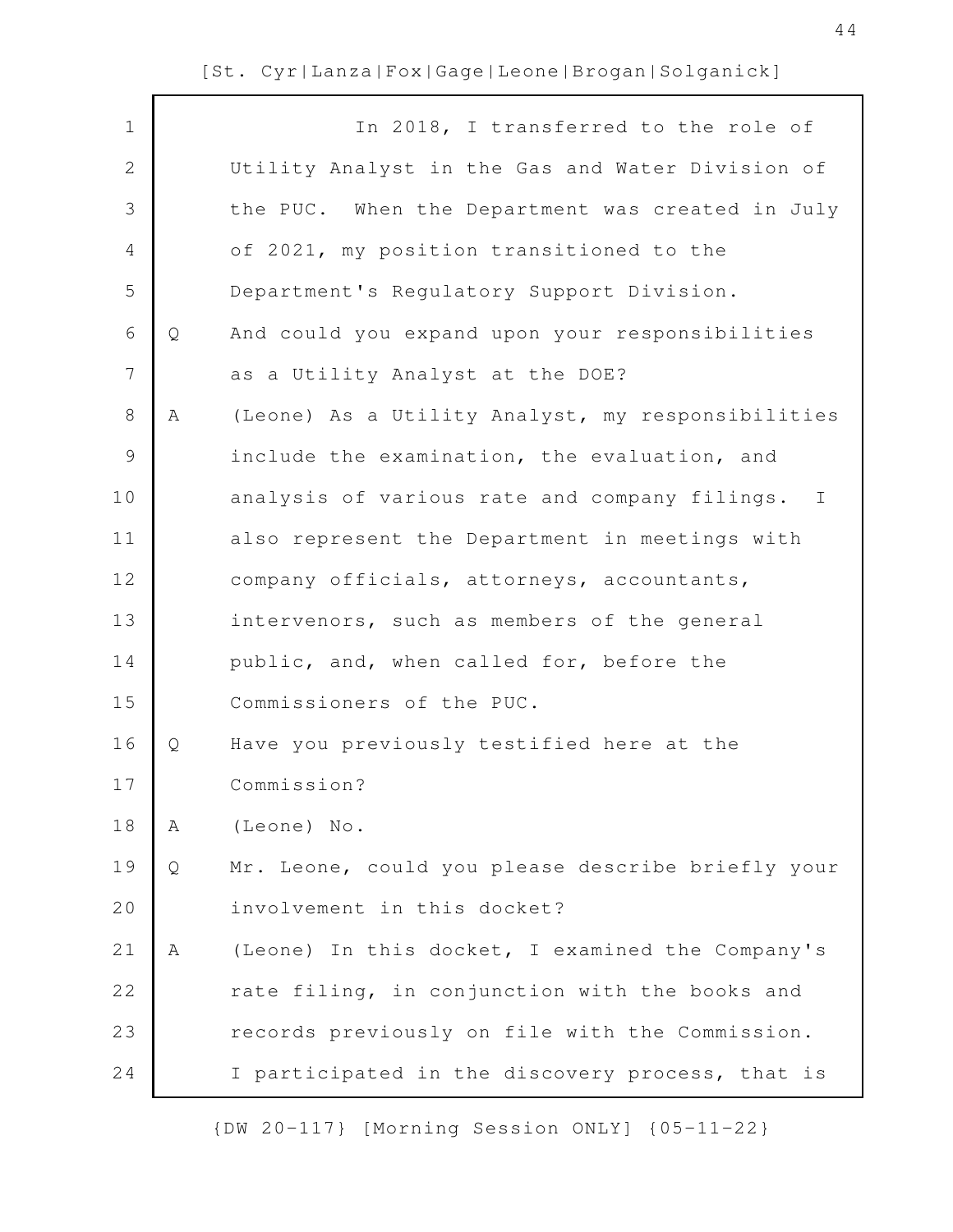| $\mathbf 1$    |   | formulated data requests, reviewed data           |
|----------------|---|---------------------------------------------------|
| $\mathbf{2}$   |   | responses, and participated in technical          |
| 3              |   | sessions. I also participated in the drafting of  |
| 4              |   | the Settlement Agreement and its various          |
| 5              |   | attachments.                                      |
| 6              | Q | I would like you to look at the Settlement        |
| $\overline{7}$ |   | Agreement, which is Exhibit Number 3. Do you      |
| $\,8\,$        |   | have that document in front of you, Mr. Leone?    |
| $\mathsf 9$    | Α | (Leone) Yes.                                      |
| 10             | Q | Could you please identify this document for the   |
| 11             |   | record?                                           |
| 12             | Α | (Leone) Yes. This is the Settlement Agreement     |
| 13             |   | reached by the Company, the OCA, the Towns of     |
| 14             |   | Atkinson and Hampstead, and the Department of     |
| 15             |   | Energy.                                           |
| 16             | Q | And I believe you stated, but, for the record,    |
| 17             |   | did you assist in the preparation of this         |
| 18             |   | document?                                         |
| 19             | Α | (Leone) Yes, I did.                               |
| 20             | Q | Do you wish to make any corrections or revisions  |
| 21             |   | to this document?                                 |
| 22             | Α | (Leone) No, I do not.                             |
| 23             | Q | And is the information contained in this document |
| 24             |   | true and accurate to the best of your knowledge?  |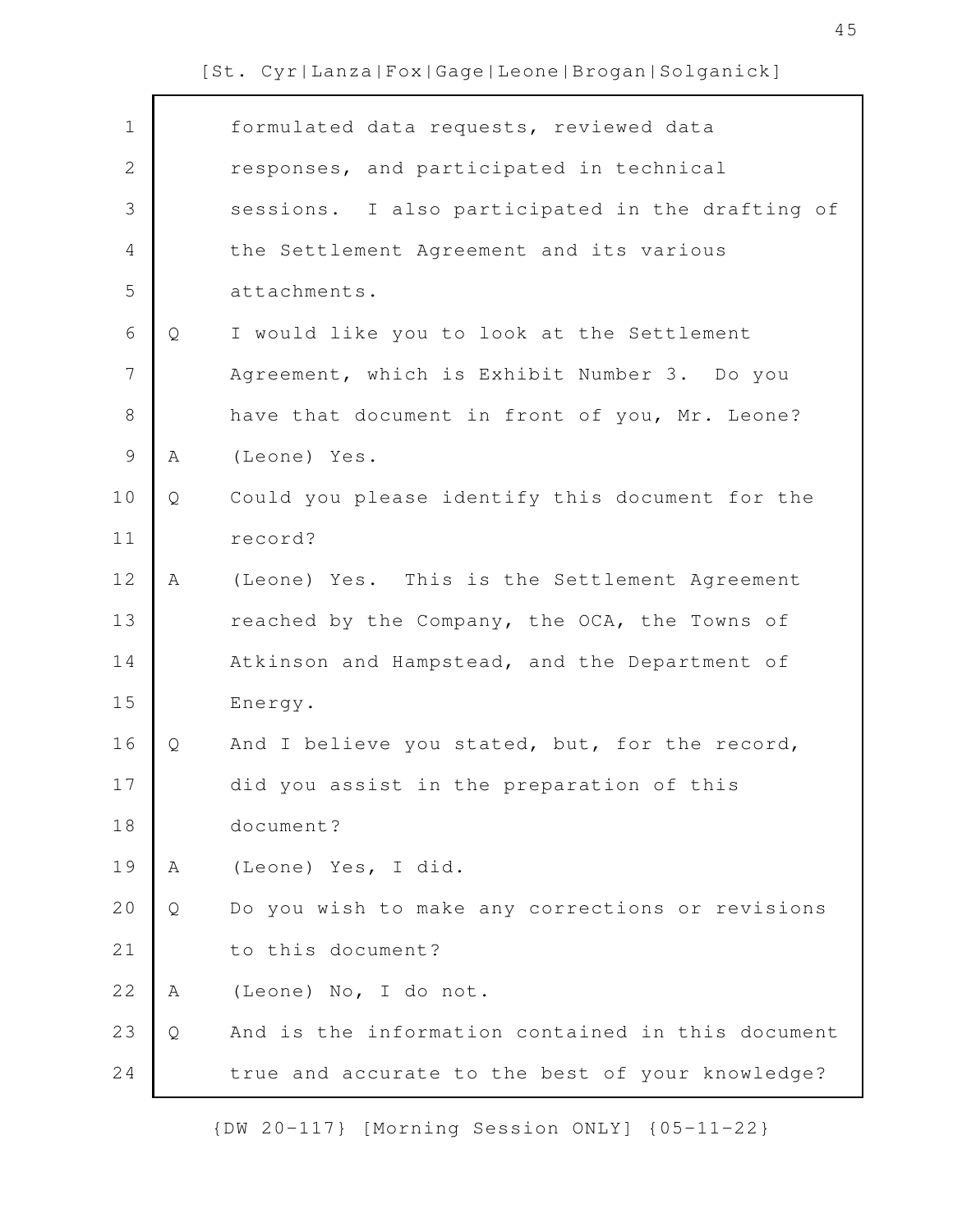| $\mathbf 1$    | Α | (Leone) Yes.                                       |
|----------------|---|----------------------------------------------------|
| $\mathbf{2}$   | Q | With that in mind, the Settlement Agreement        |
| 3              |   | contains sections on permanent rates and step      |
| $\overline{4}$ |   | adjustments, as described by the Company's         |
| 5              |   | witnesses. In your opinion, as a representative    |
| 6              |   | of the Department of Energy, do you believe that   |
| 7              |   | those terms contained within the Settlement        |
| 8              |   | Agreement are just and reasonable and serve the    |
| $\mathcal{G}$  |   | public interest?                                   |
| 10             | Α | (Leone) Yes. The Department believes that the      |
| 11             |   | Settlement Agreement presented today will produce  |
| 12             |   | just and reasonable rates that result in a fair    |
| 13             |   | balancing of the interest between the Company and  |
| 14             |   | its customers. The not-to-exceed overall           |
| 15             |   | increase in revenues, from the permanent rates     |
| 16             |   | and the Step I and Step II, considers the          |
| 17             |   | Company's capital improvements, including those    |
| 18             |   | capital projects undertaken by the Company as      |
| 19             |   | part of, and in concert with, the State of New     |
| 20             |   | Hampshire Department of Environmental Services as  |
| 21             |   | part of the Southern New Hampshire Regional Water  |
| 22             |   | Project.                                           |
| 23             |   | In comparing with the proposed rates,              |
| 24             |   | the $34.64$ percent proposed increase $-$ just one |
|                |   | {DW 20-117} [Morning Session ONLY] {05-11-22}      |

46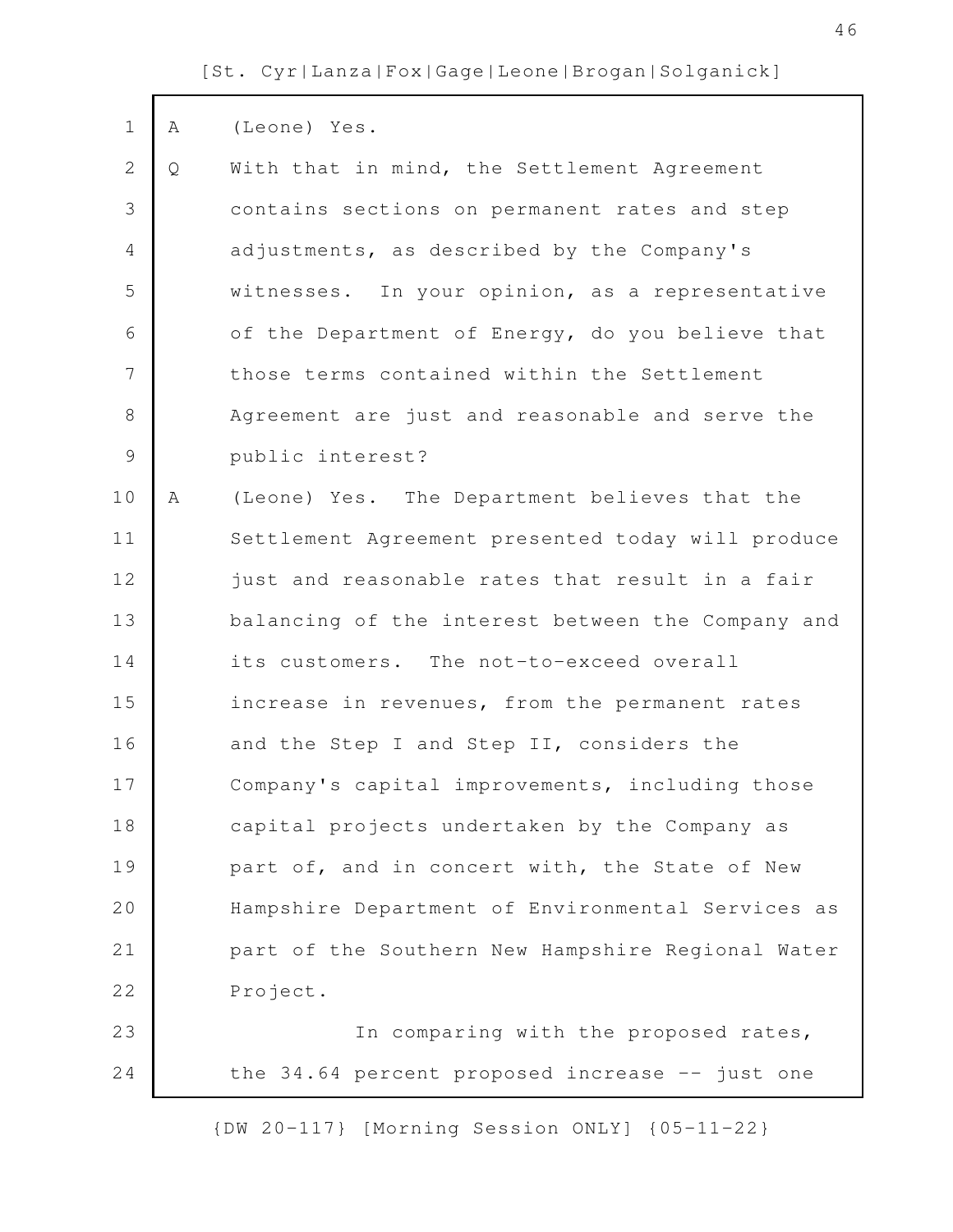| $\mathbf 1$    |   | minute. The 34.64 percent total combined          |
|----------------|---|---------------------------------------------------|
| $\mathbf{2}$   |   | proposed increase is significantly lower than the |
| 3              |   | 65.51 percent increase in revenues requested at   |
| $\overline{4}$ |   | the outset of the proceeding by the Company.      |
| 5              |   | I would like to lastly point out that             |
| 6              |   | the resulting rates also reflect that the Company |
| 7              |   | conducted its first formal cost of service study, |
| $8\,$          |   | better aligning each rate with the cost to        |
| $\mathcal{G}$  |   | produce that service, and minimizing the cost     |
| 10             |   | subsidization of services by any other customer   |
| 11             |   | groups.                                           |
| 12             | Q | So, in summary, Mr. Leone, do you recommend that  |
| 13             |   | the Commission approve the Settlement Agreement   |
| 14             |   | for Permanent Rates and the Step Adjustments, and |
| 15             |   | that approval will set just and reasonable rates  |
| 16             |   | for its customers?                                |
| 17             | A | (Leone) Yes.                                      |
| 18             | Q | Does the Department of Energy support approval of |
| 19             |   | the Settlement Agreement by the Commission as it  |
| 20             |   | is just and reasonable and serves in the public   |
| 21             |   | interest?                                         |
| 22             | Α | (Leone) Yes.                                      |
| 23             | Q | Does that conclude your testimony, Mr. Leone?     |
| 24             | Α | (Leone) Yes, it does.                             |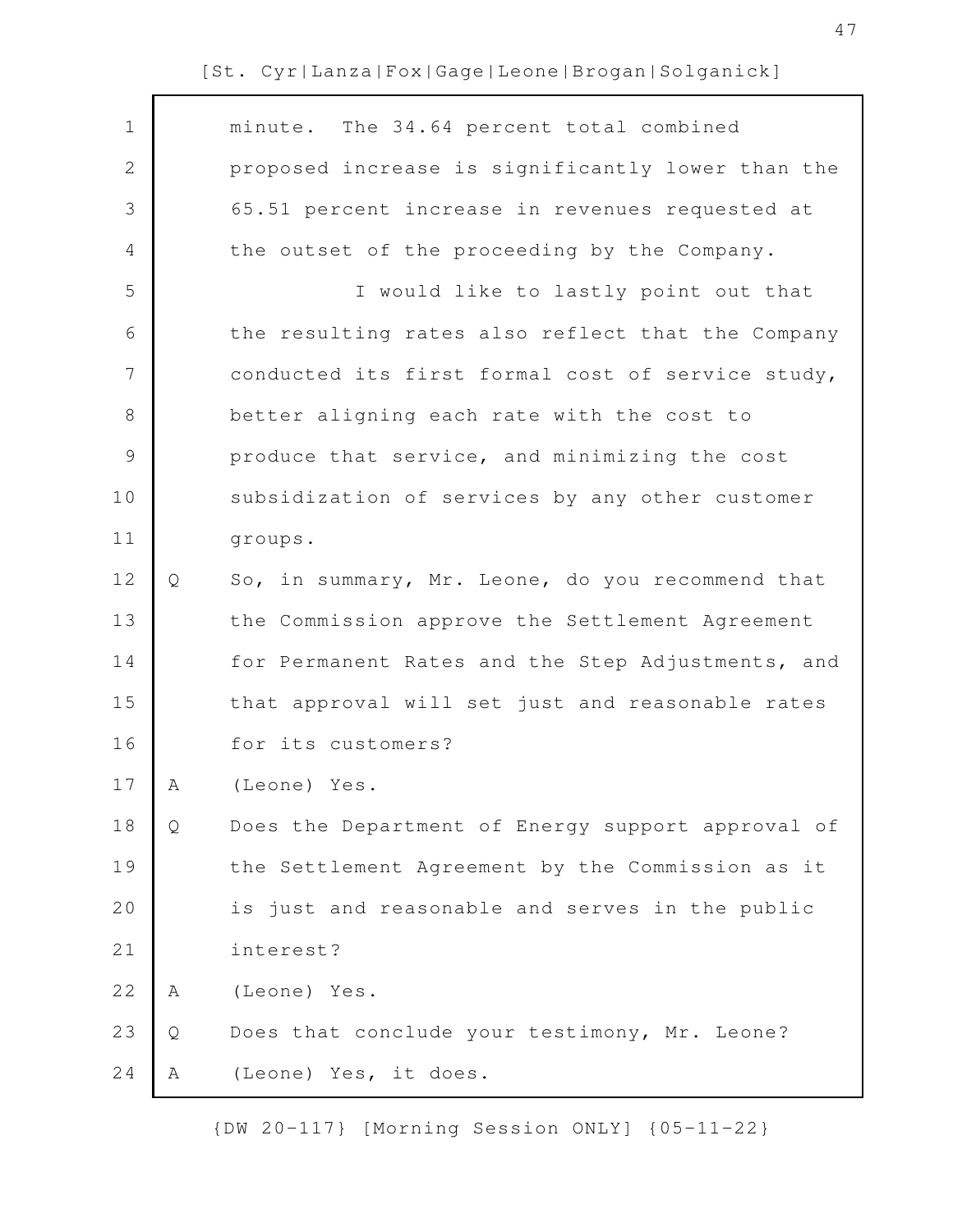| $\mathbf 1$    |   | Thank you. Next, I would<br>MR. TUOMALA:          |
|----------------|---|---------------------------------------------------|
| $\mathbf 2$    |   | like to call Douglas Brogan.                      |
| 3              |   | BY MR. TUOMALA:                                   |
| 4              | Q | Good morning, Mr. Brogan. Could you please state  |
| 5              |   | your full name for the record?                    |
| 6              | Α | (Brogan) Good morning. My name is Douglas W.      |
| $\overline{7}$ |   | Brogan.                                           |
| $8\,$          | Q | And whom are you employed by, Mr. Brogan?         |
| $\mathcal{G}$  | Α | (Brogan) I'm a self-employed engineering          |
| 10             |   | consultant to the New Hampshire Department of     |
| 11             |   | Energy.                                           |
| 12             | Q | And are you testifying on behalf of the           |
| 13             |   | Department of Energy today?                       |
| 14             | Α | (Brogan) I am, yes.                               |
| 15             | Q | Could you please briefly describe your prior work |
| 16             |   | experience for the Commission?                    |
| 17             | Α | (Brogan) The full description is in Exhibit DWB-1 |
| 18             |   | attached to my testimony. But, following an       |
| 19             |   | initial dozen or so years in various engineering  |
| 20             |   | and other jobs, I worked for the Public Utilities |
| 21             |   | Commission of New Hampshire from 1989 until       |
| 22             |   | retiring in 2012.                                 |
| 23             |   | Subsequent to that, I worked as an                |
| 24             |   | engineering consultant, and continue to do that,  |

{DW 20-117} [Morning Session ONLY] {05-11-22}

48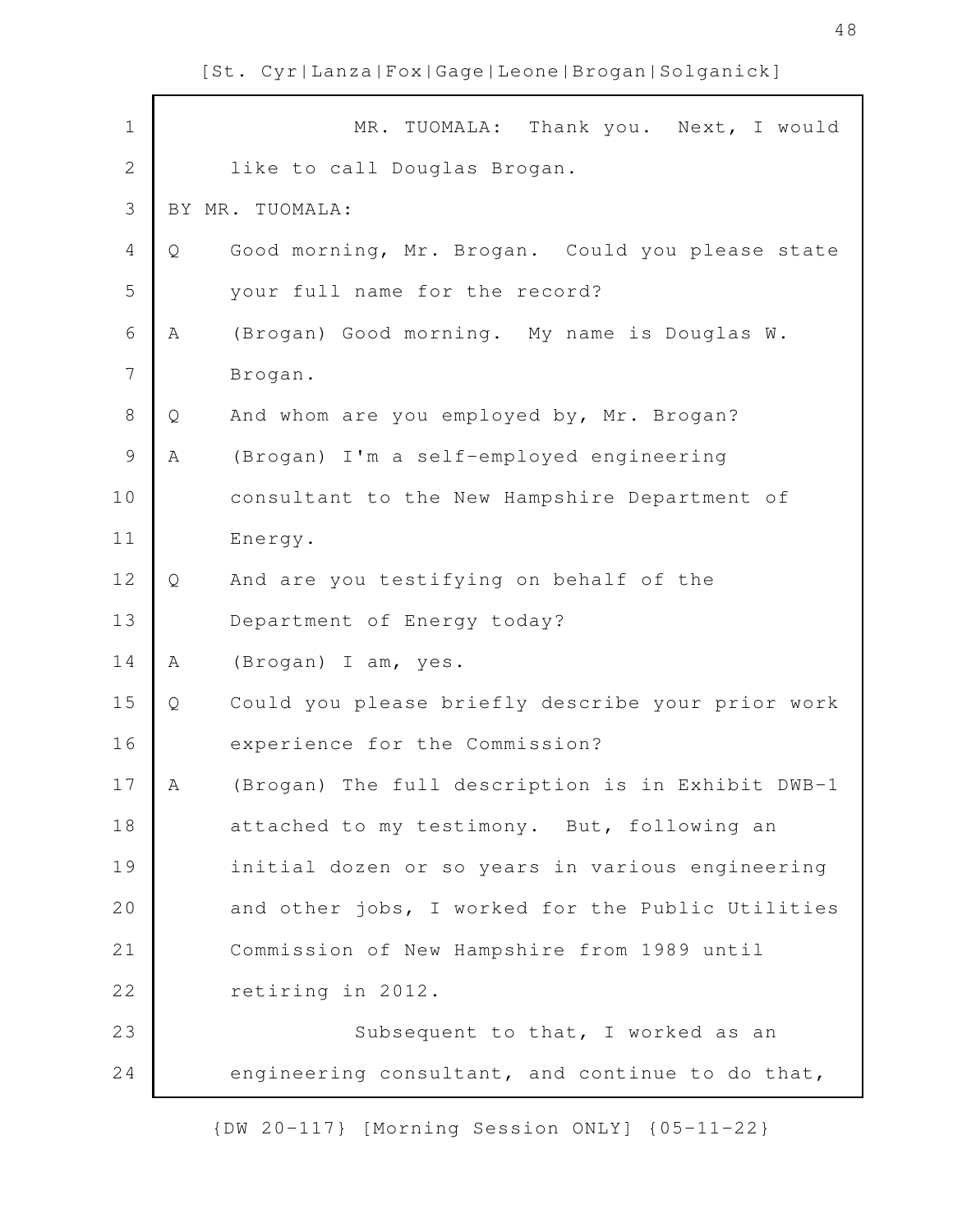$\Gamma$ 

| $\mathbf 1$   |   | both to the Commission, now DOE, and also for one |
|---------------|---|---------------------------------------------------|
| $\mathbf{2}$  |   | other entity with cases before the Commission.    |
| 3             |   | And, so, in the last 30 or so years,              |
| 4             |   | both at the Commission and as a consultant have   |
| 5             |   | generally involved a review of physical           |
| 6             |   | facilities and operations, system improvements,   |
| 7             |   | and quality of service issues relating to         |
| $8\,$         |   | regulated water and sewer systems.                |
| $\mathcal{G}$ | Q | Mr. Brogan, have you previously been a witness in |
| 10            |   | other regulatory proceedings before this          |
| 11            |   | Commission?                                       |
| 12            | Α | (Brogan) I have, yes, on many occasions.          |
| 13            | Q | Thank you, Mr. Brogan. Could you please briefly   |
| 14            |   | describe your involvement with this particular    |
| 15            |   | docket?                                           |
| 16            | Α | (Brogan) I was engaged by the Department of       |
| 17            |   | Energy to review the initial filing, specifically |
| 18            |   | the plant related to its rate increase request.   |
| 19            |   | And I also participated in many technical         |
| 20            |   | sessions, and drafted discovery requests, and     |
| 21            |   | provided prefiled written rebuttal testimony, and |
| 22            |   | reviewed the proposed Settlement Agreement.       |
| 23            | Q | Mr. Brogan, I would like you to look at the       |
| 24            |   | Settlement Agreement you just referred to, that's |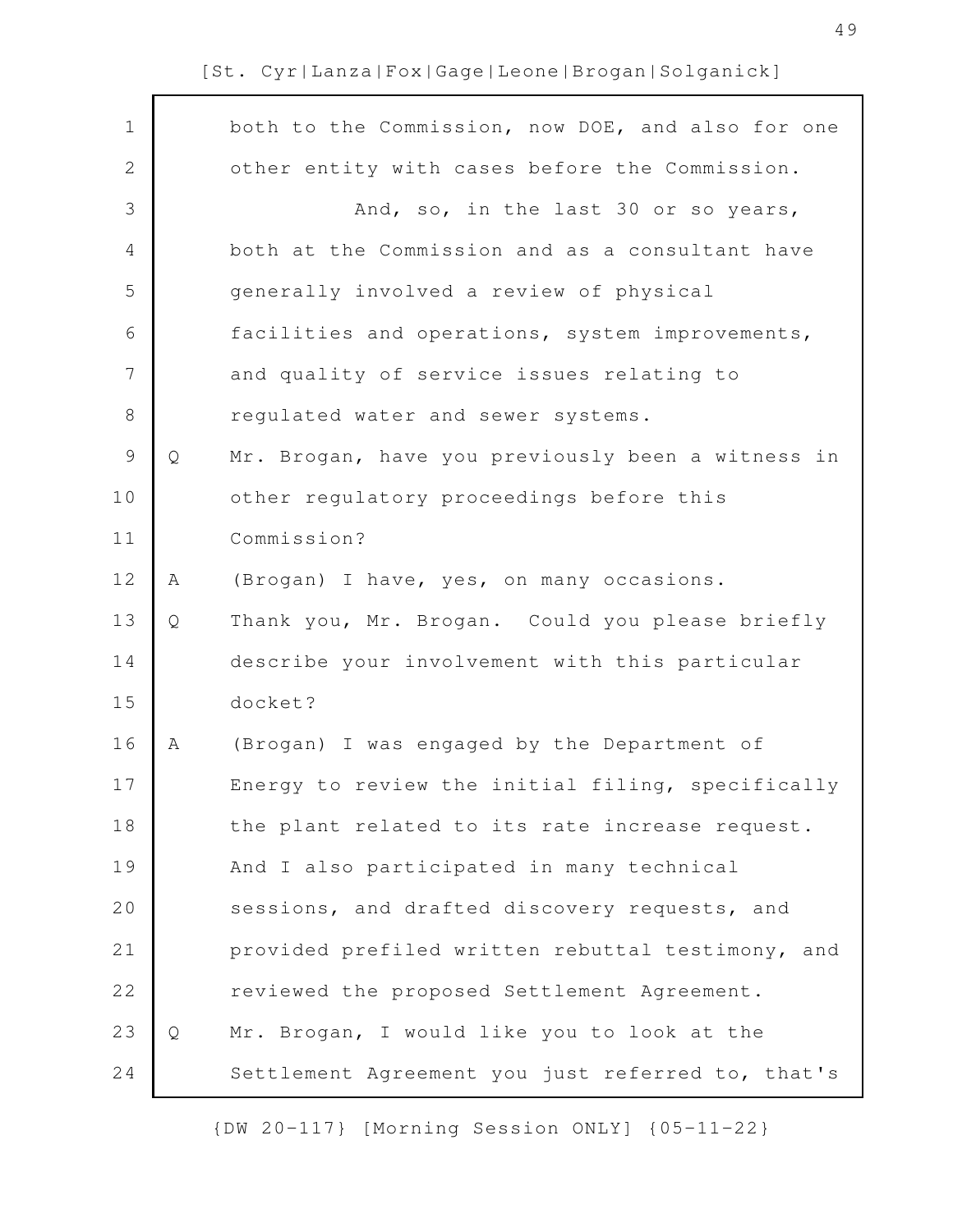| $\mathbf 1$    |   | Exhibit Number 3 in this proceeding. Do you have  |
|----------------|---|---------------------------------------------------|
| $\overline{2}$ |   | that document in front of you?                    |
| 3              | Α | (Brogan) Yes, I do.                               |
| 4              | Q | And can you please briefly identify that document |
| 5              |   | for the record?                                   |
| 6              | Α | (Brogan) It is Exhibit 3, the Settlement -- I'm   |
| 7              |   | sorry -- the Settlement reached by the Company,   |
| 8              |   | the OCA, and the Towns, and the Department in     |
| $\mathcal{G}$  |   | this case.                                        |
| 10             | Q | Did you assist in the preparation, editing, or    |
| 11             |   | review of this document, Mr. Brogan?              |
| 12             | Α | (Brogan) Yes, I did.                              |
| 13             | Q | Do you have any revisions you'd wish to make on   |
| 14             |   | the record for Exhibit Number 3, the Settlement   |
| 15             |   | Agreement?                                        |
| 16             | Α | (Brogan) No.                                      |
| 17             | Q | And is the information contained in Exhibit       |
| 18             |   | Number 3 true and accurate to the best of your    |
| 19             |   | knowledge?                                        |
| 20             | Α | (Brogan) Yes.                                     |
| 21             | Q | The Settlement Agreement contains, among other    |
| 22             |   | things, a proposed permanent rate revenue         |
| 23             |   | requirement. That permanent rate revenue          |
| 24             |   | requirement involves plant additions from its     |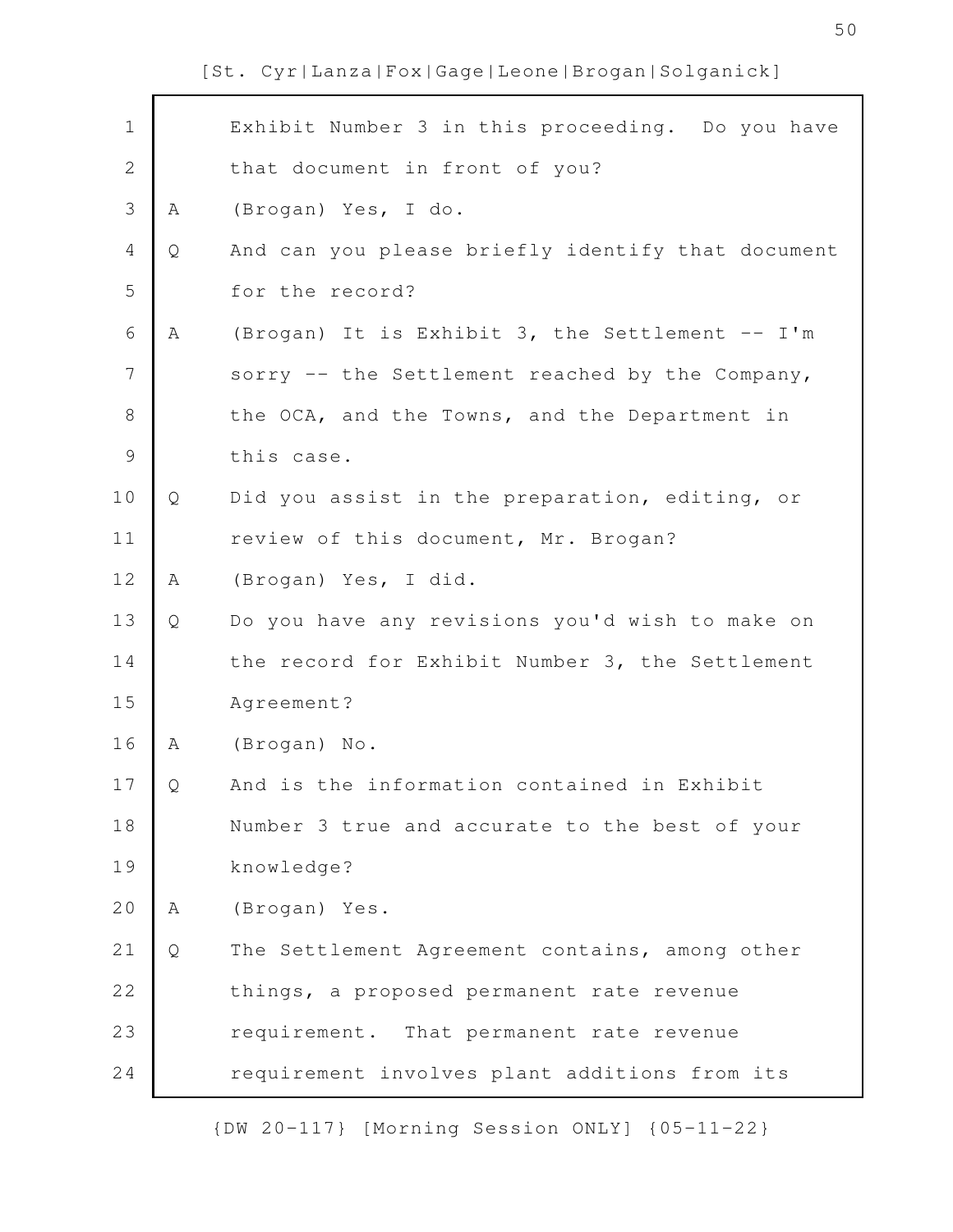| $\mathbf 1$  |   | prior case filed in 2017, which utilized a 2016   |
|--------------|---|---------------------------------------------------|
| $\mathbf{2}$ |   | test year, through this test year of this case in |
| 3            |   | 2019, is that correct?                            |
| 4            | Α | (Brogan) I believe that's correct, yes.           |
| 5            | Q | Did you happen to have an opportunity to review   |
| 6            |   | those plant additions?                            |
| 7            | A | (Brogan) Yes.                                     |
| $8\,$        | Q | Would you briefly describe some of those plant    |
| $\mathsf 9$  |   | additions?                                        |
| 10           | Α | (Brogan) The largest one since the last -- the    |
| 11           |   | largest capital improvement since the last rate   |
| 12           |   | case, and, in fact, the only one that exceeded    |
| 13           |   | \$30,000, was the Page Farm well. That was a new  |
| 14           |   | well that went through a large groundwater        |
| 15           |   | withdrawal permitting process. It was then, in    |
| 16           |   | turn, connected to the Company's core system in   |
| 17           |   | 2019.                                             |
| 18           |   | And I believe the remainder of the                |
| 19           |   | improvements were just a variety of smaller       |
| 20           |   | additions and upgrades to the Company's various   |
| 21           |   | systems.                                          |
| 22           | Q | And just as a clarifying question, Mr. Brogan,    |
| 23           |   | that is only the capital improvements that you're |
| 24           |   | describing through the end of 2019, which is the  |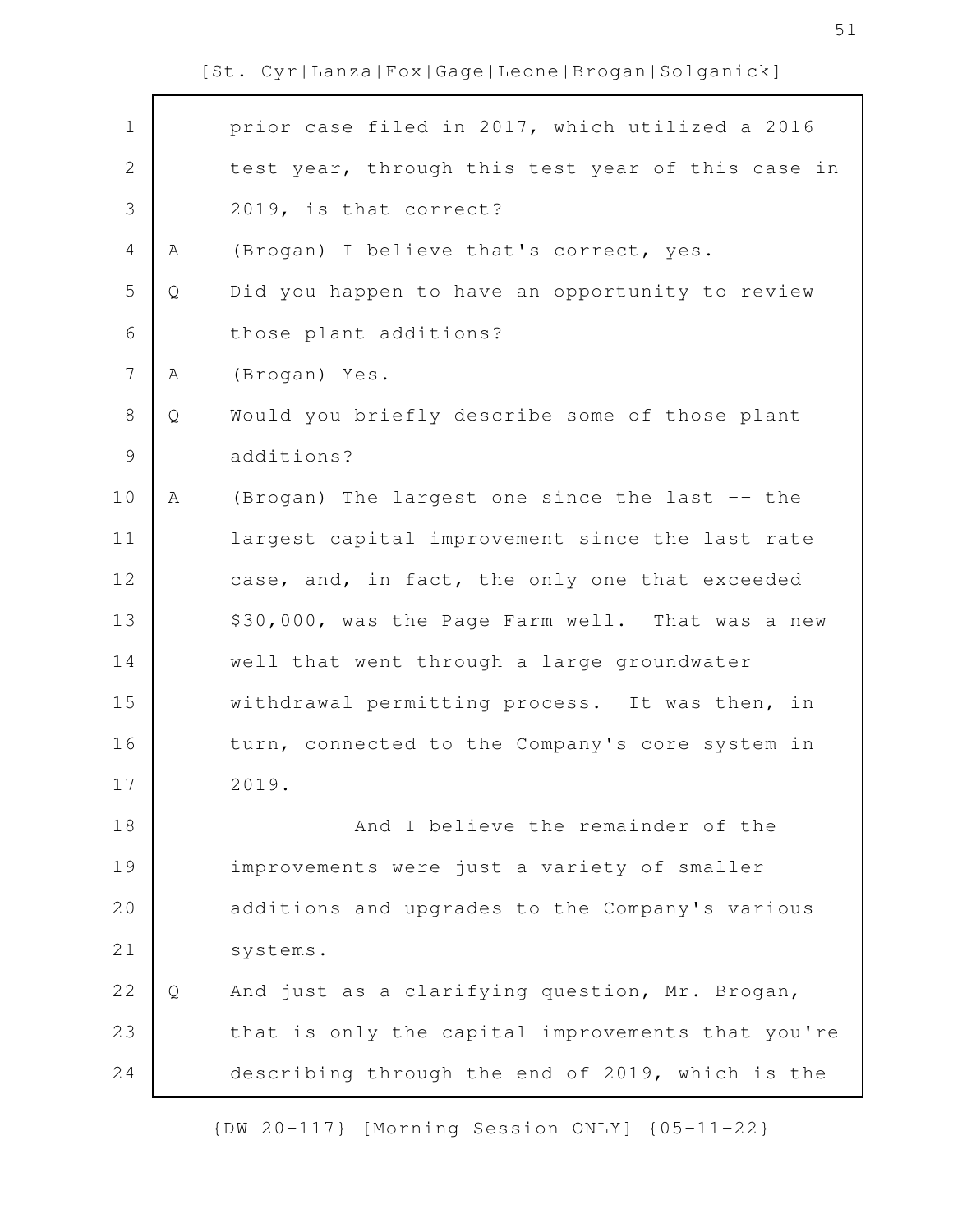| $\mathbf 1$    |   | Company's test year, correct?                     |
|----------------|---|---------------------------------------------------|
| $\overline{2}$ | Α | (Brogan) That is correct.                         |
| 3              | Q | Do you have any concerns about the decisions the  |
| 4              |   | Company made in your review of those plant        |
| 5              |   | improvements that you just described and their    |
| 6              |   | inclusion in the rate request?                    |
| 7              | Α | (Brogan) No, I do not.                            |
| 8              | Q | In your professional opinion, do you consider the |
| $\mathcal{G}$  |   | plant additions included in the permanent rate    |
| 10             |   | revenue requirement to be used and useful and     |
| 11             |   | placed in service by the end of 2019?             |
| 12             | Α | (Brogan) Yes.                                     |
| 13             | Q | I'd like to turn your attention to Exhibit Number |
| 14             |   | 11, which is Ms. Steele's prefiled direct         |
| 15             |   | testimony. Are you familiar with this docket and  |
| 16             |   | have you had a chance to review it?               |
| 17             | Α | (Brogan) Yes, to both.                            |
| 18             | Q | Could you briefly summarize, in your opinion, her |
| 19             |   | main concerns regarding the plant investments by  |
| 20             |   | the Company?                                      |
| 21             | A | (Brogan) I believe her concerns primarily relate  |
| 22             |   | to investment in new plant that, in her view,     |
| 23             |   | involve substantial excess capacity, is not used  |
| 24             |   | and useful, was imprudent, and is intended        |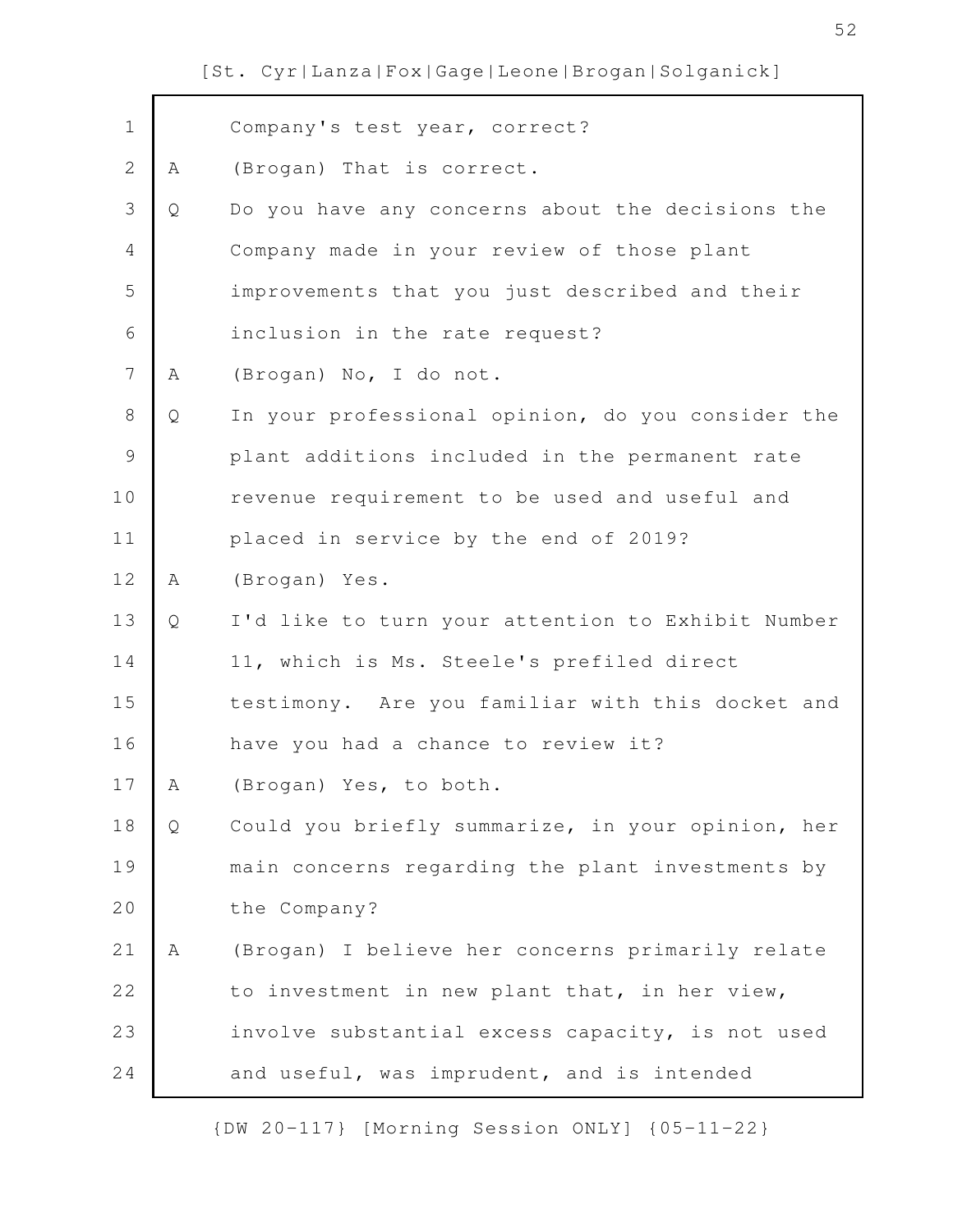| $\mathbf 1$    |   | primarily to serve future development efforts by  |
|----------------|---|---------------------------------------------------|
| $\overline{2}$ |   | HAWC's parent and affiliated companies, and,      |
| 3              |   | therefore, involves significant conflicts of      |
| $\overline{4}$ |   | interest.                                         |
| 5              | Q | Thank you, Mr. Brogan. And, now, if you could     |
| 6              |   | turn to Exhibit Number 9., which is your prefiled |
| 7              |   | rebuttal testimony. Do you have that document in  |
| $8\,$          |   | front of you?                                     |
| $\mathcal{G}$  | А | (Brogan) I do, yes.                               |
| 10             | Q | Did you prepare this document, Mr. Brogan?        |
| 11             | Α | (Brogan) Yes.                                     |
| 12             | Q | Do you wish to make any revisions or corrections  |
| 13             |   | to Exhibit Number 9?                              |
| 14             | A | (Brogan) I do not.                                |
| 15             | Q | Is the information contained in Exhibit Number 9  |
| 16             |   | true and accurate to the best of your knowledge?  |
| 17             | Α | (Brogan) Yes.                                     |
| 18             | Q | You mentioned previously, in summarizing Ms.      |
| 19             |   | Steele's concerns in her testimony, which         |
| 20             |   | included allegations of self-dealing, excess      |
| 21             |   | capacity, and imprudence in the Company's         |
| 22             |   | decision to be a part of the Southern New         |
| 23             |   | Hampshire Regional Water Project. Do you agree    |
| 24             |   | with any of her concerns?                         |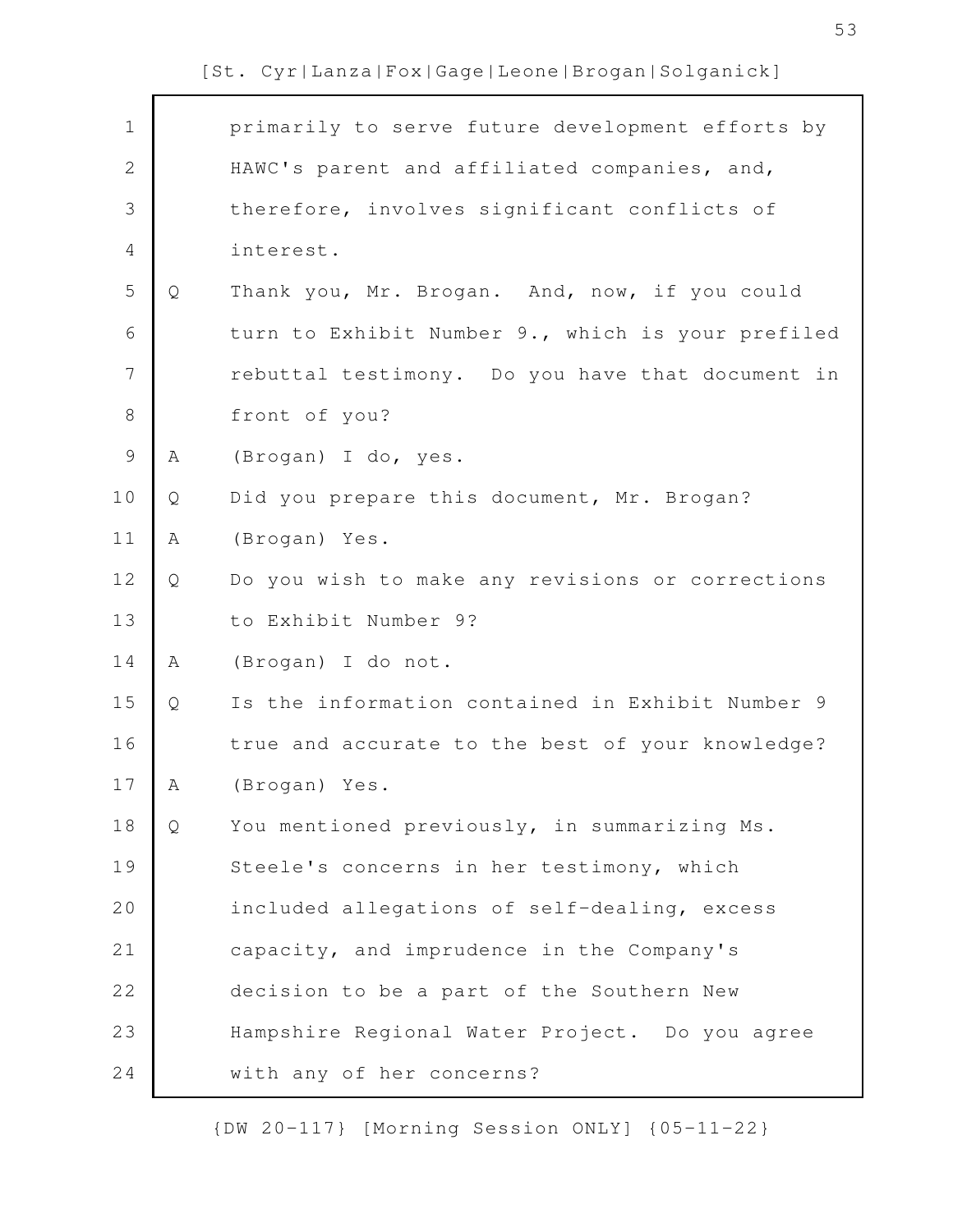| $\mathbf 1$    | Α | (Brogan) No. Basically, I do not share those      |
|----------------|---|---------------------------------------------------|
| 2              |   | concerns.                                         |
| 3              | Q | Could you expand on that briefly for the          |
| 4              |   | Commission as to why?                             |
| 5              | Α | (Brogan) Yes. First, if I could provide just a    |
| 6              |   | background on what the -- sort of what the        |
| $\overline{7}$ |   | project was, that Southern New Hampshire Regional |
| 8              |   | Water Project, because many of her concerns       |
| 9              |   | relate to that Project. And the Project involved  |
| 10             |   | bringing water from Manchester, to Derry,         |
| 11             |   | Windham, Salem, and HAWC, and then, through HAWC, |
| 12             |   | to Plaistow. The impetus of the Project was to    |
| 13             |   | address MtBE contamination, as well as supply     |
| 14             |   | needs in the various towns and systems involved.  |
| 15             |   | The Project was overseen by the New Hampshire     |
| 16             |   | Department of Environmental Services, and was     |
| 17             |   | largely state-funded.                             |
| 18             |   | In regard to HAWC, it involves                    |
| 19             |   | significant additions and upgrades to HAWC's      |
| 20             |   | Atkinson-Hampstead core system. Those included    |
| 21             |   | new pump stations at the Salem/Atkinson town      |
| 22             |   | line, and at the Atkinson/Plaistow town line, a   |
| 23             |   | new one million gallon tank in Atkinson, half of  |
| 24             |   | the volume of which was allocated to HAWC and     |
|                |   |                                                   |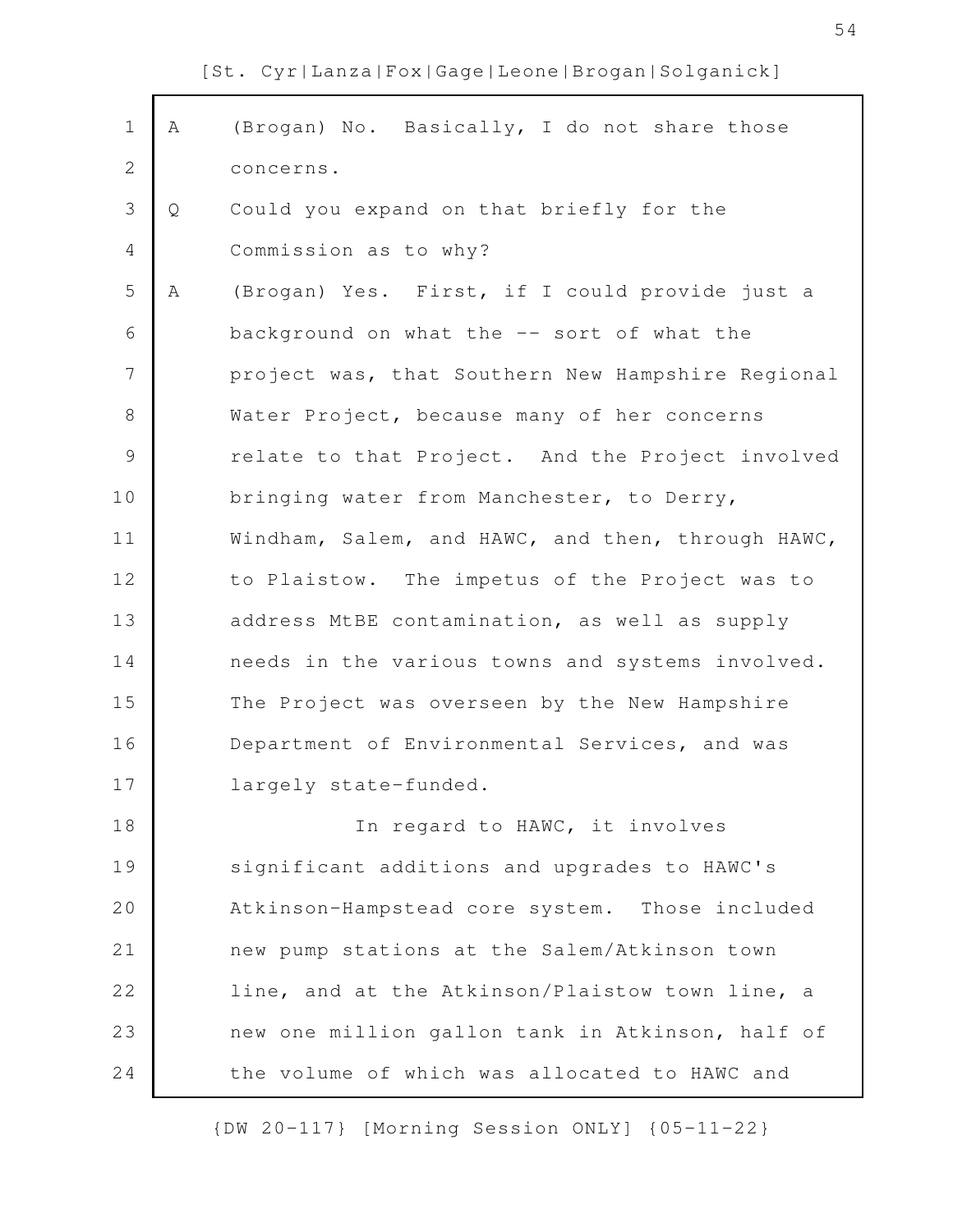| $\mathbf 1$    |   | half to Plaistow, and various other facility and  |
|----------------|---|---------------------------------------------------|
| $\mathbf{2}$   |   | water main additions and upgrades. And HAWC is    |
| 3              |   | currently committed to and is receiving Phase I   |
| 4              |   | flows of 250,000 gallons per day from the         |
| 5              |   | Project.                                          |
| $\sqrt{6}$     | Q | Next, Mr. Brogan, could you please expand on your |
| $\overline{7}$ |   | answer regarding Ms. Steele's concern regarding   |
| $8\,$          |   | excess capacity?                                  |
| $\mathsf 9$    | Α | (Brogan) Yes. Again, without getting into all     |
| 10             |   | the detail in my testimony, I believe her         |
| 11             |   | concerns are largely, I guess I would say,        |
| 12             |   | unfounded, and are based on shortcomings in her   |
| 13             |   | underlying analysis.                              |
| 14             |   | For example, she compares future Phase            |
| 15             |   | I, plus Phase II, Project flows to current        |
| 16             |   | average consumption. However, the appropriate     |
| 17             |   | design criteria involved consideration of future  |
| 18             |   | demands, instead of current. They involve         |
| 19             |   | consideration of maximum day demands, instead of  |
| 20             |   | only average day. They involve consideration of   |
| 21             |   | full production requirements, instead of only the |
| 22             |   | customer demand portion of those requirements.    |
| 23             |   | They involve discounting future supply            |
| 24             |   | availability by assuming the largest well was out |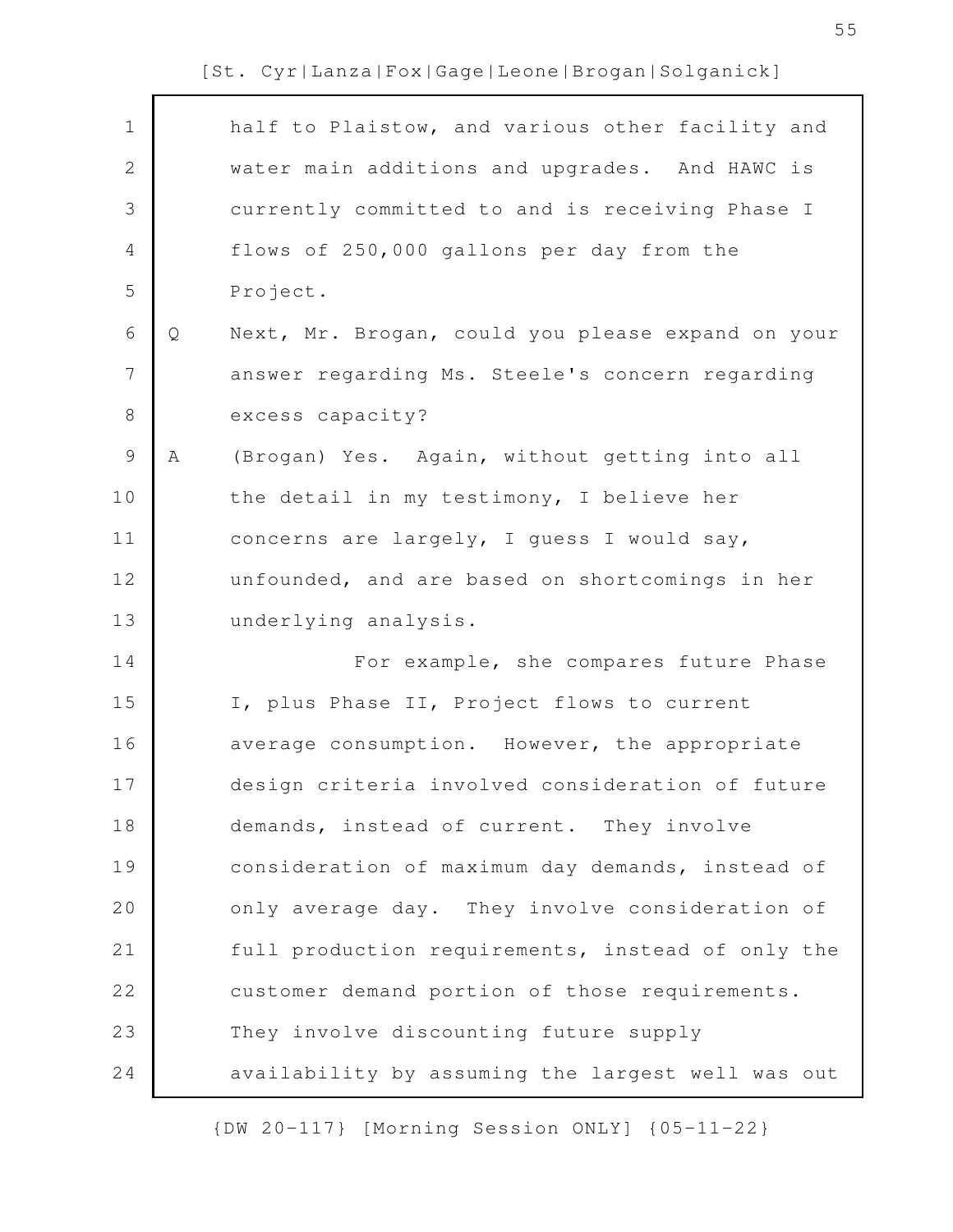$\Gamma$ 

| $\mathbf 1$    |   | of service. And also, the intent of HAWC's                     |
|----------------|---|----------------------------------------------------------------|
| $\mathbf{2}$   |   | involvement in the Project, I believe, has                     |
| 3              |   | clearly been to eliminate problematic wells, and,              |
| $\overline{4}$ |   | therefore, some of its existing supply capacity,               |
| 5              |   | rather than simply adding Project flows on top of              |
| 6              |   | that existing capacity.                                        |
| 7              |   | Two more points, I think. HAWC is                              |
| 8              |   | under no obligation, to my understanding,                      |
| $\mathcal{G}$  |   | whatsoever to receive any flow from the Project                |
| 10             |   | beyond the Phase I flows it's currently                        |
| 11             |   | receiving. And the last point is that, you know,               |
| 12             |   | I note in my testimony some details about the                  |
| 13             |   | actual extent of any physical oversizing concerns              |
| 14             |   | related to the Project, which I believe are                    |
| 15             |   | minimal at best.                                               |
| 16             | Q | Also included in your testimony you address Ms.                |
| 17             |   | Steele's concern regarding the construction of                 |
| 18             |   | the one million gallon tank you referenced, the                |
| 19             |   | water tank located in Atkinson. Could you                      |
| 20             |   | briefly summarize your response to that concern?               |
| 21             | Α | (Brogan) Yes. Again, while there's a fair amount               |
| 22             |   | of detail in my testimony, I don't believe                     |
| 23             |   | concerns about the tank sizing or about it's                   |
| 24             |   | being oversized are supported by the evidence.<br>$\mathbb{I}$ |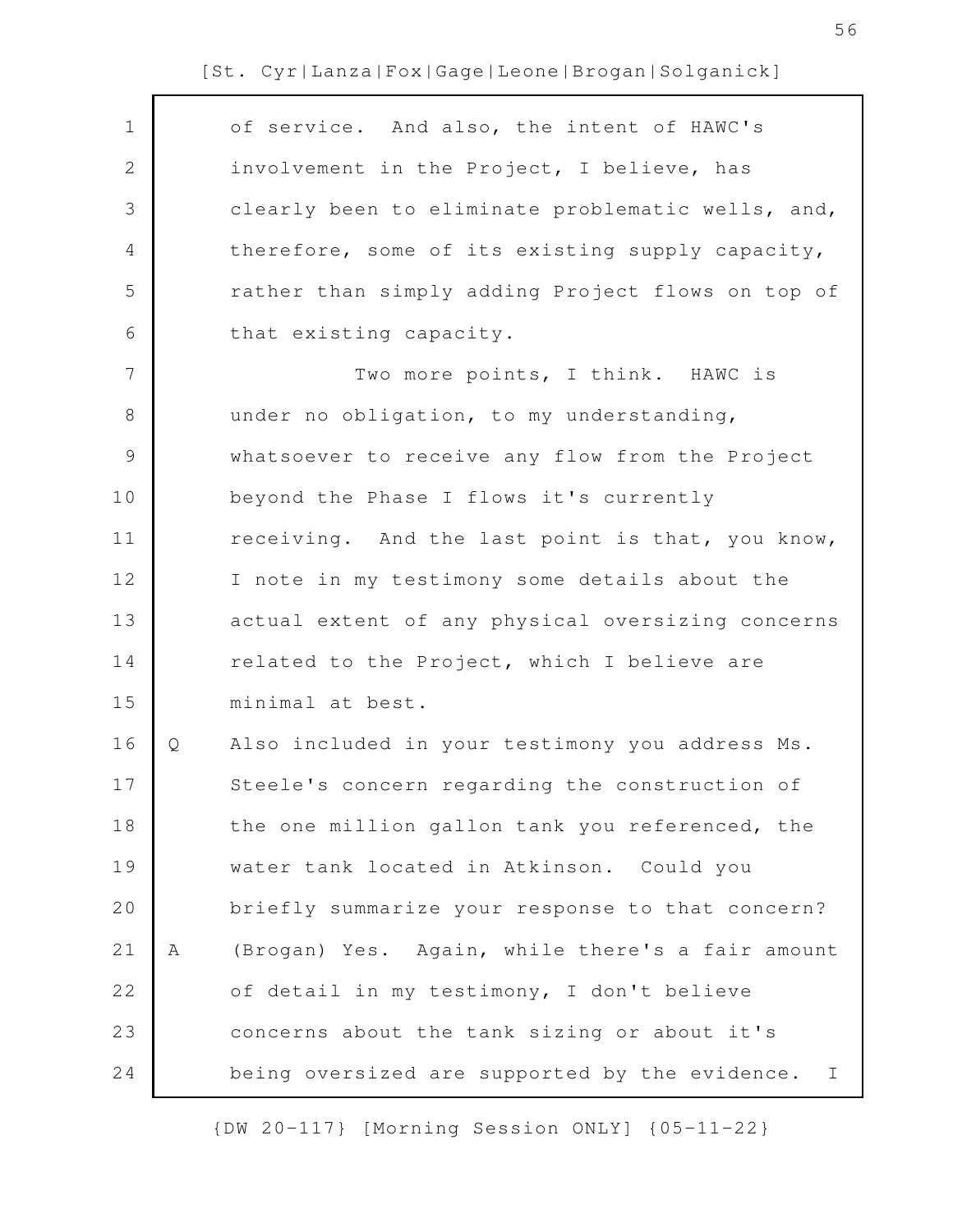| $\mathbf 1$  |   | believe the tank was sized based on a number of   |
|--------------|---|---------------------------------------------------|
| $\mathbf{2}$ |   | factors, including current HAWC and Plaistow      |
| 3            |   | storage needs and fire flow requirements, and     |
| 4            |   | other elements, such as turnover and water age    |
| 5            |   | that were concerns of the larger project as a     |
| 6            |   | whole.                                            |
| 7            | Q | You also addressed previously in this testimony   |
| 8            |   | that Ms. Steele had a concern of conflicts of     |
| 9            |   | interests with the utility's parent and           |
| 10           |   | affiliated companies. Could you briefly describe  |
| 11           |   | your response to that concern?                    |
| 12           | Α | (Brogan) Yes. Ms. Steele points to various        |
| 13           |   | factors she believes indicate that, in the        |
| 14           |   | context of those conflicts of interest, that she  |
| 15           |   | believes indicates the greatest portion of the    |
| 16           |   | Project water is intended for those various       |
| 17           |   | development efforts in southwest Atkinson.        |
| 18           |   | And, as noted in my testimony, I again            |
| 19           |   | do not share those concerns. I think the          |
| 20           |   | historic pace of Lewis Builders' development,     |
| 21           |   | even developments that have been approved for     |
| 22           |   | many years, does not support that concern. But,   |
| 23           |   | more importantly, I think the underlying analysis |
| 24           |   | of where the water is going and what it's         |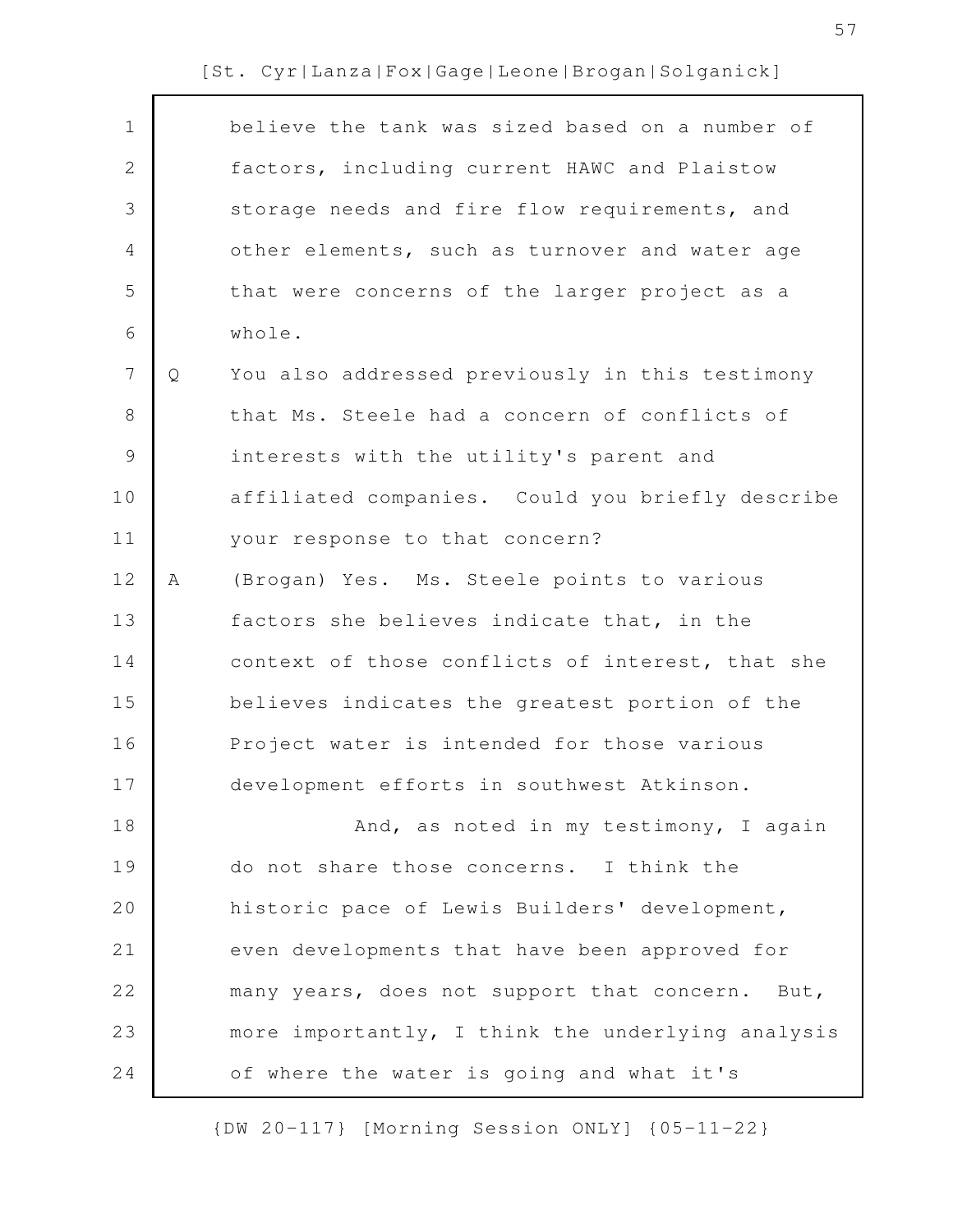$\mathsf{r}$ 

| $\mathbf 1$  |   | intended for is, again, flawed.                   |
|--------------|---|---------------------------------------------------|
| $\mathbf{2}$ |   | And, I guess the last point there is              |
| 3            |   | that I would just note that the various company   |
| 4            |   | interrelationships and interests and affiliates   |
| 5            |   | and all of that are something the Commission has  |
| 6            |   | long been aware of and has sought to              |
| 7            |   | appropriately balance, I believe, as it does the  |
| 8            |   | many other interests that come before it that may |
| 9            |   | be in tension to one degree or another of         |
| 10           |   | customer versus shareholder and so forth.         |
| 11           | Q | You mentioned earlier the "Southern New Hampshire |
| 12           |   | Regional Water Project". In your professional     |
| 13           |   | opinion, what is your view of that Project and    |
| 14           |   | HAWC's undertaking as a participant in that       |
| 15           |   | Project?                                          |
| 16           | A | (Brogan) The overall Project was complex. It      |
| 17           |   | involved input from many different entities, and  |
| 18           |   | in fact, many different engineers and engineering |
| 19           |   | firms. It was overseen and fully supported by     |
| 20           |   | the Department of Environment Services.           |
| 21           |   | It helps reduce HAWC's reliance on some           |
| 22           |   | 30 separate wells, a number of which have         |
| 23           |   | declining yields and have their own significant   |
| 24           |   | water quality issues. It alleviates concerns      |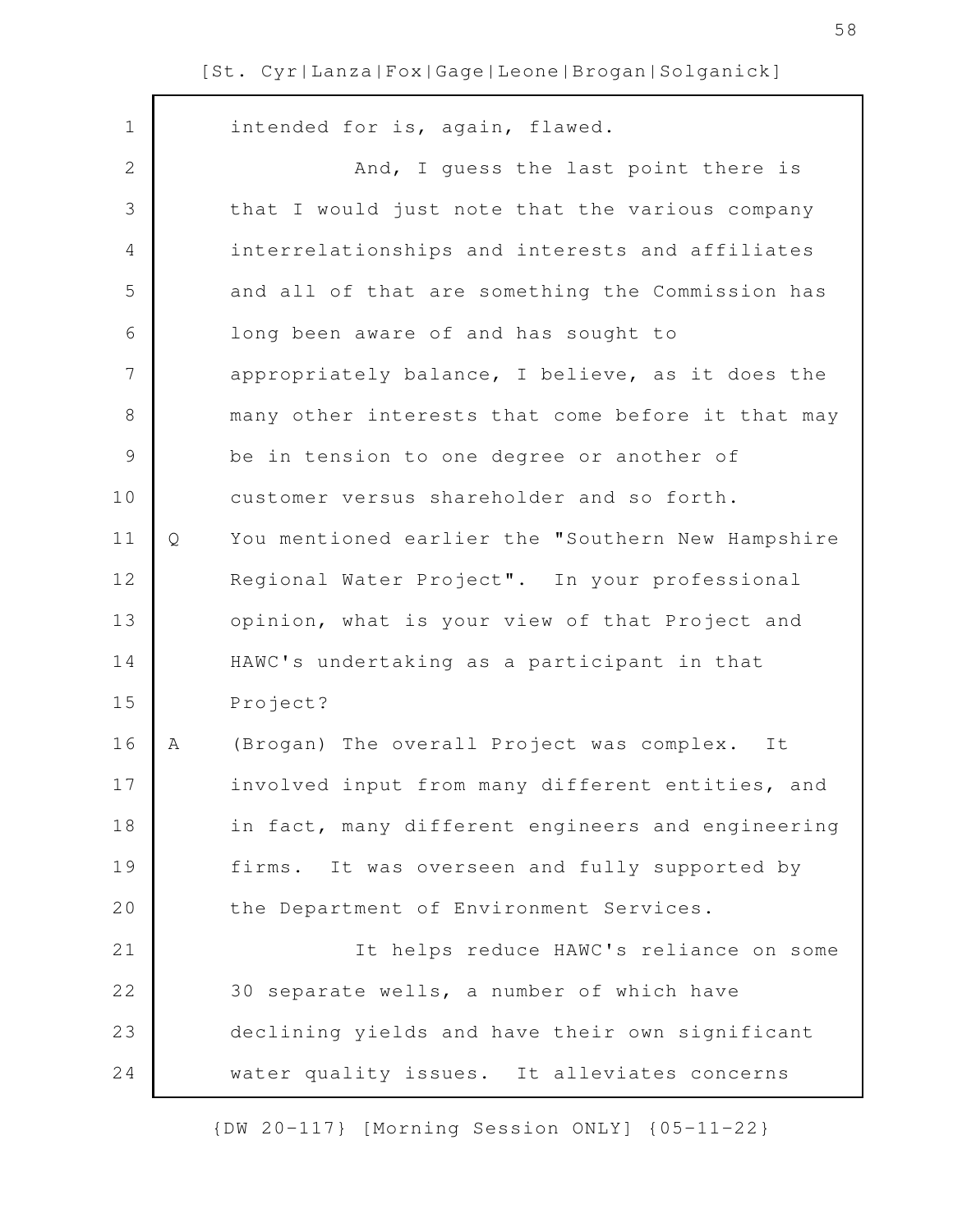| $\mathbf 1$   |   | about trying to find yet more water between the  |
|---------------|---|--------------------------------------------------|
| $\mathbf{2}$  |   | two towns. It helps alleviate concerns for --    |
| 3             |   | or, I guess the need for future water use        |
| 4             |   | restrictions or continuing restrictions.         |
| 5             |   | It actually provided substantial                 |
| 6             |   | upgrades to a number of HAWC's pump stations and |
| 7             |   | other facilities beyond what I've gone into      |
| $\,8\,$       |   | briefly here. It improves system reliability and |
| $\mathcal{G}$ |   | it provides a number of other benefits as well.  |
| 10            | Q | In your professional opinion at this point,      |
| 11            |   | subject to check with the Step I and Step II     |
| 12            |   | proposed adjustments, would you say that HAWC's  |
| 13            |   | participation in that Southern New Hampshire     |
| 14            |   | Regional Water Project was prudent?              |
| 15            | Α | (Brogan) I believe it was, yes.                  |
| 16            | Q | And could you just briefly explain why you       |
| 17            |   | believe that it is?                              |
| 18            | A | (Brogan) For all the reasons I just stated,      |
| 19            |   | concerning its impact on HAWC, and also the fact |
| 20            |   | that I do not believe that oversizing-related    |
| 21            |   | concerns even begin to rise to the level of      |
| 22            |   | imprudence.                                      |
| 23            | Q | Do you have anything further to add to the       |
| 24            |   | record, Mr. Brogan?                              |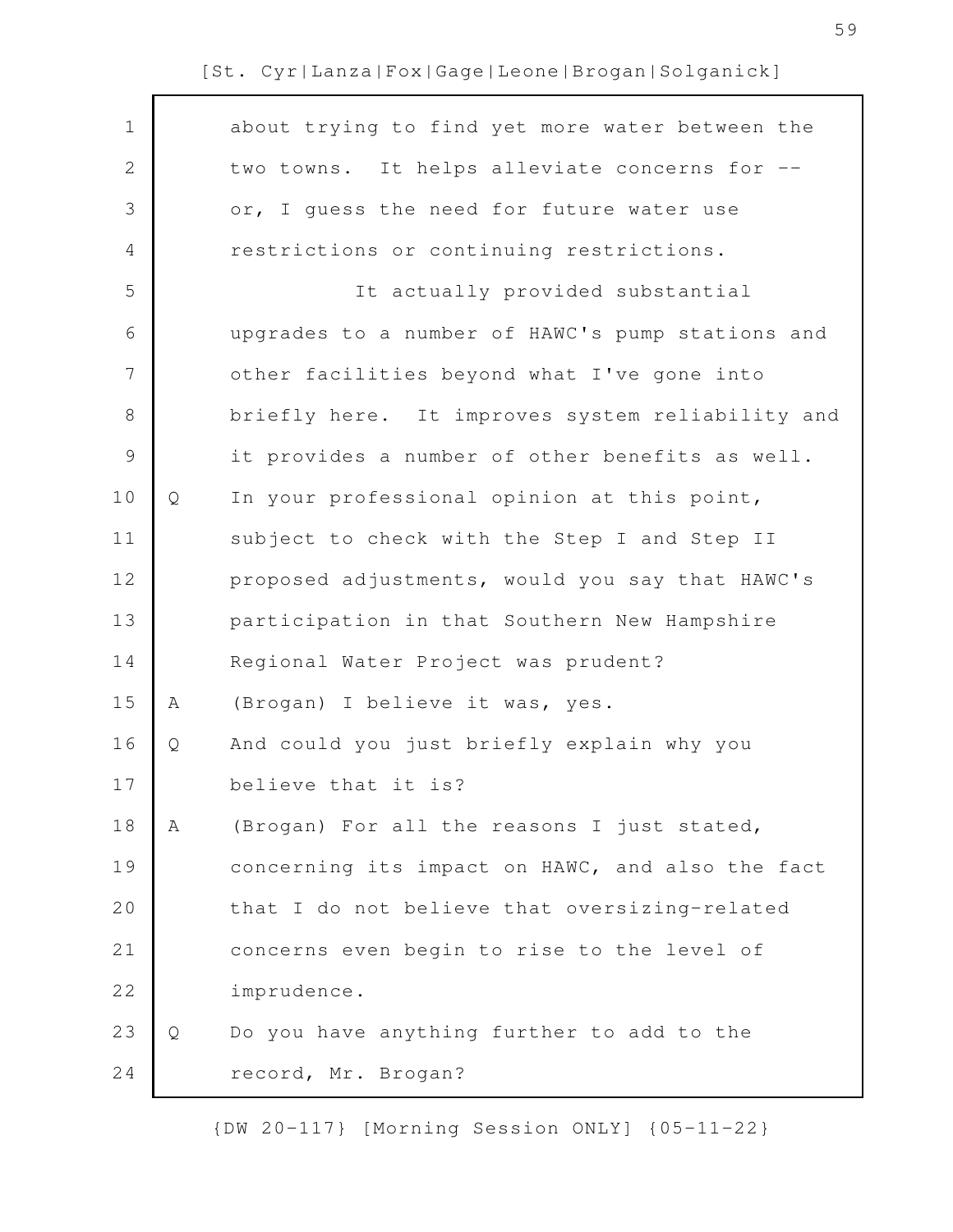A (Brogan) No. Q And does that conclude your testimony? A (Brogan) It does. MR. TUOMALA: Thank you, Mr. Brogan. If I may, Mr. Chairman, switch positions here? Mr. Solganick, good morning. WITNESS SOLGANICK: Good morning. MR. TUOMALA: Apologies for your view of me craning my neck, but the screen is to my right here, and I think it's easier for me to address you this way. BY MR. TUOMALA: Q Could you please state your full name for the record? A (Solganick) Howard Solganick. Q And, Mr. Solganick, who are you employed by? A (Solganick) Energy Tactics & Services, as their Principal and President. Q And on whose behalf are you testifying for today? A (Solganick) I'm testifying on behalf of the New Hampshire Department of Energy as their cost of service study consultant. Q And could you please describe for the Commission briefly your prior work experience? 1 2 3 4 5 6 7 8 9 10 11 12 13 14 15 16 17 18 19 20 21 22 23 24

[St. Cyr|Lanza|Fox|Gage|Leone|Brogan|Solganick]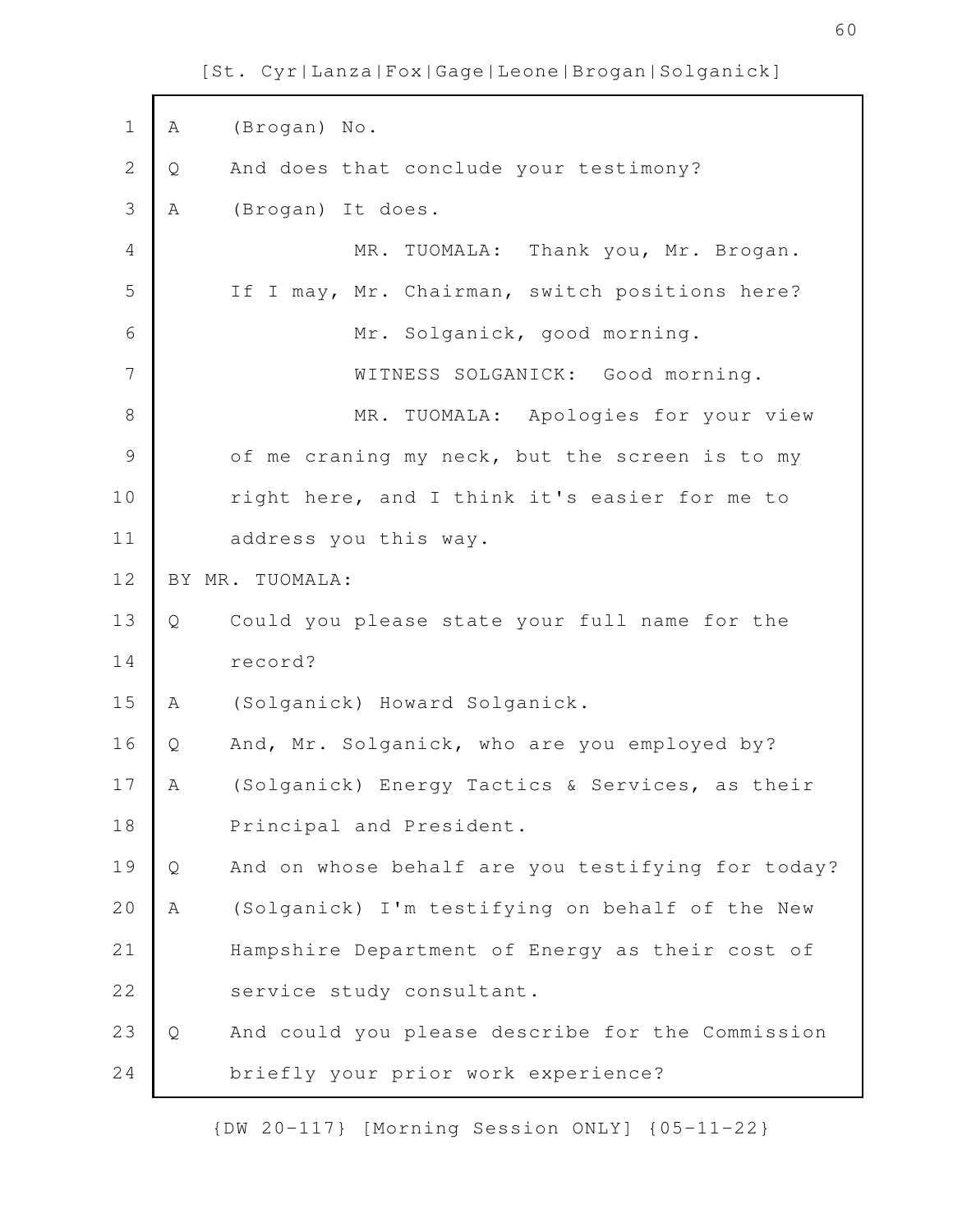| $\mathbf 1$    | A | (Solganick) I have over 45 years' experience in   |
|----------------|---|---------------------------------------------------|
| 2              |   | the utility industry, including twelve years at   |
| 3              |   | Atlantic City Electric Company, four years with   |
| 4              |   | an independent power producer. And I have been,   |
| 5              |   | since then, a consultant to utilities,            |
| 6              |   | intervenors, public service commissions, attorney |
| $\overline{7}$ |   | generals, and public advocates in a number of     |
| $8\,$          |   | states, along with Quebec and the island of       |
| $\mathcal{G}$  |   | Jamaica.                                          |
| 10             |   | My work has covered ratemaking,                   |
| 11             |   | generation, both financial and system planning,   |
| 12             |   | emergency management, and management audits. I    |
| 13             |   | have reviewed cost of service studies for         |
| 14             |   | electric, gas, water, sewer, and district heating |
| 15             |   | utilities. And my prefiled testimony includes     |
| 16             |   | further examples.                                 |
| 17             | O | Have you previously been a witness in other       |
| 18             |   | regulatory proceedings?                           |
| 19             | Α | (Solganick) I've testified and presented          |
| 20             |   | testimony or made presentations before regulatory |
| 21             |   | bodies in twelve states and the island of         |
| 22             |   | Jamaica. And this includes electric, gas, water,  |
| 23             |   | sewer, and district heating customers or issues.  |
| 24             |   | And, again, my prefiled testimony has further     |
|                |   |                                                   |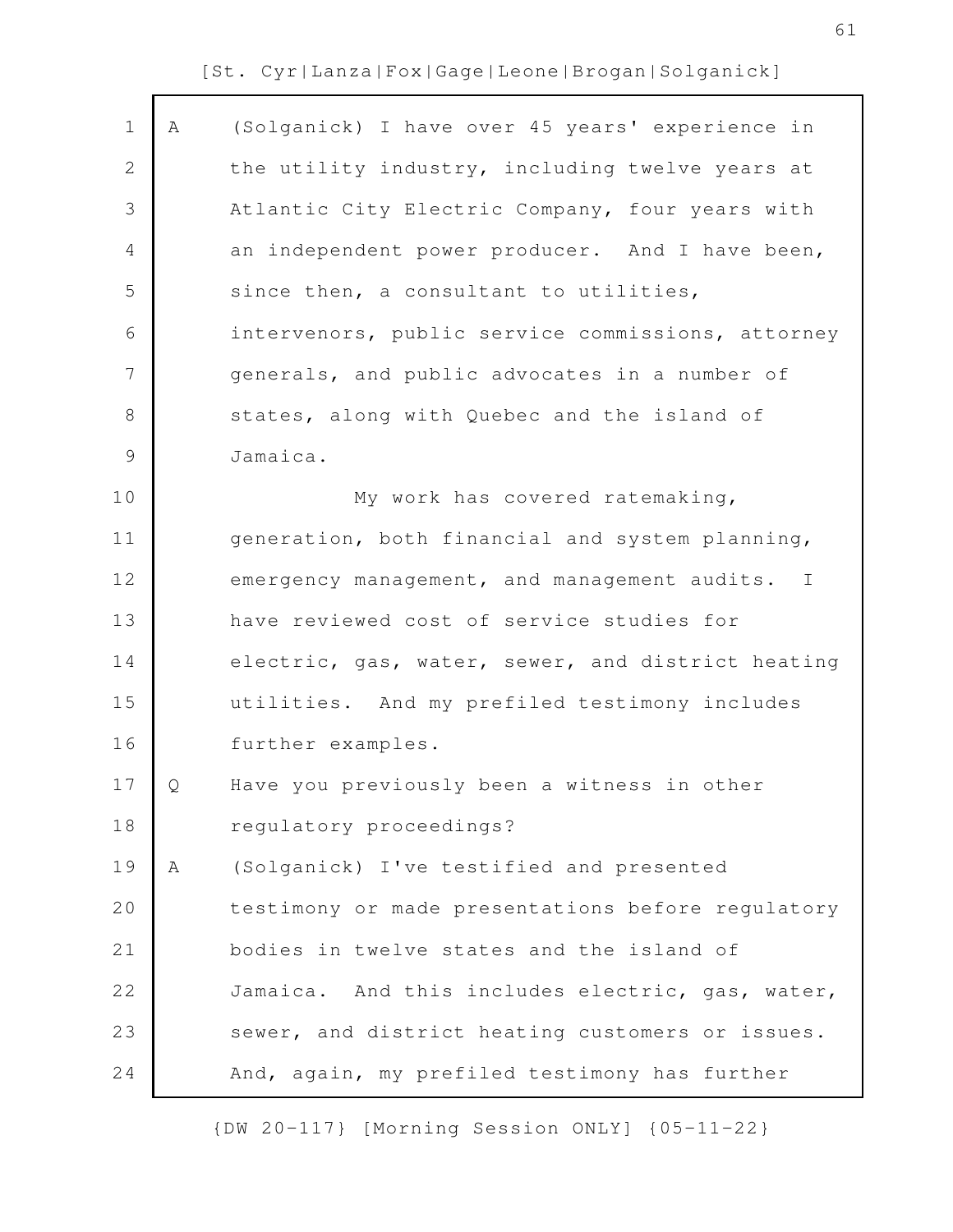| $\mathbf 1$    |   | details.                                          |
|----------------|---|---------------------------------------------------|
| $\overline{2}$ | Q | Have you previously testified here at the New     |
| 3              |   | Hampshire Public Utilities Commission?            |
| $\overline{4}$ | Α | (Solganick) No, I have not.                       |
| 5              | Q | But you have previously performed work related to |
| 6              |   | other dockets here at the New Hampshire Public    |
| $\overline{7}$ |   | Utilities Commission, correct?                    |
| $\,8\,$        | Α | (Solganick) Yes, I have.                          |
| $\mathcal{G}$  | Q | Could you briefly describe some of that work?     |
| 10             | Α | (Solganick) I supported the Commission Staff as   |
| 11             |   | they explored billing determinants, revenue       |
| 12             |   | proofs, and other related issues in a Liberty     |
| 13             |   | Utilities case, Docket Number DG 17-048.          |
| 14             | Q | Could you briefly describe your involvement with  |
| 15             |   | this docket?                                      |
| 16             | Α | (Solganick) I was engaged by the New Hampshire    |
| 17             |   | DOE to review the cost of service study provided  |
| 18             |   | by the Company in its addition -- initial filing, |
| 19             |   | and after multiple technical conferences and data |
| 20             |   | requests, and the resulting changes and updates   |
| 21             |   | to the Company's cost of service study.           |
| 22             | Q | Mr. Solganick, if you could take the Settlement   |
| 23             |   | Agreement and have that in front of you. It's     |
| 24             |   | previously referred to as "Exhibit Number 3".     |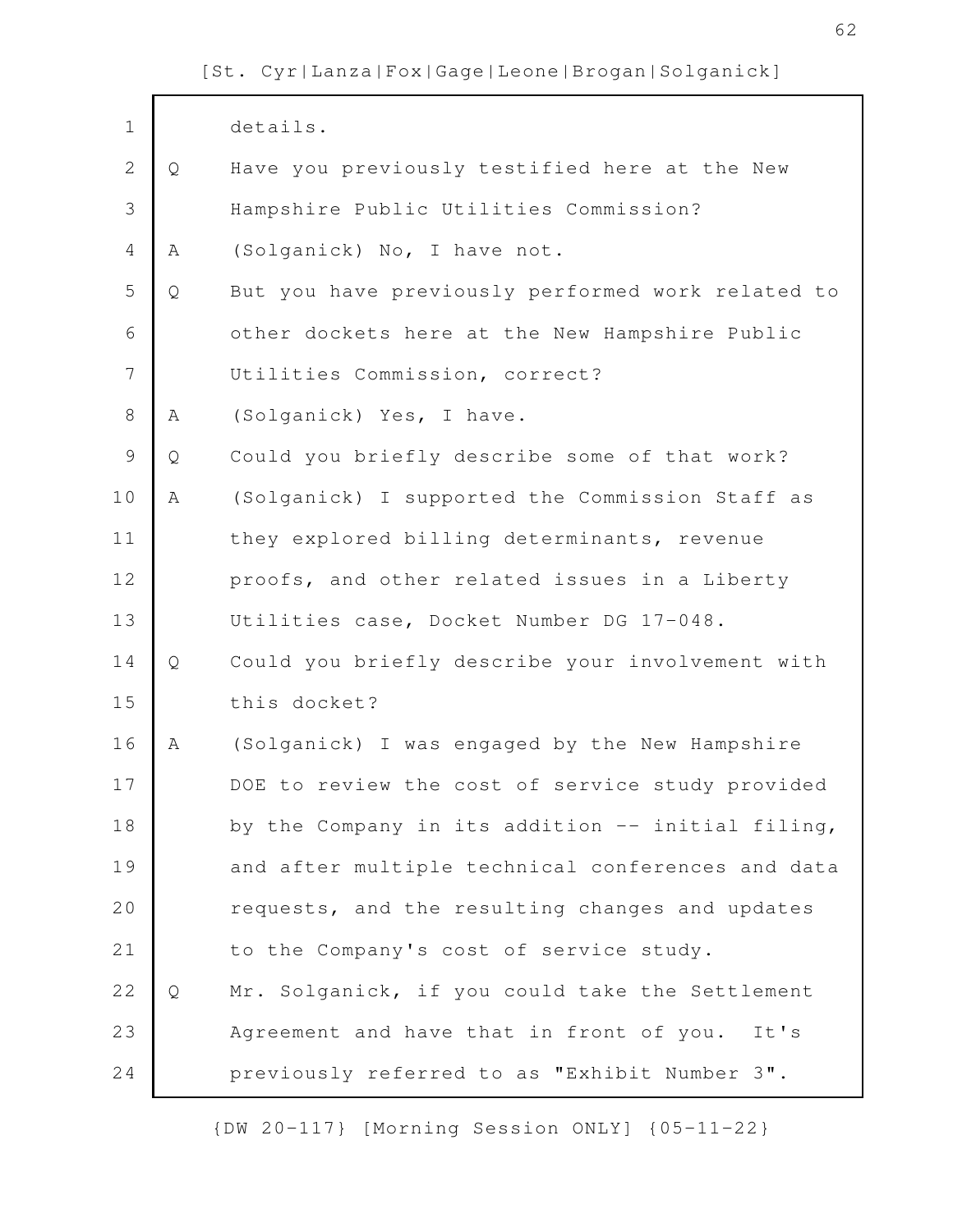Could you identify that document for the record please? A (Solganick) That is a Settlement Agreement covering permanent rates. And I believe it's 92 pages. Q Did you assist in the preparation, editing or review of this document? A (Solganick) Yes, I did. Q Do you wish to make any corrections or revisions to this document, Exhibit Number 3? A (Solganick) No, I do not. Q Is the information contained in Exhibit Number 3 true and accurate to the best of your knowledge? A (Solganick) Yes. Q The Settlement Agreement contains a section on "Rate Design". Could you please provide your opinion for the Commission regarding both the cost of service and resulting rates as included in the Settlement Agreement? A (Solganick) Yes. The Company's results are in general agreement with the AWWA, the American Water Works Association, M1 Manual, which is a reasonable guideline to be used. That includes the cost of service assumptions of fire flows of 1 2 3 4 5 6 7 8 9 10 11 12 13 14 15 16 17 18 19 20 21 22 23 24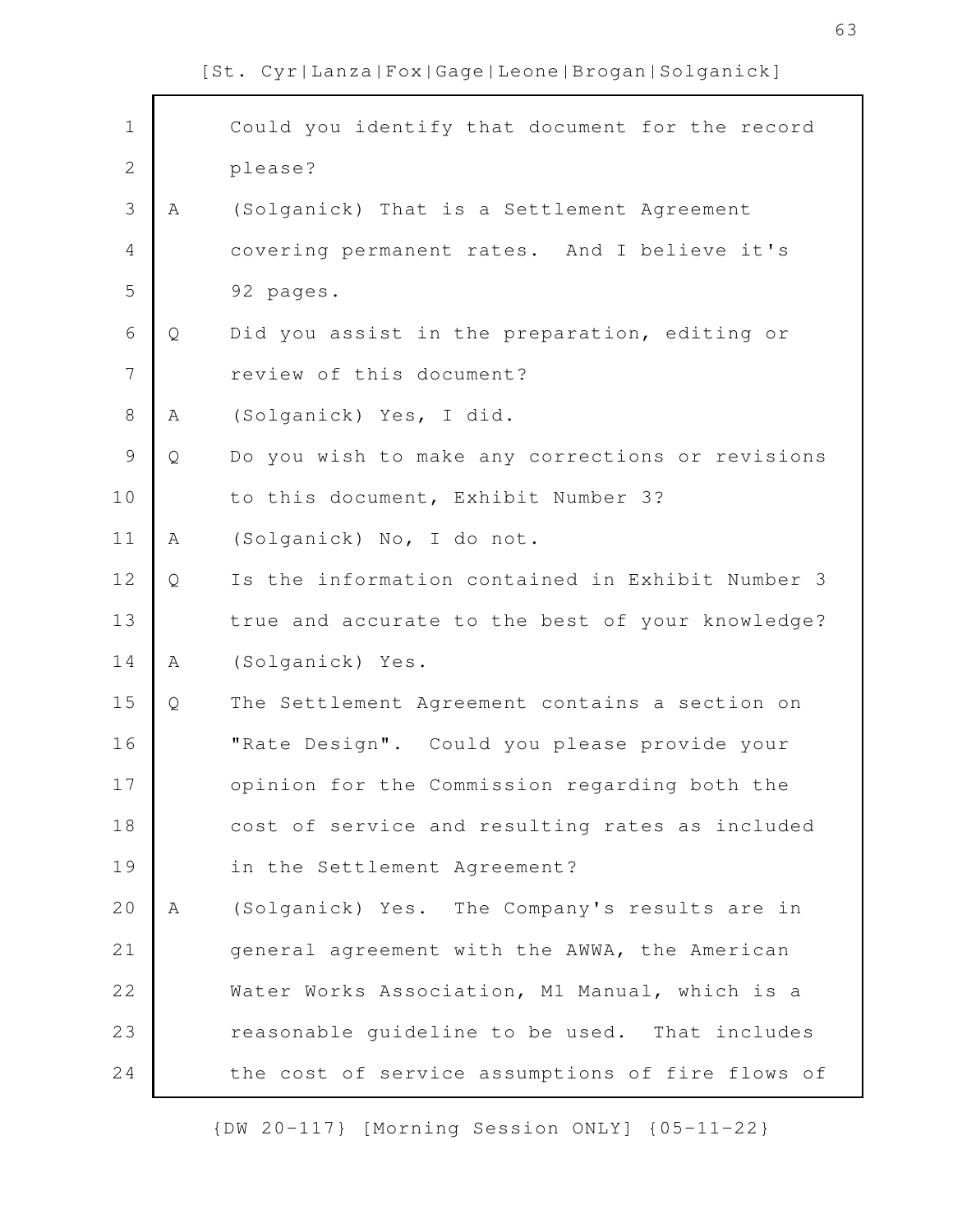| $\mathbf 1$    |   | 2,000 gallons a minute for a period of three      |
|----------------|---|---------------------------------------------------|
| $\overline{2}$ |   | hours.                                            |
| 3              |   | In my opinion, based upon the cost of             |
| $\overline{4}$ |   | service study, the rates shown in the Settlement  |
| 5              |   | Agreement are in record -- excuse me -- in        |
| 6              |   | accordance with that study, and are just and      |
| 7              |   | reasonable.                                       |
| $8\,$          | Q | Thank you for that, Mr. Solganick. If you could   |
| $\mathcal{G}$  |   | turn your attention to Exhibit Number 11, that is |
| 10             |   | Ms. Steele's prefiled direct testimony.           |
| 11             | A | (Solganick) Yes.                                  |
| 12             | Q | Are you familiar with that document and have you  |
| 13             |   | had a chance to review it?                        |
| 14             | A | (Solganick) Yes, I have.                          |
| 15             | Q | Could you please summarize, in your professional  |
| 16             |   | opinion, her main concerns regarding the cost of  |
| 17             |   | service study and resulting rates?                |
| 18             | Α | (Solganick) On Page 9 of Ms. Steele's testimony,  |
| 19             |   | she appears to suggest that the Company's class   |
| 20             |   | cost of service study is inappropriate, because   |
| 21             |   | the Company does not serve all of the towns of    |
| 22             |   | Atkinson and Hampstead completely. And the AWWA   |
| 23             |   | M1 Manual does not take into account a scenario   |
| 24             |   | where the company does not service an entire      |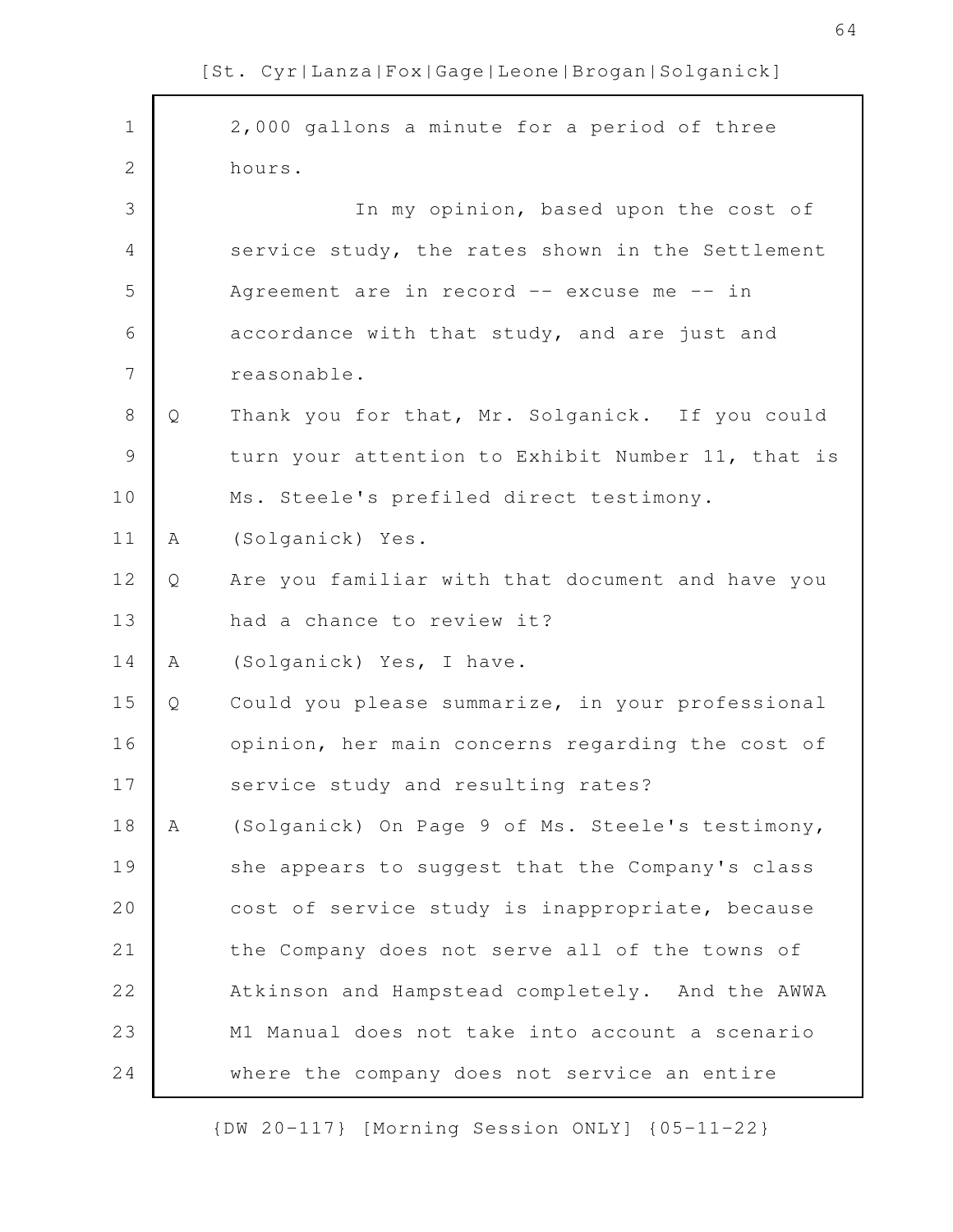| $\mathbf 1$    |   | town.                                             |
|----------------|---|---------------------------------------------------|
| $\mathbf{2}$   | Q | I'd like you to turn your attention to Exhibit    |
| 3              |   | Number 10, which is your prefiled rebuttal        |
| $\overline{4}$ |   | testimony. Do you have that document in front of  |
| 5              |   | you?                                              |
| 6              | Α | (Solganick) Yes, I do.                            |
| $\overline{7}$ | Q | Did you prepare this document?                    |
| $8\,$          | Α | (Solganick) Yes, I did.                           |
| $\mathsf 9$    | Q | Do you wish to make any revisions or corrections  |
| 10             |   | to Exhibit Number 10?                             |
| 11             | Α | (Solganick) No, I do not.                         |
| 12             | Q | Is the information contained in Exhibit Number 10 |
| 13             |   | true and accurate to the best of your knowledge?  |
| 14             | Α | (Solganick) Yes, it is.                           |
| 15             | Q | You just briefly -- you just summarized Ms.       |
| 16             |   | Steele's concerns in her testimony, which         |
| 17             |   | included her suggestion that the concepts         |
| 18             |   | embedded in the M1 Manual are inappropriate for a |
| 19             |   | utility that does not serve a town or a           |
| 20             |   | municipality completely. Do you agree with the    |
| 21             |   | summary of that concern?                          |
| 22             | Α | (Solganick) No, I do not.                         |
| 23             | Q | Could you please expand on your answer for the    |
| 24             |   | Commission, and provide any prior experience as   |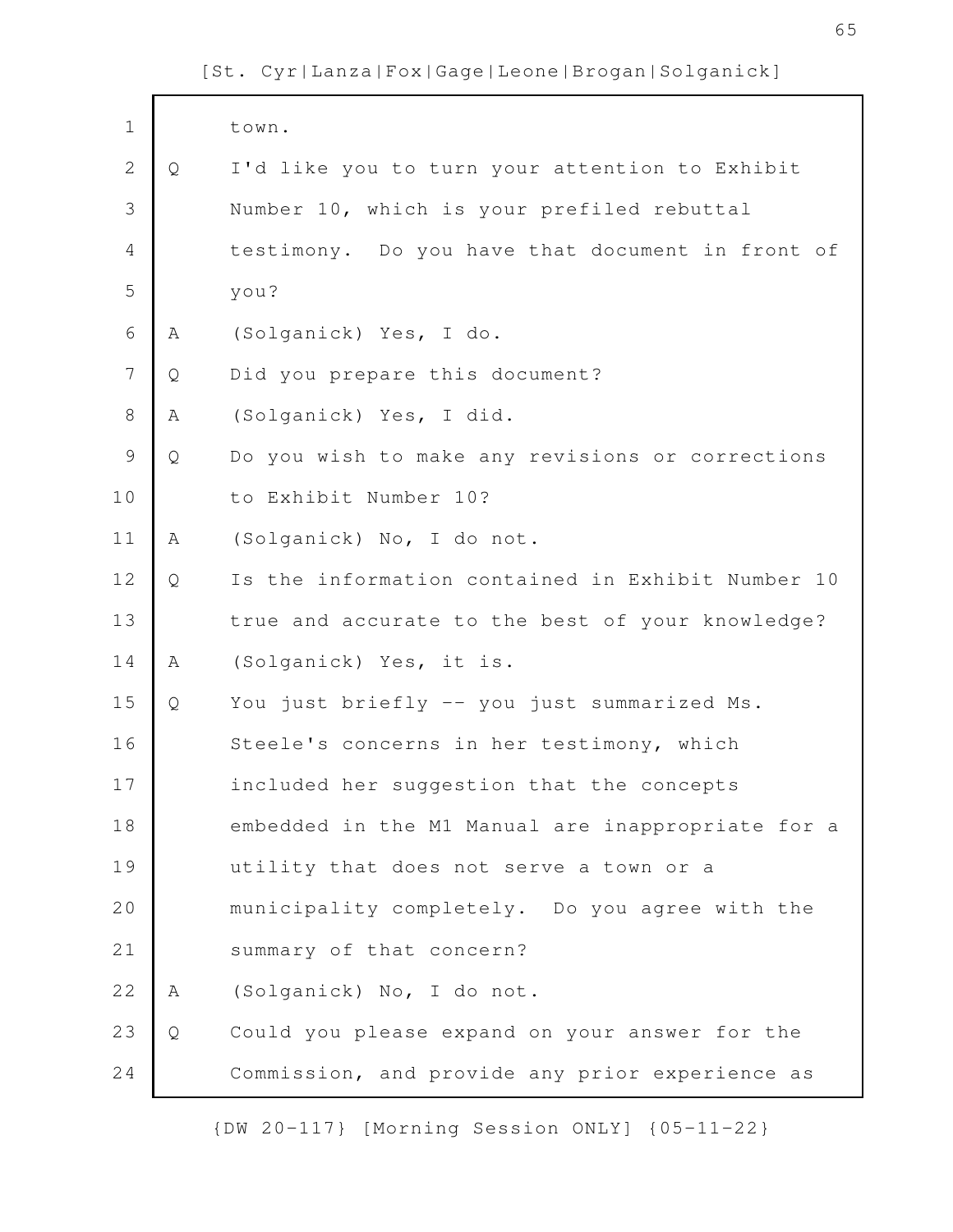| $\mathbf 1$    |   | an example?                                       |
|----------------|---|---------------------------------------------------|
| $\mathbf{2}$   | A | (Solganick) A class cost of service study focuses |
| 3              |   | on the utility as it exists within the            |
| $\overline{4}$ |   | jurisdiction of the regulatory commission.<br>The |
| 5              |   | study determines whether the classes of customers |
| 6              |   | are paying appropriate rates for the demands that |
| 7              |   | the customers place on the utility. As long as    |
| $8\,$          |   | those customers are within the geographical       |
| $\mathcal{G}$  |   | location of the jurisdictional utility, the       |
| 10             |   | principles of cost allocation can be              |
| 11             |   | appropriately applied.                            |
| 12             |   | I personally prepared a cost of service           |
| 13             |   | study for Atlantic City Electric Company, which   |
| 14             |   | spanned eight counties, portions of towns,        |
| 15             |   | portions of counties, and specifically the City   |
| 16             |   | of Vineland, which was split between Atlantic     |
| 17             |   | City Electric and the City of Vineland Electric   |
| 18             |   | Utility. And there were many geographical         |
| 19             |   | boundaries that were crossed, including           |
| 20             |   | governmental boundaries. This did not impact the  |
| 21             |   | development, the acceptance, or the use of the    |
| 22             |   | cost of service study in developing rates. Once   |
| 23             |   | the rates were approved, for service such as      |
| 24             |   | street lighting, traffic signals, and other       |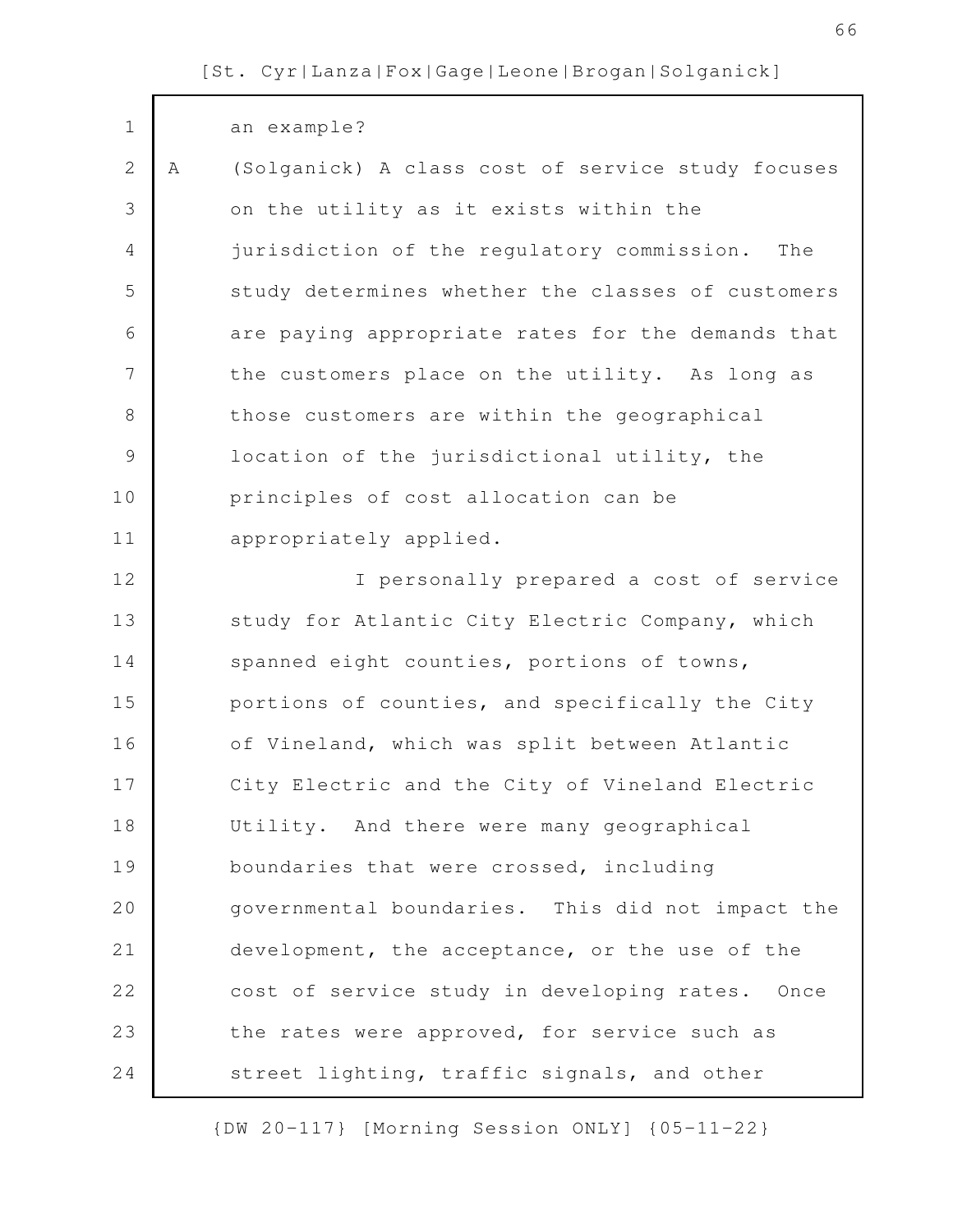|   | larger governmental usage, they could be billed   |
|---|---------------------------------------------------|
|   | to the governmental bodies involved based on the  |
|   | approved rates. How those governmental bodies     |
|   | then charge their individual taxpayers and/or     |
|   | users was up to the governmental body.            |
| Q | If once again I could turn your attention back to |
|   | Exhibit Number 10, your prefiled testimony, you   |
|   | previously stated for the record that you have no |
|   | updates or corrections to that testimony, is that |
|   | correct?                                          |
| Α | (Solganick) That is correct.                      |
| Q | However, I note that your testimony was submitted |
|   | prior to the filing of the Settlement Agreement,  |
|   | and based upon the Company's original Petition    |
|   | and cost of service study, is that correct?       |
| Α | (Solganick) That is correct.                      |
| Q | Given that the resulting municipal fire           |
|   | protection rate provided for in the Settlement    |
|   | Agreement is lower than the rate originally       |
|   | requested by the Company, do you have a comment   |
|   | as the further -- to the further adjustments or   |
|   | offsets to the proposed municipal fire protection |
|   | rate?                                             |
| Α | (Solganick) Yes, I do. On I guess it's Bates 014  |
|   |                                                   |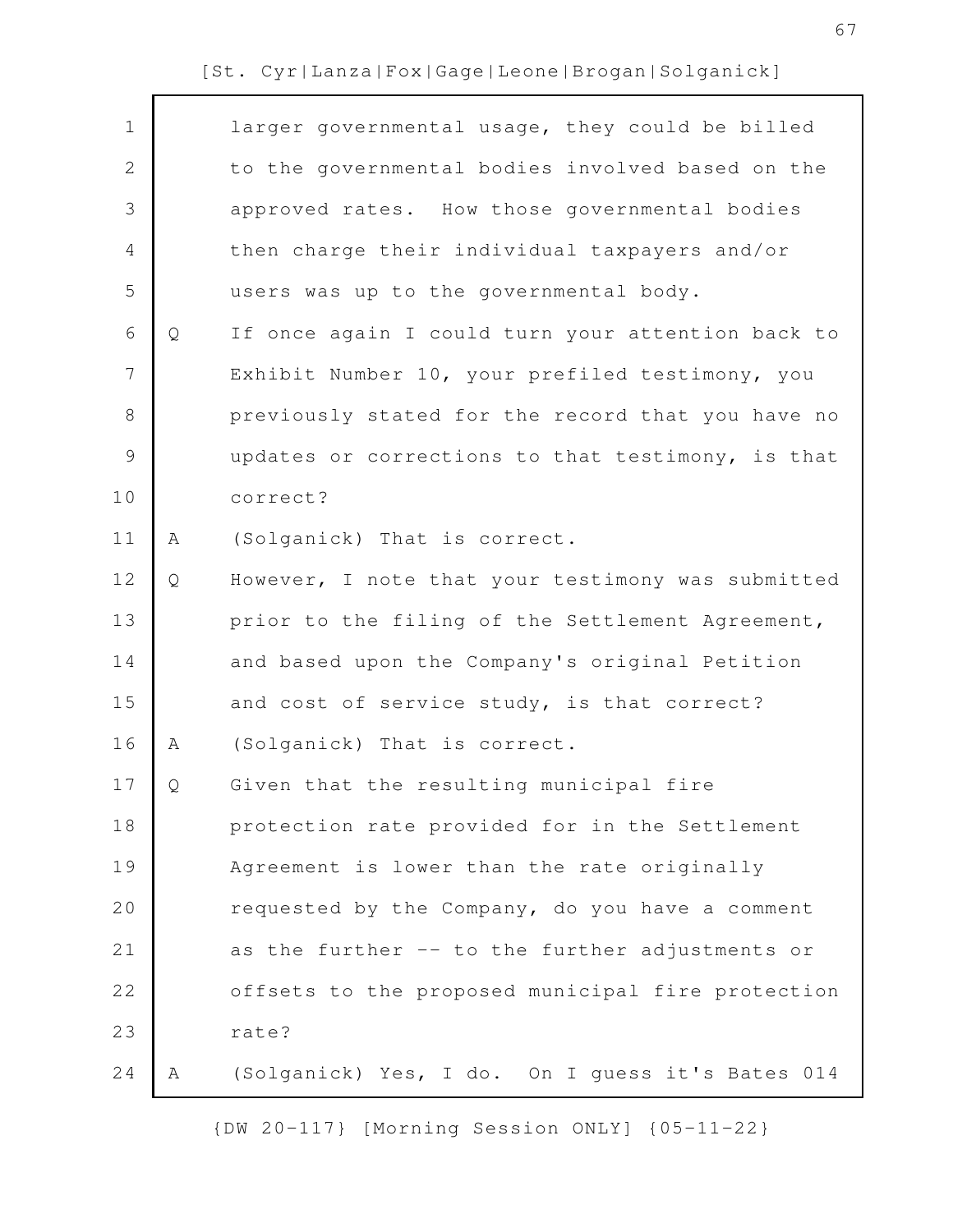of Exhibit 10, I go through the methodology that I used to estimate the impact on the average taxpayer of the Town of Atkinson, and I provide my numbers there. However, subsequent to the filing of this testimony, the filing of the Settlement has a lower cost, a fixed cost to the Town of Atkinson. And I have recomputed the impact on a typical or an average taxpayer, or "property owner" is probably a better term, in the Town of Atkinson. And, based upon the new numbers  $--$  or, excuse me, the numbers contained in the Settlement Agreement, the impact on the average property owner is about 50 cents per month. Q Mr. Solganick, do you have anything further to add to your testimony or to the record? A (Solganick) No, I do not. Q Does that conclude your testimony? A (Solganick) Yes, it does. MR. TUOMALA: Thank you very much. The Department has no further witnesses, Mr. Chairman. CHAIRMAN GOLDNER: Thank you. Do any of the -- any of the other Settling Parties have 1 2 3 4 5 6 7 8 9 10 11 12 13 14 15 16 17 18 19 20 21 22 23 24

[St. Cyr|Lanza|Fox|Gage|Leone|Brogan|Solganick]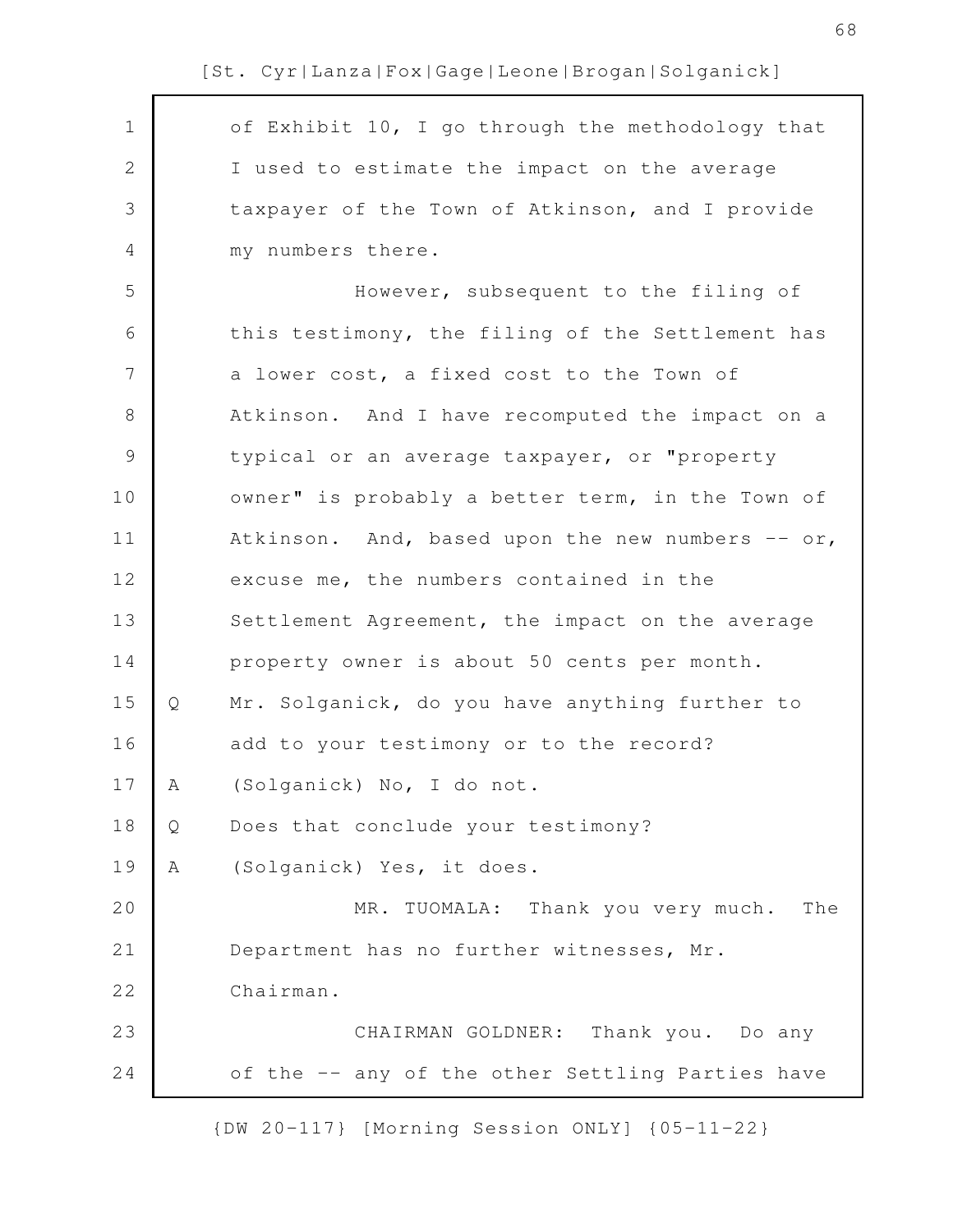| $\mathbf 1$    |   | anything else for the witnesses?                  |
|----------------|---|---------------------------------------------------|
|                |   |                                                   |
| $\mathbf{2}$   |   | MS. DESMET: Thank you. The OCA just               |
| 3              |   | has all of maybe three to four minutes for Ms.    |
| $\overline{4}$ |   | Gage, if the Commission will entertain a brief    |
| 5              |   | questioning?                                      |
| 6              |   | CHAIRMAN GOLDNER: Of course.                      |
| 7              |   | MS. DESMET: Thank you.                            |
| $8\,$          |   | BY MS. DESMET:                                    |
| $\mathcal{G}$  | Q | Good morning, Ms. Gage. Can you please identify   |
| 10             |   | yourself and what position you hold with the OCA? |
| 11             | A | (Gage) Yes. My name is Josie Gage. And I am       |
| 12             |   | Director of Economics and Finance.                |
| 13             | Q | And can you just briefly describe what that       |
| 14             |   | position entails?                                 |
| 15             | A | (Gage) Yes. So, I have covered five,              |
| 16             |   | approximately five rate cases in my time since    |
| 17             |   | September with the Office of the Consumer         |
| 18             |   | Advocate, also one acquisition, one merger, one   |
| 19             |   | financing, and several other smaller cases. And,  |
| 20             |   | in general, my background as a rate maker is what |
| 21             |   | I cover in those cases.                           |
| 22             | Q | Thank you. And I was just going to ask if you     |
| 23             |   | could please again briefly describe your          |
| 24             |   | professional background in this area?             |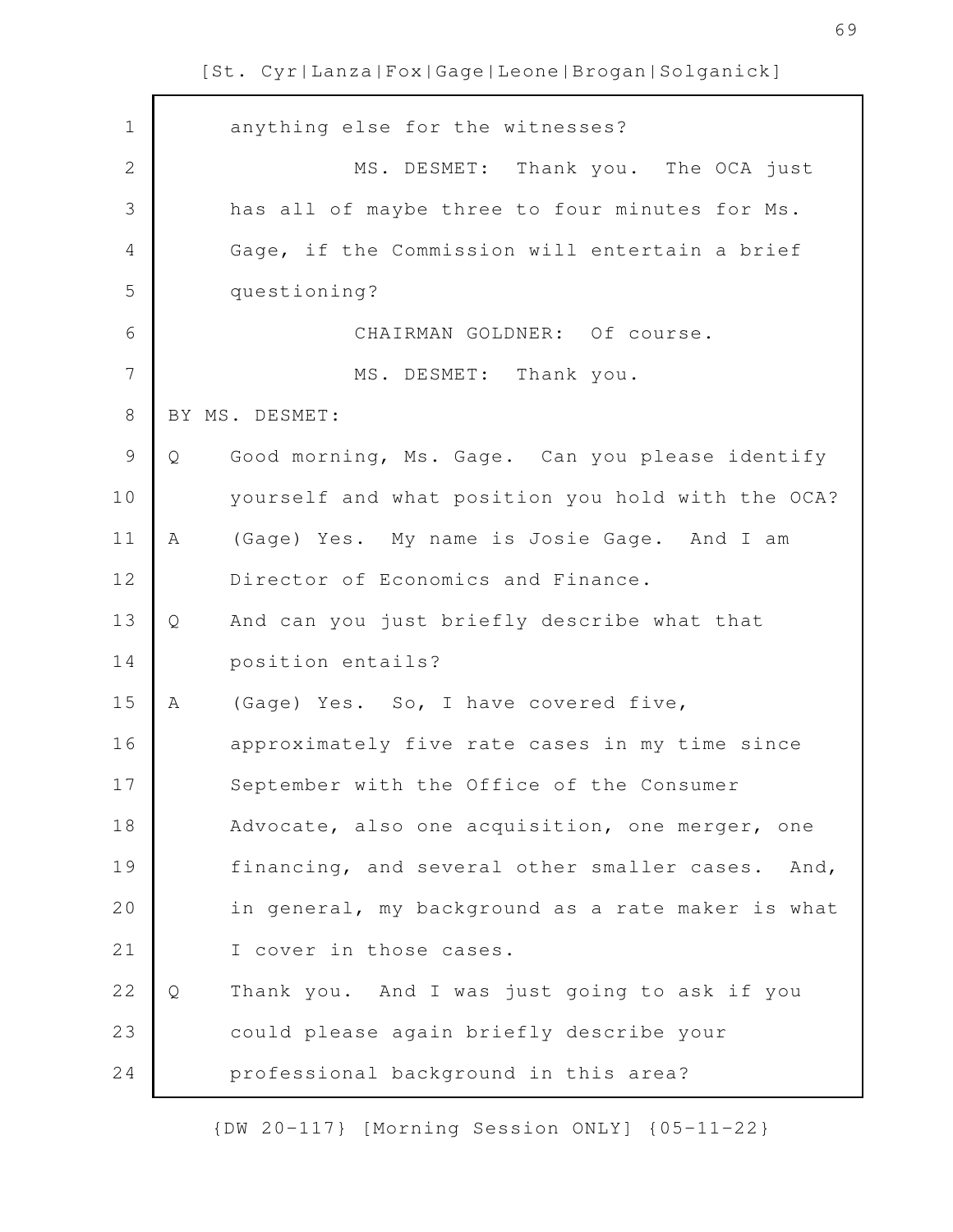| $\mathbf 1$    | Α | (Gage) Yes. So, prior to my time at the Office    |
|----------------|---|---------------------------------------------------|
| 2              |   | of the Consumer Advocate, I provided research in  |
|                |   |                                                   |
| 3              |   | several ratemaking cases around the country with  |
| 4              |   | Reno Energy Consulting Services. So, that         |
| 5              |   | included research for testimony submitted in      |
| 6              |   | Maryland, New Mexico, Oklahoma, and several other |
| $\overline{7}$ |   | jurisdictions.                                    |
| $8\,$          |   | I also, prior to that, spent seven and            |
| $\mathsf 9$    |   | a half years serving at the Massachusetts         |
| 10             |   | Department of Public Utilities' Rates & Revenue   |
| 11             |   | Requirements Division, where I participated       |
| 12             |   | regularly in rate cases in electric, gas, water,  |
| 13             |   | towing, and other regulated utility industries.   |
| 14             |   | And, prior to that, I worked three years at the   |
| 15             |   | Public Utilities Commission as a Utility Analyst  |
| 16             |   | in the Telecommunications Division.               |
| 17             | Q | And that's the Public Utilities Commission here   |
| 18             |   | in New Hampshire?                                 |
| 19             | Α | (Gage) Yes. That's the New Hampshire PUC.         |
| 20             | Q | Thank you. And you mentioned that you've been     |
| 21             |   | with the OCA "since September". Have you been     |
| 22             |   | involved with this pending matter since that      |
| 23             |   | time?                                             |
| 24             | Α | (Gage) Since that time, yes.                      |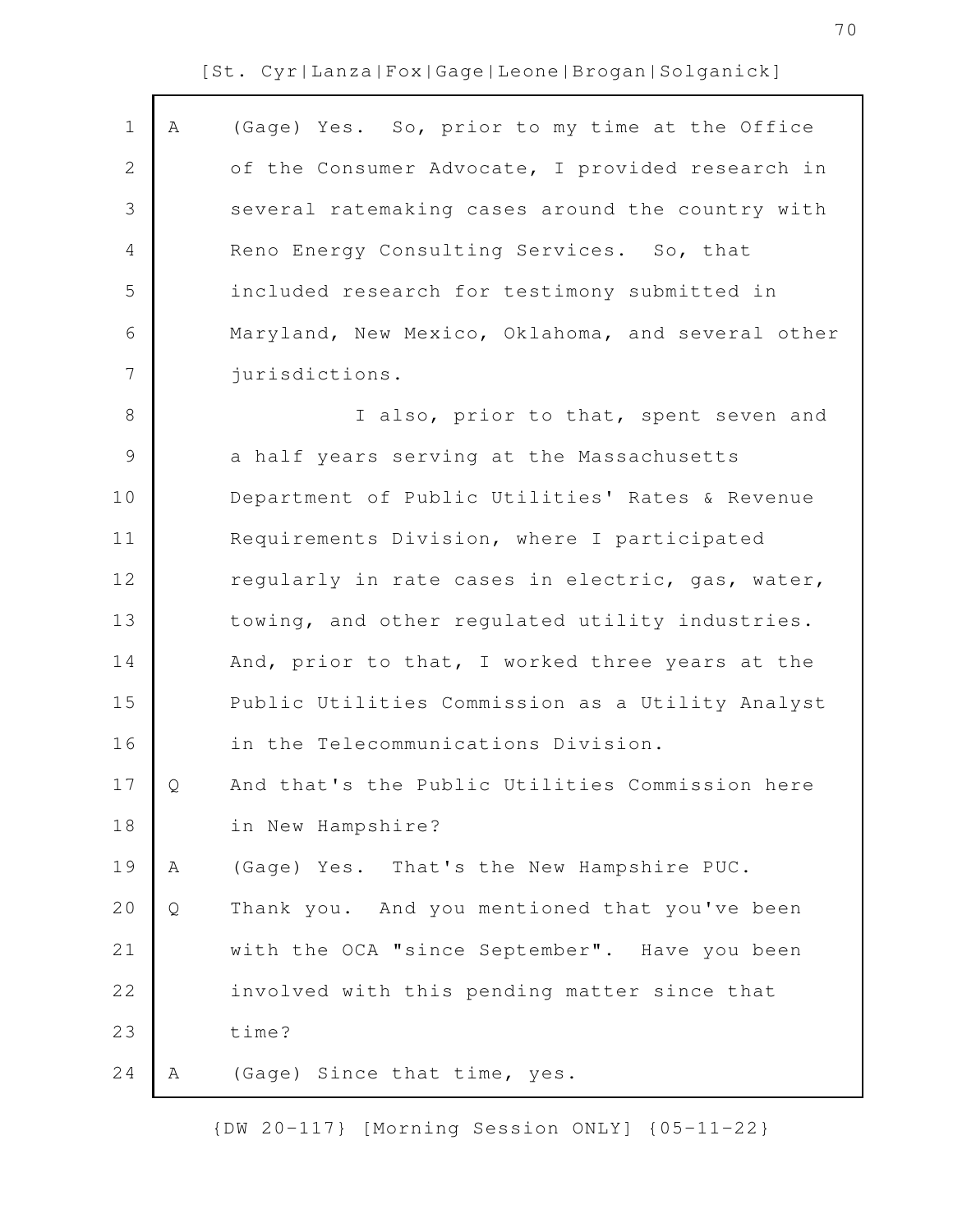| $\mathbf 1$    | Q | Thank you. And the OCA is a party to the          |
|----------------|---|---------------------------------------------------|
| $\mathbf{2}$   |   | Settlement before the Commission today. Why did   |
| 3              |   | the OCA join the Settlement?                      |
| 4              | Α | (Gage) The OCA believes that the revenue          |
| 5              |   | requirement we're settling on represents a        |
| 6              |   | compromise advantageous to ratepayers, and that   |
| $\overline{7}$ |   | the rate base is prudent, used and useful. We     |
| $8\,$          |   | believe that the overall weighted average cost of |
| $\mathcal{G}$  |   | capital is just and reasonable. And the Consumer  |
| 10             |   | Advocate Staff was adamant in this case that cost |
| 11             |   | shifting from municipalities to ratepayers did    |
| 12             |   | not happen, and we believe that that was a        |
| 13             |   | success.                                          |
| 14             | Q | And does that conclude your testimony this        |
| 15             |   | morning?                                          |
| 16             | Α | (Gage) It does.                                   |
| $17$           |   | Thank you.<br>MS. DESMET:                         |
| 18             |   | CHAIRMAN GOLDNER: Any of the other                |
| 19             |   | Settling Parties have anything?                   |
| 20             |   | MR. PATCH: Mr. Chairman, I just have              |
| 21             |   | one question. It might be one or two of Mr.       |
| 22             |   | Solganick, just to clarify something that he      |
| 23             |   | said, if that would be okay?                      |
| 24             |   | CHAIRMAN GOLDNER: Yes, sir.                       |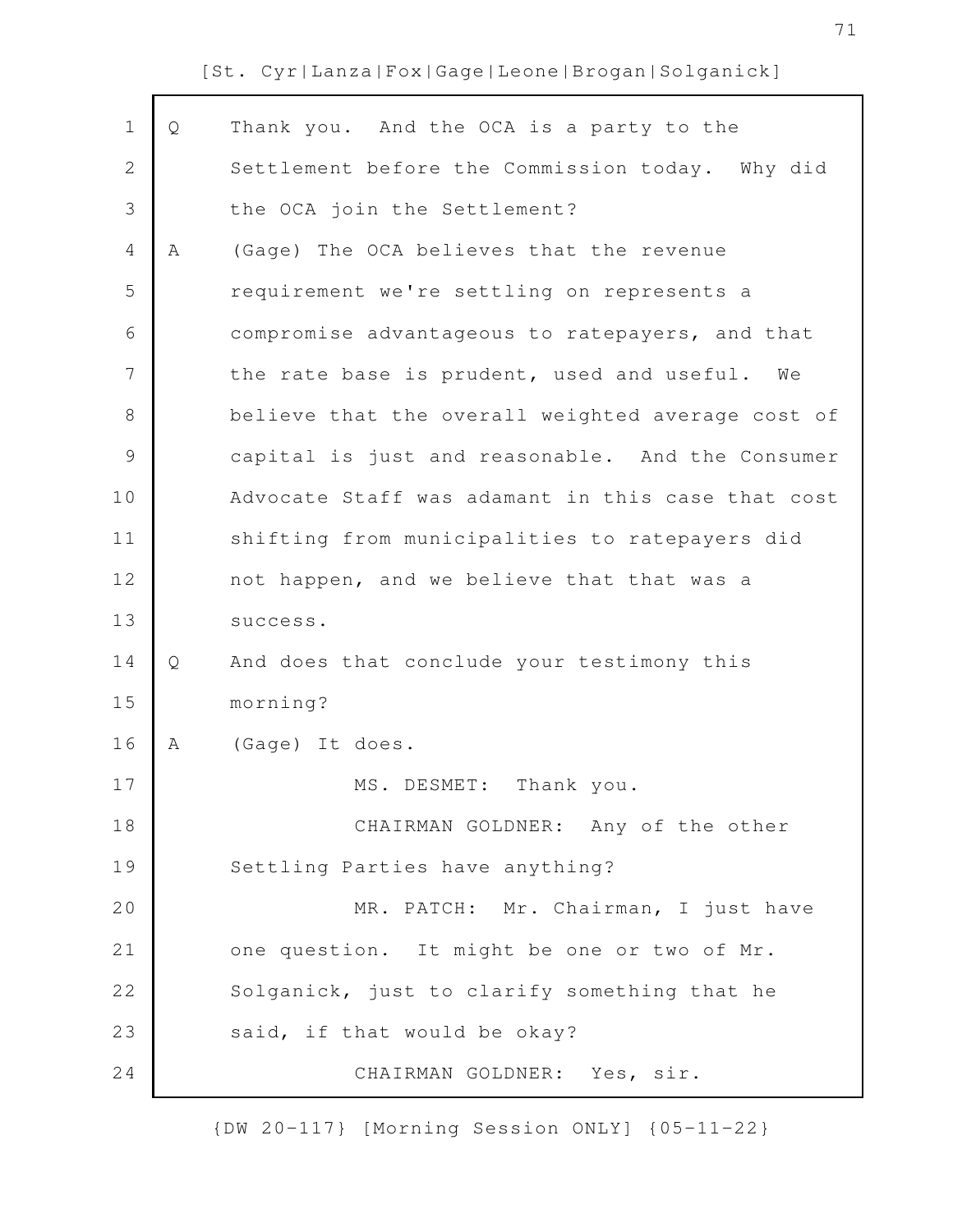| $\mathbf 1$    |   | MR. PATCH: Good morning, Mr.                      |
|----------------|---|---------------------------------------------------|
| $\overline{2}$ |   | Solganick. Doug Patch, I represent the Town of    |
| 3              |   | Atkinson.                                         |
| $\overline{4}$ |   | WITNESS SOLGANICK: Good morning again.            |
| 5              |   | CROSS-EXAMINATION                                 |
| 6              |   | BY MR. PATCH:                                     |
| 7              | Q | And I just wanted to clarify. You had indicated   |
| $\,8\,$        |   | the impact on taxpayers in Atkinson would be      |
| $\mathcal{G}$  |   | approximately -- for a taxpayer, I think,         |
| 10             |   | approximately "50 cents per month", is that       |
| 11             |   | correct?                                          |
| 12             | A | (Solganick) That is correct.                      |
| 13             | Q | Did that take into account, at least in the first |
| 14             |   | year, the capital contribution that was being     |
| 15             |   | made by the Company?                              |
| 16             | A | (Solganick) No, that did not. That would be the   |
| 17             |   | long-term impact.                                 |
| 18             | Q | Okay. And, so, obviously, the impact on           |
| 19             |   | taxpayers in the Town of Atkinson would be offset |
| 20             |   | by that contribution?                             |
| 21             | A | (Solganick) That would be correct, yes.           |
| 22             |   | MR. PATCH: Thank you. No further                  |
| 23             |   | questions.                                        |
| 24             |   | CHAIRMAN GOLDNER: Okay. Just a                    |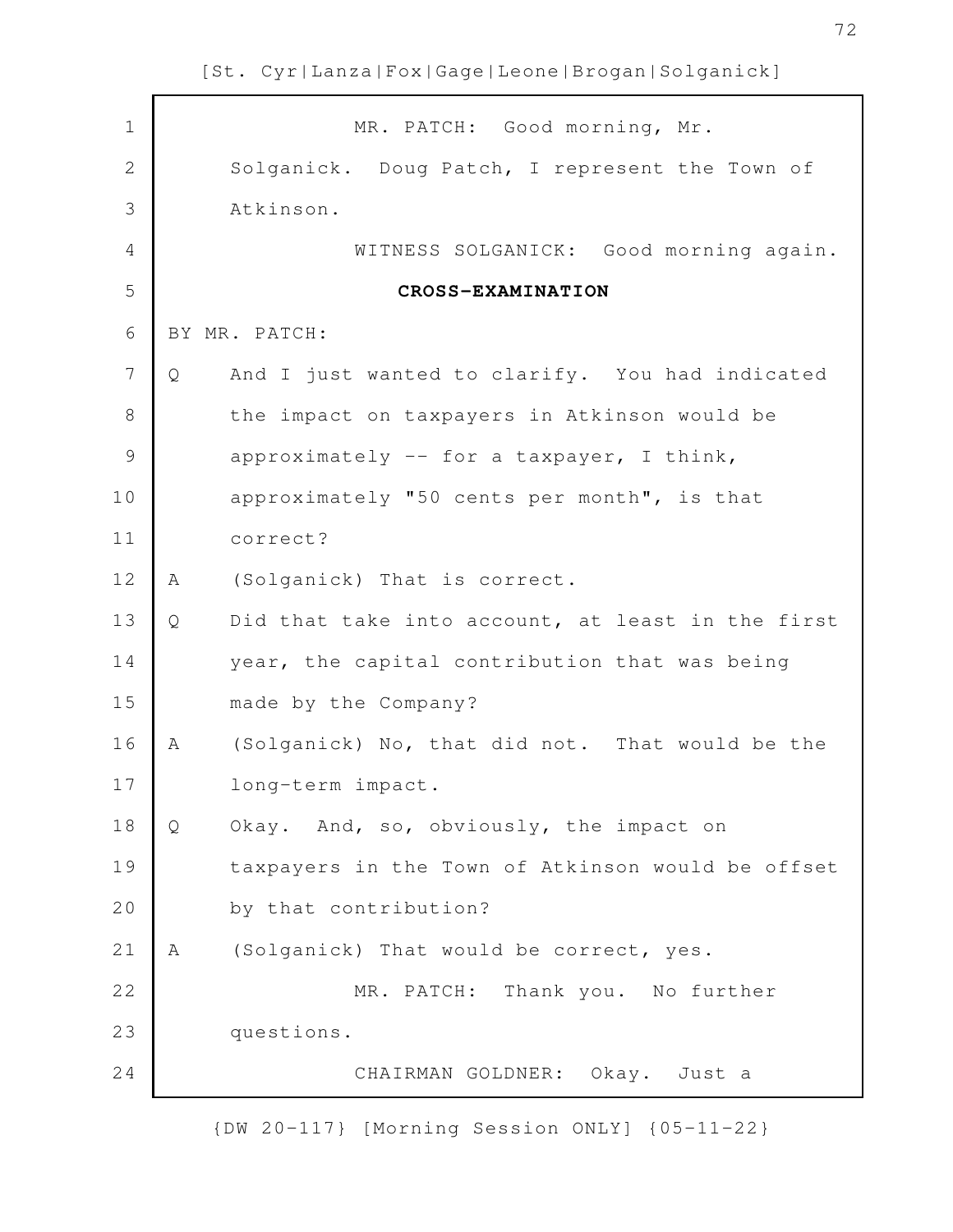| $\mathbf 1$    |   | moment.                                           |
|----------------|---|---------------------------------------------------|
| $\mathbf{2}$   |   | [Chairman Goldner and Mr. Patnaude                |
| 3              |   | conferring regarding a recess. ]                  |
| $\overline{4}$ |   | CHAIRMAN GOLDNER: So, Ms. Steele,                 |
| 5              |   | we'll turn to you and make the witnesses          |
| 6              |   | available. The stenographer needs to take, you    |
| 7              |   | know, a break in about 20 minutes. But, if you    |
| $8\,$          |   | have more, that's no problem. We'll just come     |
| $\mathcal{G}$  |   | back with you after the break.                    |
| 10             |   | MS. STEELE: Excellent. Thank you.                 |
| 11             |   | First, a couple of questions for Mr. St. Cyr.     |
| 12             |   | [Court reporter interruption.]                    |
| 13             |   | MS. STEELE: Okay.                                 |
| 14             |   | BY MS. STEELE:                                    |
| 15             | Q | Are you familiar with the federal bill that was   |
| 16             |   | passed on November 15th, 2021 impacting the CIAC  |
| 17             |   | tax?                                              |
| 18             | Α | (St. Cyr) Generally, yes.                         |
| 19             | Q | So, it's my understanding is this eliminated all  |
| 20             |   | tax on CIAC for 2021 and moving forward, is that  |
| 21             |   | correct?                                          |
| 22             | Α | (St. Cyr) That's correct.                         |
| 23             | Q | So, the CIAC tax that you paid in 2020, or the    |
| 24             |   | CIAC that you received, you will only have to pay |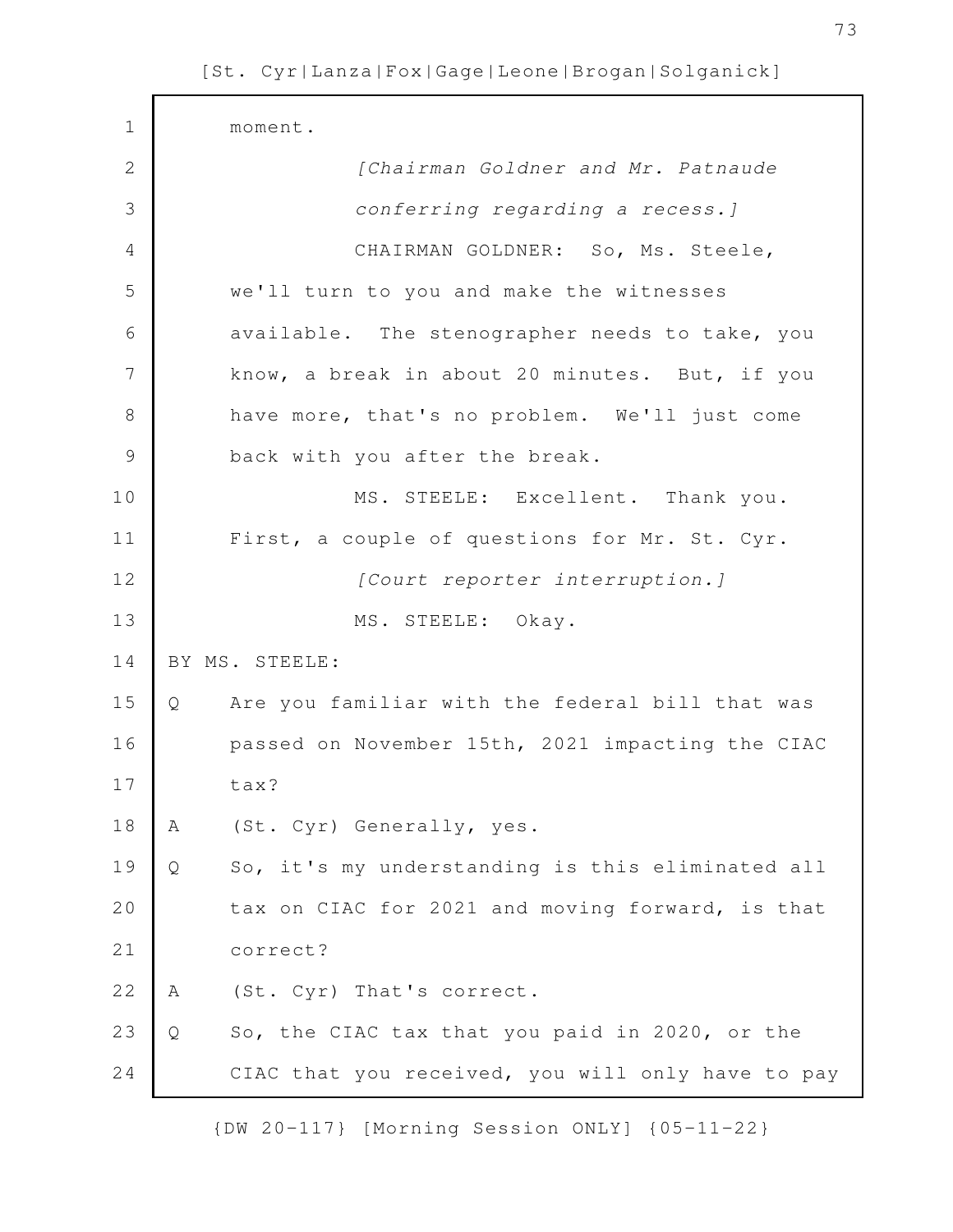tax for what you received in 2020, is that correct? A (St. Cyr) Yes. And we've already made that payment. Q So, the original estimate was that you would have to pay 1.4 million in CIAC tax, and that now is reduced by almost a million dollars. Has that been removed from the revenue requirement? A (St. Cyr) The amounts reflected in the revenue requirement are the amounts that were actual at the time in which we made those payments. MS. STEELE: Okay. Thank you. If I may ask Mr. Lanza some questions please? BY MS. STEELE: Q I don't know, do you have my exhibits with you up there? A (Lanza) I don't have them in front of me. Q Okay. There's an Exhibit 13, Bates 107. I will read it to you. It is in response to OCA's Question 1-12, and regarding the 10- and 20-year plan for HAWC water needs. So, again, this is Bates 107 on Exhibit 13. It says that "In HAWC, there wasn't a particular development that prompted the additional supply request. Per the 1 2 3 4 5 6 7 8 9 10 11 12 13 14 15 16 17 18 19 20 21 22 23 24

[St. Cyr|Lanza|Fox|Gage|Leone|Brogan|Solganick]

{DW 20-117} [Morning Session ONLY] {05-11-22}

74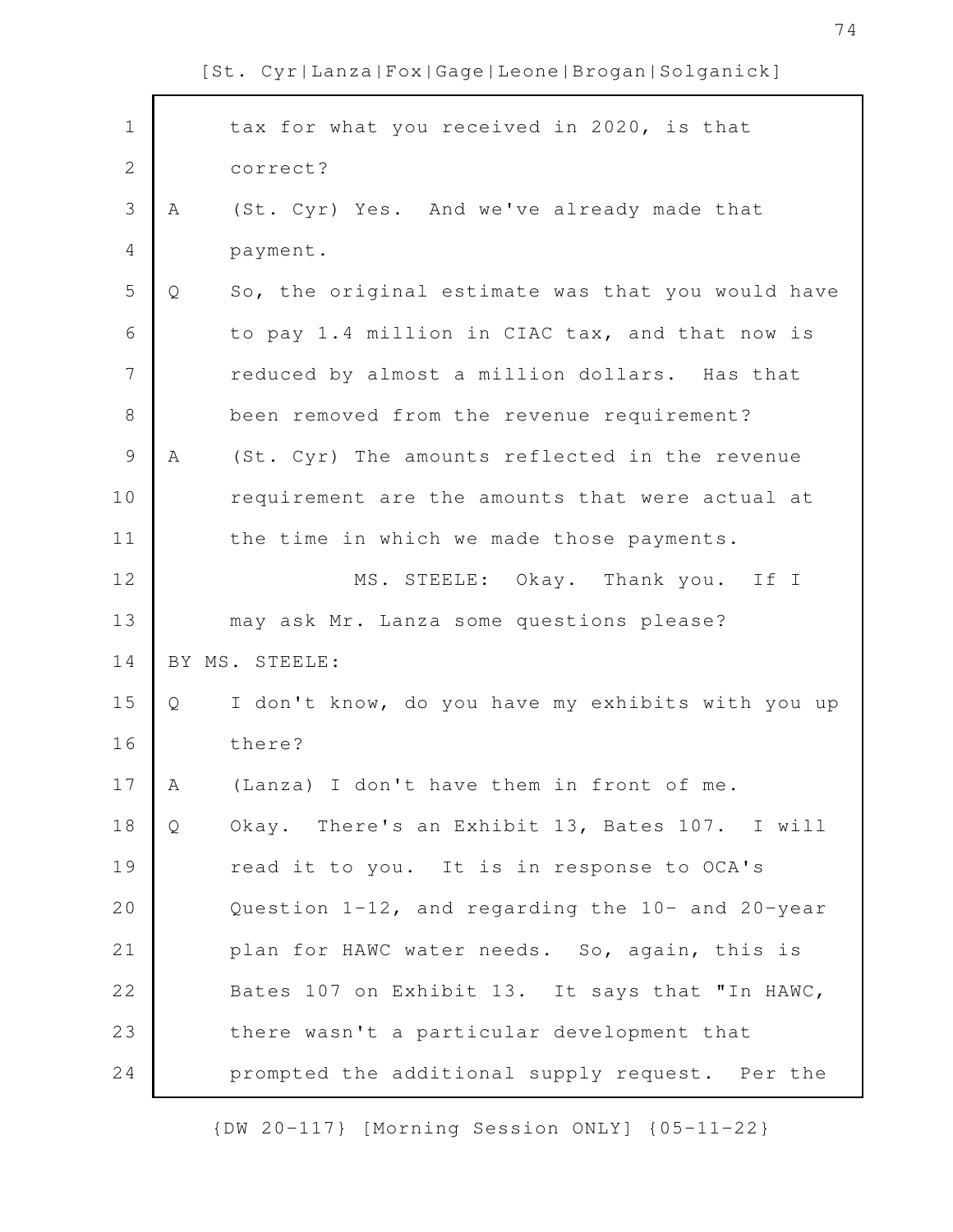| December 22, 2017 memo by Underwood Engineers,<br>1<br>HAWC requested 0.5 million gallons per day<br>2<br>3<br>supplemental supply from the SNHRW project to<br>4<br>5<br>in HAWC. From that same memo, HAWC also<br>6<br>requested one million gallons per day<br>$\overline{7}$<br>supplemental supply from the SNHRW project to<br>8<br>$\mathcal{G}$<br>HAWC."<br>10<br>Then, in the next page, on Bates 108,<br>part of Steele Request Technical Session 5-2, I<br>11<br>12<br>asked to "please provide documentation and<br>13<br>details as to how you arrived at the 10-year<br>maximum." And you indicated that it "was a<br>14<br>15<br>preliminary estimate", and "there were no<br>documents or details."<br>16<br>17<br>The same response on the next page,<br>18<br>Bates 109 on Exhibit 13, indicating that "The<br>20-year maximum estimate was a preliminary<br>19<br>estimate", and "there were no documentation or<br>20<br>21<br>details."<br>22<br>23<br>documentation or details, how did HAWC come to<br>24<br>the decision to commit to and purchase the |                                                   |
|----------------------------------------------------------------------------------------------------------------------------------------------------------------------------------------------------------------------------------------------------------------------------------------------------------------------------------------------------------------------------------------------------------------------------------------------------------------------------------------------------------------------------------------------------------------------------------------------------------------------------------------------------------------------------------------------------------------------------------------------------------------------------------------------------------------------------------------------------------------------------------------------------------------------------------------------------------------------------------------------------------------------------------------------------------------------------------|---------------------------------------------------|
|                                                                                                                                                                                                                                                                                                                                                                                                                                                                                                                                                                                                                                                                                                                                                                                                                                                                                                                                                                                                                                                                                  |                                                   |
|                                                                                                                                                                                                                                                                                                                                                                                                                                                                                                                                                                                                                                                                                                                                                                                                                                                                                                                                                                                                                                                                                  |                                                   |
|                                                                                                                                                                                                                                                                                                                                                                                                                                                                                                                                                                                                                                                                                                                                                                                                                                                                                                                                                                                                                                                                                  |                                                   |
|                                                                                                                                                                                                                                                                                                                                                                                                                                                                                                                                                                                                                                                                                                                                                                                                                                                                                                                                                                                                                                                                                  | meet the 10-year estimated maximum [daily] demand |
|                                                                                                                                                                                                                                                                                                                                                                                                                                                                                                                                                                                                                                                                                                                                                                                                                                                                                                                                                                                                                                                                                  |                                                   |
|                                                                                                                                                                                                                                                                                                                                                                                                                                                                                                                                                                                                                                                                                                                                                                                                                                                                                                                                                                                                                                                                                  |                                                   |
|                                                                                                                                                                                                                                                                                                                                                                                                                                                                                                                                                                                                                                                                                                                                                                                                                                                                                                                                                                                                                                                                                  |                                                   |
|                                                                                                                                                                                                                                                                                                                                                                                                                                                                                                                                                                                                                                                                                                                                                                                                                                                                                                                                                                                                                                                                                  | meet the 20-year estimated maximum day demand in  |
|                                                                                                                                                                                                                                                                                                                                                                                                                                                                                                                                                                                                                                                                                                                                                                                                                                                                                                                                                                                                                                                                                  |                                                   |
|                                                                                                                                                                                                                                                                                                                                                                                                                                                                                                                                                                                                                                                                                                                                                                                                                                                                                                                                                                                                                                                                                  |                                                   |
|                                                                                                                                                                                                                                                                                                                                                                                                                                                                                                                                                                                                                                                                                                                                                                                                                                                                                                                                                                                                                                                                                  |                                                   |
|                                                                                                                                                                                                                                                                                                                                                                                                                                                                                                                                                                                                                                                                                                                                                                                                                                                                                                                                                                                                                                                                                  |                                                   |
|                                                                                                                                                                                                                                                                                                                                                                                                                                                                                                                                                                                                                                                                                                                                                                                                                                                                                                                                                                                                                                                                                  |                                                   |
|                                                                                                                                                                                                                                                                                                                                                                                                                                                                                                                                                                                                                                                                                                                                                                                                                                                                                                                                                                                                                                                                                  |                                                   |
|                                                                                                                                                                                                                                                                                                                                                                                                                                                                                                                                                                                                                                                                                                                                                                                                                                                                                                                                                                                                                                                                                  |                                                   |
|                                                                                                                                                                                                                                                                                                                                                                                                                                                                                                                                                                                                                                                                                                                                                                                                                                                                                                                                                                                                                                                                                  |                                                   |
|                                                                                                                                                                                                                                                                                                                                                                                                                                                                                                                                                                                                                                                                                                                                                                                                                                                                                                                                                                                                                                                                                  |                                                   |
|                                                                                                                                                                                                                                                                                                                                                                                                                                                                                                                                                                                                                                                                                                                                                                                                                                                                                                                                                                                                                                                                                  |                                                   |
|                                                                                                                                                                                                                                                                                                                                                                                                                                                                                                                                                                                                                                                                                                                                                                                                                                                                                                                                                                                                                                                                                  |                                                   |
|                                                                                                                                                                                                                                                                                                                                                                                                                                                                                                                                                                                                                                                                                                                                                                                                                                                                                                                                                                                                                                                                                  |                                                   |
|                                                                                                                                                                                                                                                                                                                                                                                                                                                                                                                                                                                                                                                                                                                                                                                                                                                                                                                                                                                                                                                                                  |                                                   |
|                                                                                                                                                                                                                                                                                                                                                                                                                                                                                                                                                                                                                                                                                                                                                                                                                                                                                                                                                                                                                                                                                  | So, how did HAWC, given that there's no           |
|                                                                                                                                                                                                                                                                                                                                                                                                                                                                                                                                                                                                                                                                                                                                                                                                                                                                                                                                                                                                                                                                                  |                                                   |
|                                                                                                                                                                                                                                                                                                                                                                                                                                                                                                                                                                                                                                                                                                                                                                                                                                                                                                                                                                                                                                                                                  |                                                   |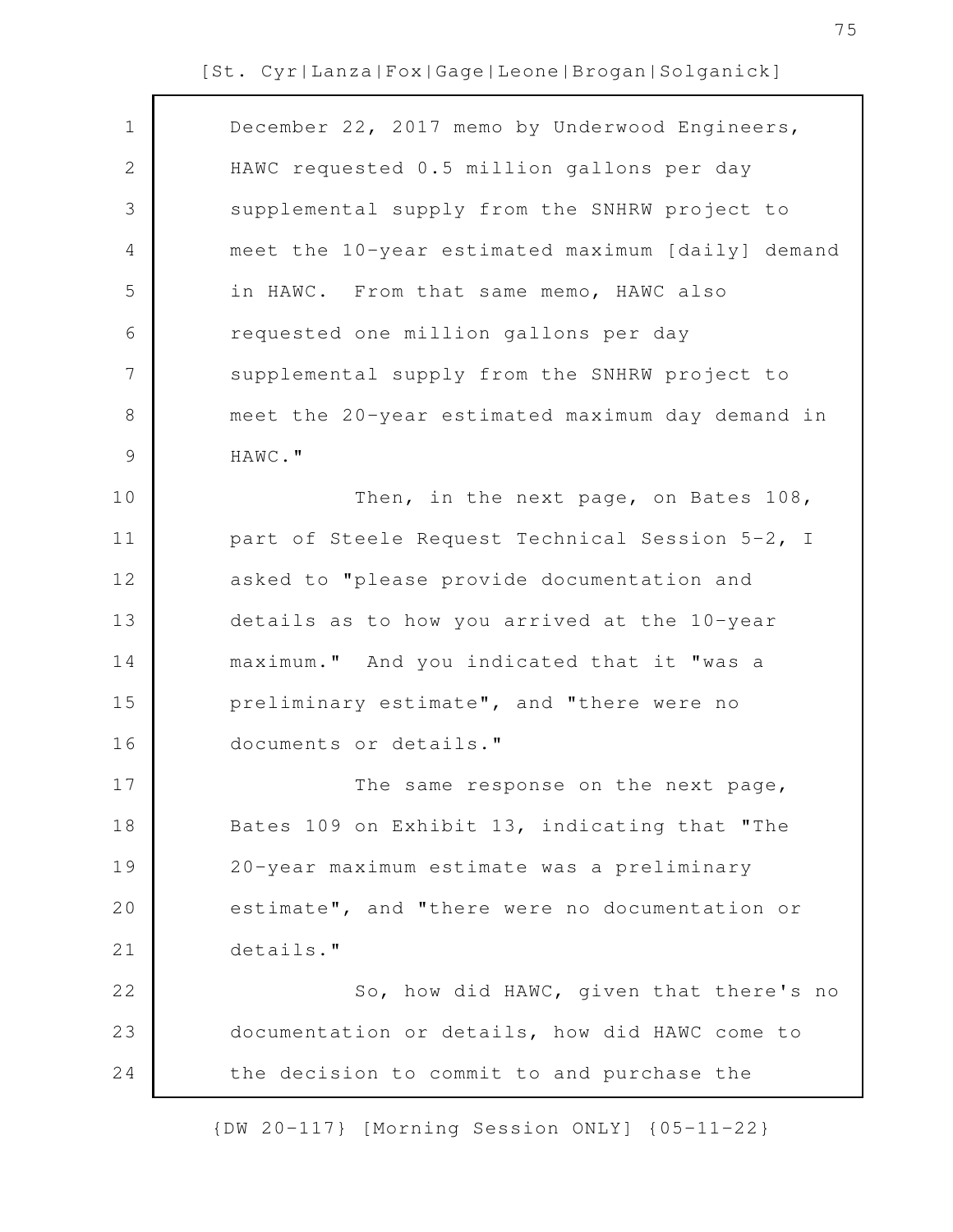250,000 gallons per day? A  $(Lanza)$  So,  $--$ MR. AUGERI: Mr. Chairman, if I could just lodge an objection to the question. The question relates to the Southern New Hampshire project. And, to the extent it's not related to this docket, I'd have to object. It was the subject of a separate docket before this Commission, in the first instance. If there's a tie-in to what is before the Commission now in this docket, then I'd allow clarification. But, as it's been read, and particularly with Bates 107, is a one-page summary of a data request, which we have no objection being in the record. But she just -- I believe Ms. Steele talked about a "memo" that is not reflective in Bates 107. So, for those reasons, we would at least object on that basis. CHAIRMAN GOLDNER: Ms. Steele. MS. STEELE: The memo, I believe it was Mr. Brogan provided the entirety of that memo in his rebuttal testimony to me. MR. AUGERI: Which is fine. But 1 2 3 4 5 6 7 8 9 10 11 12 13 14 15 16 17 18 19 20 21 22 23 24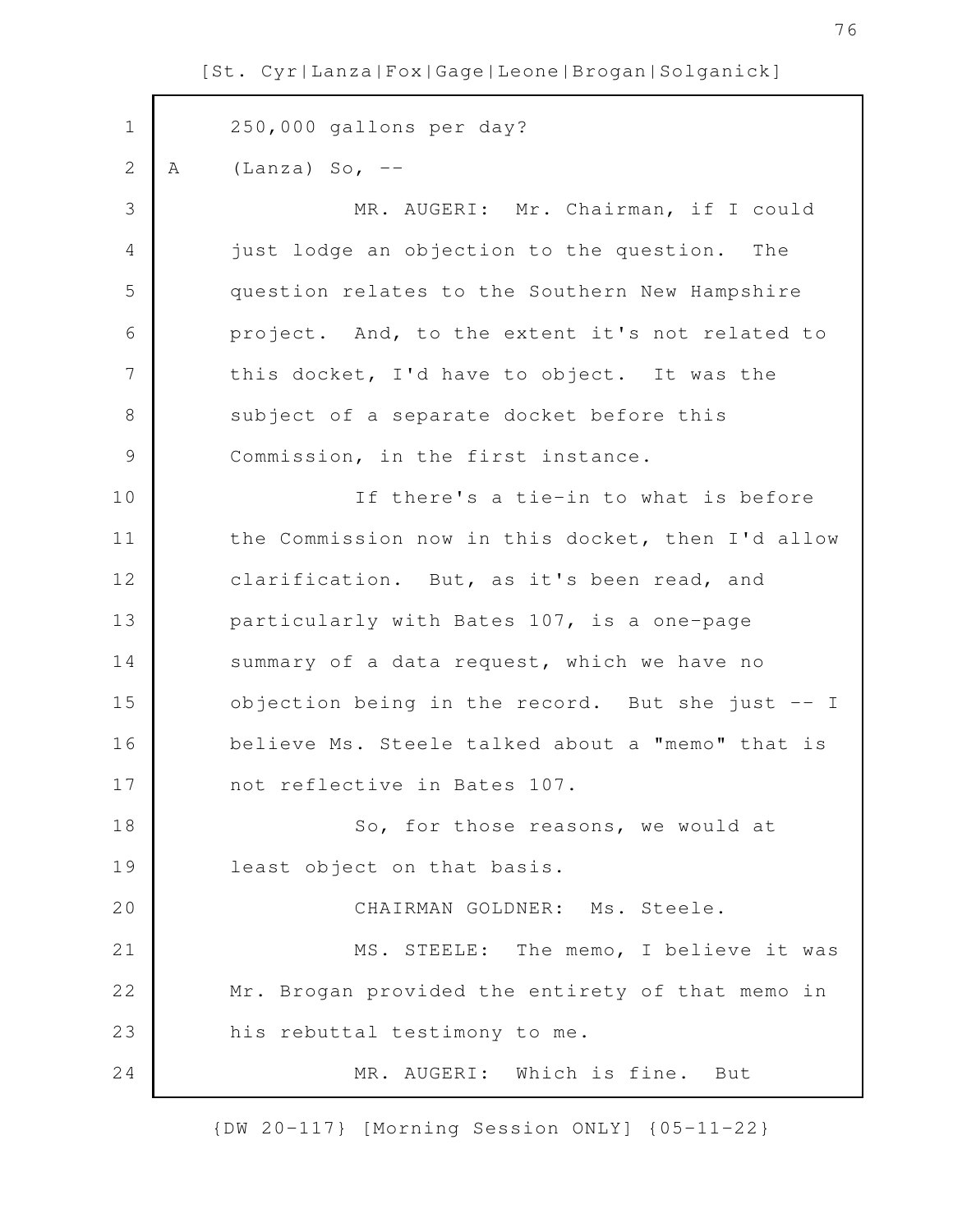| $\mathbf 1$   | that's -- she's asking a question about her      |
|---------------|--------------------------------------------------|
| $\mathbf{2}$  | particular testimony and her direct testimony    |
| 3             | into this matter. And there really isn't a       |
| 4             | correlation to other parties' rebuttal or        |
| 5             | otherwise into that question. So, we'd still     |
| 6             | maintain our objection.                          |
| 7             | CHAIRMAN GOLDNER: Okay. Just a                   |
| $\,8\,$       | moment.                                          |
| $\mathcal{G}$ | [Chairman Goldner, Commissioner                  |
| 10            | Simpson, and Atty. Haley conferring. ]           |
| 11            | CHAIRMAN GOLDNER: So, it's our                   |
| 12            | understanding that the SNH project is -- there's |
| 13            | recovery being requested in this docket. Ms.     |
| 14            | Steele, would you like to comment on that, and   |
| 15            | then Mr. Augeri? It's our belief that there's    |
| 16            | recovery being requested. So, maybe, Mr. Augeri, |
| 17            | you care to go first?                            |
| 18            | MR. AUGERI: I guess the question                 |
| 19            | about -- the question is about the basis for     |
| 20            | participating in this Project as a whole.<br>The |
| 21            | question related to the Phase I, 250,000 gallon. |
| 22            | There are specifics to that plant and to that    |
| 23            | that are part of this rate case, but that was a  |
| 24            | very broad question that goes well beyond the    |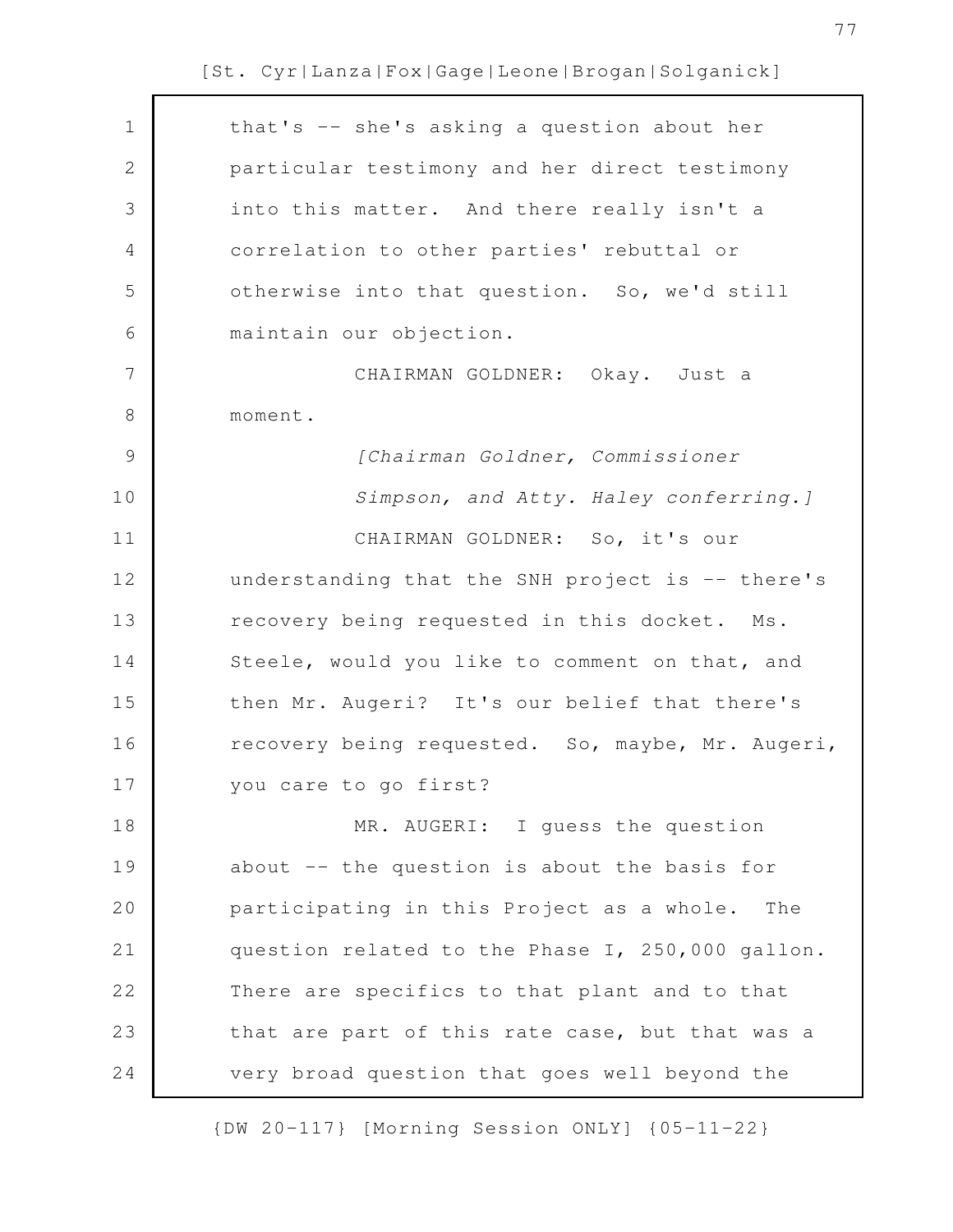| $\mathbf 1$    | scope of the docket. So, I guess that would be       |
|----------------|------------------------------------------------------|
| 2              | the finer point of the objection.                    |
| 3              | CHAIRMAN GOLDNER: Okay. Ms. Steele,                  |
| 4              | maybe proceed, and we'll just -- Mr. Augeri would    |
| 5              | just request that we stay focused on things          |
| 6              | impacting this docket. So, if we can just stay       |
| $\overline{7}$ | between those rails, that would be helpful. I        |
| $8\,$          | don't know that you've left it yet, but that was     |
| $\mathsf 9$    | what Mr. Augeri is concerned about.                  |
| 10             | MS. STEELE: Fair enough. The point                   |
| 11             | was, I guess, the responses to TS 5-2 and 5-3        |
| 12             | make the point that "there was no documentation      |
| 13             | or details" as to how the estimates were made,       |
| 14             | and thus that leads to "how was the decision made    |
| 15             | to build up the infrastructure to handle the         |
| 16             | additional volumes that has now been accepted,       |
| 17             | and might be additionally accepted in Phase II       |
| 18             | from the pipeline project?"                          |
| 19             | BY MS. STEELE:                                       |
| 20             | When did the pipeline start pumping 250,000<br>Q     |
| 21             | gallons per day into Atkinson?                       |
| 22             | (Lanza) The Southern New Hampshire Project came<br>Α |
| 23             | on line I believe it was in August of 2020.          |
| 24             | Okay. So, that's about 20 months. What type of<br>Q  |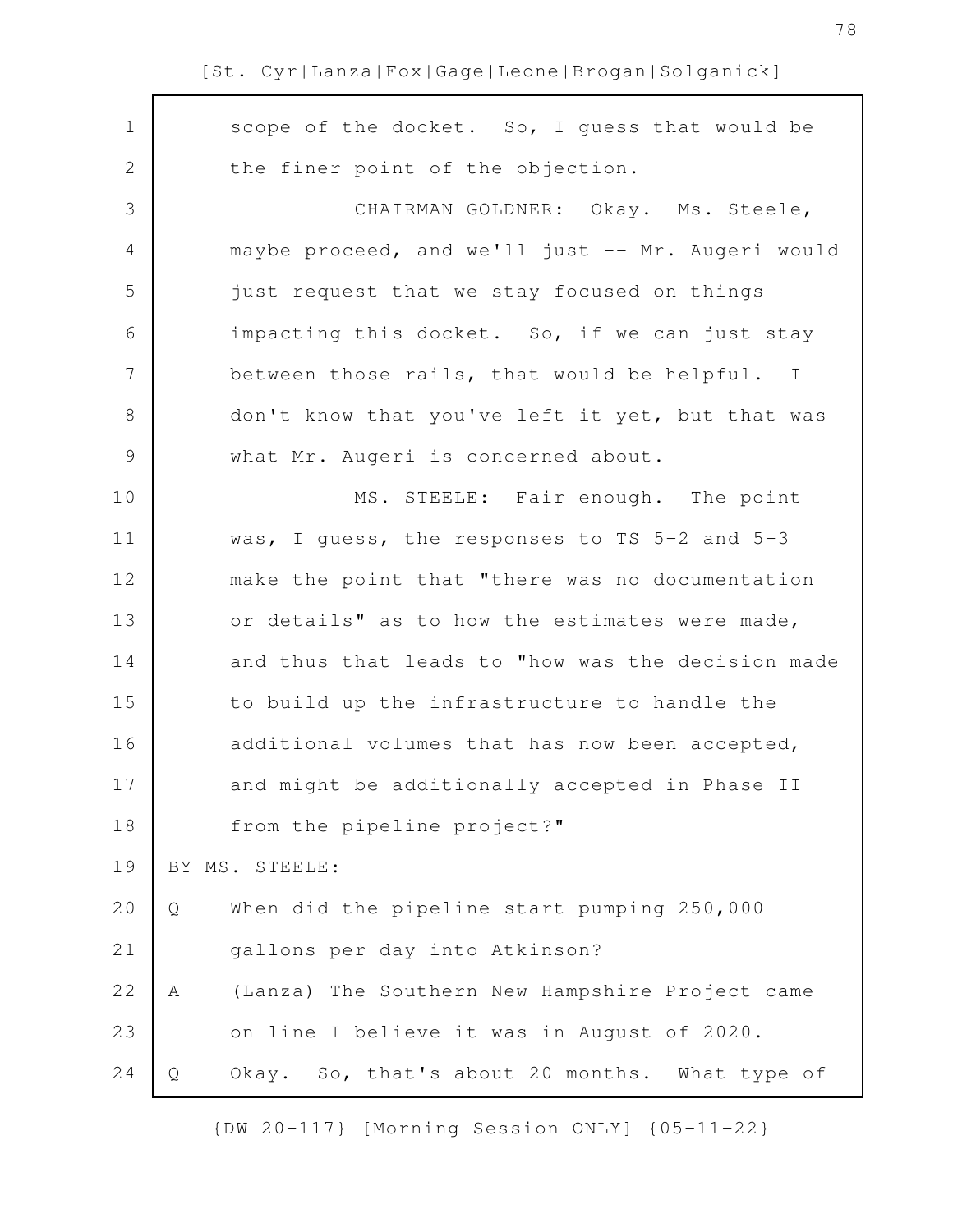| $\mathbf 1$    |   | disinfection did HAWC use before the pipeline     |
|----------------|---|---------------------------------------------------|
| $\mathbf{2}$   |   | water entered the system?                         |
| $\mathcal{S}$  | Α | (Lanza) So, historically, the core system, I      |
| $\overline{4}$ |   | imagine we're talking about the core system, has  |
| 5              |   | primarily used chlorination as its primary        |
| 6              |   | disinfectant.                                     |
| $\overline{7}$ | Q | And the primary disinfectant in the pipeline      |
| $\,8\,$        |   | water is?                                         |
| $\mathcal{G}$  | Α | (Lanza) It is chloramination.                     |
| 10             | Q | Are Atkinson and Hampstead still interconnected   |
| 11             |   | or did HAWC shut the valve off to avoid the       |
| 12             |   | mixing of this chlorinated water with the water   |
| 13             |   | with chloramines?                                 |
| 14             | A | (Lanza) So, as water was introduced in August of  |
| 15             |   | 2020, the system was isolated, so that we could   |
| 16             |   | take baby steps and introduce the water slowly,   |
| 17             |   | get our feet under us, before we started running, |
| 18             |   | so to speak. And it ended up being that we did    |
| 19             |   | not stick with the chloramines at that time.      |
| 20             | Q | So, help me understand, where all does the        |
| 21             |   | pipeline water with the chloramines go and where  |
| 22             |   | does it not go?                                   |
| 23             | A | (Lanza) Is that in reference to today or --       |
| 24             | Q | Correct.                                          |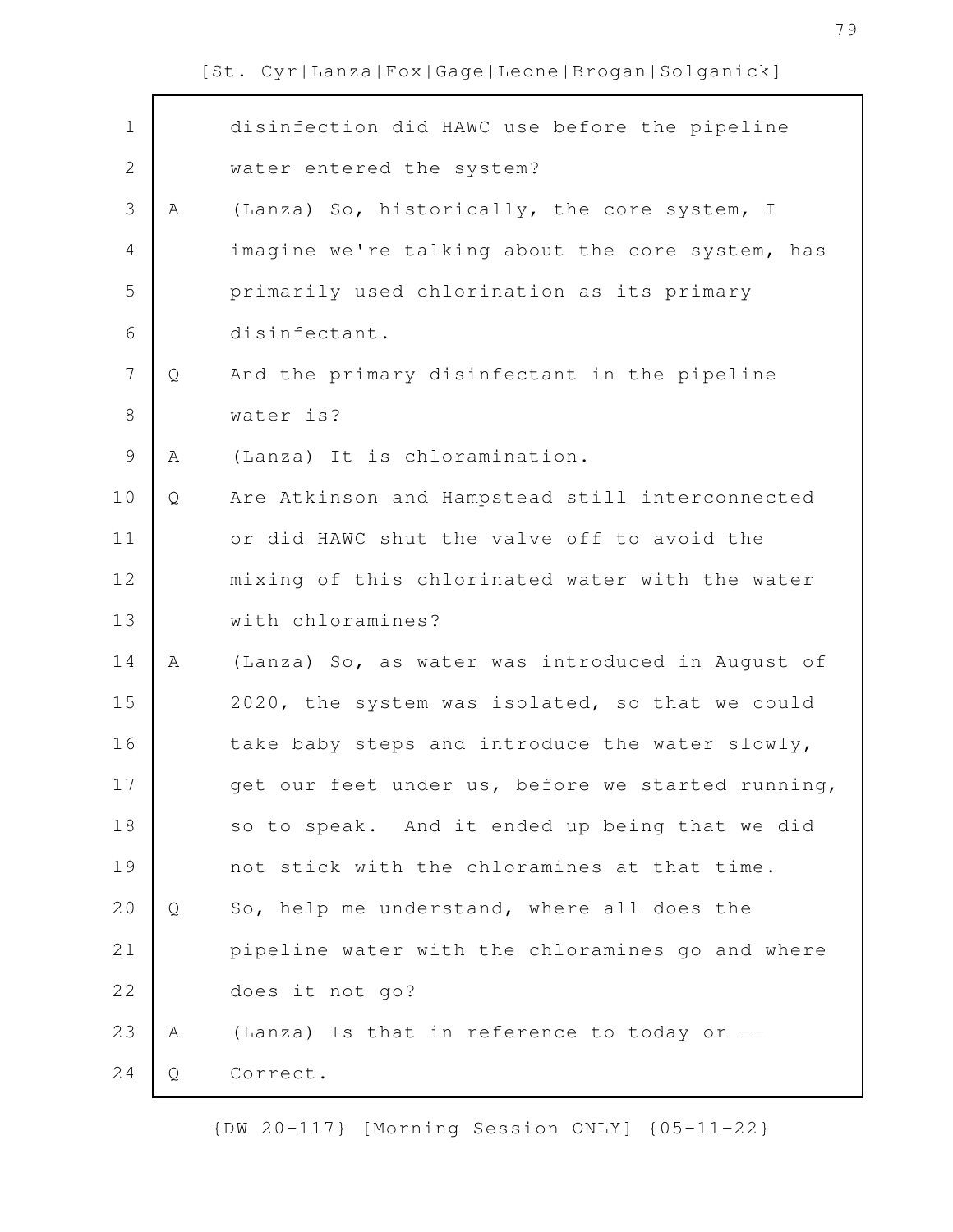$\mathsf{r}$ 

| $\mathbf 1$   | Α | (Lanza) So, today, it's an entirely wide open     |
|---------------|---|---------------------------------------------------|
| 2             |   | system. The water that comes from Southern New    |
| 3             |   | Hampshire, which -- to Atkinson, comes from       |
| 4             |   | Salem, makes its way into Atkinson, and some also |
| 5             |   | makes its way to Hampstead, depending on the flow |
| 6             |   | conditions at the time.                           |
| 7             | Q | So, some of the water does mix, pipeline water    |
| $8\,$         |   | with your well water?                             |
| $\mathcal{G}$ | Α | (Lanza) Absolutely. Yes.                          |
| 10            | Q | And is your well water still using chlorine or    |
| 11            |   | did you convert those over to chloramine?         |
| 12            | A | (Lanza) So, as Mr. Brogan did an excellent job of |
| 13            |   | summarizing the Project, there are nine stations  |
| 14            |   | that were converted so that they're compatible    |
| 15            |   | with chloramines. However, at present day, we     |
| 16            |   | are on chlorine as the primary disinfectant.      |
| 17            | Q | And what happens when water with chlorine and     |
| 18            |   | water with chloramines mix?                       |
| 19            | Α | (Lanza) So, my understanding, I don't have a lot  |
| 20            |   | of real-world experience, but my understanding is |
| 21            |   | it's a major taste and odor concern.              |
| 22            | Q | And have you gotten many complaints about taste   |
| 23            |   | and odor since the pipeline water has been        |
| 24            |   | introduced into the system?                       |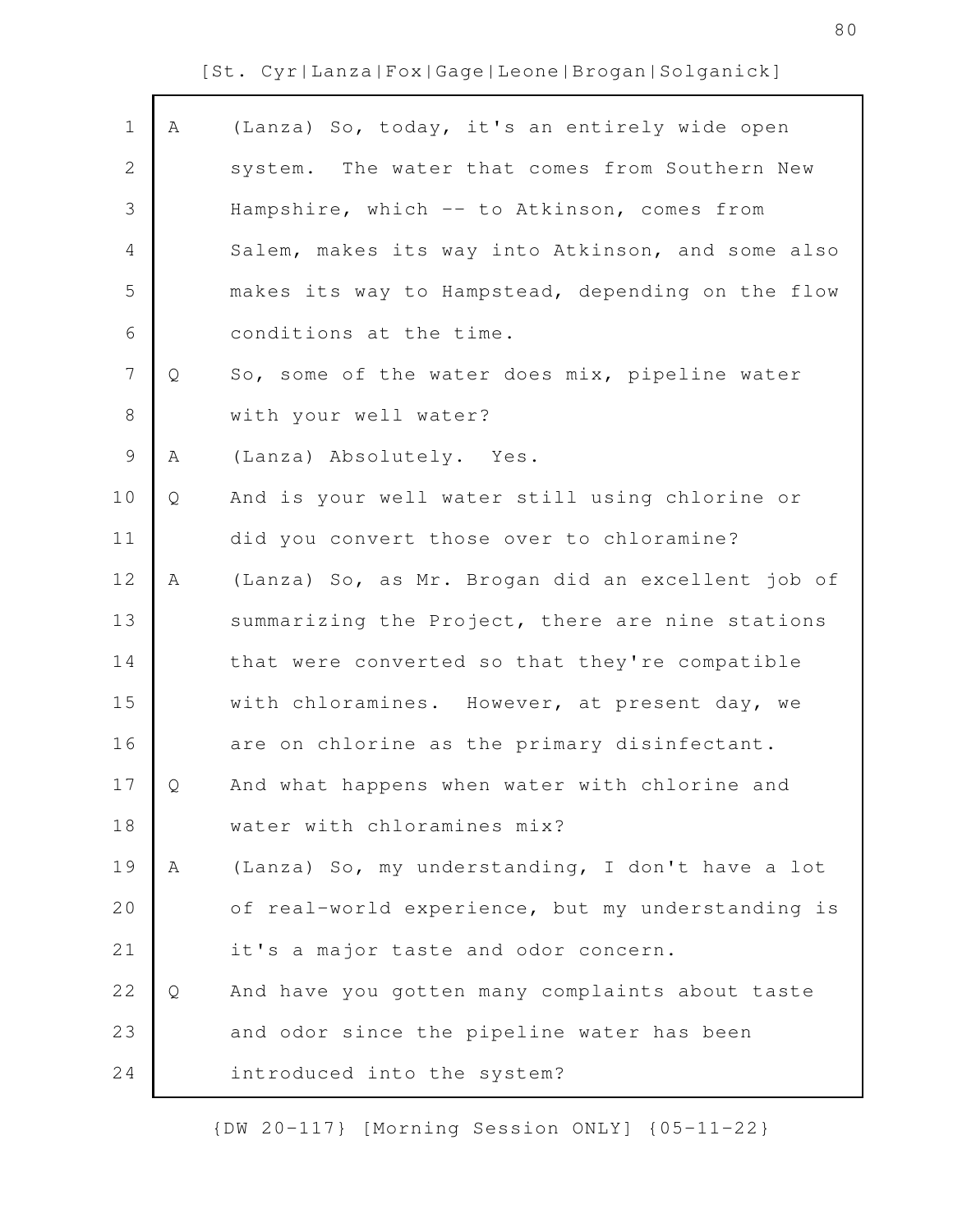$\Gamma$ 

| $\mathbf 1$    | A | (Lanza) As expected, and advised by our           |
|----------------|---|---------------------------------------------------|
| $\mathbf{2}$   |   | consultants, we did have some taste and odor      |
| 3              |   | concerns in 2020 during the conversion. However,  |
| $\overline{4}$ |   | 2021 complaints were significantly lower than     |
| 5              |   | 2020.                                             |
| 6              | Q | What has been HAWC's guidance to these customers  |
| 7              |   | who complain of poor water quality, the smell and |
| $8\,$          |   | the taste?                                        |
| $\mathsf 9$    | Α | (Lanza) So, it's a case-by-case basis. It         |
| 10             |   | depends on what the customer is noting. There's   |
| 11             |   | a number of different scenarios. The most common  |
| 12             |   | approach to taste and odor, if it's a single      |
| 13             |   | location, and it's not five or ten people on the  |
| 14             |   | same street, is to flush the line, and to observe |
| 15             |   | it. And, if the taste and odor dissipates, it's   |
| 16             |   | likely an isolated -- isolated issue at that      |
| 17             |   | location.                                         |
| 18             | Q | Rhonda Eastman lives in North Atkinson and has    |
| 19             |   | HAWC water for the home because of the 1,4        |
| 20             |   | dioxane contamination in the late '80s discovered |
| 21             |   | around 2012. The EPA gave HAWC \$4 million to     |
| 22             |   | extend their pipeline to this area of             |
| 23             |   | contamination and provide water to those          |
| 24             |   | impacted.                                         |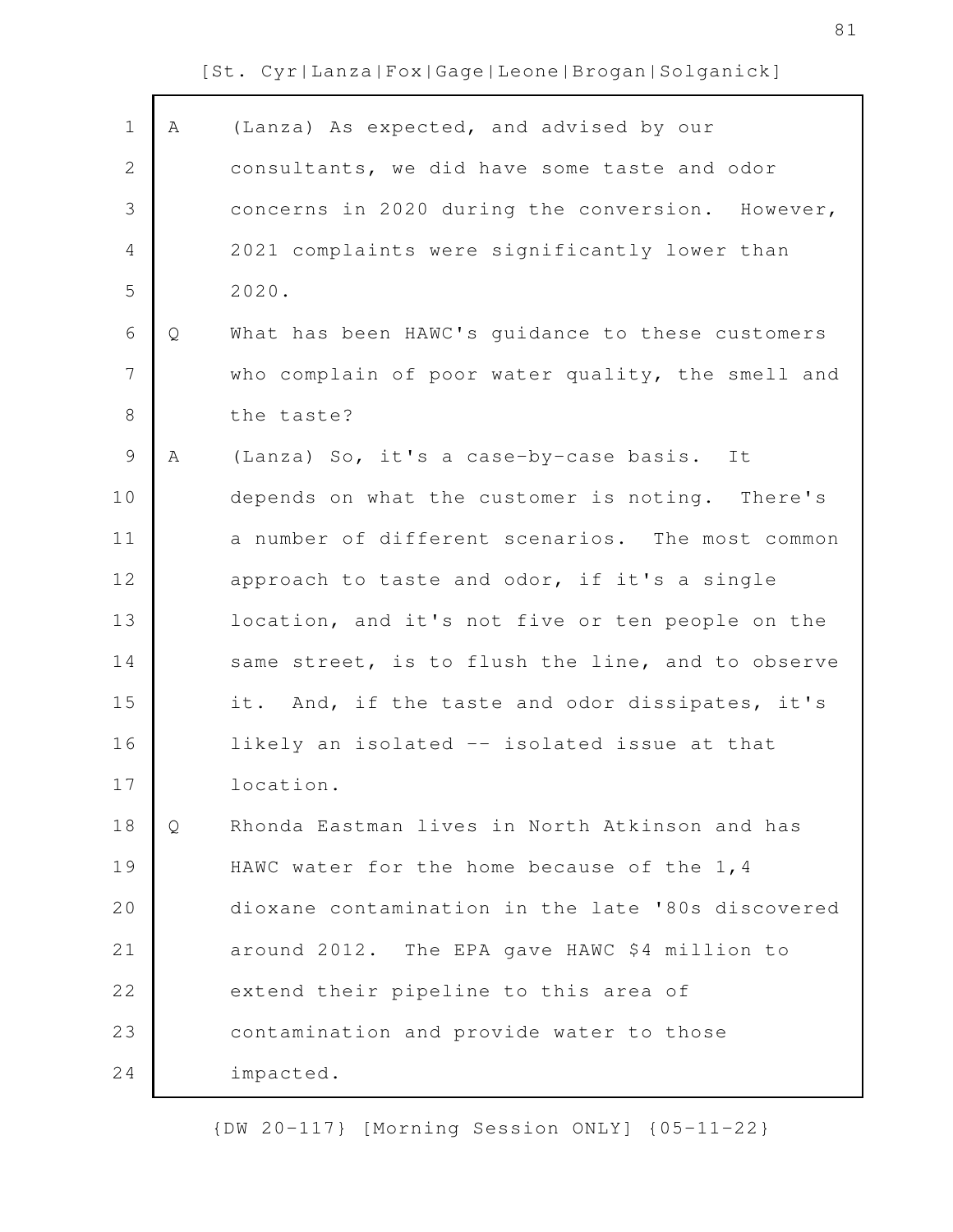| $\mathbf 1$    |   | I've learned that these people on -- in           |
|----------------|---|---------------------------------------------------|
| $\mathbf{2}$   |   | North Atkinson, Oak Ridge, Emery, Belknap,        |
| 3              |   | Brookside Terrace, only have water for their      |
| 4              |   | house, and not for outside water for providing    |
| 5              |   | water to pets or watering their lawn or           |
| 6              |   | irrigation. Why is that?                          |
| $7\phantom{.}$ | A | (Lanza) My understanding is it is not an          |
| 8              |   | absolute. Some houses do only use it for          |
| $\mathsf 9$    |   | domestic purposes. However, there are some        |
| 10             |   | locations that I believe have irrigation. And my  |
| 11             |   | understanding is that some of the customers were  |
| 12             |   | fearful of their bills going up, related to       |
| 13             |   | paying for the water. So, some customers did      |
| 14             |   | retain their in wells to provide irrigation on    |
| 15             |   | their lawns.                                      |
| 16             | Q | Rhonda indicated to me that she's not allowed to  |
| 17             |   | use HAWC water for outside. So, she has a well    |
| 18             |   | and system for irrigation. But she currently      |
| 19             |   | does not have a filtration for the HAWC water.    |
| 20             |   | Steve Fournier, one of your service               |
| 21             |   | field managers, has gone to the home of Rhonda    |
| 22             |   | Eastman on three times, March 30th, April 1st,    |
| 23             |   | and April 8th, and told her that the septic smell |
| 24             |   | was due to the water being stagnant in HAWC       |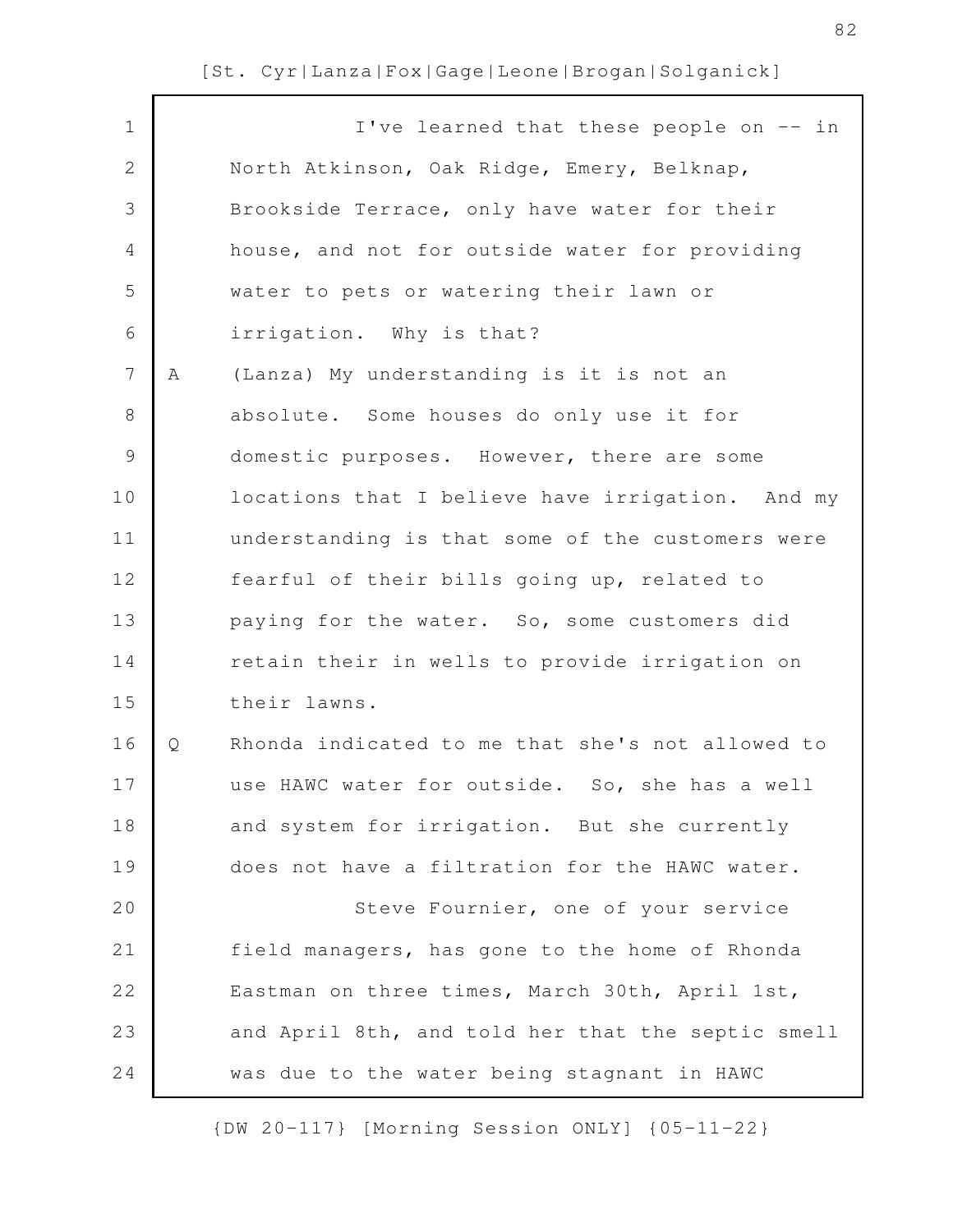sources, since HAWC is getting so much water from the pipeline. Steve also told Rhonda that she needed a filtration system in her house for the water coming in from HAWC. I have a private well, and an extensive filtration system. But why should someone who pays to have HAWC water piped to their house have to have a filtration system? A (Lanza) I can't speak to -- MR. AUGERI: Mr. Chairman, we'd lodge an objection to that question. There's double hearsay there. She's talking about a representative of a homeowner, what that homeowner told Ms. Steele, and they are not on the witness list today. Secondly, there's a second hearsay issue about what was told to that homeowner by a representative of HAWC allegedly, which is now totem pole hearsay. And, for those reasons, we would object to that, this line of questioning. CHAIRMAN GOLDNER: Just a moment. *[Chairman Goldner, Commissioner Simpson and Atty. Haley conferring.]* 1 2 3 4 5 6 7 8 9 10 11 12 13 14 15 16 17 18 19 20 21 22 23 24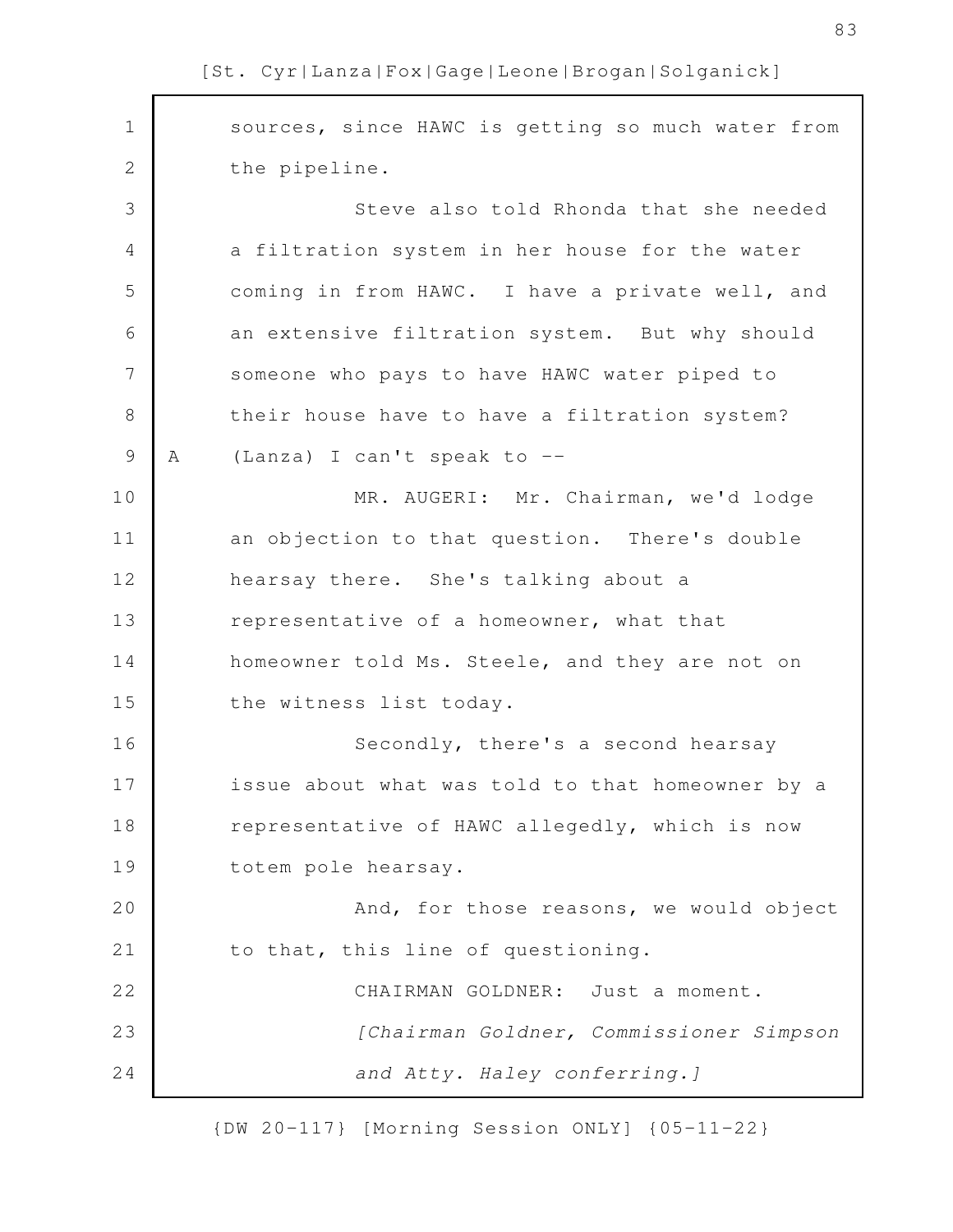| $\mathbf 1$    | CHAIRMAN GOLDNER: So, the rules of                  |
|----------------|-----------------------------------------------------|
| $\mathbf{2}$   | evidence don't apply at the PUC as they would in    |
| 3              | a courtroom. What we do is give the evidence the    |
| 4              | weight it deserves. So, we'll allow the             |
| 5              | question, but we acknowledge, Mr. Augeri, that it   |
| 6              | is -- it is distant from direct testimony.          |
| $\overline{7}$ | So, we'll allow the question, but we'll             |
| $8\,$          | give it the weight it deserves.                     |
| $\mathcal{G}$  | MR. AUGERI: Thank you.                              |
| 10             | CHAIRMAN GOLDNER: Please proceed, Ms.               |
| 11             | Steele.                                             |
| 12             | MS. STEELE: Thank you.                              |
| 13             | BY MS. STEELE:                                      |
| 14             | I'm familiar with the hydrants in Atkinson and<br>Q |
| 15             | Hampstead, but Danville has also had two            |
| 16             | hydrants. These were an agreement between Peter     |
| 17             | Lewis and the Town of Danville for a Colby Pond     |
| 18             | development, and was approved by the Planning       |
| 19             | Board. Why did HAWC remove these two hydrants       |
| 20             | from Danville?                                      |
| 21             | MR. AUGERI: Mr. Commissioner, we'd                  |
| 22             | object to that line of questioning in a very        |
| 23             | fundamental sense. Ms. Steele is an intervenor.     |
| 24             | The intervention was -- stated she "shall           |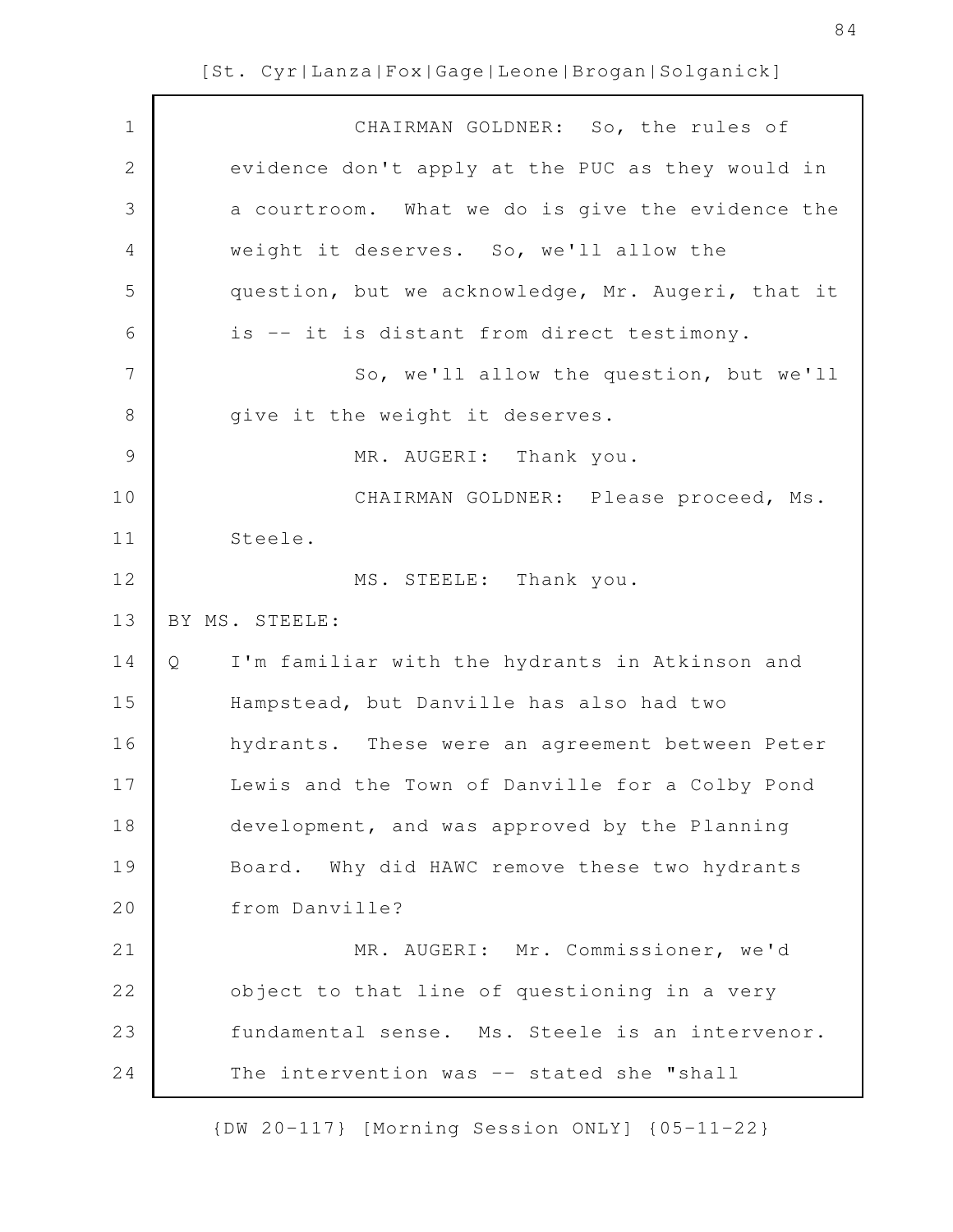| $\mathbf 1$   | participate with Atkinson", because she           |
|---------------|---------------------------------------------------|
| $\mathbf{2}$  | represented, according to her testimony, that she |
| 3             | is an Atkinson resident and taxpayer, pursuant to |
| 4             | Bates 1 of her filed testimony.                   |
| 5             | She's now apparently representing the             |
| 6             | Town of Danville, and asking questions about      |
| 7             | Danville, who was allowed by this Commission to   |
| 8             | participate and was allowed to be an intervenor.  |
| $\mathcal{G}$ | So, for those reasons, we would object            |
| 10            | to that line of questioning.                      |
| 11            | CHAIRMAN GOLDNER: Okay. Let's --                  |
| 12            | acknowledged, Mr. Augeri. Let's take a break,     |
| 13            | fifteen minutes. Ms. Steele, we'll come back to   |
| 14            | your continued questioning when we're done. And,  |
| 15            | Mr. Augeri, when we return, we'll rule on your    |
| 16            | objection.                                        |
| 17            | MR. AUGERI: Thank you.                            |
| 18            | MS. STEELE: Thank you.                            |
| 19            | CHAIRMAN GOLDNER: Okay. Fifteen                   |
| 20            | minutes. So, let's return at ten till.<br>Thank   |
| 21            | you.                                              |
| 22            | [Recess taken at 10:35 a.m., and the              |
| 23            | hearing resumed at 10:54 a.m.]                    |
| 24            | CHAIRMAN GOLDNER: Okay. We'll start               |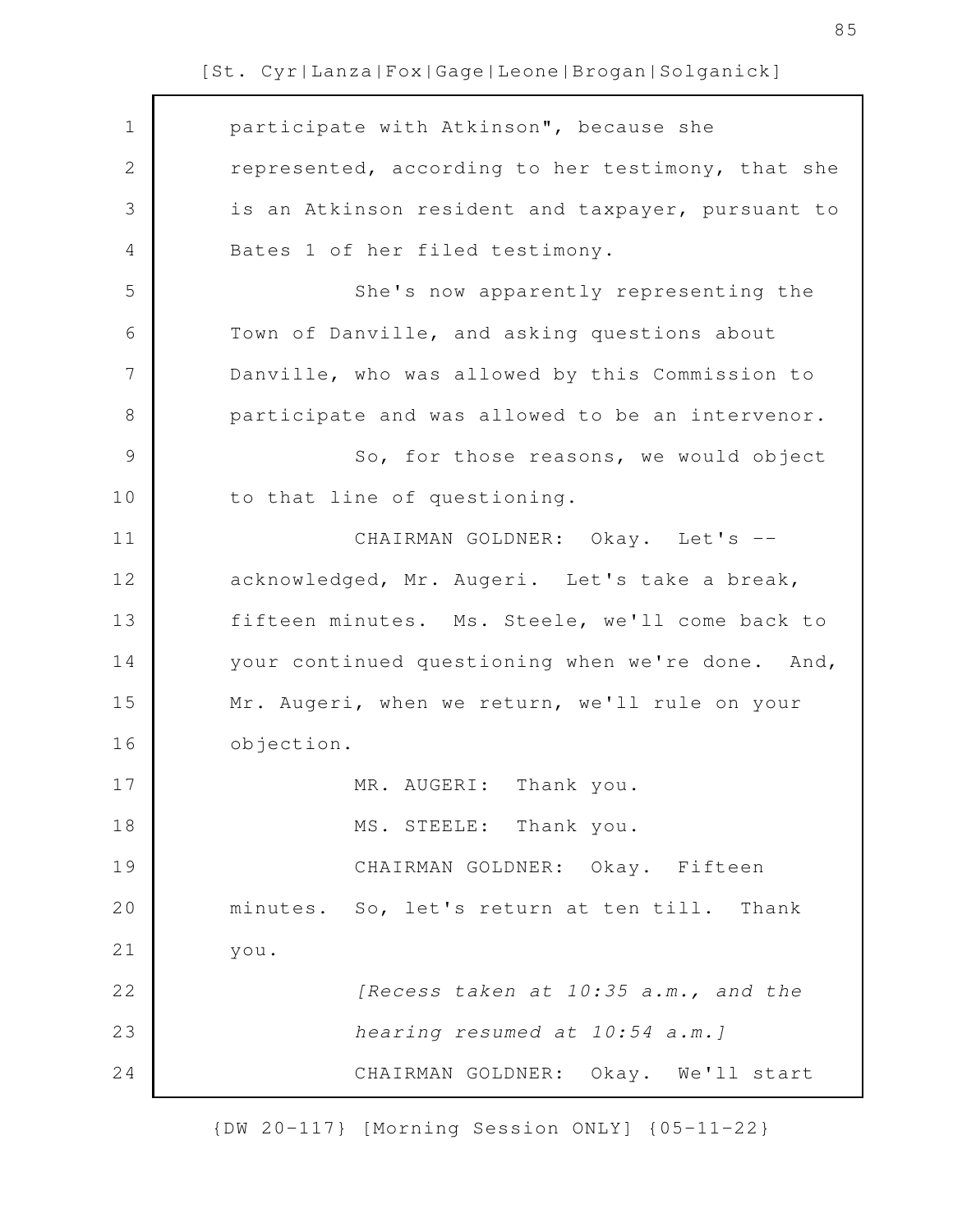| $\mathbf 1$    | with Mr. Augeri's objection. And, so, Ms.         |
|----------------|---------------------------------------------------|
| $\mathbf{2}$   | Steele, what I would sort of advise from the      |
| $\mathfrak{Z}$ | Bench is that your intervention is an Atkinson    |
| 4              | taxpayer. So, what I'd suggest is that you sort   |
| 5              | of stay in that zone, and just stick on the       |
| 6              | testimony and the Settlement, in terms of talking |
| 7              | to the witnesses.                                 |
| $8\,$          | You will have a chance later, after               |
| $\mathcal{G}$  | this round, so, after redirect from the           |
| 10             | Settlement attorneys, you will have a chance to   |
| 11             | comment, so -- and bring your case, and bring the |
| 12             | relevant testimony at that time as well.          |
| 13             | So, this is just an opportunity to talk           |
| 14             | to, you know, to question the witnesses. But      |
| 15             | you'll have your own opportunity later. Is that   |
| 16             | helpful?                                          |
| 17             | MS. STEELE: It is. I was just $-1$                |
| 18             | was trying to get to the fact that two hydrants   |
| 19             | were removed in Danville for what is "free        |
| 20             | service". I don't understand how that falls into  |
| 21             | the whole -- of the PUC, and that, how that was   |
| 22             | so critical.                                      |
| 23             | But, also, I wanted to get to what                |
| 24             | recourse does Atkinson -- the Town of Atkinson    |
|                |                                                   |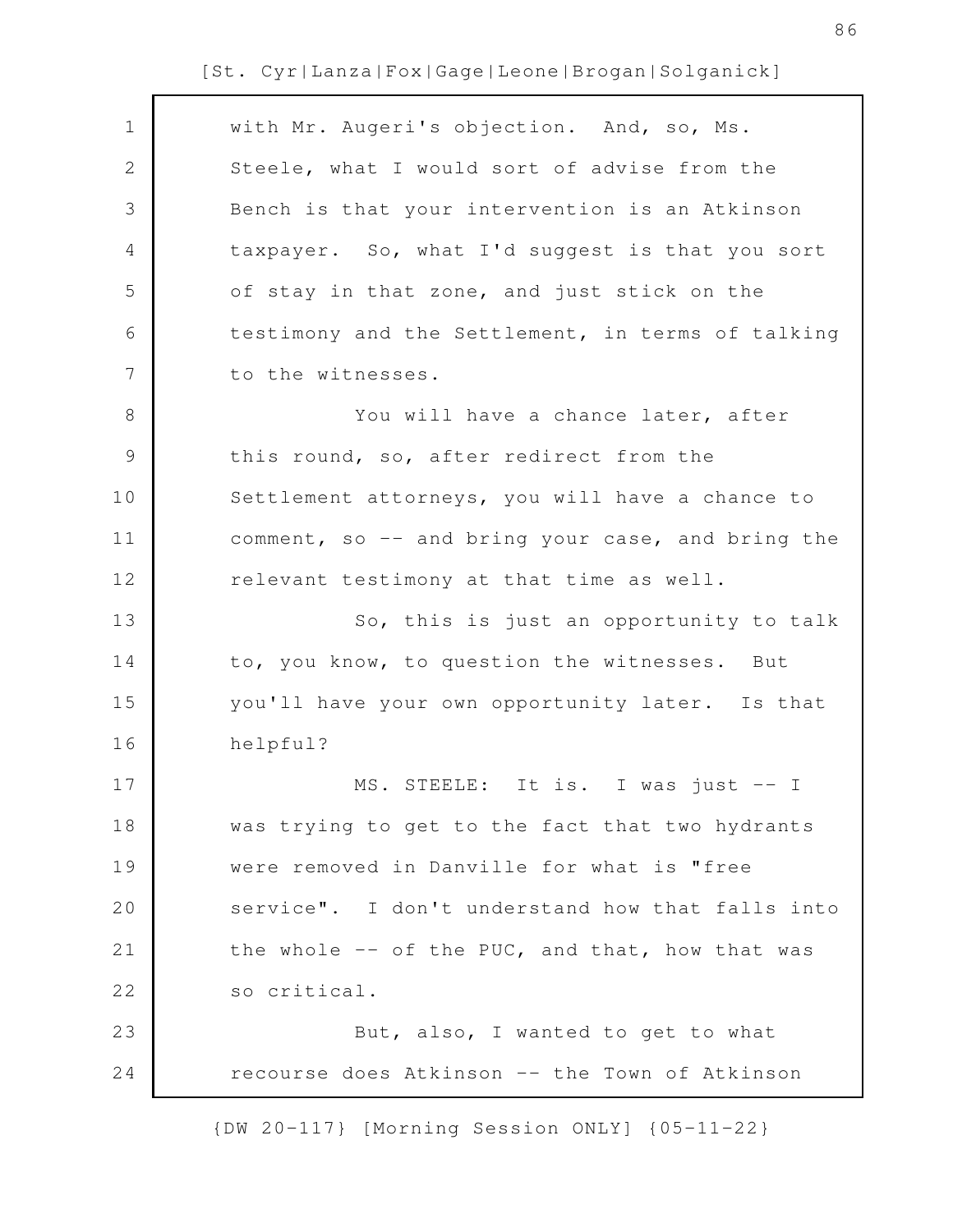| $\mathbf 1$   | have, if HAWC were to remove any hydrants?           |
|---------------|------------------------------------------------------|
| $\mathbf{2}$  | That's where I was getting to.                       |
| 3             | CHAIRMAN GOLDNER: Yes. Just a moment.                |
| 4             | [Chairman Goldner and Atty. Haley                    |
| 5             | conferring. ]                                        |
| 6             | CHAIRMAN GOLDNER: Okay. So, with that                |
| 7             | question specifically could be asked. That's no      |
| $8\,$         | problem. Just it's -- sometimes it's the way you     |
| $\mathcal{G}$ | phrase it. So, please go ahead and ask that          |
| 10            | question.                                            |
| 11            | MS. STEELE: Thank you. I'm a                         |
| 12            | mechanical engineer, not an attorney.                |
| 13            | CHAIRMAN GOLDNER: So am I. So, we'll                 |
| 14            | struggle together.                                   |
| 15            | MS. STEELE: Thank you. So, can I ask                 |
| 16            | about the free service and that, and --or no?        |
| 17            | CHAIRMAN GOLDNER: If you ask the                     |
| 18            | question the way you phrased it before, that was     |
| 19            | fine.                                                |
| 20            | MS. STEELE: Okay.                                    |
| 21            | BY MS. STEELE:                                       |
| 22            | So, Mr. Lanza, the comment kept coming back and<br>Q |
| 23            | forth from Mr. Tuomala about "free service", as      |
| 24            | to why the hydrants in Danville were removed.        |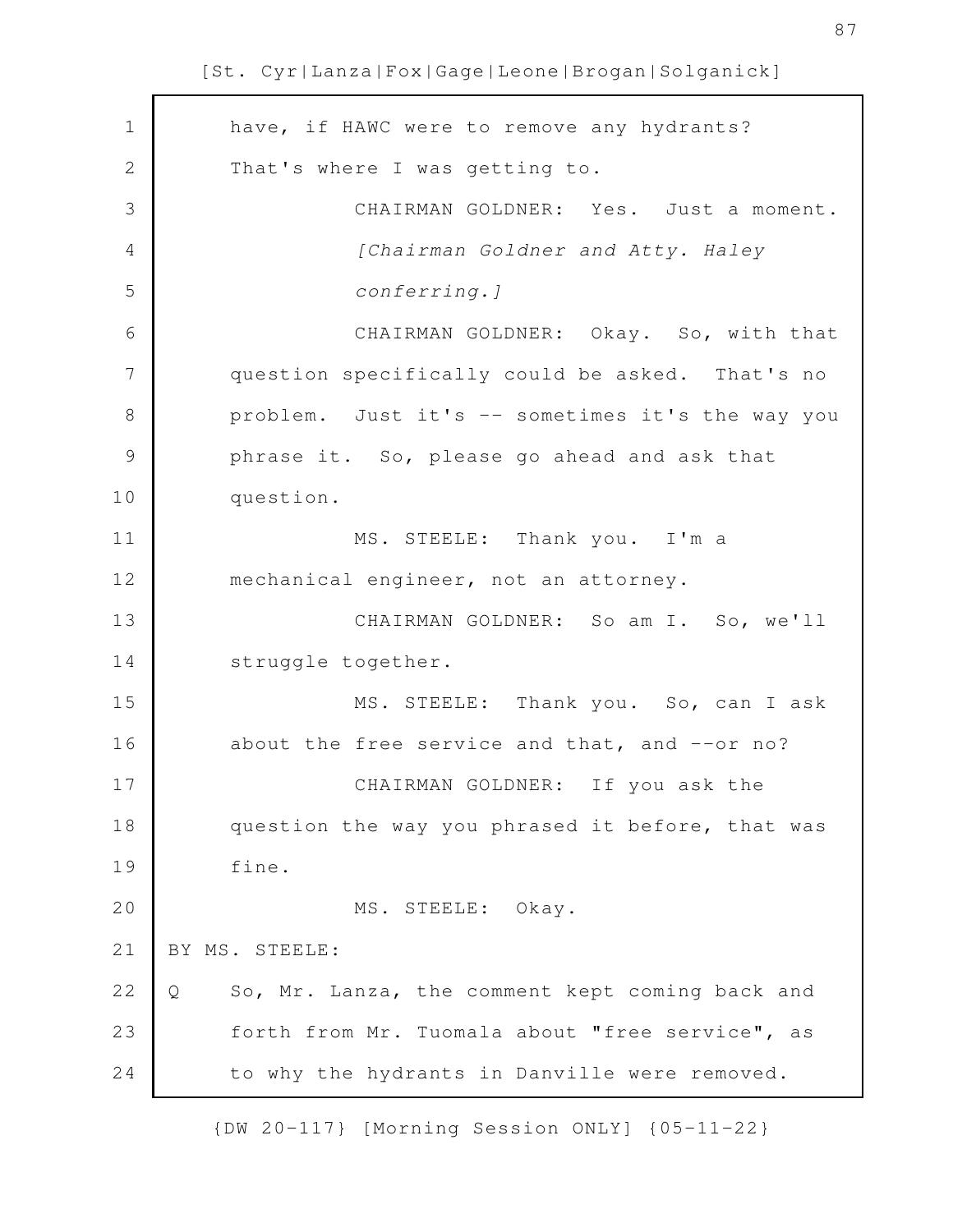| $\mathbf 1$  |   | I'm wondering how the four hydrants in Epping     |
|--------------|---|---------------------------------------------------|
| $\mathbf{2}$ |   | will be treated, if those will also be removed if |
| 3            |   | they'll fall under the tariff? And then, what     |
| 4            |   | recourse will Atkinson have if HAWC decides to    |
| 5            |   | remove any hydrants?                              |
| 6            | A | (Lanza) So, there was a lot going on in that      |
| 7            |   | question. What -- I guess, firstly, what were     |
| $8\,$        |   | you referring to in "Epping"?                     |
| $\mathsf 9$  | Q | Yes. Pleasant View Farm, in Epping, where         |
| 10           |   | there's four hydrants added into a development of |
| 11           |   | 166 condos, another Lewis Builders development.   |
| 12           | Α | (Lanza) Okay. Yes. I can't speak to that. That    |
| 13           |   | is not a Hampstead Area Water Company asset       |
| 14           |   | or has -- it has nothing to do with HAWC.         |
| 15           | Q | Okay. Thank you.                                  |
| 16           | Α | (Lanza) You're welcome.                           |
| 17           | Q | And about the ability or recourse of the Town to  |
| 18           |   | remove hydrants in Atkinson?                      |
| 19           | Α | (Lanza) So, we have no intention of removing      |
| 20           |   | hydrants, or replacing, in Atkinson or Hampstead. |
| 21           |   | So, I couldn't begin to tell you what the         |
| 22           |   | recourse would be. I think that question would    |
| 23           |   | probably more appropriately be asked of the Town  |
| 24           |   | of Atkinson.                                      |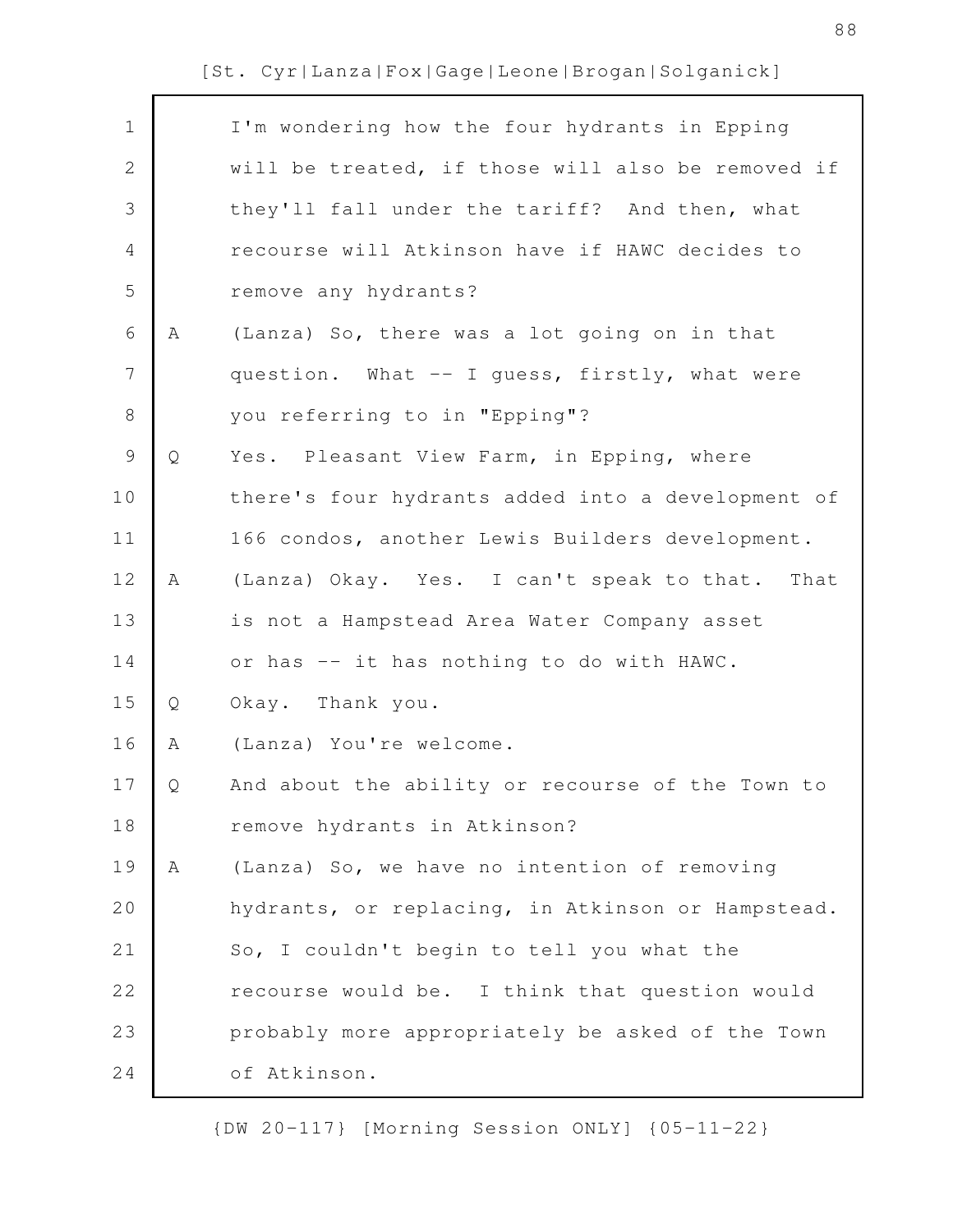MS. STEELE: Okay. That's all for Mr. Lanza. I do have a few questions for Mr. Fox, if that's okay? CHAIRMAN GOLDNER: Sure. Please proceed. MS. STEELE: Oh, there he is. Okay. BY MS. STEELE: Q When presented the data for the cost of service study, you were given a revenue requirement, right, or did you do the analysis to determine the revenue requirement? A (Fox) The revenue requirement was provided to me. Q Okay. And, when all the data was presented in the test year, did you know that less than 40 percent of Atkinson is serviced by HAWC? A (Fox) Yes. Q And that all of us would have to pay for the municipal fire protection? A (Fox) Yes. Q Were you aware that the Town of Atkinson has only approved the maintenance fee per hydrant, and not the fire protection fee per hydrant? A (Fox) Can you ask that question another way? "Was I aware of the Town of Atkinson approved?" 1 2 3 4 5 6 7 8 9 10 11 12 13 14 15 16 17 18 19 20 21 22 23 24

{DW 20-117} [Morning Session ONLY] {05-11-22}

[St. Cyr|Lanza|Fox|Gage|Leone|Brogan|Solganick]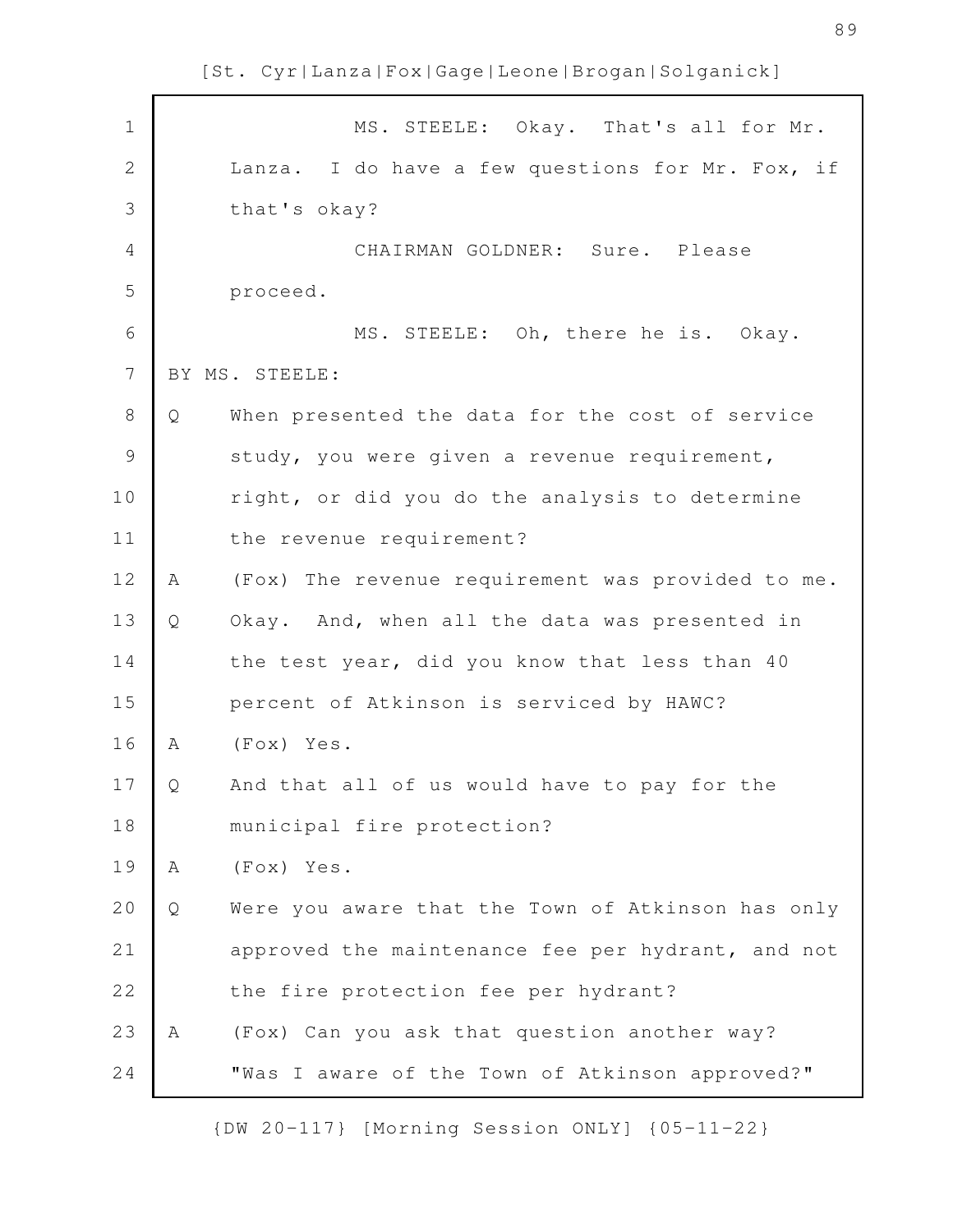| $\mathbf 1$    | Q | The Town of Atkinson, in 1994, approved a         |
|----------------|---|---------------------------------------------------|
| 2              |   | maintenance fee per hydrant. And I've been        |
| 3              |   | tracking down all the documents trying to find    |
| 4              |   | out when the language changed, to be called "per  |
| 5              |   | hydrant maintenance fee" to "annual hydrant       |
| 6              |   | charge". But somehow that changed. And I'm --     |
| $\overline{7}$ |   | the Town of Atkinson, to the best of my           |
| 8              |   | understanding, still thought that they were only  |
| 9              |   | paying a maintenance fee. And, clearly, a         |
| 10             |   | maintenance fee of \$1,419, or 1,185, is          |
| 11             |   | exorbitant, when we're currently paying for \$200 |
| 12             |   | per hydrant for maintenance?                      |
| 13             |   | MR. AUGERI: Mr. Commissioner, I guess             |
| 14             |   | I'd object to the question in that it's           |
| 15             |   | predicated on a 1994 agreement on what is charged |
| 16             |   | or what the Company charges for public fire       |
| 17             |   | protection. What the Company charges for public   |
| 18             |   | fire protection has been approved in part of the  |
| 19             |   | Company tariff and is in a public record since    |
| 20             |   | well after that time period, and up to the        |
| 21             |   | current day, including the Exhibit 3, which is    |
| 22             |   | presented to you as part of the Settlement        |
| 23             |   | Agreement, with the attachments, with the         |
| 24             |   | proposed tariff changes.                          |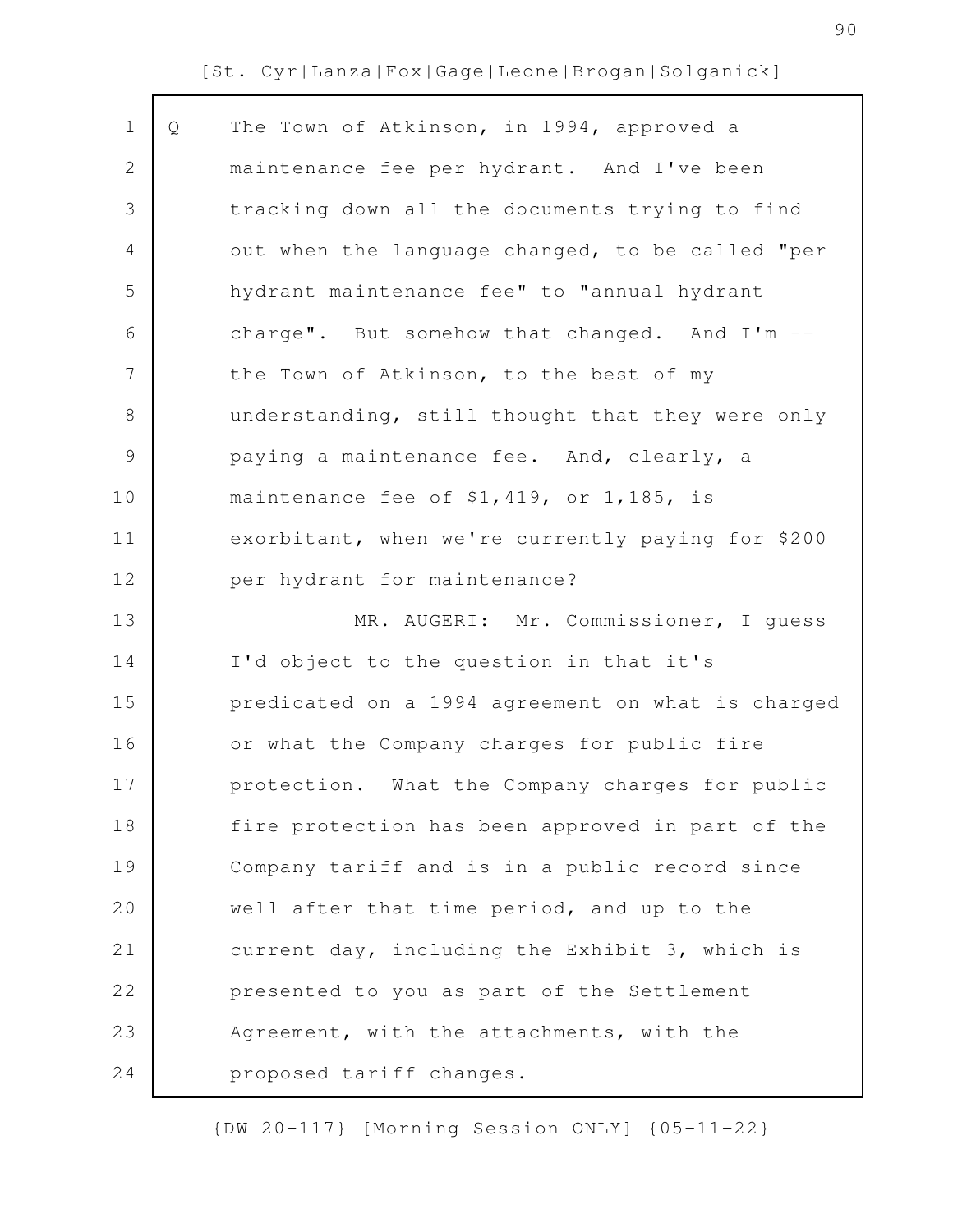So, I guess we would object for those reasons. CHAIRMAN GOLDNER: Okay. Ms. Steele. MS. STEELE: I'm still trying to understand how, through the years, the language evolved from "annual maintenance charge" to "annual hydrant charge". It means two very different things. CHAIRMAN GOLDNER: Does anyone on the panel have any knowledge of the language change? WITNESS FOX: I do not. CHAIRMAN GOLDNER: Okay. I don't think -- I don't think anyone knows, Ms. Steele. So, we can move to the next question maybe. MS. STEELE: Excellent. BY MS. STEELE: Q Mr. Fox, did you know that one-third of the HAWC customers were not benefiting from the pipeline infrastructure? And how did that or did it influence your cost of service study and the rate design? A (Fox) What do you mean by "not benefiting"? Q One-third of HAWC customers are not attached to the Atkinson-Hampstead core, and will not benefit 1 2 3 4 5 6 7 8 9 10 11 12 13 14 15 16 17 18 19 20 21 22 23 24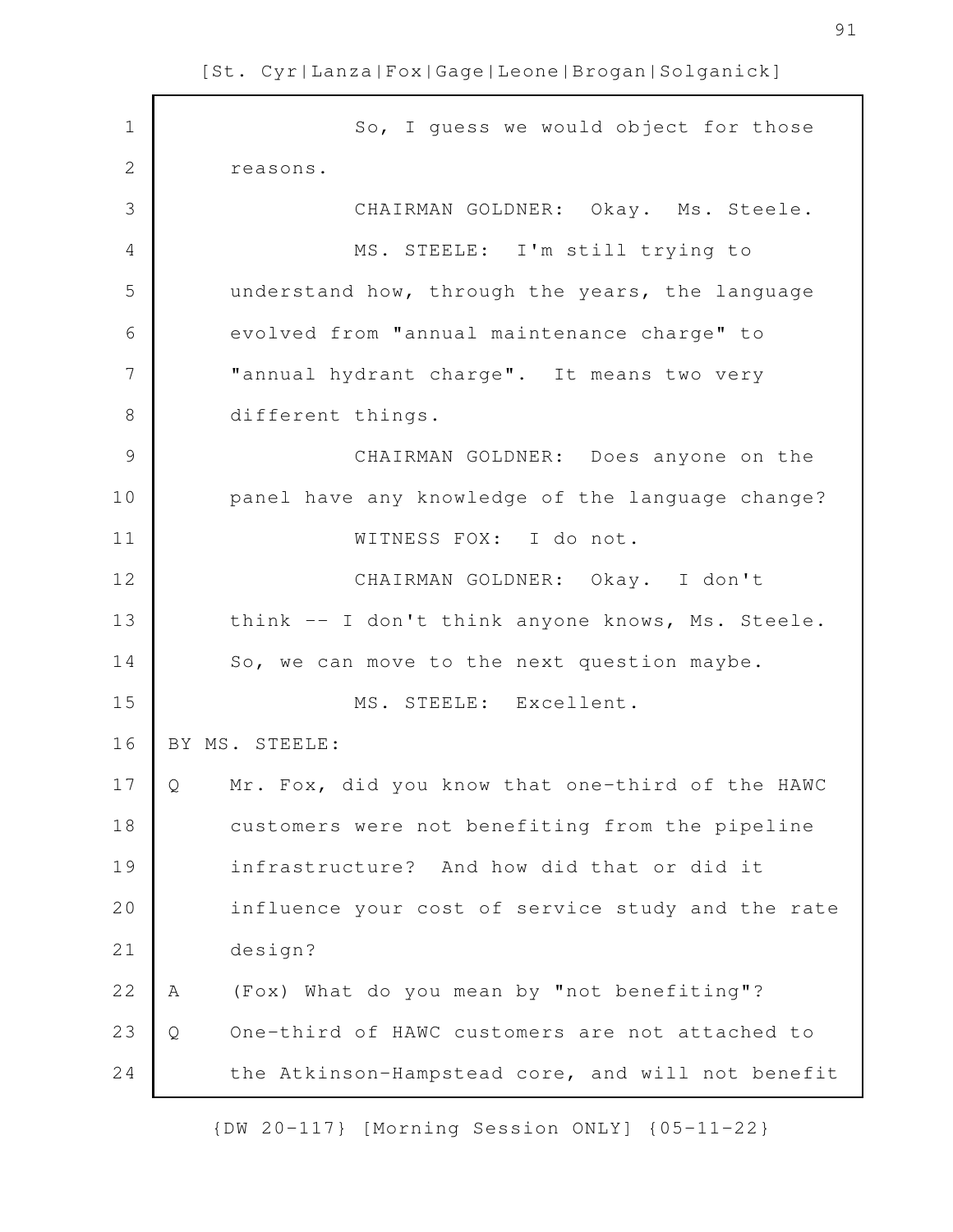| $\mathbf 1$   |   | in any way from the pipeline, the infrastructure, |
|---------------|---|---------------------------------------------------|
| $\mathbf{2}$  |   | in that sense.                                    |
| 3             | A | (Fox) Can you elaborate on that?                  |
| 4             | Q | So, the justification for the increase in the     |
| 5             |   | revenue requirement is based on this water        |
| 6             |   | pipeline that is coming from Manchester, through  |
| 7             |   | Derry, to Salem, and it connects to the           |
| 8             |   | Atkinson-Hampstead core. So, originally, there    |
| $\mathcal{G}$ |   | were community wells, and they started getting    |
| 10            |   | connected. So, we had the Atkinson core and we    |
| 11            |   | had Hampstead core. In 2009, Atkinson and         |
| 12            |   | Hampstead connected. So, we have the              |
| 13            |   | Atkinson-Hampstead core.                          |
| 14            |   | But there are many, about fifteen or              |
| 15            |   | other communities that have HAWC water, and       |
| 16            |   | they're not connected to the Atkinson-Hampstead   |
| 17            |   | core, and thus will not benefit, but will be      |
| 18            |   | paying for the spend for this infrastructure.     |
| 19            |   | CHAIRMAN GOLDNER: So, Ms. Steele, I               |
| 20            |   | know this is a bit legalistic, but you're         |
| 21            |   | testifying now. You'll have an opportunity to     |
| 22            |   | testify later.                                    |
| 23            |   | So, if you have a specific question for           |
| 24            |   | the witness, please proceed. But you'll have a    |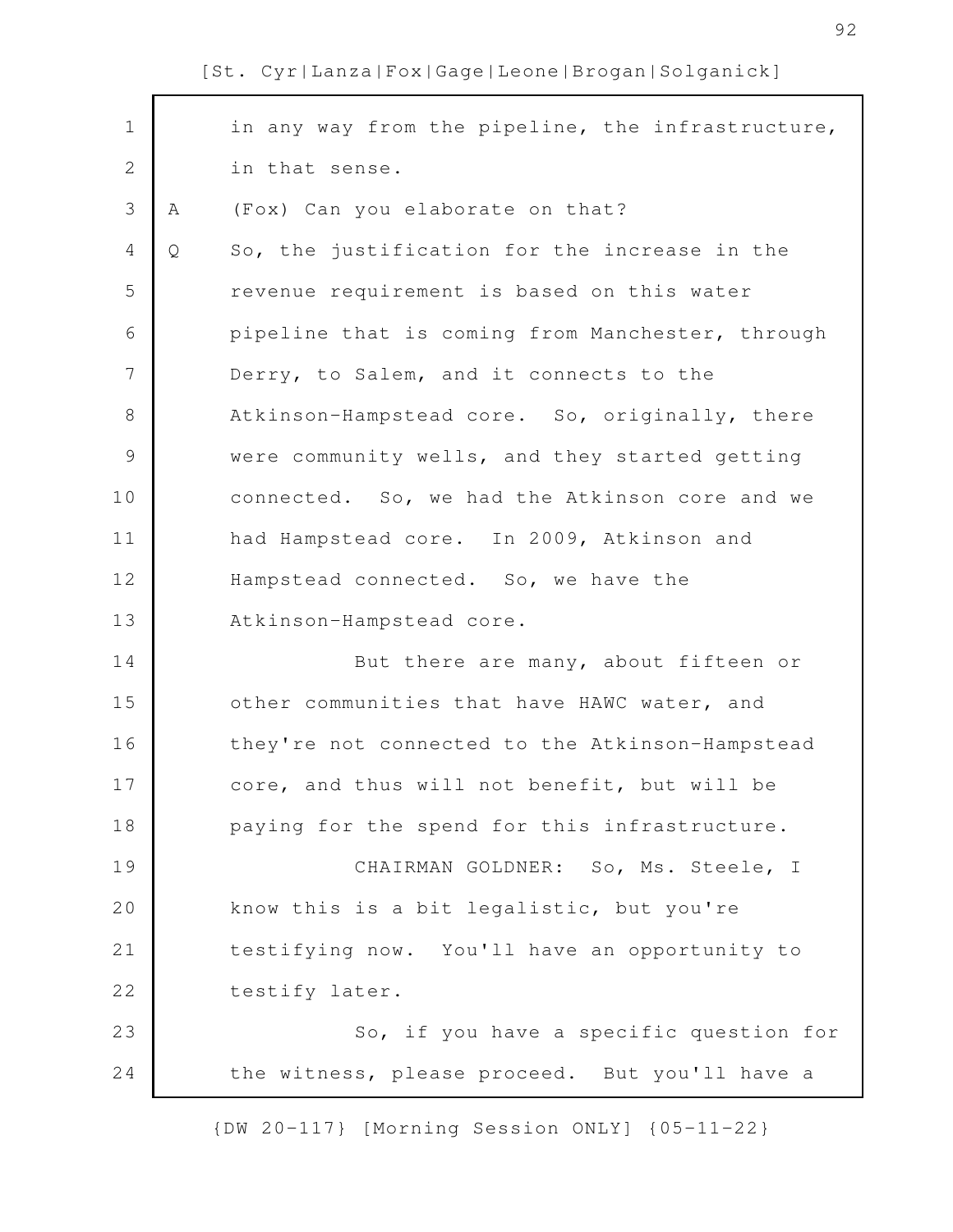chance to make your testimony later. MS. STEELE: Sure. BY MS. STEELE: Q Did you know that one-third of the HAWC customers were not attached to the core pipeline? *[Chairman Goldner and Atty. Haley conferring.]* CHAIRMAN GOLDNER: Yes. It's not relevant whether he knows that or not. You'll have a chance to comment on your knowledge later. But it's not relevant whether he knows that or not. MS. STEELE: Respectfully, I think it goes into how the cost of service study and the rate design rates were designed to understand the customer base. CHAIRMAN GOLDNER: Well, just a second, we'll caucus. *[Chairman Goldner, Commissioner Simpson, and Atty. Haley conferring.]* CHAIRMAN GOLDNER: So, Ms. Steele, the Commission is interested in understanding if that was factored into the study, but is not interested in whether the witness was aware of 1 2 3 4 5 6 7 8 9 10 11 12 13 14 15 16 17 18 19 20 21 22 23 24

[St. Cyr|Lanza|Fox|Gage|Leone|Brogan|Solganick]

{DW 20-117} [Morning Session ONLY] {05-11-22}

93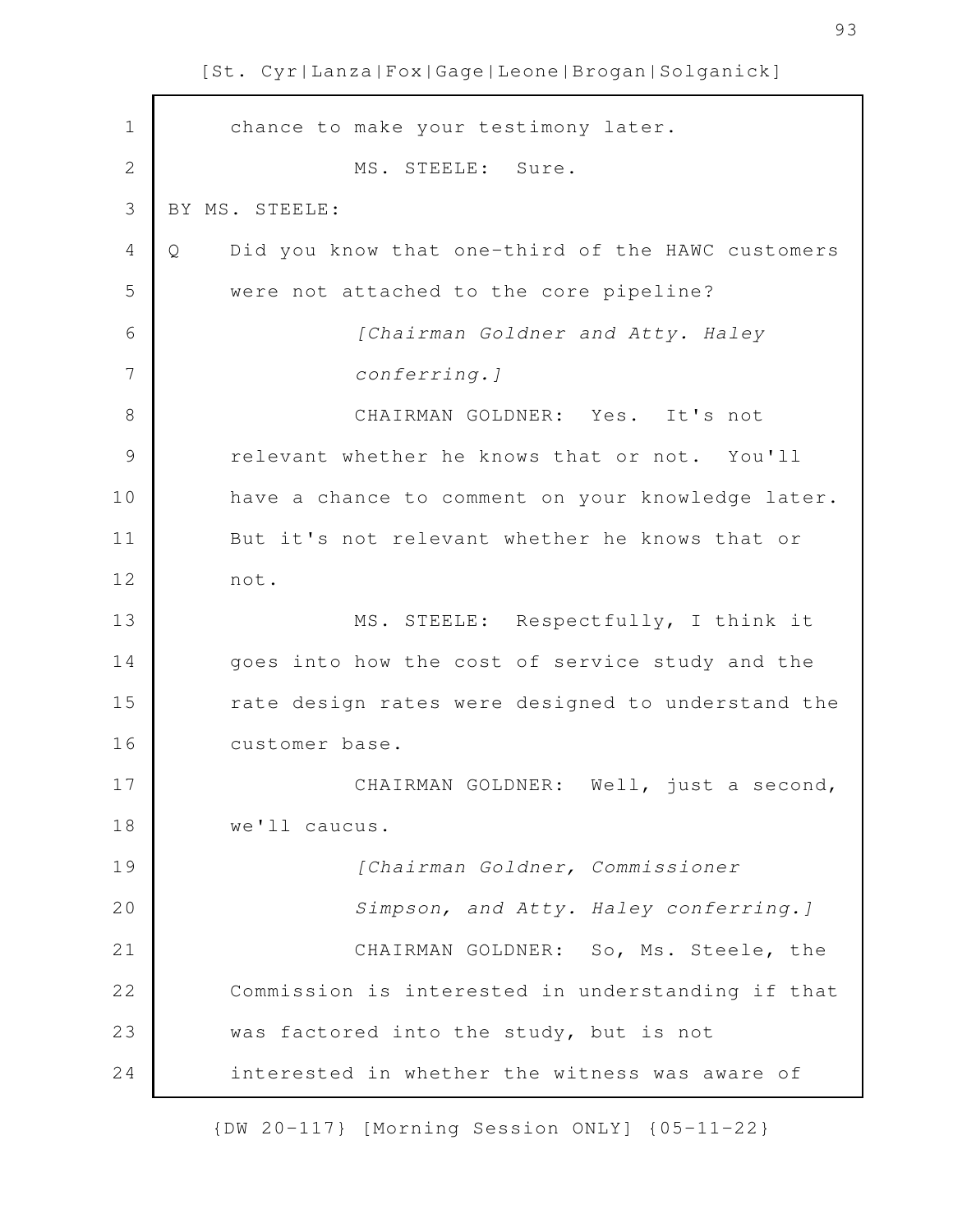| $1\,$          |   | it.                                               |
|----------------|---|---------------------------------------------------|
| $\overline{2}$ |   | So, it's a bit of a legal fine point.             |
| 3              |   | But perhaps you could rephrase your question      |
| 4              |   | accordingly.                                      |
| 5              |   | And maybe one more comment while you're           |
| 6              |   | thinking, is we're -- we'll ask you to kind of    |
| 7              |   | stick to the testimony and the Settlement, and    |
| 8              |   | just ask the questions directly of the witness.   |
| 9              |   | We know it's difficult, because this is a new     |
| 10             |   | process. But it's really an opportunity for you   |
| 11             |   | to ask questions of the witnesses relative to     |
| 12             |   | their testimony.                                  |
|                |   |                                                   |
| 13             |   | BY MS. STEELE:                                    |
| 14             | Q | So, was the fact that 30 percent of the customers |
| 15             |   | not serviced, and that is included in your cost   |
| 16             |   | of service study?                                 |
| 17             | Α | (Fox) Did you say "not serviced and benefited"?   |
| 18             | Q | They're not benefiting from the pipeline spend,   |
| 19             |   | the basis for the revenue requirement.            |
| 20             | Α | (Fox) Again, I'd ask you to define "benefit"?     |
| 21             | Q | They're not connected in any way to where all     |
| 22             |   | this infrastructure and plant is being installed  |
| 23             |   | and deployed.                                     |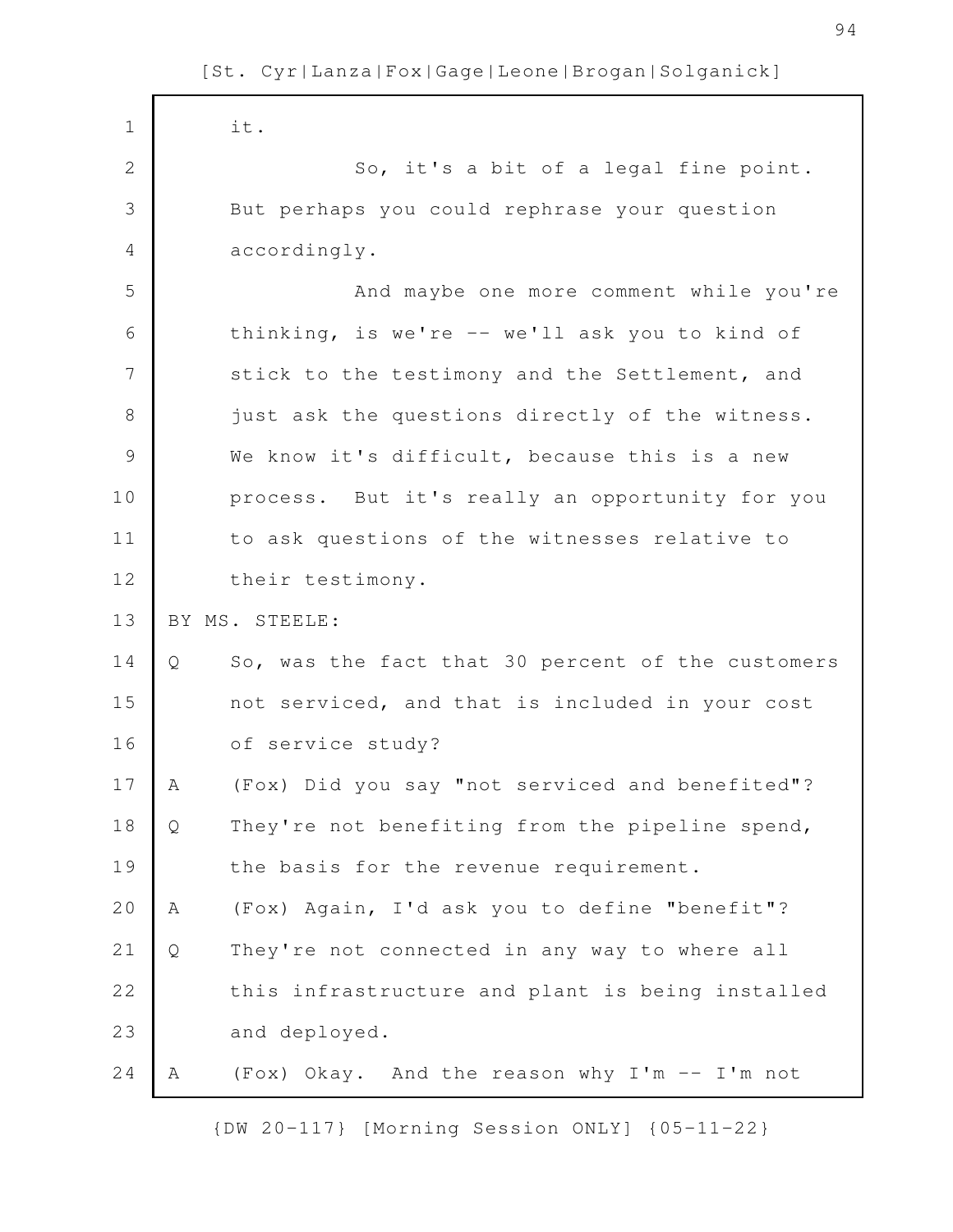| $\mathbf 1$     | trying to be difficult. The reason I'm asking         |
|-----------------|-------------------------------------------------------|
| $\mathbf{2}$    | about the definition of "benefit" is that, within     |
| 3               | water systems that have a unified rate structure,     |
| 4               | there could be customers who are in very              |
| 5               | difficult-to-serve areas that might not be            |
| 6               | connected to the core system that, if they were       |
| $7\phantom{.0}$ | on their own and trying to provide water service      |
| $8\,$           | to them, their rates would be astronomical and        |
| $\mathcal{G}$   | the cost of service then would be astronomical.       |
| 10              | And, so, there could be a benefit associated with     |
| 11              | being part of a core system where those costs are     |
| 12              | spread amongst them.                                  |
| 13              | If you're talking about a very specific               |
| 14              | benefit, again, I would need some sort of clarity     |
| 15              | on that definition.                                   |
| 16              | MS. STEELE: Okay. Thank you.                          |
| 17              | WITNESS FOX: Sure.                                    |
| 18              | MS. STEELE: I think we've finished                    |
| 19              | that one.                                             |
| 20              | If I might, just a few questions for                  |
| 21              | Mr. Brogan?                                           |
| 22              | CHAIRMAN GOLDNER: Of course. Yes.                     |
| 23              | BY MS. STEELE:                                        |
| 24              | Mr. Brogan, in the tech session on October 26th,<br>Q |
|                 |                                                       |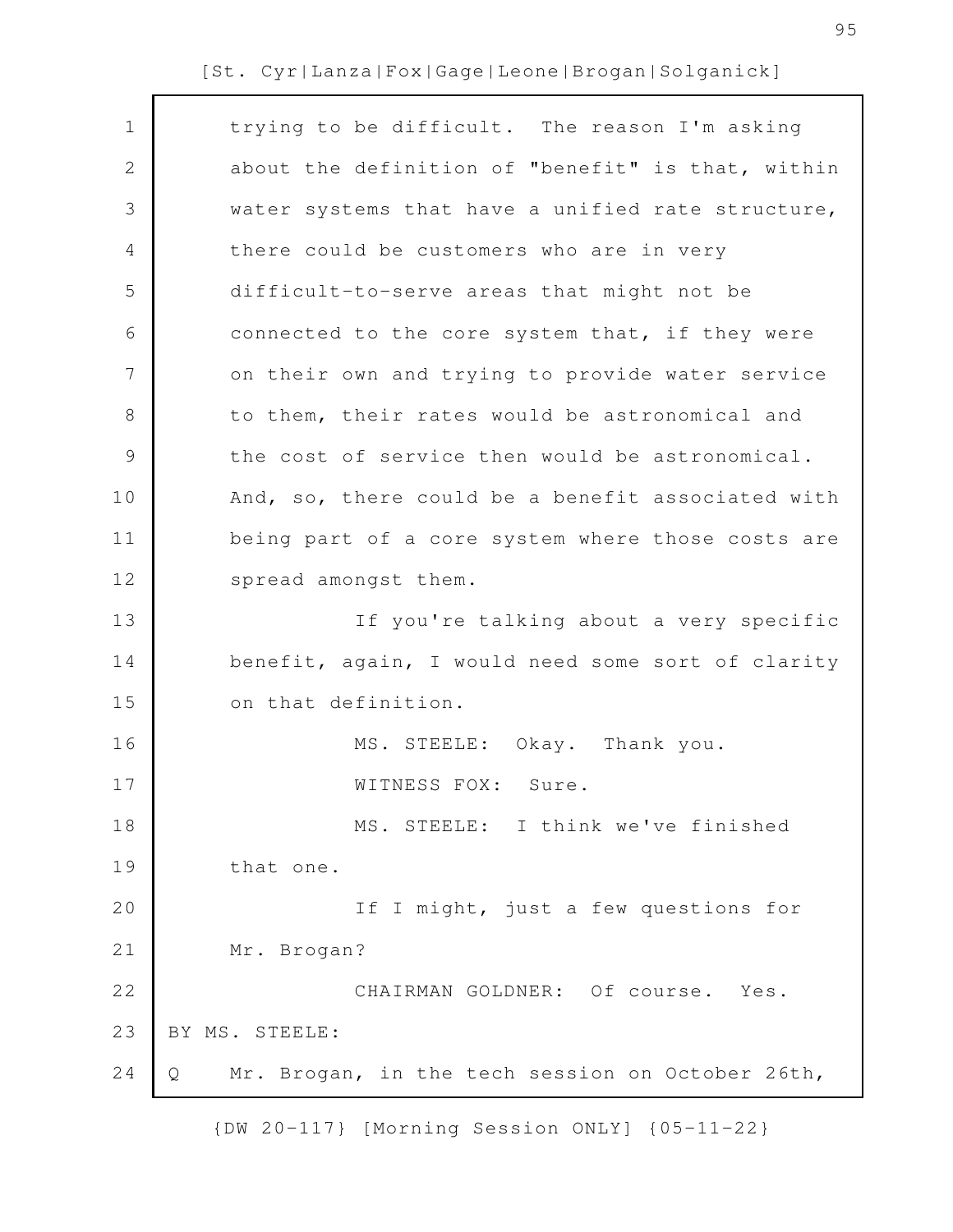2021, you said -- MR. TUOMALA: I would object. If these are discussions related to settlement, those are confidential. MS. STEELE: I don't believe there was any settlement discussions at that that I'm referencing. CHAIRMAN GOLDNER: So, Mr. Tuomala's objection is sustained. Discovery is not -- is not subject to questions. You can only ask questions relative to the testimony and the exhibits or the Settlement Agreement. So, you can perhaps rephrase your question differently, as before. But we're -- Mr. Tuomala's objection is correct. MS. STEELE: So, I just can't say that it happened in the tech session, what he said? Because I want to ask a question about what he said. CHAIRMAN GOLDNER: I would -- you would have to ask the question relative to the testimony or the Settlement. So, you'd have to reference one of the documents in our exhibits that the Commissioners have access to and he can 1 2 3 4 5 6 7 8 9 10 11 12 13 14 15 16 17 18 19 20 21 22 23 24

[St. Cyr|Lanza|Fox|Gage|Leone|Brogan|Solganick]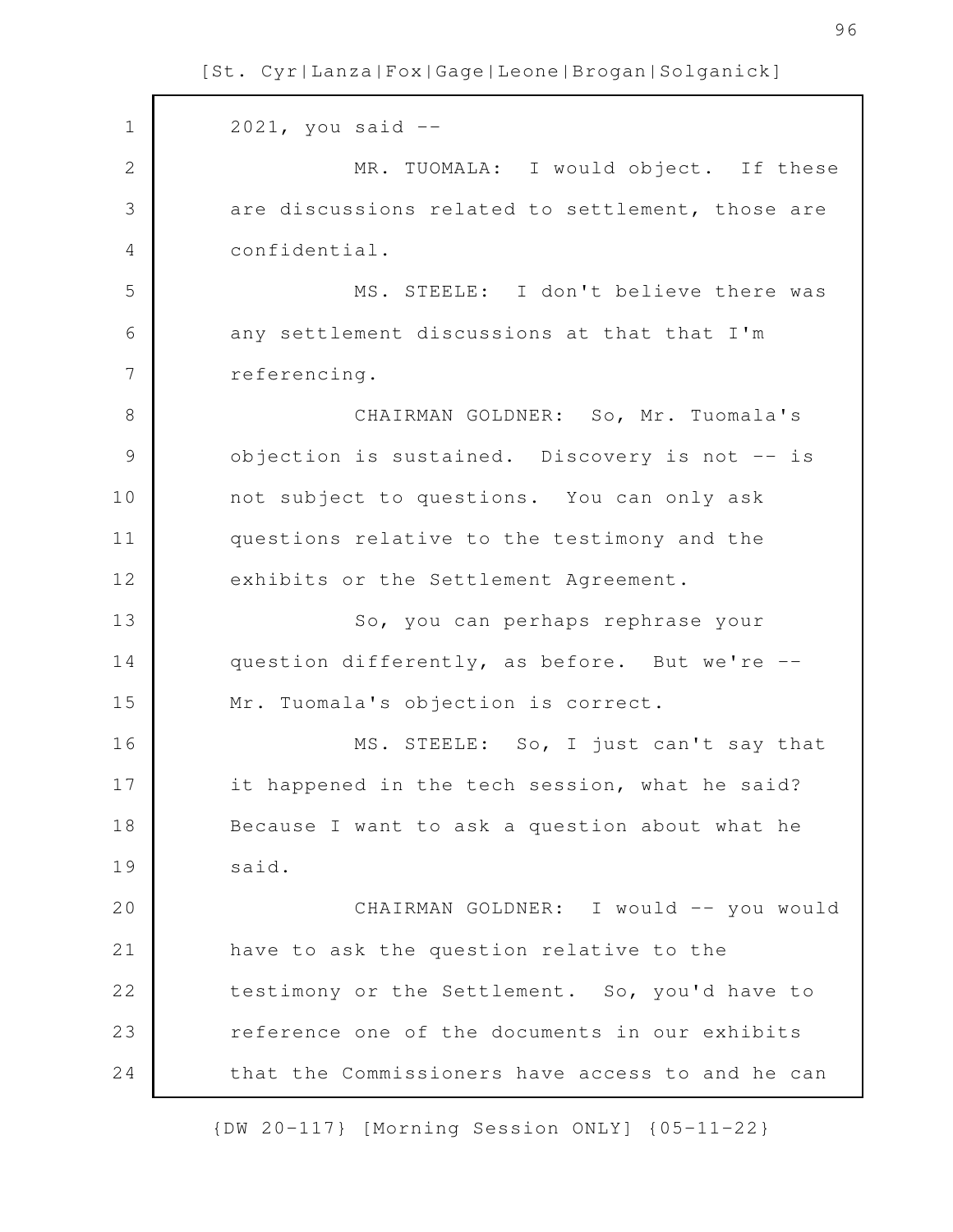see along with you. MS. STEELE: Okay. BY MS. STEELE: Q Mr. Brogan, do you believe that the flows projected are to be five times today's flows? (Short pause.) BY MS. STEELE: Q We can skip that part. How about, do you believe that everything that was built was for the larger future flows, as far as the pipeline project? A (Brogan) Not -- depends how much detail we want to get into. Not everything, no. I don't believe so. Q Do you believe that full benefits will not be seen by the current customers? A (Brogan) Well, I think, in any engineering planning, when you're designing facilities, the last many years you're looking, you have to look at, you know, their ability to provide for future demands, not just current. MS. STEELE: Thank you. I'm finished with questioning. Thank you -- I'm finished with questioning. Thank you. CHAIRMAN GOLDNER: Okay. Thank you, 1 2 3 4 5 6 7 8 9 10 11 12 13 14 15 16 17 18 19 20 21 22 23 24

[St. Cyr|Lanza|Fox|Gage|Leone|Brogan|Solganick]

{DW 20-117} [Morning Session ONLY] {05-11-22}

97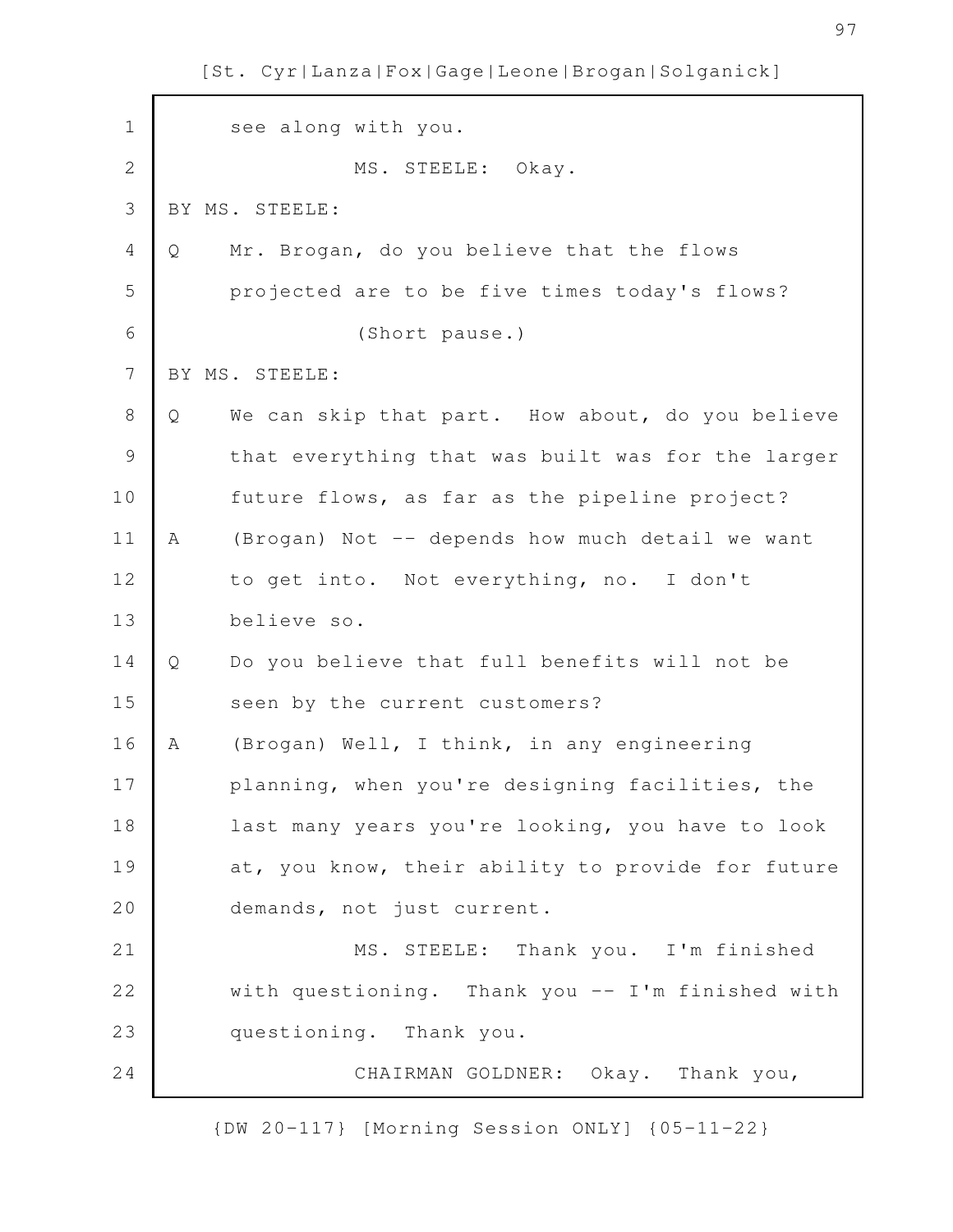| $\mathbf 1$    | Ms. Steele.                                         |
|----------------|-----------------------------------------------------|
| $\mathbf{2}$   | We'll move to Commissioner questions                |
| 3              | yet -- next, rather, beginning with Commissioner    |
| $\overline{4}$ | Simpson.                                            |
| 5              | CMSR. SIMPSON: Okay. Thank you, Mr.                 |
| 6              | Chairman.                                           |
| $\overline{7}$ | BY CMSR. SIMPSON:                                   |
| 8              | So, I'd start with just a general question for<br>Q |
| $\mathcal{G}$  | Mr. Lanza. You know, certainly, this is a           |
| 10             | sizable increase that has been petitioned before    |
| 11             | us. So, I just want to understand generally, as     |
| 12             | the General Manager of the Company, some of the     |
| 13             | major projects and investment requirements that     |
| 14             | have driven the Company over the last couple of     |
| 15             | years, since the test year, leading to this         |
| 16             | increase for a request?                             |
| 17             | (Lanza) Absolutely. So, if I understand your<br>A   |
| 18             | question correctly, you're looking for a more       |
| 19             | detailed breakdown of the actual components?        |
| 20             | Yes, sir.<br>Q                                      |
| 21             | (Lanza) Okay. So, the Southern New Hampshire<br>Α   |
| 22             | Project is the primary focus as we sit here         |
| 23             | today. There were a number of components. The       |
| 24             | first of which was a tank in Atkinson, a one        |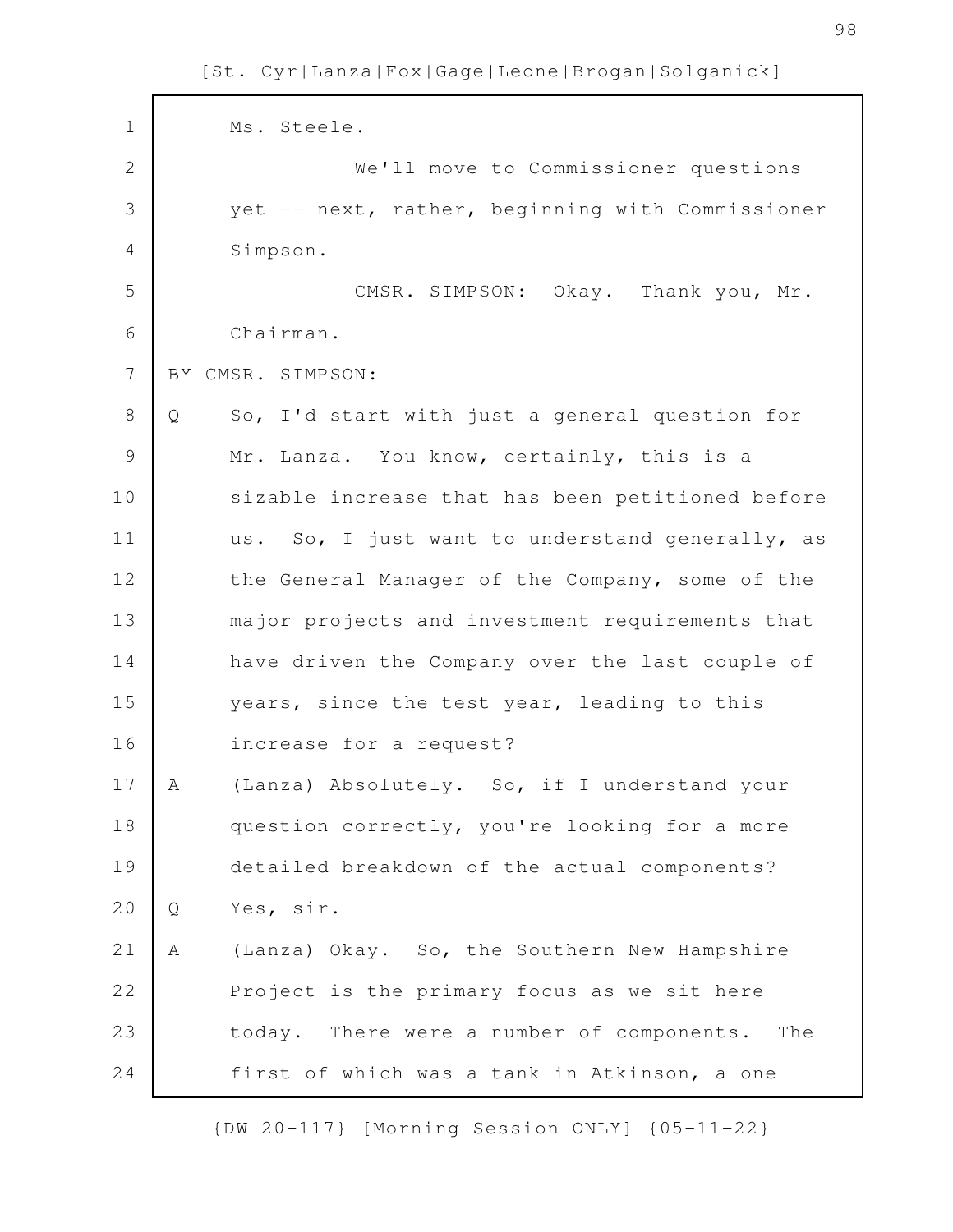| $\mathbf 1$  | million gallon tank, that was completed and       |
|--------------|---------------------------------------------------|
| $\mathbf{2}$ | brought on line, I believe, in late 2019, early   |
| 3            | 2020. The next component we refer to as           |
| 4            | "H1-DES", ultimately adopted a naming system of   |
| 5            | each town with the letter of the system or the    |
| 6            | municipality. So, Derry, "D1", "D2", "D3". So,    |
| 7            | each one consisted of what we call our "West Side |
| 8            | Drive Pumping and Treatment Station", and that    |
| $\mathsf 9$  | essentially is the station that allows us to get  |
| 10           | the water from Salem, which ultimately is, you    |
| 11           | know, coming from upstream, Londonderry, Derry,   |
| 12           | Manchester, and treat the water, and then pump it |
| 13           | into our distribution system, to both be used by  |
| 14           | our core system customers, and also to provide    |
| 15           | water to Plaistow, as they're the end-user on the |
| 16           | line.                                             |
| 17           | The next project, referred to as the              |
| 18           | "H2 Project", consisted of converting nine        |
| 19           | existing stations, we touched on it briefly.      |
| 20           | But, essentially, we had nine stations, we worked |
| 21           | with DES and consultants to decide which nine we  |
| 22           | would move forward with. And they were            |
| 23           | ultimately upgraded significantly, with the       |
| 24           | ability to treat with chloramines to be           |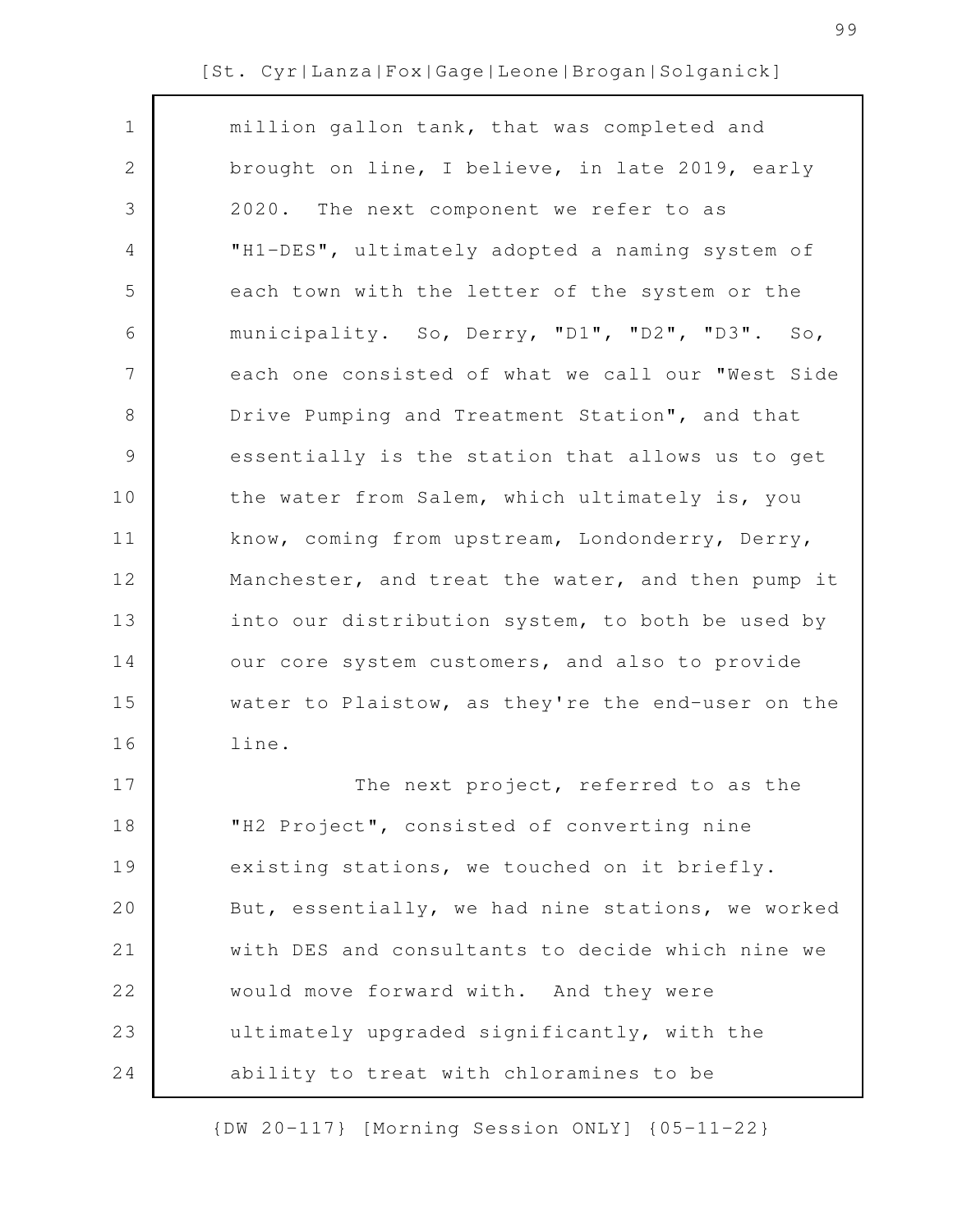| $\mathbf 1$    |   | compatible with the upstream water.               |
|----------------|---|---------------------------------------------------|
| $\mathbf{2}$   |   | There were two other components of the            |
| 3              |   | Project that we were not directly involved with.  |
| 4              |   | We were not the owner. However, at completion,    |
| 5              |   | we were -- we were basically given the            |
| 6              |   | infrastructure. So, for example, there's a        |
| $\overline{7}$ |   | section of pipe in Salem, New Hampshire, that we  |
| 8              |   | own, that allows us to get the water from the H1, |
| $\mathcal{G}$  |   | West Side Drive Station, into our system, and     |
| 10             |   | then there's also, on the other side, going from  |
| 11             |   | Atkinson to Plaistow, there's a small section of  |
| 12             |   | water pipe that has also -- it has been given or  |
| 13             |   | gifted to the Company as well.                    |
| 14             |   | So, those are the primary components              |
| 15             |   | related to the Project.                           |
| 16             | Q | So, in the Company's last rate case, there were   |
| 17             |   | some concerns around excess capacity that were    |
| 18             |   | raised. How did the Company determine what        |
| 19             |   | capacity you built the Southern New Hampshire     |
| 20             |   | Project to?                                       |
| 21             | Α | (Lanza) So, we work closely with Weston & Sampson |
| 22             |   | to help us understand what our capacity was and   |
| 23             |   | would be in the future related to this Project.   |
| 24             |   | And we also, you know, reviewed it internally as  |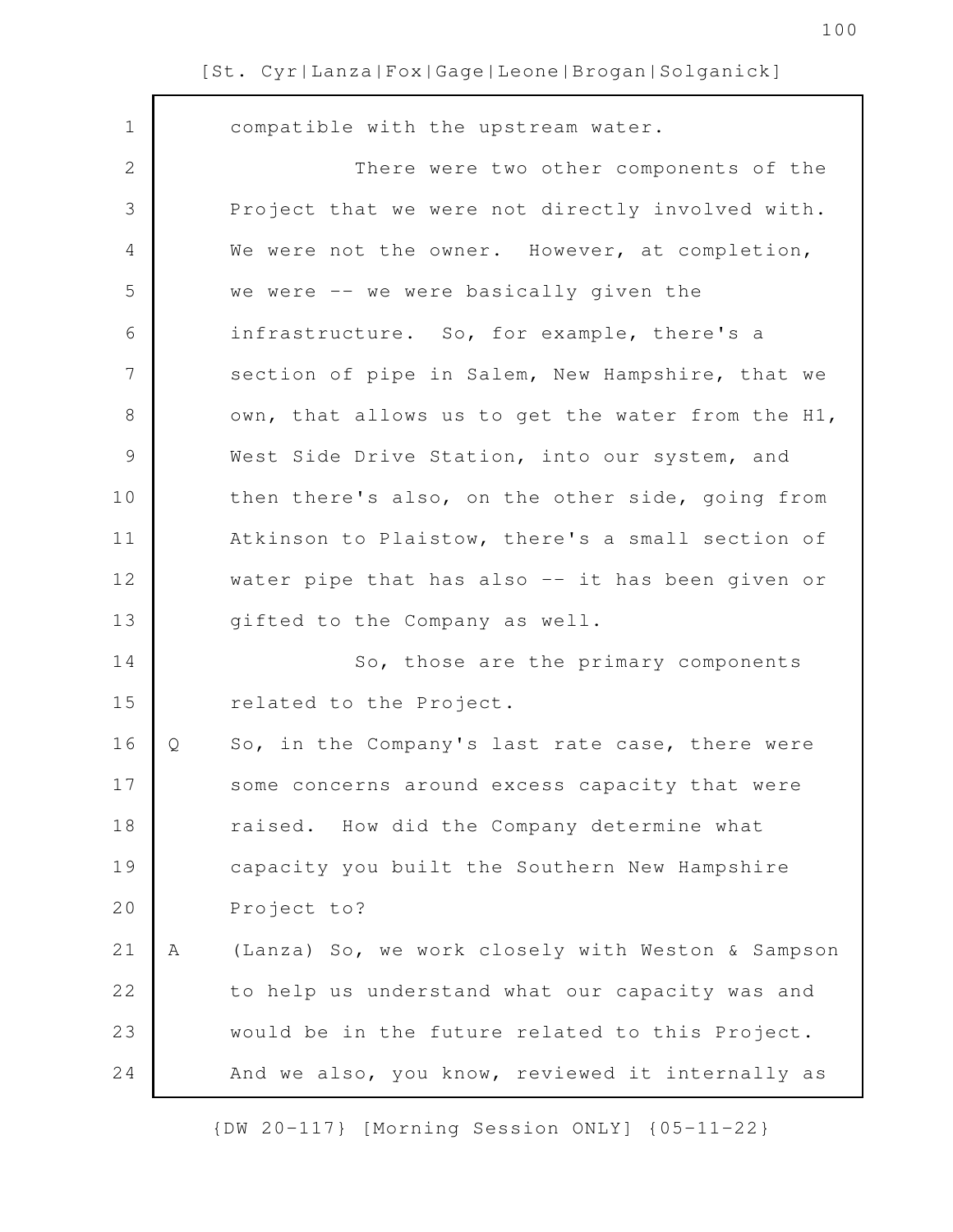| $\mathbf 1$   |             | well.                                             |
|---------------|-------------|---------------------------------------------------|
| $\mathbf{2}$  | Q           | So, you have engineering consultants that help    |
| 3             |             | inform your decisions?                            |
| 4             | $\mathbb A$ | (Lanza) That's correct. Yes. We use the New       |
| 5             |             | Hampshire DES's rules for large community water   |
| 6             |             | systems, reference what's called "10 State        |
| 7             |             | Standards". And, as Mr. Brogan alluded to, you    |
| $\,8\,$       |             | take your largest source off line. So, those      |
| $\mathcal{G}$ |             | type of conversations and calculations were had   |
| 10            |             | with, primarily, Weston & Sampson.                |
| 11            | Q           | And what about development in the communities     |
| 12            |             | that you provide service to? What have you seen,  |
| 13            |             | in terms of additional load?                      |
| 14            | Α           | (Lanza) Is that question specific to the core or  |
| 15            |             | just all our systems as a whole?                  |
| 16            | Q           | In general.                                       |
| 17            | Α           | (Lanza) In general? So, if memory serves me       |
| 18            |             | correctly, we average, over the last ten years,   |
| 19            |             | approximately 90 to 100 connections per year.     |
| 20            |             | So, it's relatively minimal. That's what I        |
| 21            |             | recall is our growth.                             |
| 22            | Q           | And, generally, in terms of that growth, has that |
| 23            |             | growth resulted from development of affiliate     |
| 24            |             | companies?                                        |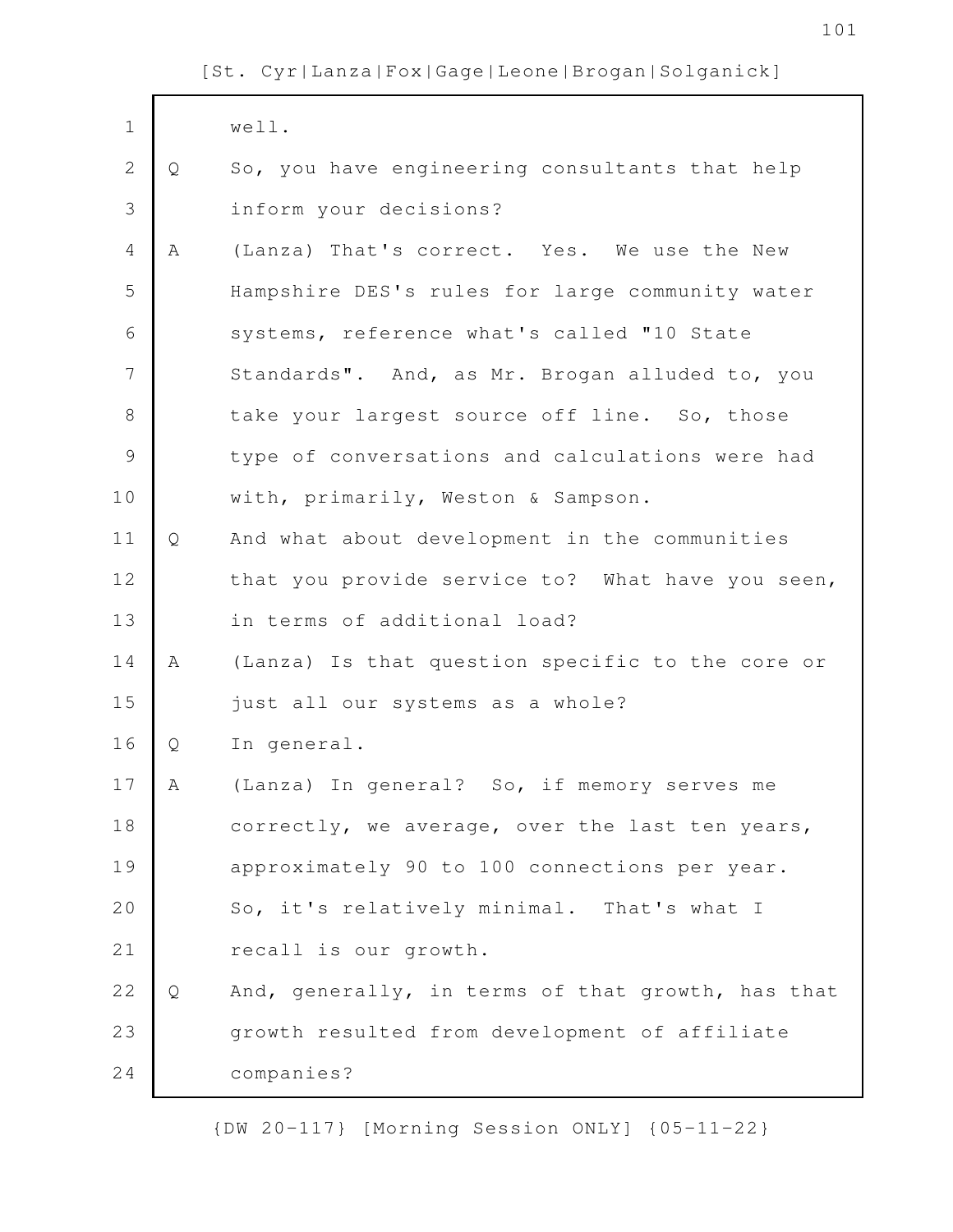|  |  |  | [St. Cyr Lanza Fox Gage Leone Brogan Solganick] |  |  |
|--|--|--|-------------------------------------------------|--|--|
|  |  |  | (Lanza) Some of that growth has been the result |  |  |

| $\mathbf 1$    | A | (Lanza) Some of that growth has been the result   |
|----------------|---|---------------------------------------------------|
| 2              |   | of Lewis Builders development and some has not.   |
| 3              | Q | And do you have any sense of the scale of that    |
| 4              |   | ratio?                                            |
| 5              | Α | (Lanza) So, some years, I know I mentioned a      |
| 6              |   | 10-year window there, some years, let's say 2018, |
| $\overline{7}$ |   | there likely was a lot of the growth related to   |
| $8\,$          |   | two projects in Atkinson, one of which was Lewis  |
| $\mathcal{G}$  |   | Builders, one of which wasn't. 2020, the growth   |
| 10             |   | was primarily related to a few small projects,    |
| 11             |   | really, about three or four projects, one of      |
| 12             |   | which I believe was an affiliated company. And    |
| 13             |   | then, fast forward to 2021 and present day, I     |
| 14             |   | believe there are two projects related to Lewis   |
| 15             |   | Builders, and there's a handful of either         |
| 16             |   | commercial or residential projects in the works   |
| 17             |   | that we're having discussions with that are not   |
| 18             |   | related.                                          |
| 19             | Q | And, as you look towards the future, what are     |
| 20             |   | your projections for growth? Do you have a        |
| 21             |   | methodology for that? Do you continue to survey   |
| 22             |   | real estate development in the areas?             |
| 23             | Α | (Lanza) So, our primary way of forecasting future |
| 24             |   | growth has primarily been looking at the          |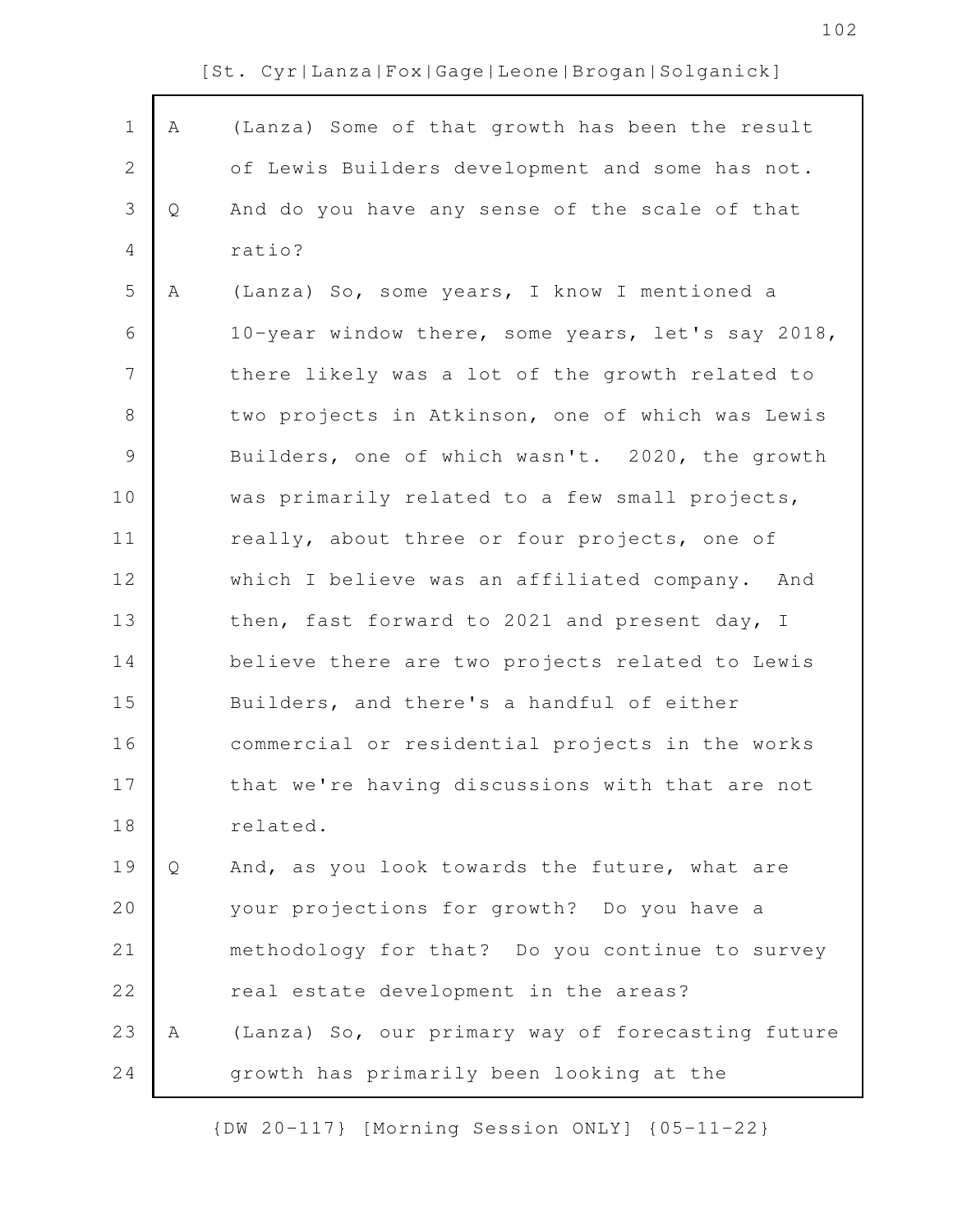| $\mathbf 1$ |   | historical growth and projecting it. It has been  |
|-------------|---|---------------------------------------------------|
| 2           |   | very difficult to really forecast beyond that,    |
| 3           |   | due to market conditions and, as you know, with   |
| 4           |   | everything going on with product availability and |
| 5           |   | labor. It's a very difficult number to get any    |
| 6           |   | degree of accuracy on. But we do look at our      |
| 7           |   | historical numbers and project them outward.      |
| 8           | Q | And what about with respect to lost and           |
| 9           |   | unaccounted for water, water loss? Talk to me     |
| 10          |   | about the measures that the Company takes in      |
| 11          |   | order to monitor and mitigate water loss?         |
| 12          | Α | (Lanza) Yes. So, water loss is something that I   |
| 13          |   | take a lot of pride in, and where we were when I  |
| 14          |   | started with the Company and where we are today.  |
| 15          |   | When I started, we were in the 20 to 30 percent   |
| 16          |   | range at times, and I'm going back, you know,     |
| 17          |   | 2006-07. At present day, we're in the teens, I    |
| 18          |   | believe the low teens, 11, 12, 13 percent. And    |
| 19          |   | to get there, we've done a number of different    |
| 20          |   | things. We have a conservation plan that entails  |
| 21          |   | changing residential meters, changing source      |
| 22          |   | meters, performing leak detection out on the      |
| 23          |   | ground, walking around, and we hire a consultant  |
| 24          |   | who is an expert at this. He walks around in      |
|             |   |                                                   |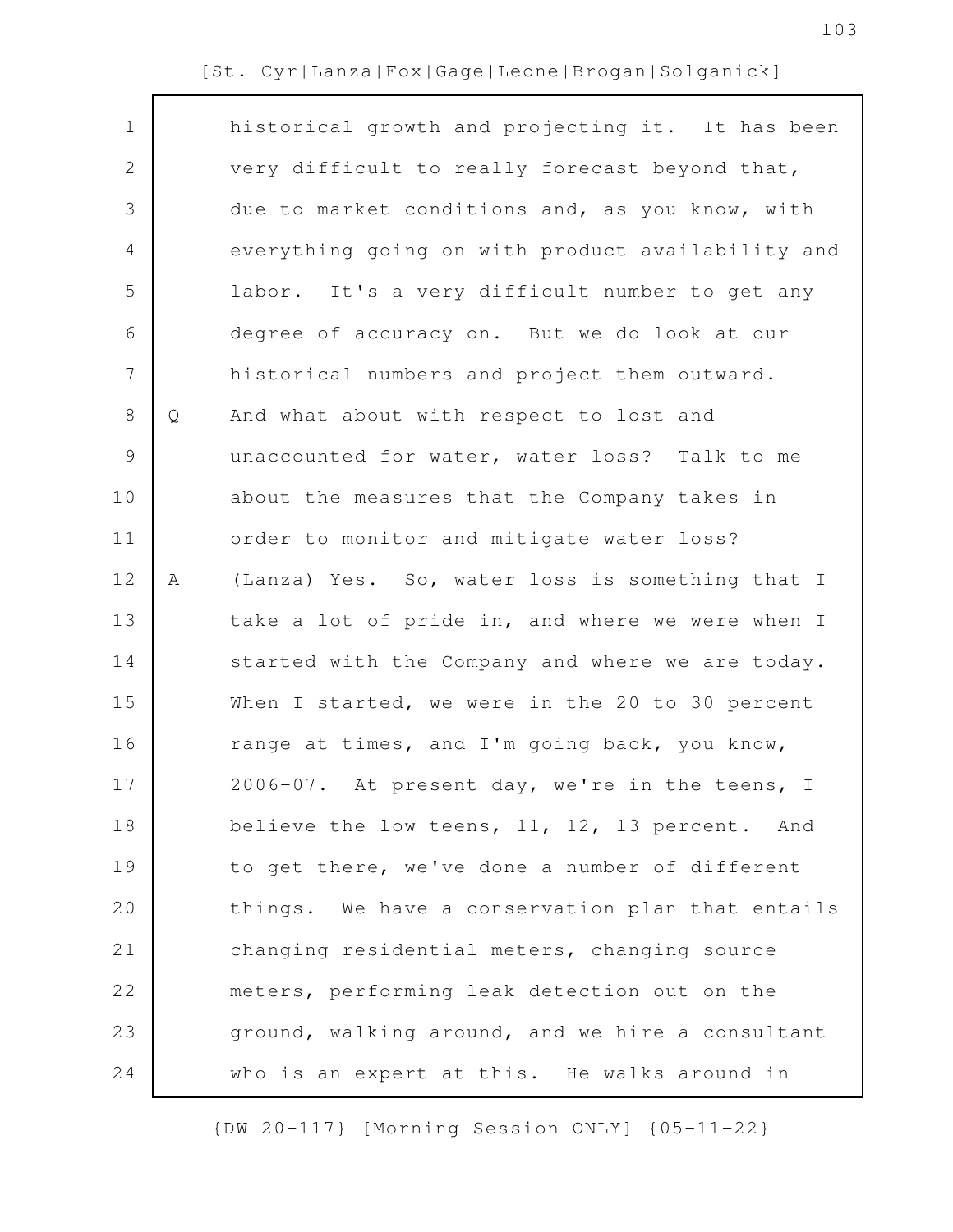| $\mathbf 1$    |   | areas that we determine are "leak-prone", if you |
|----------------|---|--------------------------------------------------|
| $\sqrt{2}$     |   | will. And they'll go around and find leaks with  |
| 3              |   | a very, very high success rate.                  |
| 4              |   | In addition, we do public outreach. We           |
| 5              |   | are constantly reminding our customers about     |
| 6              |   | conservation, about, even though we're not on a  |
| $\overline{7}$ |   | watering ban, you should still be mindful of     |
| $\,8\,$        |   | water usage. We do implement a constant outdoor  |
| $\mathsf 9$    |   | even/odd watering policy, and we try to enforce  |
| 10             |   | that as best to our abilities.                   |
| 11             |   | Make sure I'm not forgetting anything.           |
| 12             |   | There may be a few other components of that      |
| 13             |   | conservation plan, and then the efforts that     |
| 14             |   | we've made to date.                              |
| 15             |   | But, yes. We're below 15 percent.                |
| 16             |   | That was our goal years ago. And, I mean, we'd   |
| 17             |   | love to be at zero percent. But, obviously,      |
| 18             |   | there's real-world conditions that we're dealing |
| 19             |   | with. So, $--$                                   |
| 20             | Q | And from I believe it was your testimony, you    |
| 21             |   | provided that the Company started providing      |
| 22             |   | service to customers in the late 1970s, is that  |
| 23             |   | correct?                                         |
| 24             | Α | (Lanza) Yes. I don't recall the history as well  |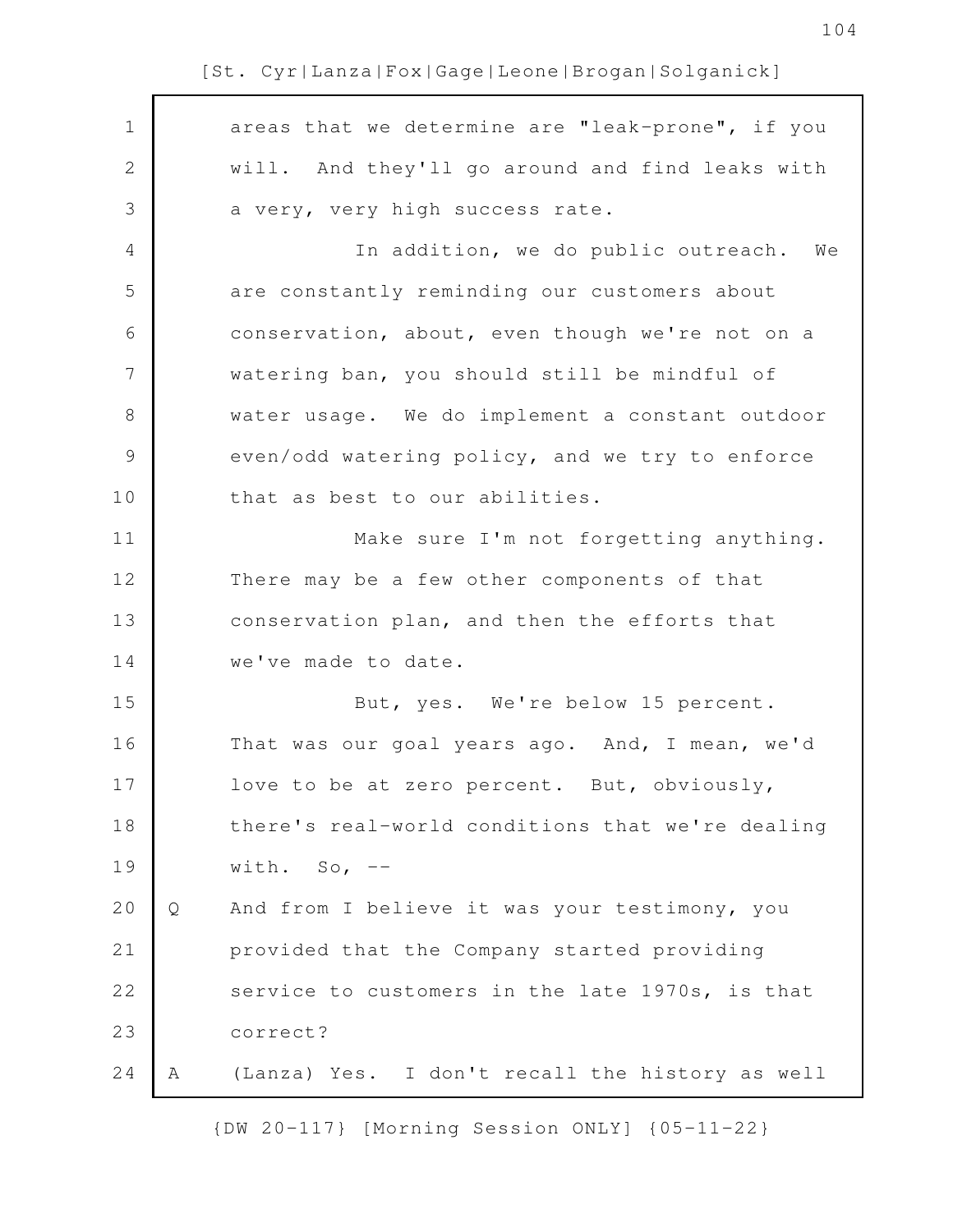| $\mathbf 1$  |   | as some others might. But, yes, that's my         |
|--------------|---|---------------------------------------------------|
| $\mathbf{2}$ |   | understanding, sometime in the '70s.              |
| 3            | Q | And has the Company reached a point where the     |
| 4            |   | vintage of infrastructure is requiring            |
| 5            |   | replacement of either mains, services, valves,    |
| 6            |   | and such?                                         |
| 7            | Α | (Lanza) Yes. So, and I'm glad you asked that      |
| 8            |   | question, because, in 2011, this wasn't           |
| $\mathsf 9$  |   | particularly -- it wasn't specifically related to |
| 10           |   | the conservation plan, but what we did, in 2011,  |
| 11           |   | is we applied for an SRF loan, we were successful |
| 12           |   | in getting that loan. And that loan was -- was    |
| 13           |   | obtained to go to the oldest part of the system,  |
| 14           |   | the part of the system that you're referring to   |
| 15           |   | from the '70s, and go and replace every single    |
| 16           |   | service line, from the valve to the main. So, we  |
| 17           |   | went around and hundreds, a couple hundred or so  |
| 18           |   | services got completely replaced. And that was    |
| 19           |   | significant, you know, in relationship to getting |
| 20           |   | our unaccounted water under control, because that |
| 21           |   | is an area that we do see leaks.                  |
| 22           | Q | Okay. Thank you, Mr. Lanza.                       |
| 23           | Α | (Lanza) You're welcome.                           |
| 24           | Q | I'd like to move on to Mr. St. Cyr's testimony,   |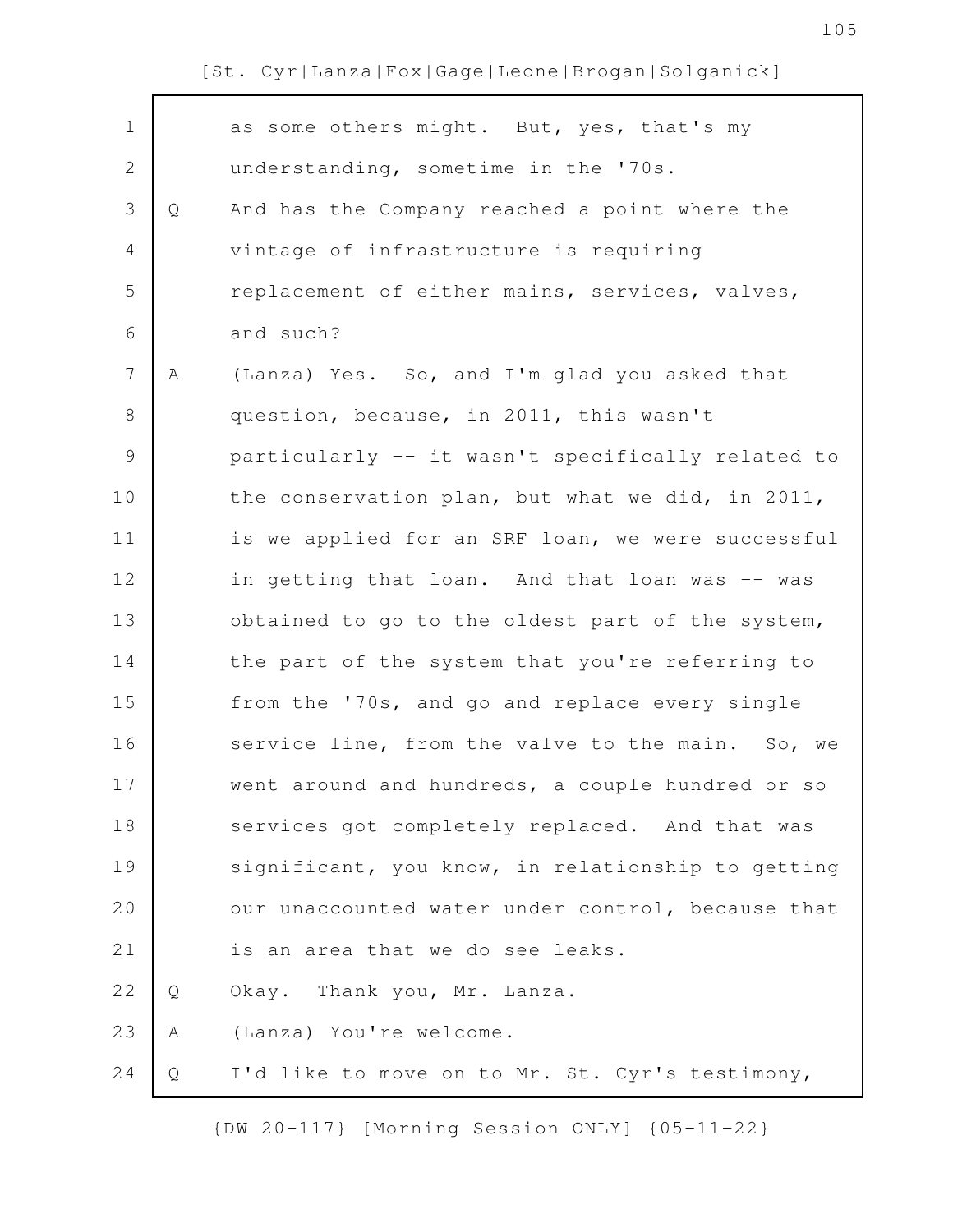with respect to, let's see, Exhibit 6, and Page 3. So, you mention the one million gallon storage tank, the actual cost amounted to 1.5 million, and the State provided a grant of 62.5 percent, just under a million dollars. Is that correct? A (St. Cyr) That's correct. Q And that there was a CIAC of 266,000 approximately, is that correct? A (St. Cyr) A CIAC tax, yes. Q Yes. And can you explain that for me, the "CIAC tax"? It says "resulting in a net cost to the Company of \$590,201 plus the related taxes on the CIAC of \$266,377." A (St. Cyr) So, the specific calculation is shown a few pages back. This is -- I'm looking at Attachment B, Step I, Schedule 3a. Q Just a moment. CHAIRMAN GOLDNER: Do you have a Bates page for that? WITNESS ST. CYR: I don't have the Bates page, I'm sorry. It would be 1 2 3 4 5 6 7 8 9 10 11 12 13 14 15 16 17 18 19 20 21 22 23 24

[St. Cyr|Lanza|Fox|Gage|Leone|Brogan|Solganick]

{DW 20-117} [Morning Session ONLY] {05-11-22}

106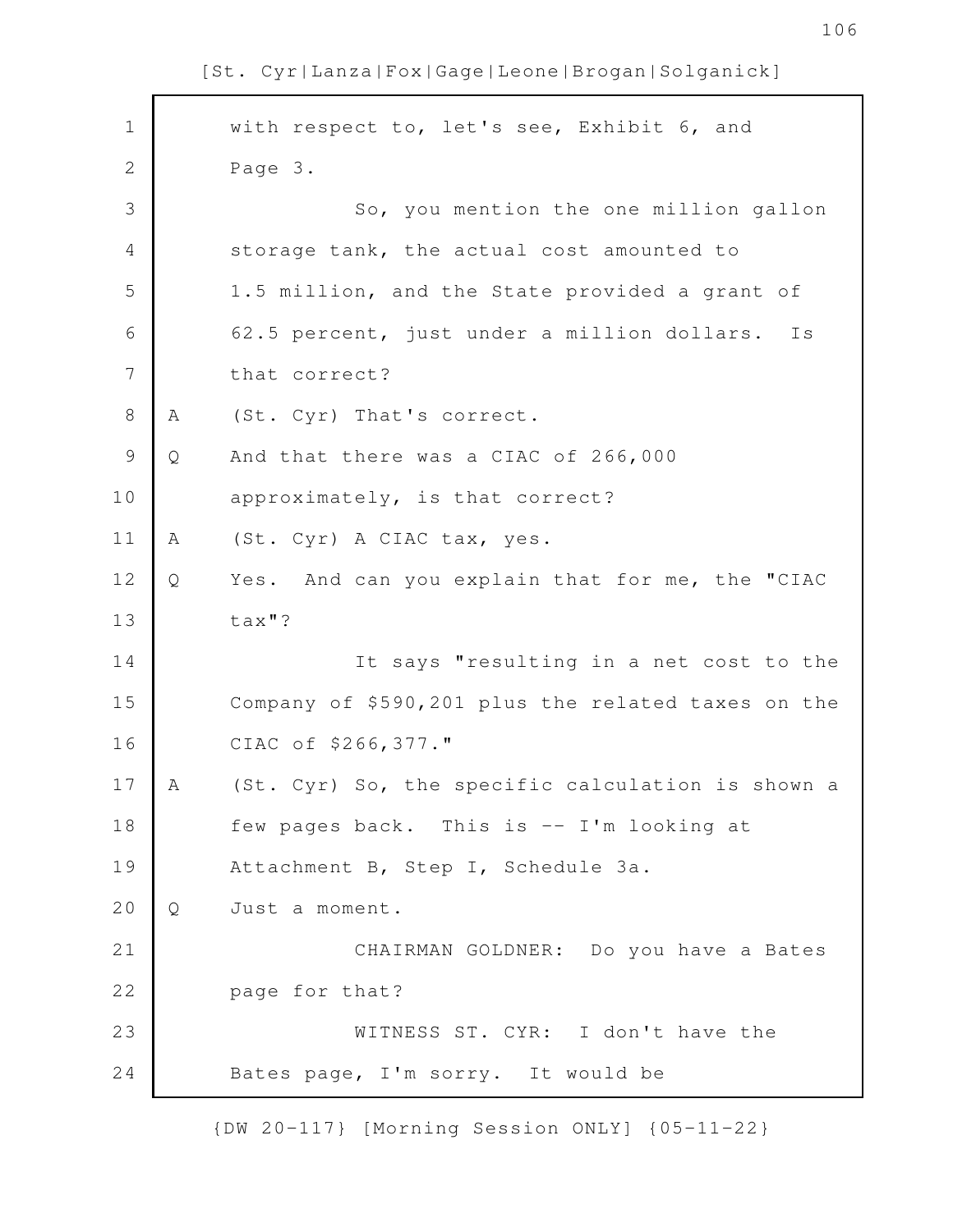Schedule 3 **[**Exhibit 3**?]**, Attachment B, Step I, Schedule 3a. MR. AUGERI: Commissioner Simpson, are you referring to the Exhibit 3? Because I could give him, if it will help your questioning, I am happy to provide him a copy, so he can  $-$ CMSR. SIMPSON: Sure. So, it's the Settlement, if you're able to -- WITNESS ST. CYR: I'm sorry, Bates Page 043. *(Multiple parties speaking at the same time.)* CMSR. SIMPSON: Okay. The Settlement Agreement, Bates Page 043. **CONTINUED BY THE WITNESS:** A (St. Cyr) So, I'll just kind of -- the calculation is shown in this particular schedule. But, to answer your question, this is a time period in which any contributions made to the Company for tax purposes were subject to federal and state income taxes. So, the amount that was contributed by the State got reflected as income for state -- for federal and state tax purposes, and was then subject to tax. The calculation, we 1 2 3 4 5 6 7 8 9 10 11 12 13 14 15 16 17 18 19 20 21 22 23 24

[St. Cyr|Lanza|Fox|Gage|Leone|Brogan|Solganick]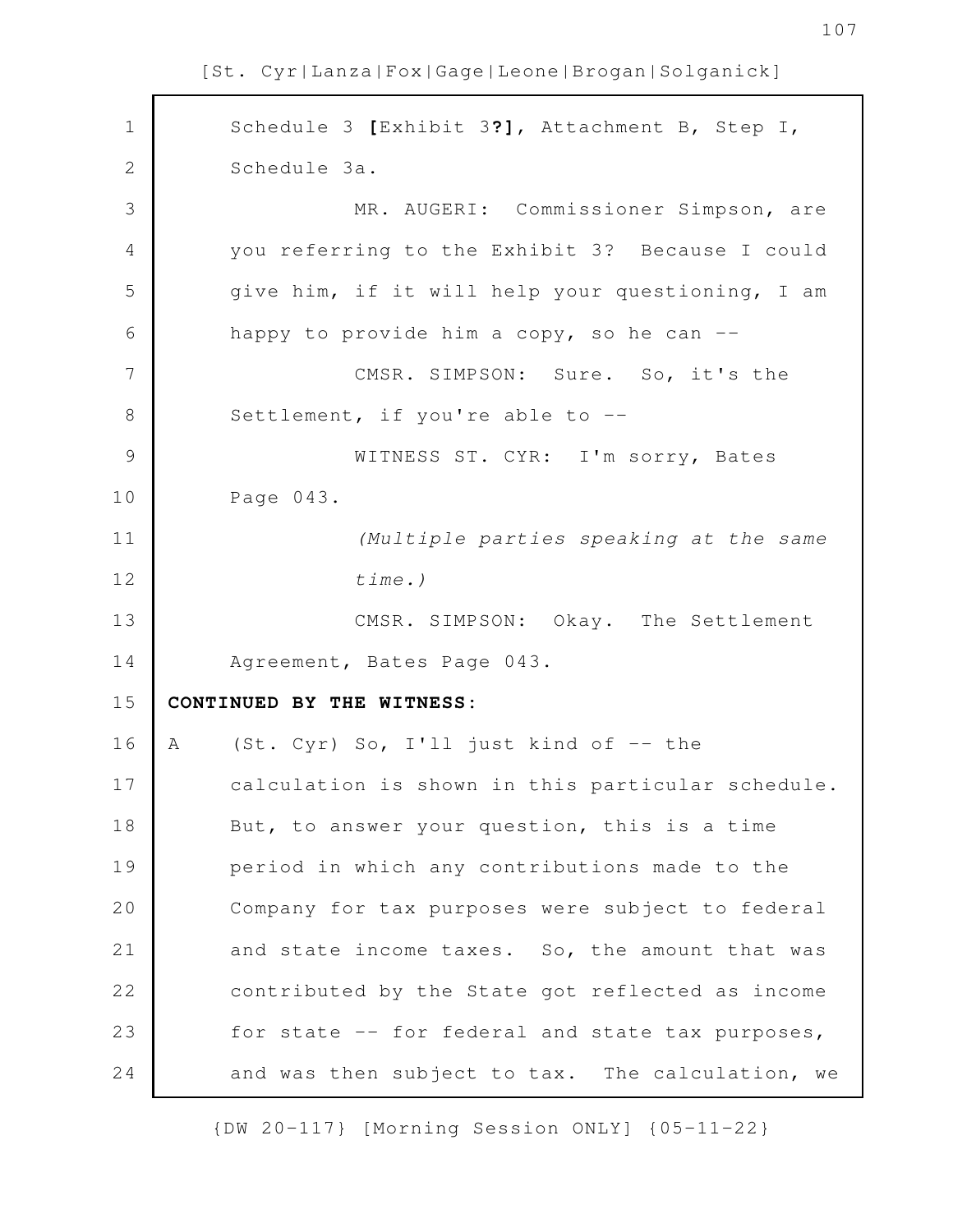| $\mathbf 1$    | were using a rate of 27.08 percent, so we              |
|----------------|--------------------------------------------------------|
| $\mathbf{2}$   | factored up the tax on that, and then included         |
| 3              | that amount in rate base to be recovered by            |
| $\overline{4}$ | customers over the life of the additions.              |
| 5              | BY CMSR. SIMPSON:                                      |
| 6              | So, really what I'm trying to ensure I understand<br>Q |
| $\overline{7}$ | is that grants that the Company receives, the          |
| $8\,$          | Company books as income, and then pays income          |
| $\mathcal{G}$  | taxes on those dollars?                                |
| 10             | (St. Cyr) So, books -- for book purposes, it's<br>Α    |
| 11             | actually reflected as an addition to the CIAC.         |
| 12             | But, for tax purposes, it's reflected as income        |
| 13             | that we pay tax on. So, how it flows through the       |
| 14             | schedules, and it essentially gets added to rate       |
| 15             | base, and then is recovered from customers over        |
| 16             | the life of the asset. And then, we, you know,         |
| 17             | we've already paid the tax on it, because it was       |
| 18             | reflected in the tax return. So, we're                 |
| 19             | essentially recovering that tax over the life of       |
| 20             | the assets.                                            |
| 21             | Okay. Thank you. That's helpful. So, now, I<br>Q       |
| 22             | want to jump to your rebuttal, which is                |
| 23             | Exhibit 7. At the end of Bates Page 004, you           |
| 24             | provide that "the Company shareholder will make a      |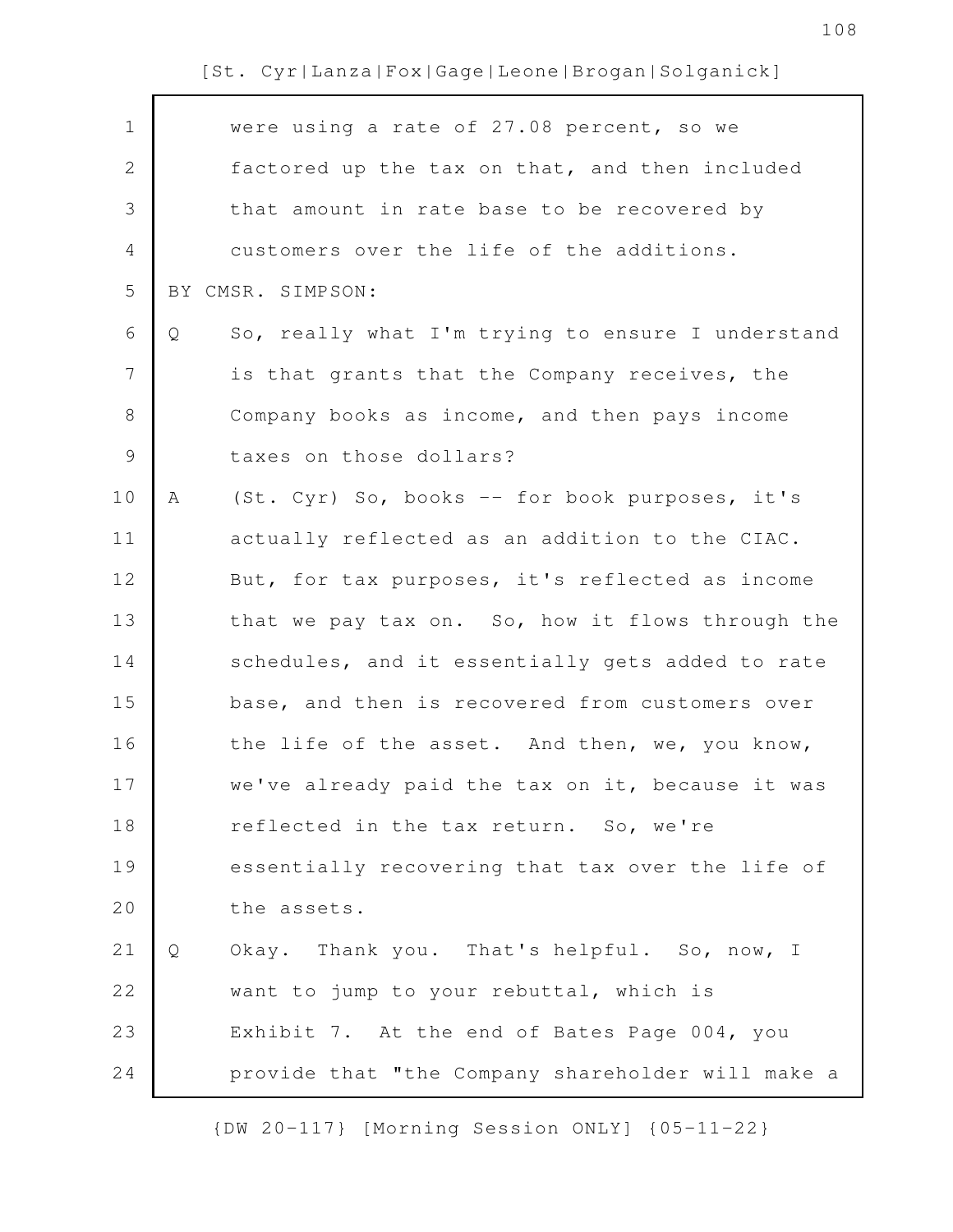| $\mathbf 1$    |   | contribution to the Company representing one half   |
|----------------|---|-----------------------------------------------------|
| $\mathbf{2}$   |   | of the increase for the first year public fire      |
| 3              |   | protection, resulting in Town of Atkinson (and      |
| 4              |   | Hampstead) only paying one of the increase in       |
| 5              |   | year one." Let me know when you're there?           |
| 6              | Α | (St. Cyr) I'm there.                                |
| $\overline{7}$ | Q | Can you help me understand what other capital       |
| 8              |   | contributions the shareholders have made in the     |
| $\mathcal{G}$  |   | past and are making in this instance please?        |
| 10             | Α | (St. Cyr) So, in the past, the shareholders have    |
| 11             |   | contributed I believe it was as much as 4.7         |
| 12             |   | million over a long period of time. And I want      |
| 13             |   | to say, in 2020, the shareholder contributed        |
| 14             |   | 300,000, and that's shown as a component to the     |
| 15             |   | cost of capital. Yes. And it's specifically         |
| 16             |   | identified as part of Attachment B, Step I,         |
| 17             |   | Schedule 2. It's a \$300,000 addition to the        |
| 18             |   | capital structure, which reflects the owner's       |
| 19             |   | contribution during 2020.                           |
| 20             | Q | Can you repeat the Bates page for me please?<br>You |
| 21             |   | said "Attachment B"?                                |
| 22             | Α | (St. Cyr) Attachment B, Step I, Schedule 2.         |
| 23             | Q | Okay. I see that. And redirect me to the line       |
| 24             |   | you were referencing there?                         |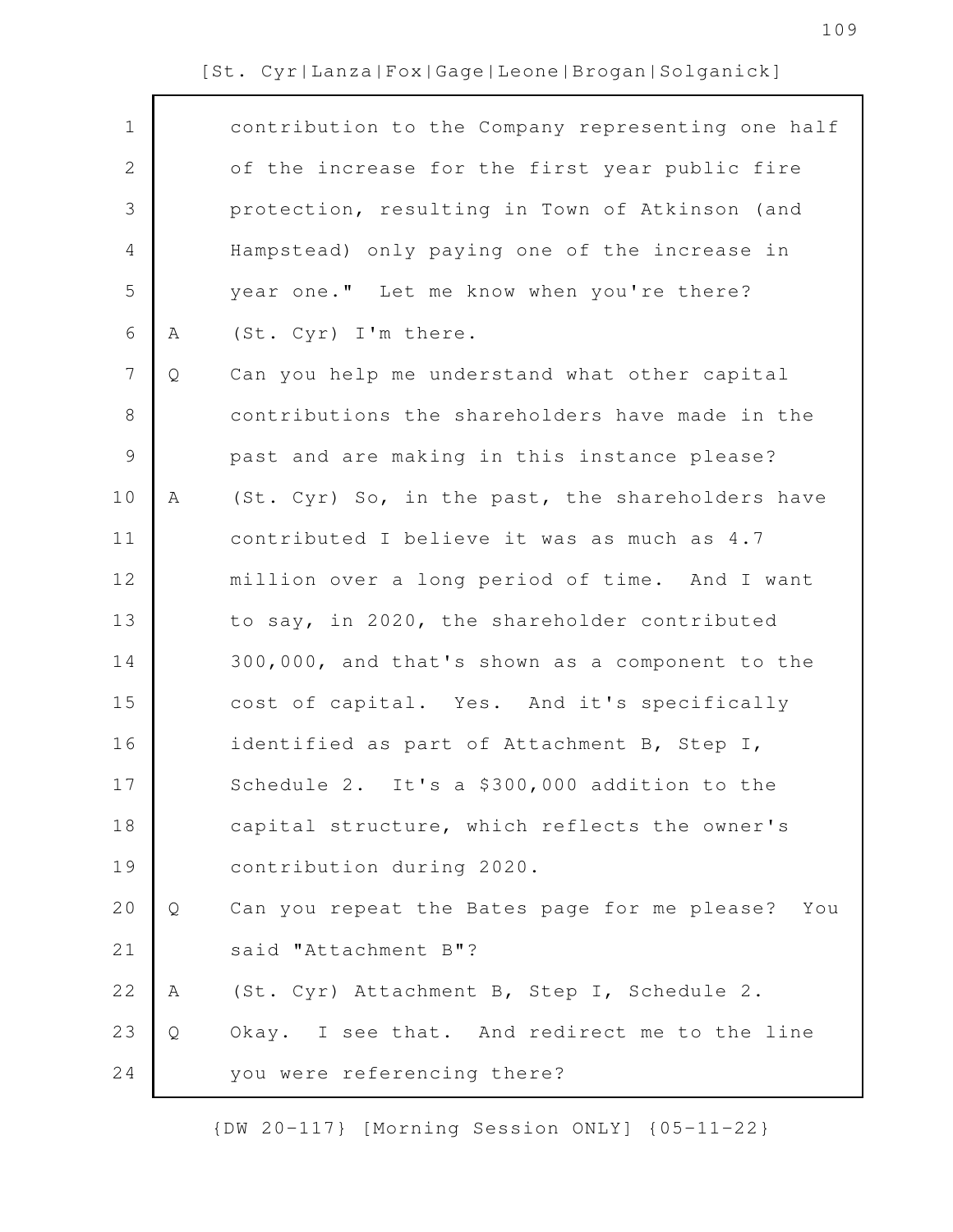| $\mathbf 1$    | Α            | (St. Cyr) So, about the fourth line item down, it |
|----------------|--------------|---------------------------------------------------|
| $\mathbf{2}$   |              | says "Additional Equity", "Adjustment Number 76", |
| $\mathfrak{Z}$ |              | "300,000", was the contribution in 2020 that was  |
| 4              |              | reflected in this schedule. And, of course, any   |
| 5              |              | prior contributions would be reflected in         |
| 6              |              | Additional Paid-in Capital as part of the capital |
| $\overline{7}$ |              | structure. And I can point that out to you, if    |
| $\,8\,$        |              | you'd like?                                       |
| $\mathcal{G}$  | $\mathsf{Q}$ | Sure.                                             |
| 10             | Α            | (St. Cyr) So, I'm now looking at Attachment A for |
| 11             |              | permanent rates. This, too, would be Schedule 2.  |
| 12             |              | So, on Bates Page 020, under the "Common Equity", |
| 13             |              | there's a line of "Additional Paid in Capital".   |
| 14             |              | So, as of the end of the test year, there was     |
| 15             |              | over \$4 million. You can see the 300,000 that    |
| 16             |              | was added in 2020. The "Pro-forma Test Year"      |
| 17             |              | reflects additional paid in capital of \$4.3      |
| 18             |              | million that the owners would have contributed    |
| 19             |              | over the course of any number of years.           |
| 20             | Q            | And, in your view, how do these contributions     |
| 21             |              | help to address the revenue deficiency as         |
| 22             |              | described?                                        |
| 23             | Α            | (St. Cyr) So, that's a little different, in that  |
| 24             |              | the revenue requirement for public fire hydrants  |
|                |              |                                                   |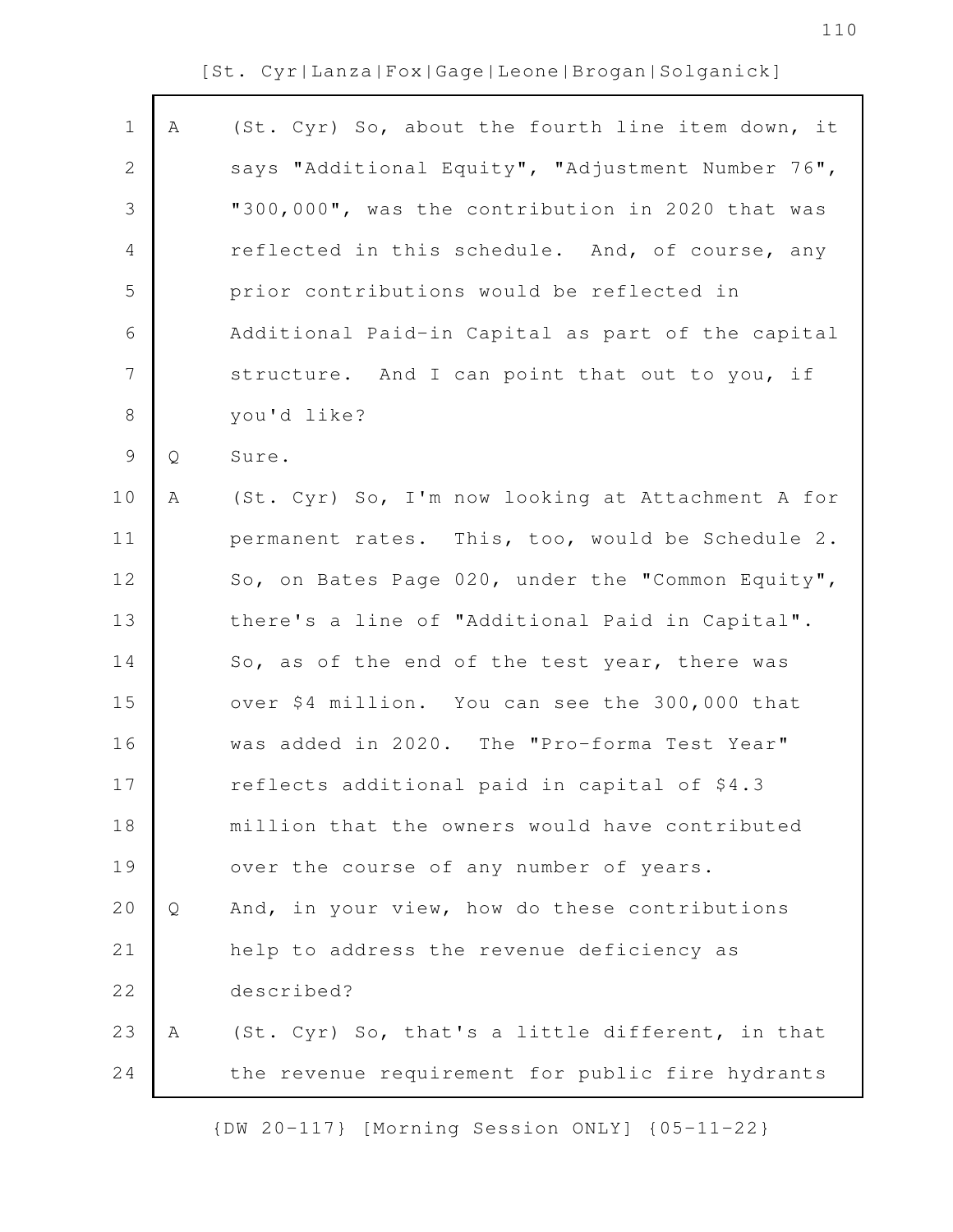| $\mathbf 1$    |   | is a certain amount coming out of this particular |
|----------------|---|---------------------------------------------------|
| $\mathbf{2}$   |   | rate case. What the owner decided to do was       |
| $\mathcal{S}$  |   | contribute half of the increase in order to       |
| 4              |   | minimize the impact on the towns and the town     |
| 5              |   | ratepayers.                                       |
| 6              | Q | Thank you. So, I'd like to ask some questions     |
| $\overline{7}$ |   | about the Settlement, and the terms of the        |
| $8\,$          |   | Settlement specifically. So, I'd keep it open     |
| $\mathsf 9$    |   | for the panel.                                    |
| 10             |   | So, I just want to confirm Bates Page             |
| 11             |   | 008, the last -- or, the top of the page, it      |
| 12             |   | reads "That is an approximate 9.81 percent        |
| 13             |   | increase over pro forma 2019 test year water      |
| 14             |   | revenues of approximately 2.2 million, as set     |
| 15             |   | forth in the schedules included in Attachment C." |
| 16             |   | And I just want to confirm that that total amount |
| 17             |   | is upon effect of both Steps I and II, is that    |
| 18             |   | correct?                                          |
| 19             | Α | (St. Cyr) So, that's specifically referencing     |
| 20             |   | Step II.                                          |
| 21             | Q | So, Step I would have already taken effect, and   |
| 22             |   | this is what would be the resulting revenue --    |
| 23             |   | or, the resulting increase, I should say, over    |
| 24             |   | the 2019 revenues, the 9.81 percent?              |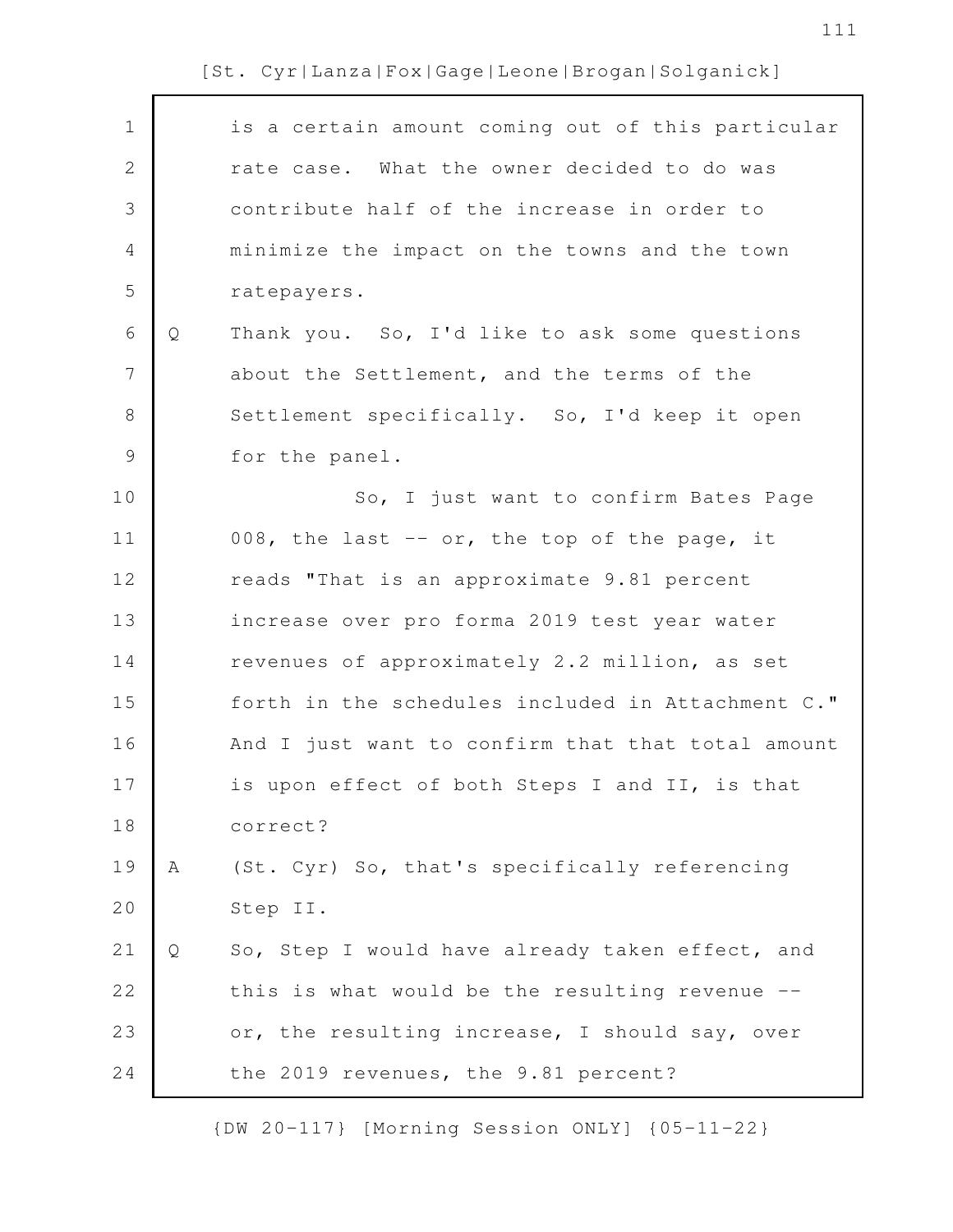112

|  |  |  |  |  |  |  | [St. Cyr Lanza Fox Gage Leone Brogan Solganick] |
|--|--|--|--|--|--|--|-------------------------------------------------|
|--|--|--|--|--|--|--|-------------------------------------------------|

| $\mathbf 1$    | A | (St. Cyr) So, this is the specific amount of the |
|----------------|---|--------------------------------------------------|
| $\overline{2}$ |   | increase pertaining to Step II, which would then |
| 3              |   | be added to $--$                                 |
| $\overline{4}$ | Q | Uh-huh.                                          |
| 5              | Α | (St. Cyr) -- the previously approved Step I and  |
| 6              |   | the permanent rates.                             |
| 7              | Q | Okay. Thank you. That makes sense. And then,     |
| 8              |   | on Bates Page 010, continuing on from Bates      |
| $\mathcal{G}$  |   | Page 009, with respect to the private fire       |
| 10             |   | protection charge, "will decrease from its       |
| 11             |   | currently approved rate as the customer group    |
| 12             |   | will expand by approximately 1,000 customers, to |
| 13             |   | include residential ratepayers who have not been |
| 14             |   | previously charged the existing rate."           |
| 15             |   | I'd appreciate any comments with                 |
| 16             |   | respect to how these customers' situations have  |
| 17             |   | changed, where it's now warranted that they're   |
| 18             |   | paying the fire charge?                          |
| 19             | Α | (Fox) Mr. Lanza is going to answer the last part |
| 20             |   | of your question, which is how their situation   |
| 21             |   | has changed. From a cost of service standpoint,  |
| 22             |   | this has been a trend we've been seeing in the   |
| 23             |   | water industry, I think over the last ten years  |
| 24             |   | or so, is reflecting the specific cost of        |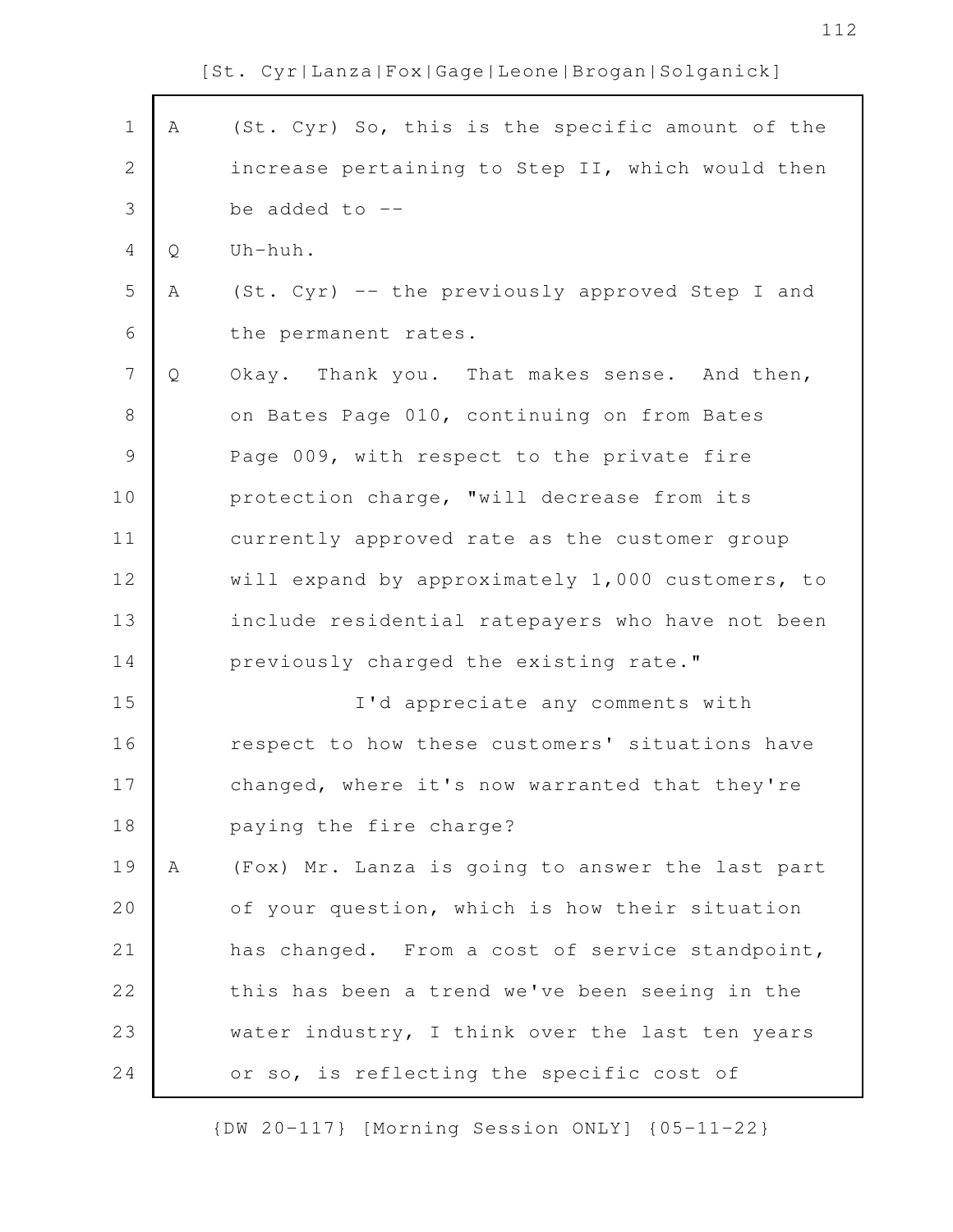$\mathsf{r}$ 

| $\mathbf 1$    |   | providing individual home fire protection outside |
|----------------|---|---------------------------------------------------|
| $\mathbf{2}$   |   | of public fire protection to individual           |
| 3              |   | homeowners and their private residences. We've    |
| 4              |   | been seeing more and more private costs being --  |
| 5              |   | or, sorry, private fire protection charges being  |
| 6              |   | implemented and assessed directly to homeowners,  |
| $\overline{7}$ |   | rather than the broader public fire protection,   |
| $8\,$          |   | which assumes the entire community, to reflect    |
| $\mathsf 9$    |   | the individual homeowner.                         |
| 10             | Q | Okay. Mr. Lanza, do you have anything to add?     |
| 11             | Α | (Lanza) As far as the conditions go, relative to  |
| 12             |   | the 1,000 some odd customers, there really is no  |
| 13             |   | material change to the customers, obviously,      |
| 14             |   | other than we're proposing that they will be      |
| 15             |   | billed under this Agreement.                      |
| 16             | Q | Okay. Thank you. Also, on Bates Page 010, with    |
| 17             |   | respect to the "Estimated Step I Rates", and this |
| 18             |   | is reiterated on the next page, with respect to   |
| 19             |   | the "Estimated Step II Rates", it says "The       |
| 20             |   | Settling Parties reiterate that these rates       |
| 21             |   | presented in the table below are merely           |
| 22             |   | illustrative and intended to exhibit the maximum  |
| 23             |   | rate allowed by the Settlement Agreement."        |
| 24             |   | So, help me understand what is meant by           |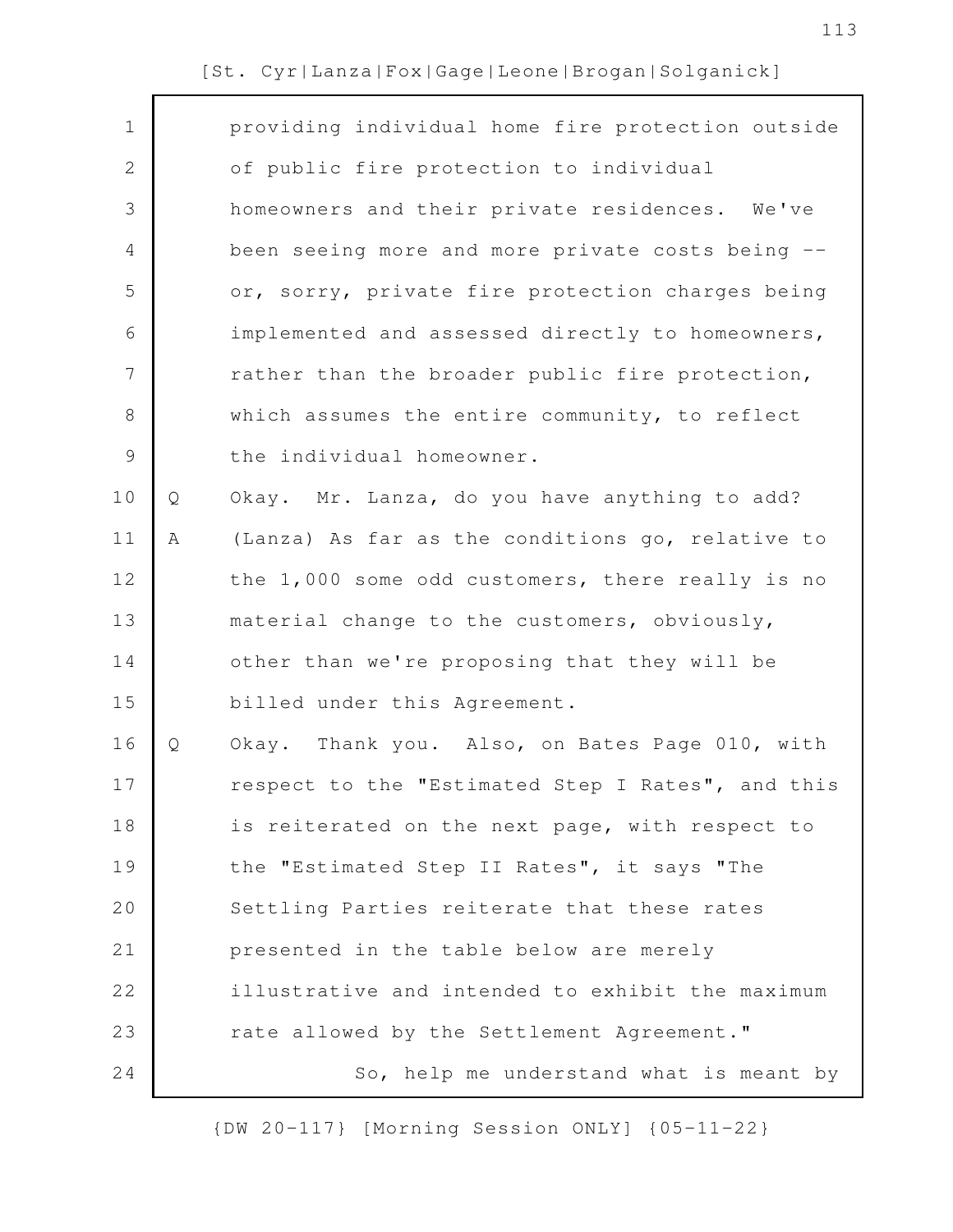| $\mathbf 1$  |   | the provision that these "are merely              |
|--------------|---|---------------------------------------------------|
| $\mathbf{2}$ |   | illustrative", and if there is a perceived        |
| 3            |   | variance by what customers will ultimately be     |
| 4            |   | charged within these rate groups?                 |
| 5            | Α | (St. Cyr) So, the Parties have agreed to a        |
| 6            |   | certain revenue requirement for both Step I and   |
| 7            |   | Step II. And, based on that revenue requirement,  |
| 8            |   | that data has been provided to Mr. Fox, in order  |
| 9            |   | for him to determine how that revenue should be   |
| 10           |   | distributed among the various customer groups.    |
| 11           |   | Because the onus is on the Company to             |
| 12           |   | subsequently make a filing for both Step I and    |
| 13           |   | Step II, and that that filing be subject to audit |
| 14           |   | by the Audit Division, there is an expectation    |
| 15           |   | that there could be some changes, we would expect |
| 16           |   | relatively minor, these are expenditures, for the |
| 17           |   | most part, that have already been made. But it's  |
| 18           |   | possible that something got reclassified, for     |
| 19           |   | example. So, the final numbers might actually     |
| 20           |   | change. And, based on those changes, the overall  |
| 21           |   | revenue requirement might be, we would expect,    |
| 22           |   | slightly different. And then, we would give       |
| 23           |   | those final agreed upon numbers to Mr. Fox for    |
| 24           |   | him to sort of re-run the rates per customer      |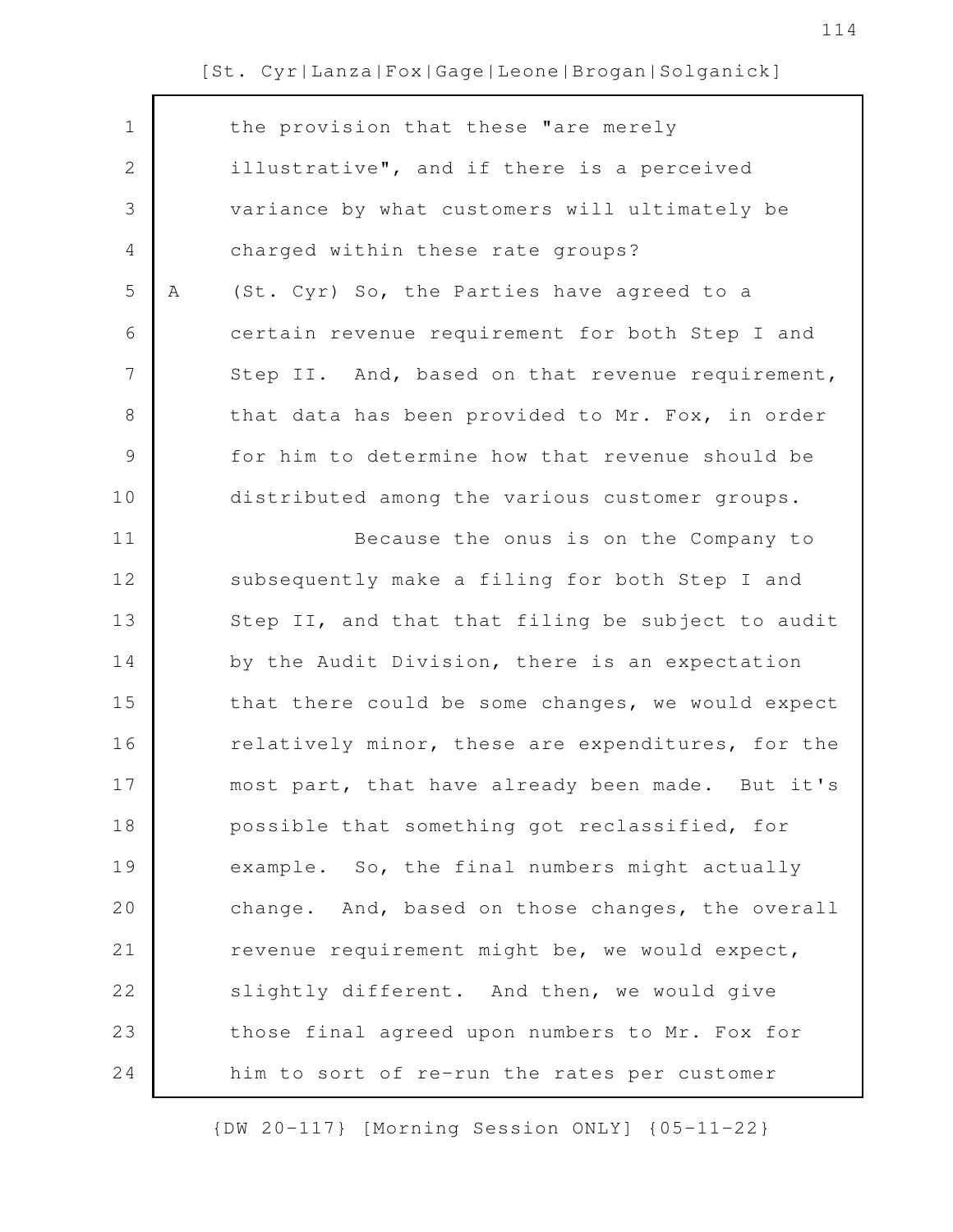group. And then, based on that, that final rates be determined. Q So, if the Commission were to approve the Settlement Agreement as presented, then the Company would return, as described in the Settlement, for a Step I and Step II filings, and we would be presented with more  $--$  or, I should say, we would be presented with figures that would be directly attributable to customers at that time? A (St. Cyr) Yes. We would say "final actual costs, subject to audit", in order to get the final revenue requirement, and then, subsequently, the final rates. Q Okay. Thank you. Now, on Bates Page 012 of the Settlement, Atkinson -- the Settlement reads "Atkinson and Hampstead, instead, will be billed, pursuant to an updated tariff, annually, for the following amounts:" What conversations did the Company and the Settling Parties have with these municipalities, with respect to the transition and billing to an annual flat fee? A (Fox) Somebody please fill in if I provide some 1 2 3 4 5 6 7 8 9 10 11 12 13 14 15 16 17 18 19 20 21 22 23 24

[St. Cyr|Lanza|Fox|Gage|Leone|Brogan|Solganick]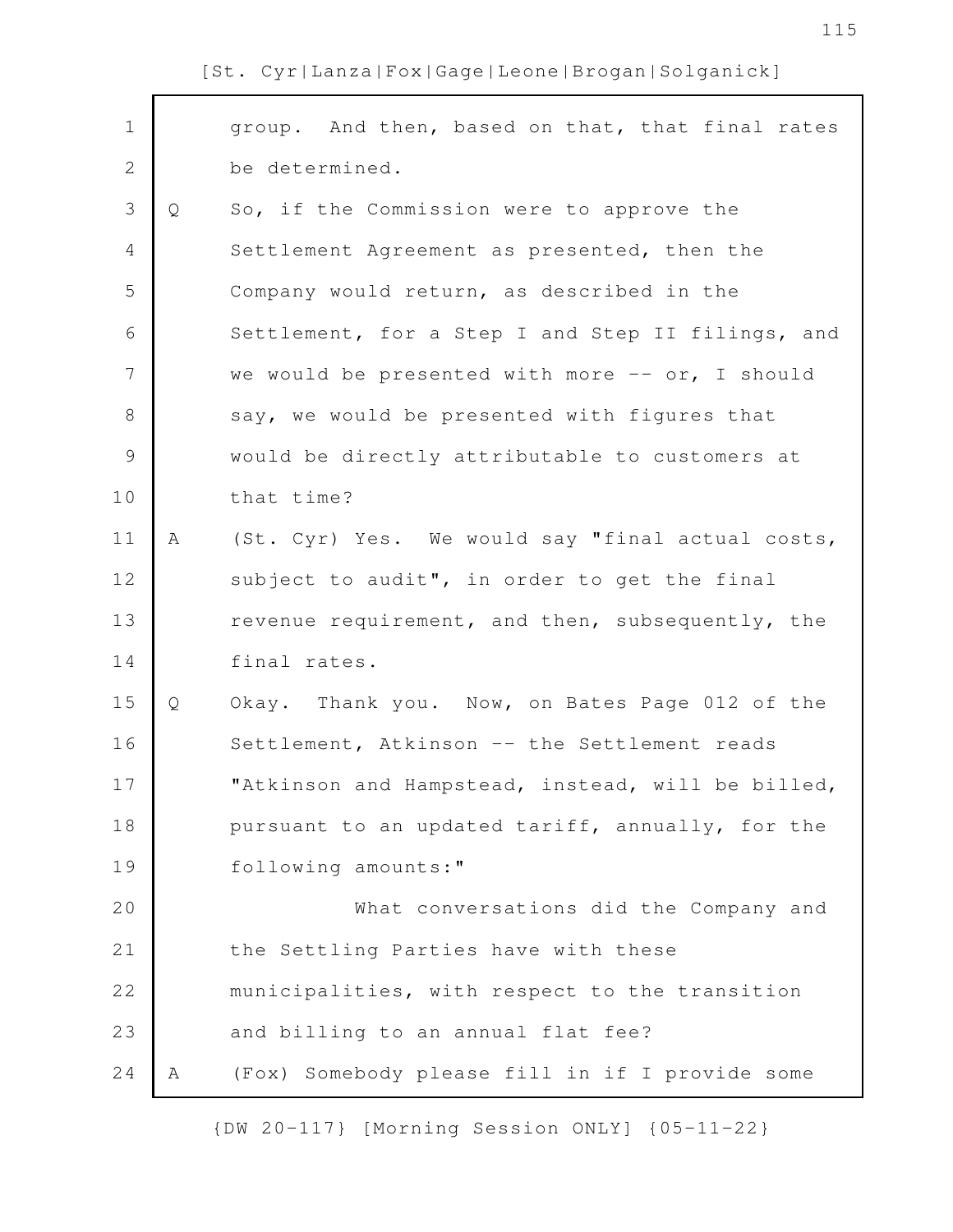| $\mathbf 1$  |   | gaps, because I was not involved with every       |
|--------------|---|---------------------------------------------------|
| $\mathbf{2}$ |   | single discussion, only the ones that were        |
| 3            |   | involving cost of service and rate design. But    |
| 4            |   | the idea here was to provide the Towns with a     |
| 5            |   | more predictable and stable cost structure that   |
| 6            |   | they could plan for, for budgeting purposes. You  |
| 7            |   | know, as you know, they're on a fiscal year       |
| $8\,$        |   | basis, much more difficult to align exactly when  |
| 9            |   | they need to increase rates to be able to sustain |
| 10           |   | an increase in their charges. I think the         |
| 11           |   | Company has done a great job of trying to         |
| 12           |   | mitigate that increase in the first year by       |
| 13           |   | contributing the capital to offset that.          |
| 14           |   | But the idea with moving to just an               |
| 15           |   | annual flat charge was, again, to just try to     |
| 16           |   | mitigate any fluctuations for planning purposes   |
| 17           |   | and budgeting purposes.                           |
| 18           | Q | And, in your view, and perhaps Mr. Lanza's views, |
| 19           |   | were the Towns in favor of that approach? Did     |
| 20           |   | they bring that approach to you?                  |
| 21           | Α | (Lanza) So, as I recall, that particular          |
| 22           |   | component of the Settlement, I believe we floated |
| 23           |   | the idea. And Dave did an excellent job of        |
| 24           |   | explaining why.                                   |
|              |   |                                                   |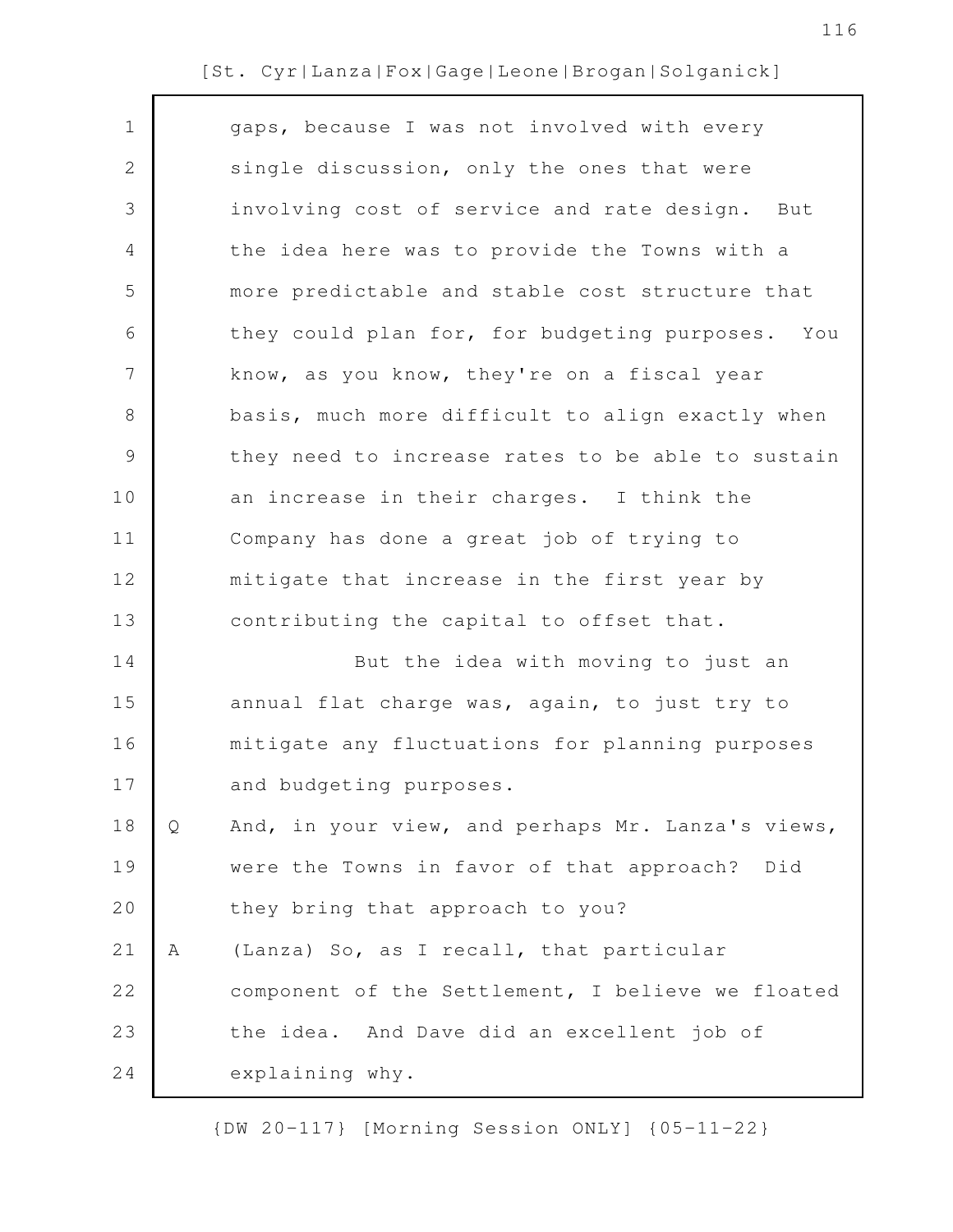| $\mathbf 1$    |   | The only other thing I'd add is, one              |
|----------------|---|---------------------------------------------------|
| $\mathbf 2$    |   | thing in my mind, I work directly with the fire   |
| 3              |   | chiefs, when they request a hydrant. We didn't    |
| 4              |   | want the current or the previously proposed       |
| 5              |   | hydrant fee structure to provide a disincentive   |
| 6              |   | for people to put in hydrants, when it makes      |
| $\overline{7}$ |   | sense to do it, because they don't have the       |
| $\,8\,$        |   | ability to get the funds or what have you. So,    |
| $\mathcal{G}$  |   | in my mind, that makes a lot of sense as well.    |
| 10             | Q | Okay. Thank you. So, now, I have a few            |
| 11             |   | questions for Mr. Brogan, if I may.               |
| 12             |   | So, I'm now looking at your testimony,            |
| 13             |   | which is Exhibit Number 9. And beginning at       |
| 14             |   | Line 11, you address some of the critiques raised |
| 15             |   | by intervenors with respect to the Southern New   |
| 16             |   | Hampshire Project being over-designed, not taking |
| 17             |   | into account normal system growth or restrictions |
| 18             |   | in water usage. Do you see that here in your      |
| 19             |   | testimony, sir?                                   |
| 20             | Α | (Brogan) On Page 2, yes. On Bates Page 002?       |
| 21             | Q | Bates Page 002, you continue to address it, I     |
| 22             |   | believe, and continuing down to Bates Page 004?   |
| 23             | Α | (Brogan) Yes.                                     |
| 24             | Q | Okay. Can you help explain what rate of growth    |
|                |   |                                                   |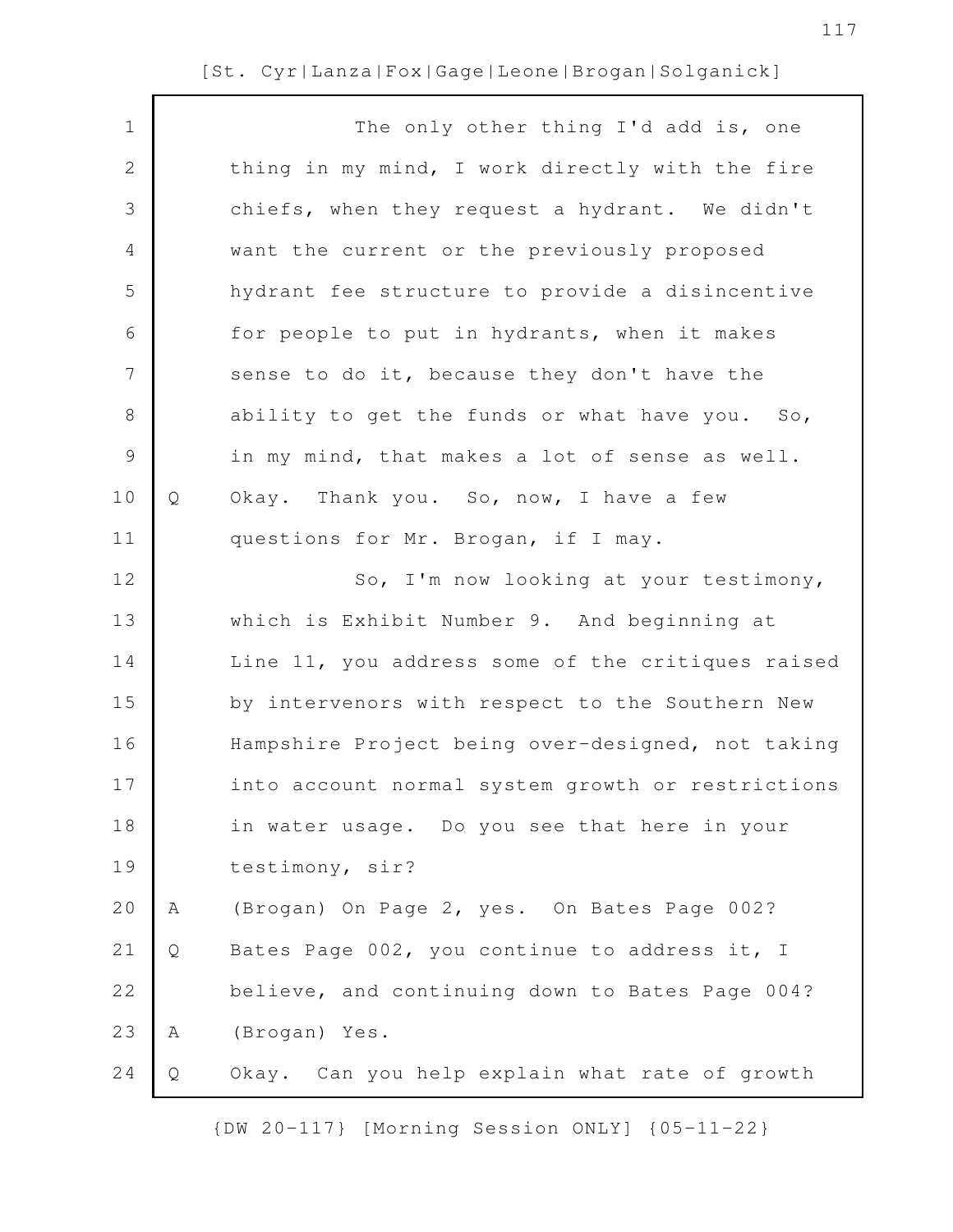$\mathsf{r}$ 

| $\mathbf 1$    |   | in an average daily demand that you would         |
|----------------|---|---------------------------------------------------|
| $\mathbf{2}$   |   | perceive as "normal" or "ordinary"?               |
| 3              | A | (Brogan) I think it probably varies a lot from    |
| $\overline{4}$ |   | company to company. But, in HAWC's case, I        |
| 5              |   | looked at the actual data, and it's somewhere in  |
| 6              |   | my testimony here. And I think it --              |
| 7              | Q | Yes. Bates Page 007, you suggest that a 2 to 3    |
| 8              |   | percent annual growth rate is normal. And I'm     |
| $\mathcal{G}$  |   | wondering, is that industry or for the Company?   |
| 10             | Α | (Brogan) That was specifically from looking at    |
| 11             |   | HAWC core system historic data.                   |
| 12             | Q | And is that, in your experience, aligned          |
| 13             |   | throughout the industry or is it considerably     |
| 14             |   | varied, in terms of water company growth,         |
| 15             |   | similarly situated?                               |
| 16             | Α | (Brogan) It's probably in the -- it seems         |
| 17             |   | reasonable to me.                                 |
| 18             | Q | Okay.                                             |
| 19             | Α | (Brogan) Uh-huh.                                  |
| 20             | Q | And are you aware of any work that either the     |
| 21             |   | Department or the New Hampshire Department of     |
| 22             |   | Environmental Services has done, regarding the    |
| 23             |   | projected increases in restrictions and lessening |
| 24             |   | of existing conditions on water uses?             |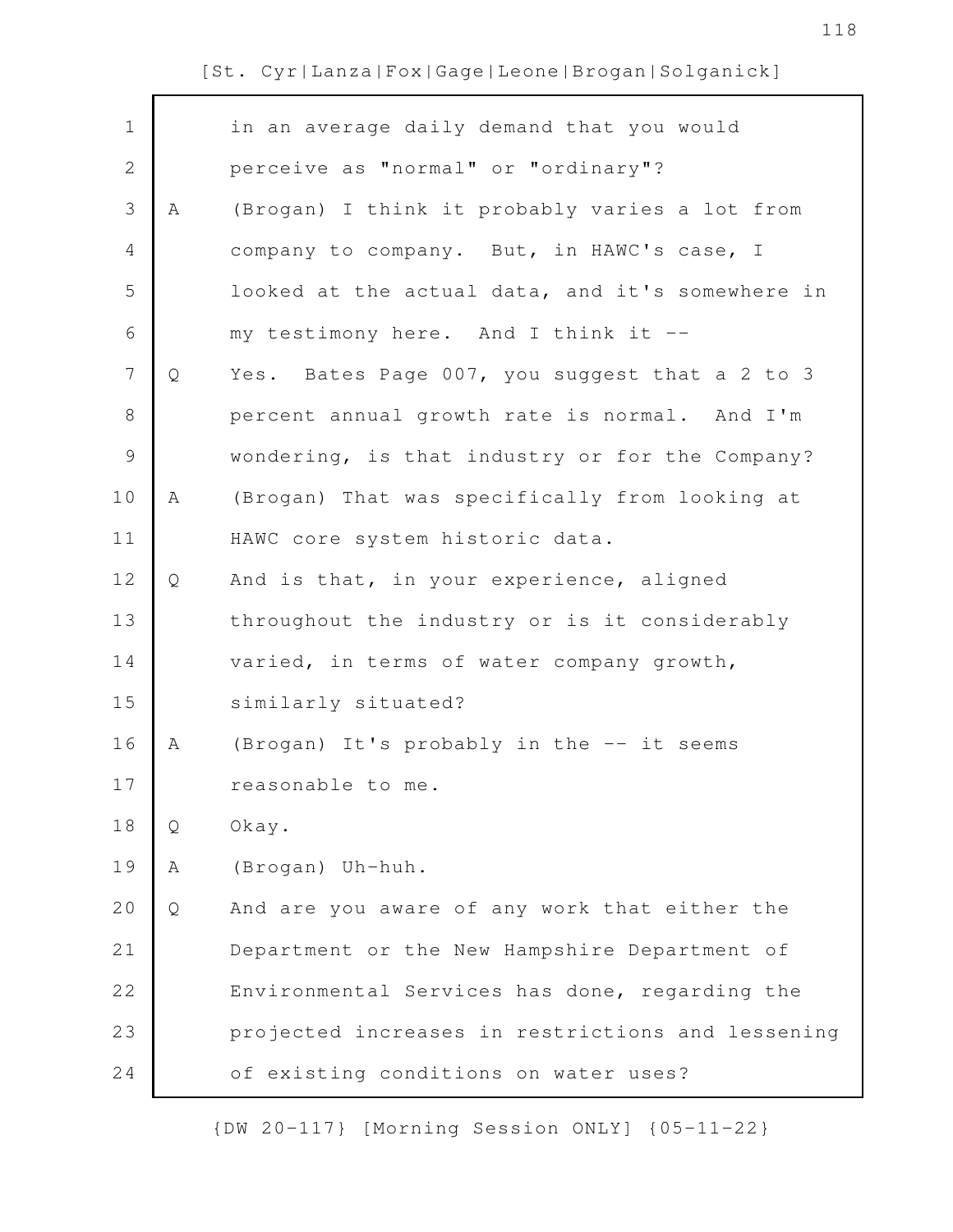| $\mathbf 1$   |   | We had some mention about "restrictions           |
|---------------|---|---------------------------------------------------|
| $\mathbf{2}$  |   | for irrigation". And my understanding is that     |
| 3             |   | there's some drought conditions as well from time |
| 4             |   | to time.                                          |
| 5             |   | How does the Department or, in your               |
| 6             |   | experience, the Department of Environmental       |
| 7             |   | Services, work to inform those conditions?        |
| $\,8\,$       | A | (Brogan) The Department of Environmental          |
| $\mathcal{G}$ |   | Services, I'm not an expert on this, but they,    |
| 10            |   | over many years, probably, they have their --     |
| 11            |   | their rules have evolved, and with much more      |
| 12            |   | emphasis, I think, currently than there used to   |
| 13            |   | be, on all the different ways of, you know,       |
| 14            |   | lessening consumer demand.                        |
| 15            |   | I don't know if that answers that.<br>But         |
| 16            |   | DES has a lot of rules in that regard.            |
| 17            | Ő | Thank you for that. And then, continuing on,      |
| 18            |   | with respect to lost or unaccounted for water, I  |
| 19            |   | asked Mr. Lanza some questions about that. Can    |
| 20            |   | you discuss, from the Department's perspective,   |
| 21            |   | what causes water loss, and what the Department   |
| 22            |   | views is an acceptable amount of water loss for   |
| 23            |   | water utilities?                                  |
| 24            | A | (Brogan) I think there are, again, there are a    |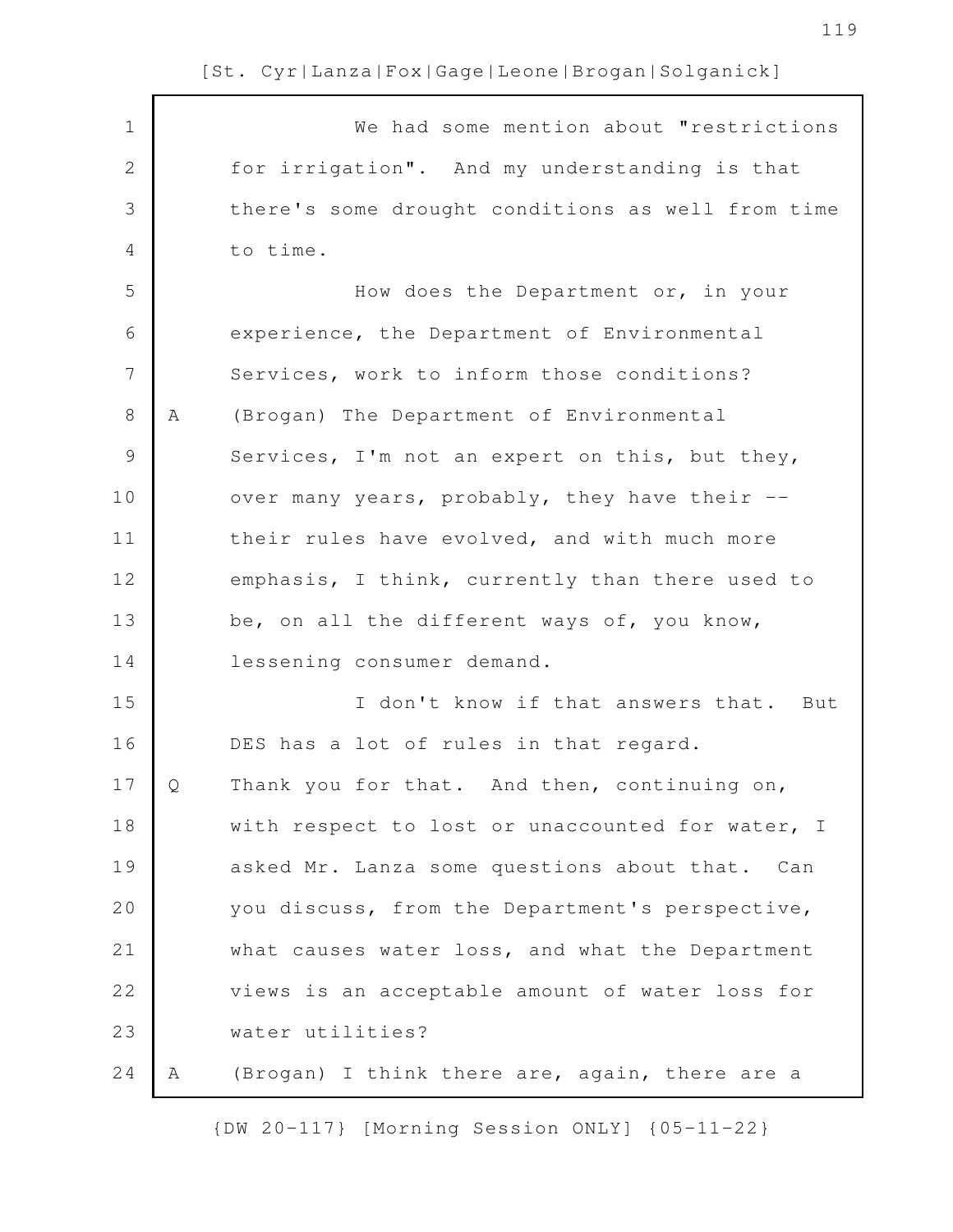| $\mathbf 1$    |   | number of possible contributing factors, leaks in |
|----------------|---|---------------------------------------------------|
| $\mathbf{2}$   |   | the system, inaccurate customer meters,           |
| 3              |   | inaccurate production meters. There's kind of an  |
| 4              |   | industry rule of thumb, I don't think it's a      |
| 5              |   | standard, but a rule of thumb is to try to be     |
| 6              |   | below 15 percent lost water.                      |
| $\overline{7}$ | Q | I think, in your testimony, you provide that the  |
| 8              |   | existing system has an average loss of 14 percent |
| $\mathcal{G}$  |   | per year?                                         |
| 10             | A | (Brogan) Correct.                                 |
| 11             | Q | And, in your view, that's reasonable?             |
| 12             | Α | (Brogan) I think I'd -- yes.                      |
| 13             | Q | And that isn't -- it sounds like that's not       |
| 14             |   | necessarily known to be volumes of water lost,    |
| 15             |   | but there are measurement elements as well that   |
| 16             |   | are contributing factors?                         |
| 17             | Α | (Brogan) Definitely, yes.                         |
| 18             | Q | Okay. Thank you. I'd like to ask Mr. Solganick    |
| 19             |   | some questions. Can you hear me, Mr. Solganick?   |
| 20             | Α | (Solganick) Yes, I can.                           |
| 21             | Q | And am I pronouncing your last name correctly?    |
| 22             | Α | (Solganick) Absolutely, Commissioner. Thank you.  |
| 23             | Q | Thank you. So, with respect to the fire           |
| 24             |   | protection rates, in your professional opinion,   |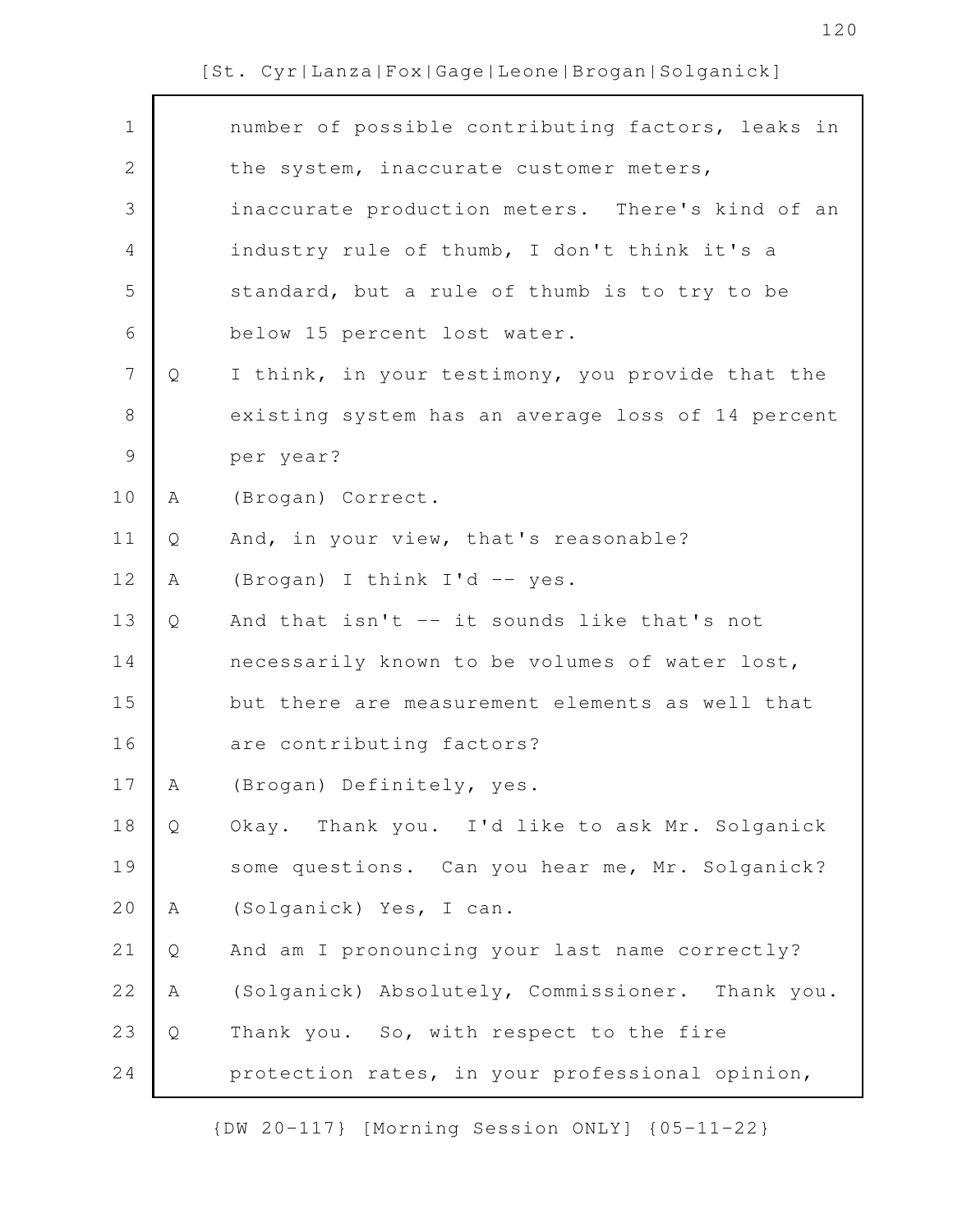| $\mathbf 1$ |   | what weight should be given to situations where   |
|-------------|---|---------------------------------------------------|
| 2           |   | fire protection services are not universal, but   |
| 3           |   | where all municipal taxpayers pay part of the     |
| 4           |   | cost?                                             |
| 5           | Α | (Solganick) First of all, I believe that the      |
| 6           |   | underlying rates should reflect costs, as they do |
| 7           |   | in this case. Second, the consideration as to     |
| 8           |   | "who should pay those costs" is really the        |
| $\mathsf 9$ |   | province of the municipality. And the             |
| 10          |   | municipality has to look at its fire service in   |
| 11          |   | total. And what I mean by that is, if you have a  |
| 12          |   | municipality where there are some hydrants, and   |
| 13          |   | there are also customer $--$ excuse me $--$       |
| 14          |   | properties that do not have hydrant service, from |
| 15          |   | my experience on a zoning board in New Jersey,    |
| 16          |   | where we have a similar situation, the fire       |
| 17          |   | company there had to provide tankers, and the     |
| 18          |   | fire company there had to provide carriage of     |
| 19          |   | water within the pumpers. And therefore, when     |
| 20          |   | you think about how a town might allocate the     |
| 21          |   | cost of fire hydrants, I suggest maybe the town,  |
| 22          |   | in its wisdom, would allocate the cost of fire    |
| 23          |   | service, which would be hydrants, plus its fire   |
| 24          |   | department, whether volunteer or partially paid,  |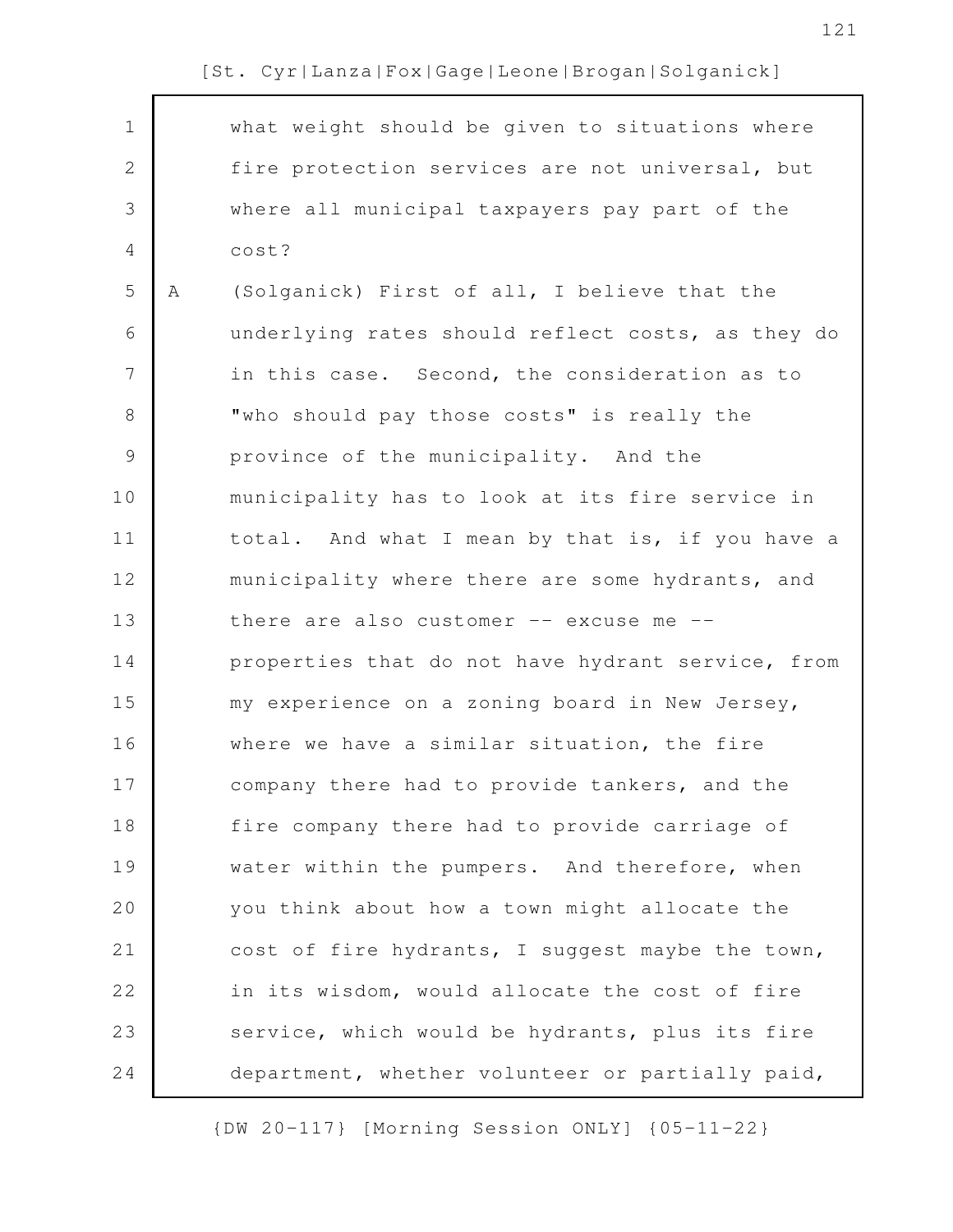and all of the equipment that's needed to serve all of the customers. And we might find that serving customers of a municipality could be more expensive to provide fire service to those customers who don't have hydrants in front of their homes, because of the requirement to carry and serve water for fire protection. That's my experience in New Jersey. I do not want to say that that is the experience for these towns. Q So, would you say that part of the "public good" determination would take into account the provision of such fire protection services? A (Solganick) I would say yes. The town should consider that. Q Okay. Thank you. Just a moment please. So, I'd ask you to pull up Exhibit 10, Mr. Solganick, which is your testimony. A (Solganick) I have it. I have it in front of me. Q Okay. So, moving to Bates Page 014. A (Solganick) Yes. Q Line 13. A (Solganick) Yes. 1 2 3 4 5 6 7 8 9 10 11 12 13 14 15 16 17 18 19 20 21 22 23 24

[St. Cyr|Lanza|Fox|Gage|Leone|Brogan|Solganick]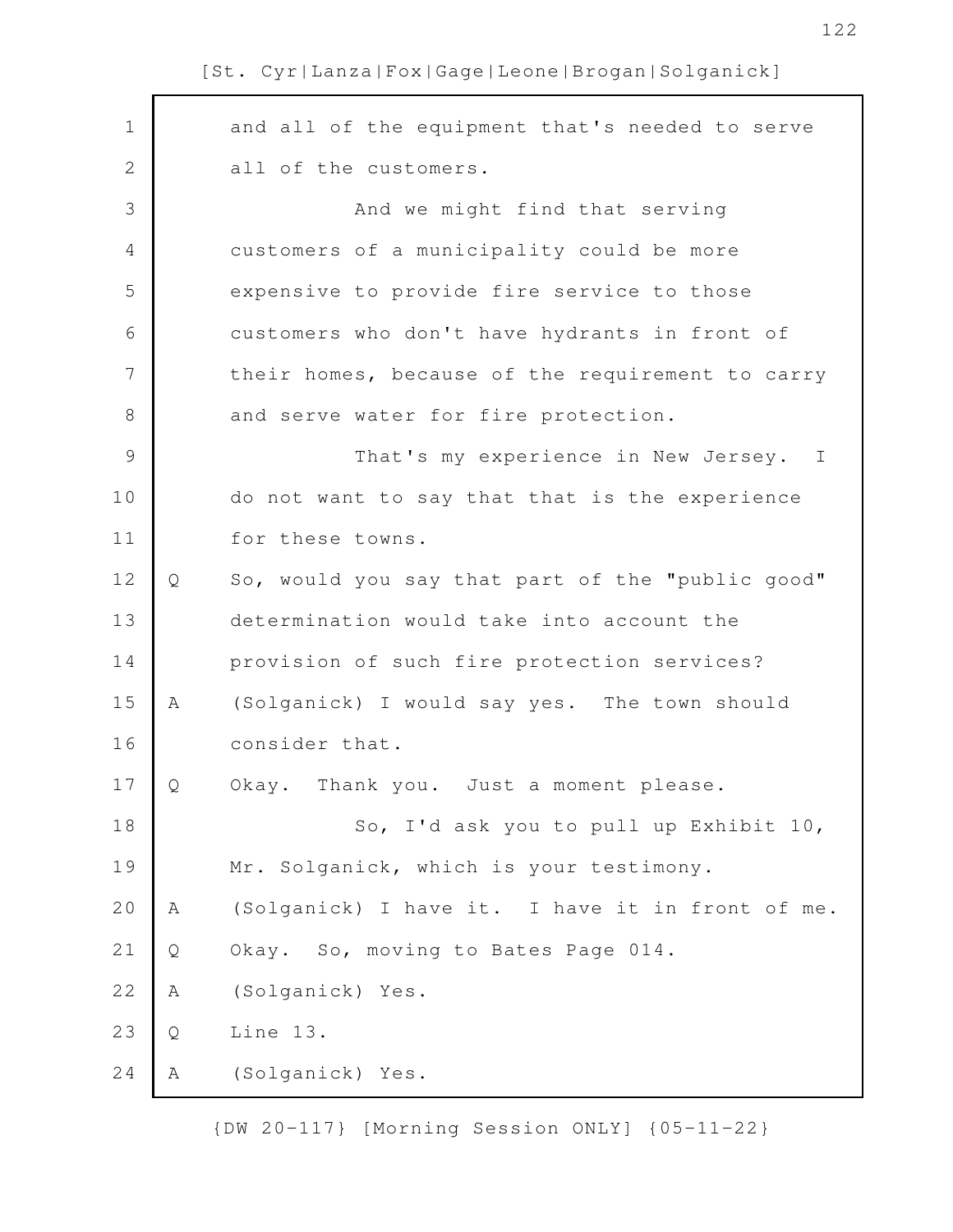| $\mathbf 1$    | Q | You provide estimates for the increase at the     |
|----------------|---|---------------------------------------------------|
| $\mathbf{2}$   |   | taxpayer level. And this provides an estimate of  |
| 3              |   | average increase in property taxes of \$1.01 per  |
| $\overline{4}$ |   | month?                                            |
| 5              | Α | (Solganick) That's correct.                       |
| 6              | Q | Is there a standard that you or the Department    |
| $\overline{7}$ |   | follows in determining if a monthly bill impact   |
| $8\,$          |   | associated with this type of service is           |
| $\mathcal{G}$  |   | reasonable or unreasonable?                       |
| 10             | Α | (Solganick) I don't --                            |
| 11             | Q | And perhaps, if there isn't a standard, maybe you |
| 12             |   | might be able to explain some of the factors that |
| 13             |   | you might take into account?                      |
| 14             | Α | (Solganick) As this is an impact on a property    |
| 15             |   | owner, as opposed to a customer of a utility, I   |
| 16             |   | would put this -- or, put a particular increase   |
| 17             |   | in comparison to the property taxes that the      |
| 18             |   | property owner might pay, and, therefore, a       |
| 19             |   | dollar would seem to be very, very small.         |
| 20             | Q | Okay. So, the Settlement removes the Southern     |
| 21             |   | New Hampshire Project from the test year rate     |
| 22             |   | base and the corresponding CIAC charges.<br>How   |
| 23             |   | does the Southern New Hampshire Project impact    |
| 24             |   | the proposed rates, including the step            |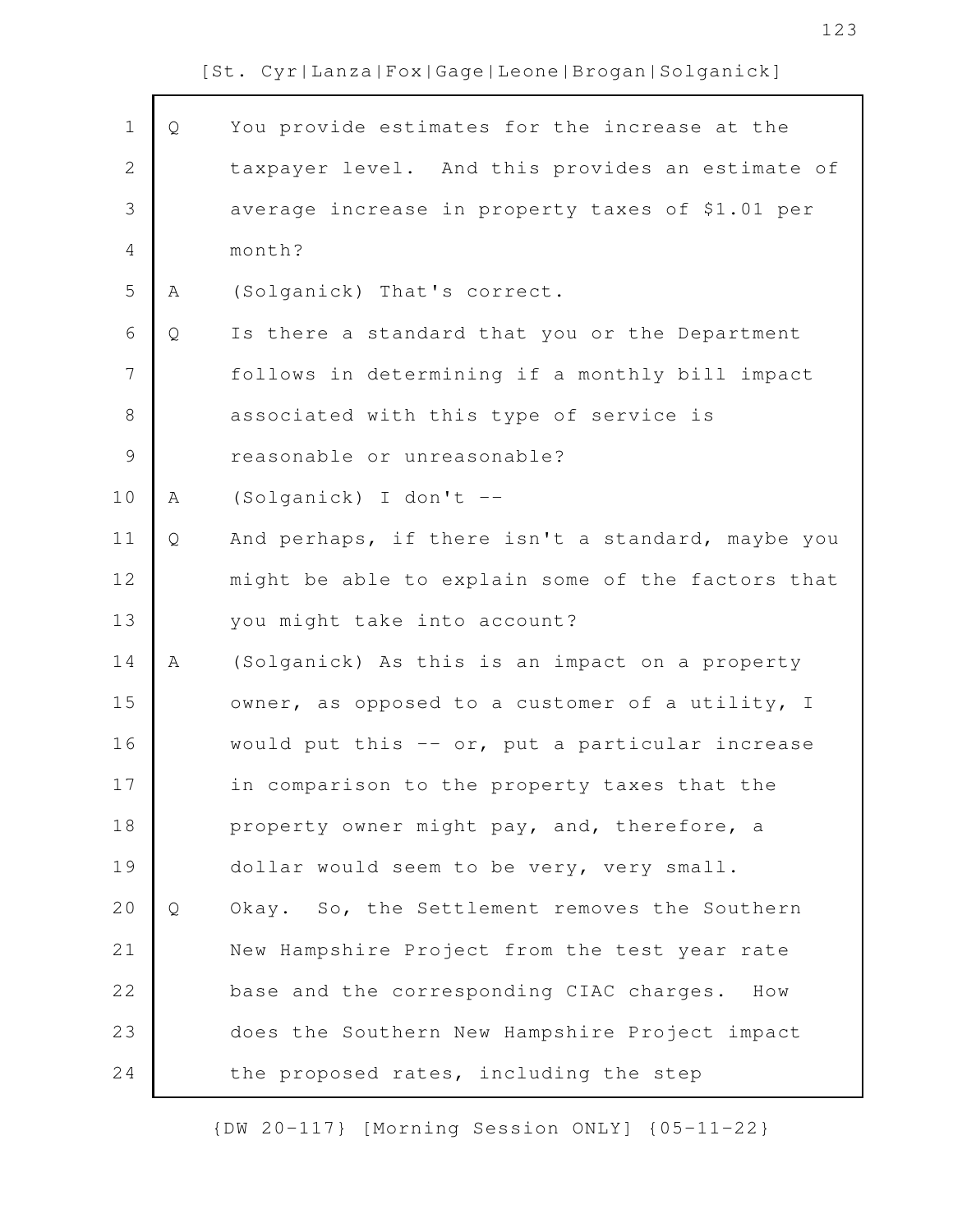| [St. Cyr Lanza Fox Gage Leone Brogan Solganick] |
|-------------------------------------------------|
|                                                 |

| $\mathbf 1$    |   | adjustments, and the channels that this Project  |
|----------------|---|--------------------------------------------------|
| $\mathbf{2}$   |   | will impact or could impact for future rate case |
|                |   |                                                  |
| 3              |   | rate bases?                                      |
| $\overline{4}$ | A | (Solganick) I'm not a rate base witness, Your    |
| 5              |   | Honor, and I believe someone else might be able  |
| 6              |   | to address that. Once the revenue requirements   |
| 7              |   | are developed, then I can address the comments.  |
| $8\,$          | Q | Okay.                                            |
| $\mathsf 9$    | Α | (Solganick) Or, the situation.                   |
| 10             | Q | Perhaps one of the other witnesses might want to |
| 11             |   | weigh in? Mr. Brogan or Mr. Fox?                 |
| 12             | Α | (St. Cyr) Can you repeat the question please?    |
| 13             | Q | So, we've removed, in this Settlement, the       |
| 14             |   | Southern New Hampshire Project has been removed  |
| 15             |   | from the test year rate base. So, how will we    |
| 16             |   | impact -- how will that impact the proposed      |
| 17             |   | rates, including the step adjustments?           |
| 18             | A | (St. Cyr) So, I don't have the specific "how it  |
| 19             |   | would impact". But, if you look at Attachment A, |
| 20             |   | "Permanent Rates", I believe this is Bates Page  |
| 21             |   | 020 -- I'm sorry, 019, I guess, Bates Page 019.  |
| 22             |   | The very first line identifies the rate          |
| 23             |   | base. And it doesn't show what the components    |
| 24             |   | are, but it does show what the ultimate revenue  |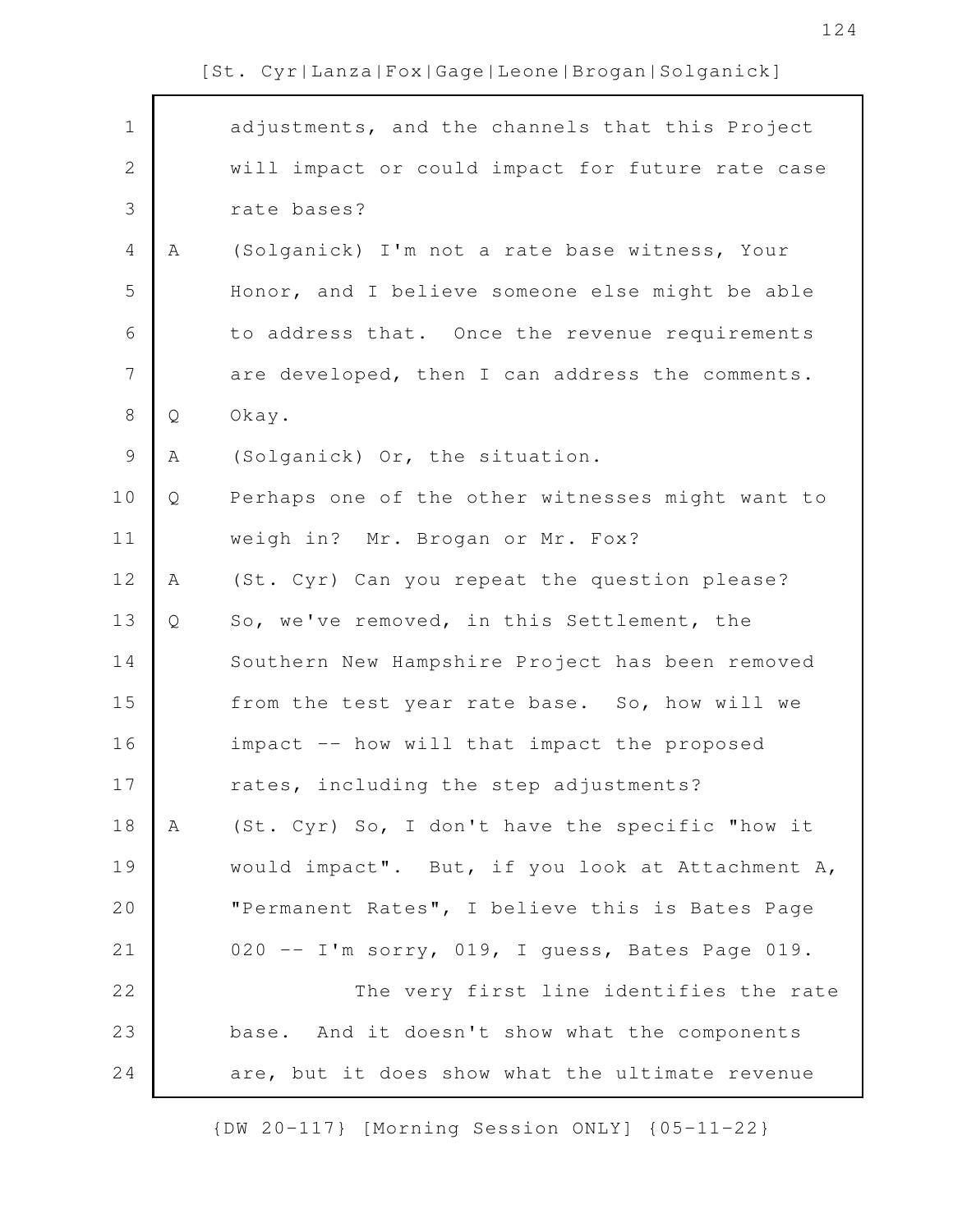| $\mathbf 1$ | requirement is and the percent increase. And I        |
|-------------|-------------------------------------------------------|
| 2           | should say that the Company originally proposed       |
| 3           | the 2020 and '21 additions as pro forma to the        |
| 4           | test year. By removing them from the test year        |
| 5           | into Step I and Step II didn't necessarily            |
| 6           | change.                                               |
| 7           | My recollection is that some of these                 |
| 8           | costs were estimated at the time in which we made     |
| 9           | the pro formas. So, here we are, a year to a          |
| 10          | year and a half later. So, certainly, the 2020        |
| 11          | and probably the 2021 costs are now all final and     |
| 12          | reflected on the books and reflected in the PUC's     |
| 13          | Annual Reports.                                       |
| 14          | But the increase in rate base is                      |
| 15          | specifically shown on Bates Page 019, in the          |
| 16          | "Pro-forma Rate Base" line.                           |
| 17          | Okay. Thank you. And then, my final question<br>Ő     |
| 18          | for the Department maybe -- did somebody want to      |
| 19          | add something on the online feed? Anybody? I          |
| 20          | thought I heard somebody.                             |
| 21          | [No verbal response.]                                 |
| 22          | BY CMSR. SIMPSON:                                     |
| 23          | Okay. Does the Department have any concerns with<br>Q |
| 24          | respect to the relationship between the Company       |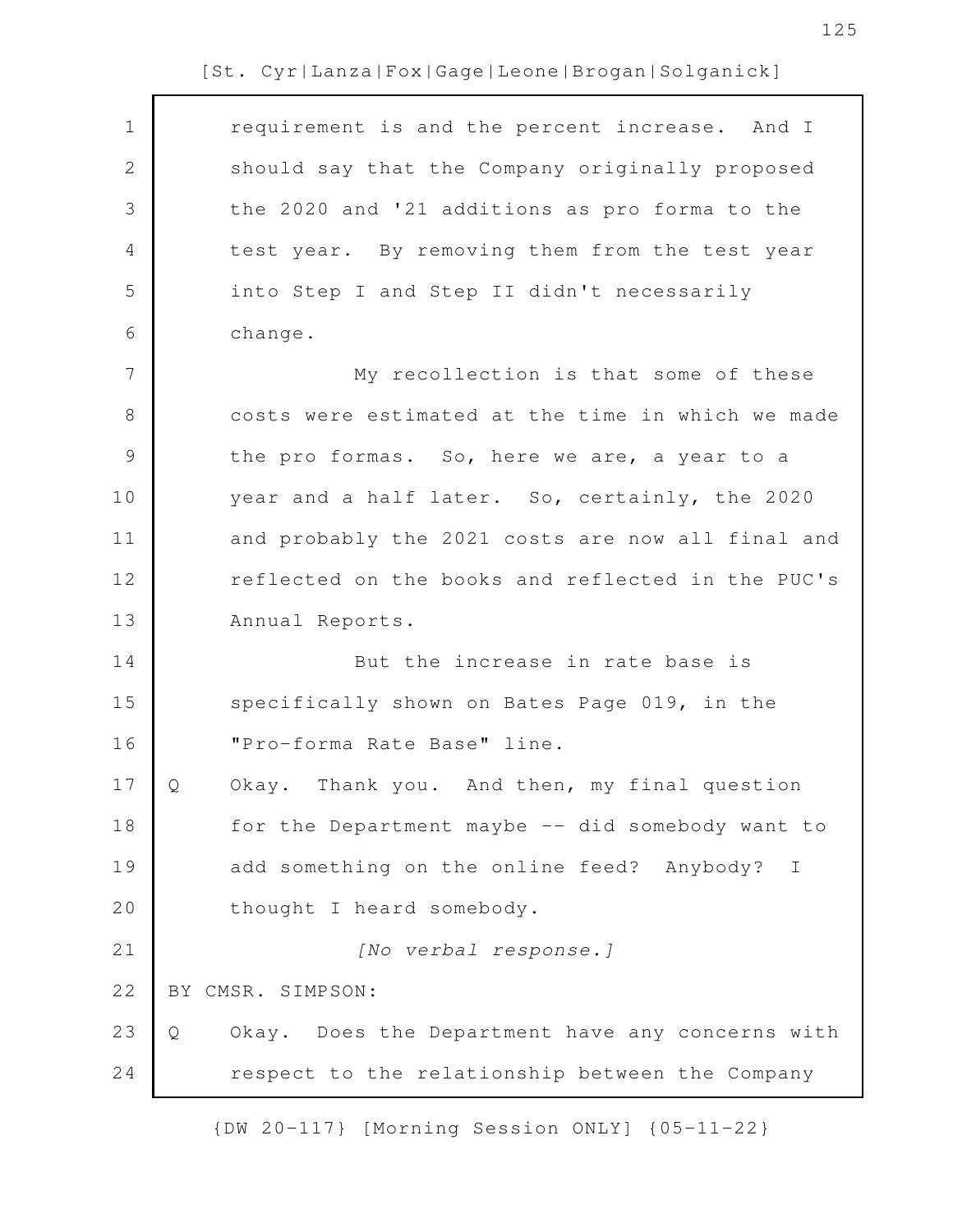| $\mathbf 1$    | and Lewis Builders? It's been raised a couple of  |
|----------------|---------------------------------------------------|
| $\mathbf{2}$   | times. It's been outlined in the testimony that   |
| 3              | they'd like to offer for the Commission in        |
| $\overline{4}$ | consideration of the Settlement. A general        |
| 5              | question for the Department.                      |
| 6              | MR. TUOMALA: Sure. We do not have                 |
| $\overline{7}$ | that concern at this time. We reviewed Ms.        |
| $\,8\,$        | Steele's testimony, which did include those       |
| $\mathsf 9$    | allegations. And I believe Mr. Brogan's           |
| 10             | testimony, I don't have it in front of me, but    |
| 11             | did address a question about self-dealing. And,   |
| 12             | at this time, we do not share those concerns.     |
| 13             | CMSR. SIMPSON: Thank you. I don't                 |
| 14             | have any further questions for the witnesses, Mr. |
| 15             | Chairman. Thank you.                              |
| 16             | CHAIRMAN GOLDNER: Okay. I think what              |
| 17             | we'll do is I'll maybe get started with a few     |
| 18             | questions, take us up to the noon hour or so, and |
| 19             | then we'll break. I'll come back with any         |
| 20             | remaining questions, and then we'll move to       |
| 21             | redirect. And, if that works for everyone, maybe  |
| 22             | come back about one o'clock. I don't know if      |
| 23             | that's acceptable to everyone?                    |
| 24             | (Multiple parties indicating in the               |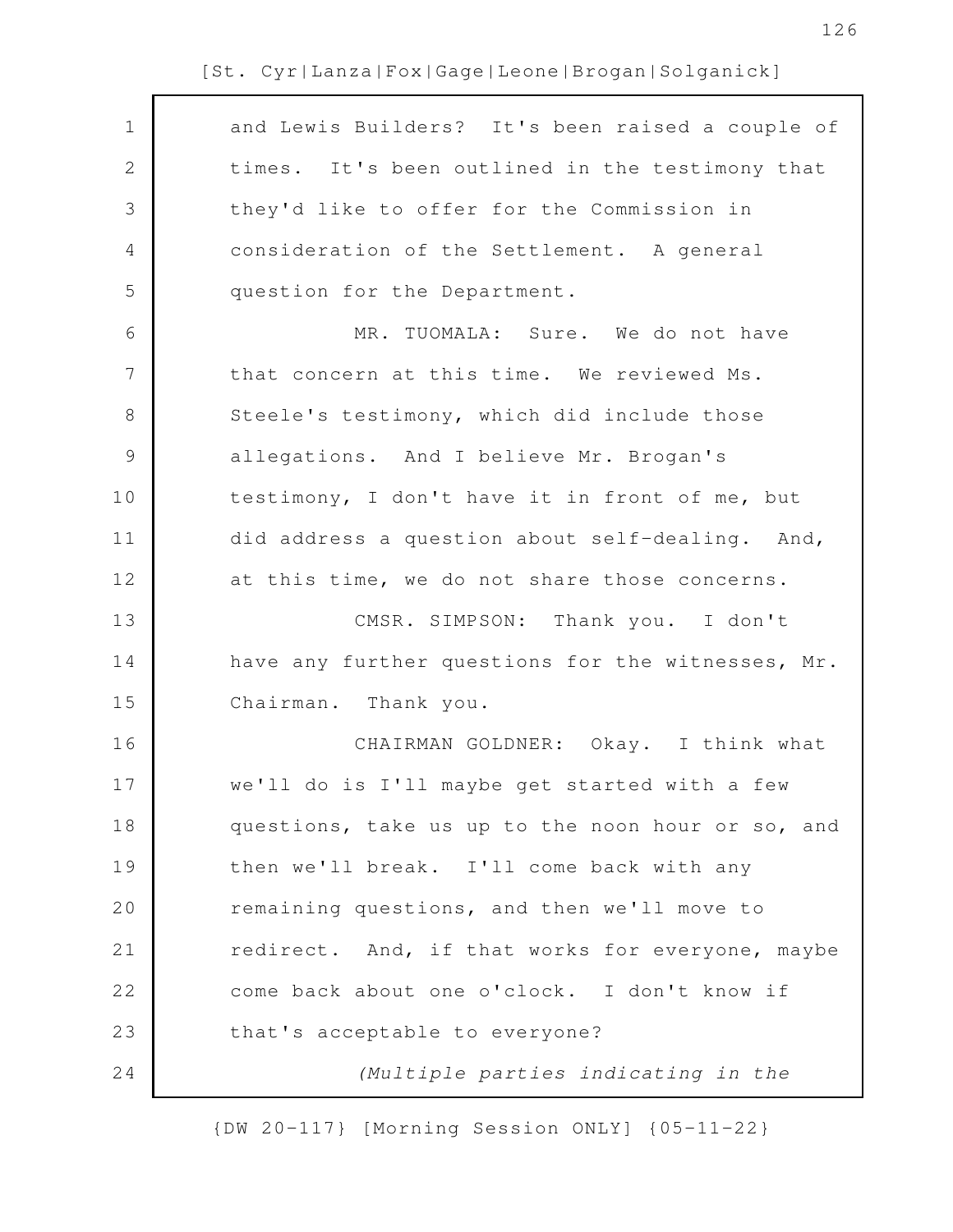| $\mathbf 1$    |   | affirmative.)                                    |
|----------------|---|--------------------------------------------------|
| $\mathbf{2}$   |   | CHAIRMAN GOLDNER: Okay. Okay, great.             |
| 3              |   | I'll just ask a couple of questions, and then    |
| 4              |   | we'll take a break, and I'll come back with the  |
| 5              |   | remainder.                                       |
| 6              |   | BY CHAIRMAN GOLDNER:                             |
| $\overline{7}$ | Q | First, just, you know, sort of an engineering    |
| $8\,$          |   | question. The source of water for the Atkinson   |
| $\mathsf 9$    |   | tank, I was sort of trying to trace that back.   |
| 10             |   | Does that come from Massabesic or what's the     |
| 11             |   | water source?                                    |
| 12             | Α | (Lanza) So, the source of water, as it stands    |
| 13             |   | today, is a mix of Southern New Hampshire water  |
| 14             |   | and our sources, and that changes, that ratio    |
| 15             |   | changes depending on demand. So, for example, in |
| 16             |   | the winter, we're using more of what we call     |
| 17             |   | "Project water" or "Southern New Hampshire       |
| 18             |   | water", and, in the summer, we're using less     |
| 19             |   | percentagewise, as our demand increases.         |
| 20             | Q | And what's the source of the Southern New        |
| 21             |   | Hampshire water?                                 |
| 22             | Α | (Solganick) The main source is Lake Massabesic,  |
| 23             |   | in Manchester. However, Salem also has its own   |
| 24             |   | source. So, it does blend with Salem as it comes |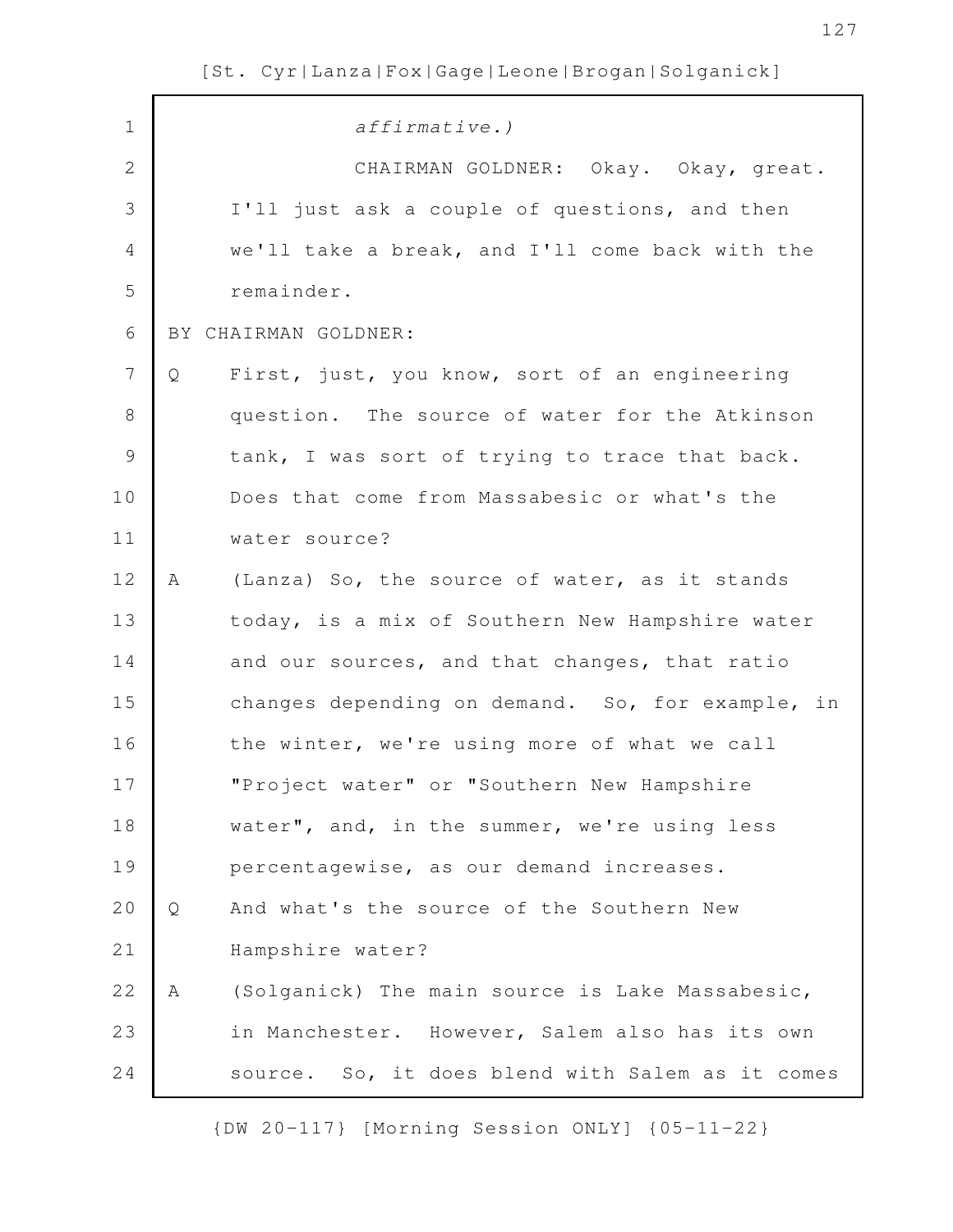$\Gamma$ 

| $\mathbf 1$   |   | down. So, ultimately, we end up with a blend of   |
|---------------|---|---------------------------------------------------|
| $\mathbf{2}$  |   | Salem and Manchester water.                       |
| 3             | Q | And you're also using -- in addition to that,     |
| 4             |   | then you're using your own well water?            |
| 5             | Α | (Lanza) That's correct.                           |
| 6             | Q | So, I'm just trying to understand how this works  |
| 7             |   | and how you benefit from the tank? Because, if    |
| $8\,$         |   | you're pulling water out of the wells, maybe      |
| $\mathcal{G}$ |   | you're pulling it out in the rainy season, and    |
| 10            |   | then it refills the aquifers, or does it $-$ how  |
| 11            |   | do you benefit from pulling water out of your own |
| 12            |   | wells with the tank?                              |
| 13            | Α | (Lanza) So, we meet demand with, for this         |
| 14            |   | discussion, we meet demand with basically two     |
| 15            |   | sources, the Southern New Hampshire water and our |
| 16            |   | wells, our sources, and that water is mixed, and  |
| 17            |   | then it goes into our atmospheric storage,        |
| 18            |   | elevated tanks. So, Hampstead has a half million  |
| 19            |   | gallon tank, Atkinson has a one million gallon    |
| 20            |   | tank that we're talking about, and then we have   |
| 21            |   | boosted storage as well in Atkinson of almost a   |
| 22            |   | half a million, I believe it's 400,000 gallons.   |
| 23            |   | And, so, that tank is constantly fluctuating.     |
|               |   |                                                   |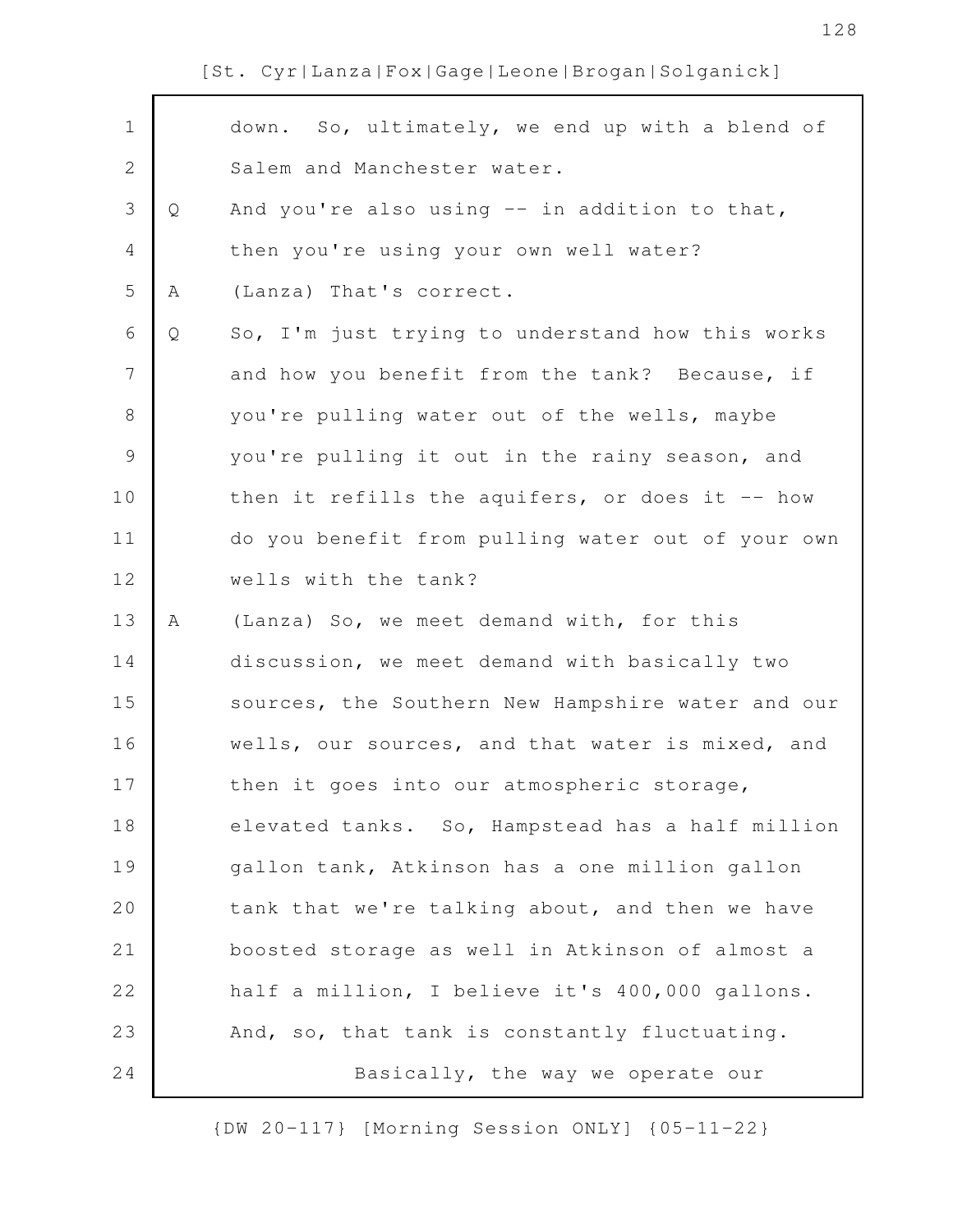| $\mathbf 1$<br>system is the wells are turned on to input water<br>$\mathbf{2}$<br>into the system when the tank -- the Atkinson<br>$\mathfrak{Z}$<br>tank specifically gets to a certain level. When<br>4<br>that tank gets to a level that we consider full,<br>5<br>the source is then shut off.<br>6<br>So, it's a bit of a balancing act, but<br>$\overline{7}$<br>that tank is constantly in use. And we're using<br>$\,8\,$<br>it with its operating band of approximately<br>$\mathcal{G}$<br>fifteen to twenty feet is what we consider a safe<br>10<br>band on that tank.<br>11<br>And how do you know how much to pull out of the<br>Q<br>12<br>wells versus take from the SNH sources? How is<br>that determined?<br>13<br>14<br>(Lanza) Yes. It's based primarily on demand.<br>Α<br>15<br>And we will adjust sources on the fly as we need<br>16<br>to. So, the majority of our sources are<br>17<br>adjustable remotely. So, in the morning, the<br>18<br>operation staff can look at everything, and gauge<br>19<br>"okay, the tank is starting to drop faster than<br>20<br>typical", or faster than it was the previous week<br>or weeks, and they will adjust the run times on<br>21<br>22<br>those sources higher.<br>23<br>So, the Southern New Hampshire Project<br>24<br>is a fixed volume. We can only pump so much or |  |  |
|------------------------------------------------------------------------------------------------------------------------------------------------------------------------------------------------------------------------------------------------------------------------------------------------------------------------------------------------------------------------------------------------------------------------------------------------------------------------------------------------------------------------------------------------------------------------------------------------------------------------------------------------------------------------------------------------------------------------------------------------------------------------------------------------------------------------------------------------------------------------------------------------------------------------------------------------------------------------------------------------------------------------------------------------------------------------------------------------------------------------------------------------------------------------------------------------------------------------------------------------------------------------------------------------------------------------------------------------|--|--|
|                                                                                                                                                                                                                                                                                                                                                                                                                                                                                                                                                                                                                                                                                                                                                                                                                                                                                                                                                                                                                                                                                                                                                                                                                                                                                                                                                |  |  |
|                                                                                                                                                                                                                                                                                                                                                                                                                                                                                                                                                                                                                                                                                                                                                                                                                                                                                                                                                                                                                                                                                                                                                                                                                                                                                                                                                |  |  |
|                                                                                                                                                                                                                                                                                                                                                                                                                                                                                                                                                                                                                                                                                                                                                                                                                                                                                                                                                                                                                                                                                                                                                                                                                                                                                                                                                |  |  |
|                                                                                                                                                                                                                                                                                                                                                                                                                                                                                                                                                                                                                                                                                                                                                                                                                                                                                                                                                                                                                                                                                                                                                                                                                                                                                                                                                |  |  |
|                                                                                                                                                                                                                                                                                                                                                                                                                                                                                                                                                                                                                                                                                                                                                                                                                                                                                                                                                                                                                                                                                                                                                                                                                                                                                                                                                |  |  |
|                                                                                                                                                                                                                                                                                                                                                                                                                                                                                                                                                                                                                                                                                                                                                                                                                                                                                                                                                                                                                                                                                                                                                                                                                                                                                                                                                |  |  |
|                                                                                                                                                                                                                                                                                                                                                                                                                                                                                                                                                                                                                                                                                                                                                                                                                                                                                                                                                                                                                                                                                                                                                                                                                                                                                                                                                |  |  |
|                                                                                                                                                                                                                                                                                                                                                                                                                                                                                                                                                                                                                                                                                                                                                                                                                                                                                                                                                                                                                                                                                                                                                                                                                                                                                                                                                |  |  |
|                                                                                                                                                                                                                                                                                                                                                                                                                                                                                                                                                                                                                                                                                                                                                                                                                                                                                                                                                                                                                                                                                                                                                                                                                                                                                                                                                |  |  |
|                                                                                                                                                                                                                                                                                                                                                                                                                                                                                                                                                                                                                                                                                                                                                                                                                                                                                                                                                                                                                                                                                                                                                                                                                                                                                                                                                |  |  |
|                                                                                                                                                                                                                                                                                                                                                                                                                                                                                                                                                                                                                                                                                                                                                                                                                                                                                                                                                                                                                                                                                                                                                                                                                                                                                                                                                |  |  |
|                                                                                                                                                                                                                                                                                                                                                                                                                                                                                                                                                                                                                                                                                                                                                                                                                                                                                                                                                                                                                                                                                                                                                                                                                                                                                                                                                |  |  |
|                                                                                                                                                                                                                                                                                                                                                                                                                                                                                                                                                                                                                                                                                                                                                                                                                                                                                                                                                                                                                                                                                                                                                                                                                                                                                                                                                |  |  |
|                                                                                                                                                                                                                                                                                                                                                                                                                                                                                                                                                                                                                                                                                                                                                                                                                                                                                                                                                                                                                                                                                                                                                                                                                                                                                                                                                |  |  |
|                                                                                                                                                                                                                                                                                                                                                                                                                                                                                                                                                                                                                                                                                                                                                                                                                                                                                                                                                                                                                                                                                                                                                                                                                                                                                                                                                |  |  |
|                                                                                                                                                                                                                                                                                                                                                                                                                                                                                                                                                                                                                                                                                                                                                                                                                                                                                                                                                                                                                                                                                                                                                                                                                                                                                                                                                |  |  |
|                                                                                                                                                                                                                                                                                                                                                                                                                                                                                                                                                                                                                                                                                                                                                                                                                                                                                                                                                                                                                                                                                                                                                                                                                                                                                                                                                |  |  |
|                                                                                                                                                                                                                                                                                                                                                                                                                                                                                                                                                                                                                                                                                                                                                                                                                                                                                                                                                                                                                                                                                                                                                                                                                                                                                                                                                |  |  |
|                                                                                                                                                                                                                                                                                                                                                                                                                                                                                                                                                                                                                                                                                                                                                                                                                                                                                                                                                                                                                                                                                                                                                                                                                                                                                                                                                |  |  |
|                                                                                                                                                                                                                                                                                                                                                                                                                                                                                                                                                                                                                                                                                                                                                                                                                                                                                                                                                                                                                                                                                                                                                                                                                                                                                                                                                |  |  |
|                                                                                                                                                                                                                                                                                                                                                                                                                                                                                                                                                                                                                                                                                                                                                                                                                                                                                                                                                                                                                                                                                                                                                                                                                                                                                                                                                |  |  |
|                                                                                                                                                                                                                                                                                                                                                                                                                                                                                                                                                                                                                                                                                                                                                                                                                                                                                                                                                                                                                                                                                                                                                                                                                                                                                                                                                |  |  |
|                                                                                                                                                                                                                                                                                                                                                                                                                                                                                                                                                                                                                                                                                                                                                                                                                                                                                                                                                                                                                                                                                                                                                                                                                                                                                                                                                |  |  |
|                                                                                                                                                                                                                                                                                                                                                                                                                                                                                                                                                                                                                                                                                                                                                                                                                                                                                                                                                                                                                                                                                                                                                                                                                                                                                                                                                |  |  |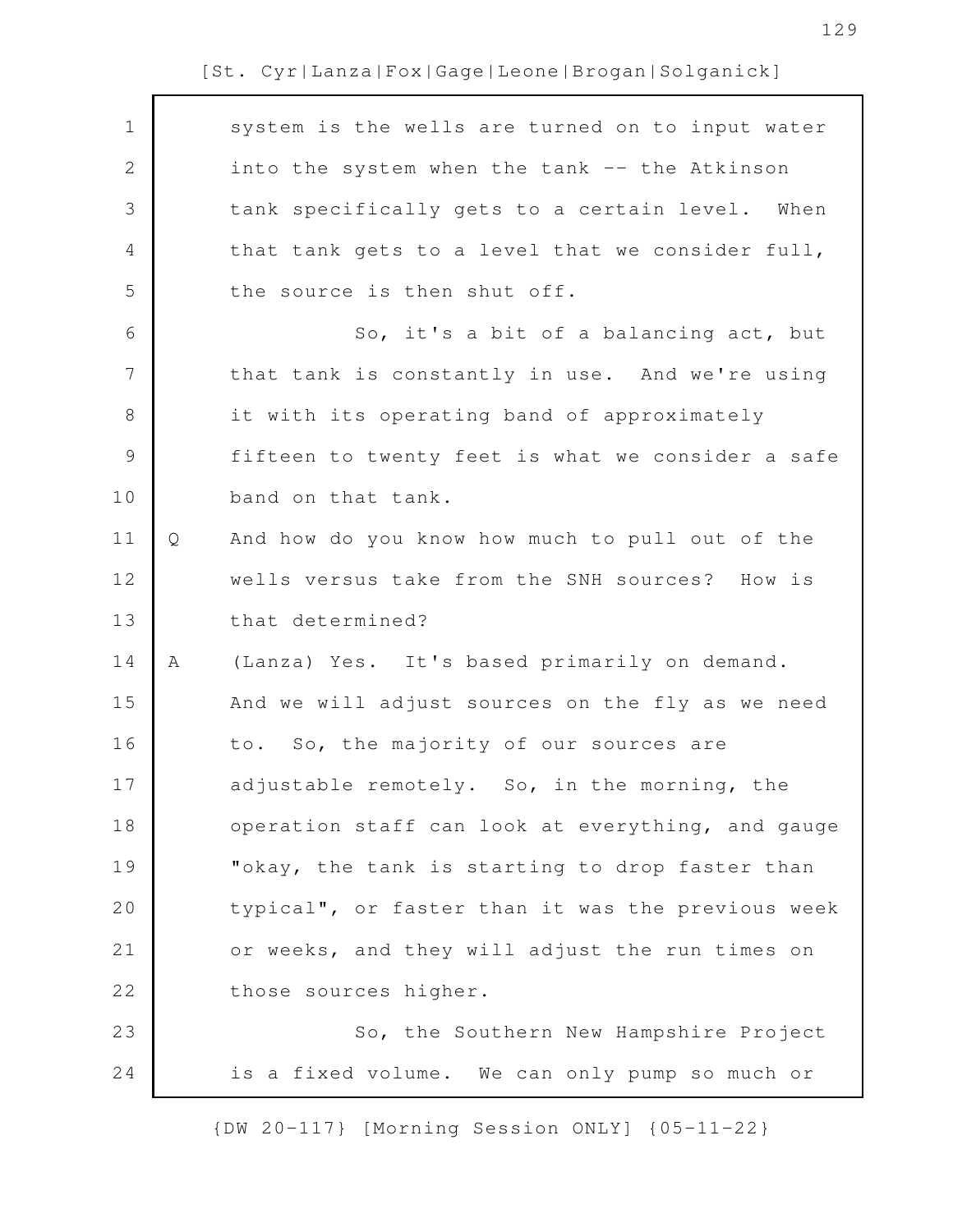| $\mathbf 1$    |   | pull so much water from there. So, we have to     |
|----------------|---|---------------------------------------------------|
| $\mathbf 2$    |   | make up the difference with our sources. So,      |
| 3              |   | what happens is this time of year, as we see the  |
| $\overline{4}$ |   | weekend coming, 85 degrees, we know that people   |
| 5              |   | are going to start watering, they're going to     |
| 6              |   | start, you know, gardening, filling pools, we're  |
| $\overline{7}$ |   | going to see that demand increase, and we are     |
| $\,8\,$        |   | going to ramp up our sources to offset the        |
| $\mathcal{G}$  |   | difference.                                       |
| 10             |   | So, it's a balancing act, but, you                |
| 11             |   | know, it's something that we've been doing for    |
| 12             |   | now almost two years.                             |
| 13             | Q | Okay. So, SNH, you're maxed out at what you can   |
| 14             |   | pull. So you're pulling, if you need to, as much  |
| 15             |   | as you can. The balance comes out of the wells.   |
| 16             |   | Do you worry, do you have any analysis that shows |
| 17             |   | when those wells run out of water? Or, how do     |
| 18             |   | you look at the well picture?                     |
| 19             | Α | (Lanza) So, we have what we consider sustainable  |
|                |   |                                                   |
| 20             |   | yields out of each source, and we monitor them    |
| 21             |   | very closely. We know that we can only get so     |
| 22             |   | much water out of a particular well safely. Once  |
| 23             |   | we go beyond that, we'll do potentially           |
| 24             |   | irreversible damage to that source. And, in some  |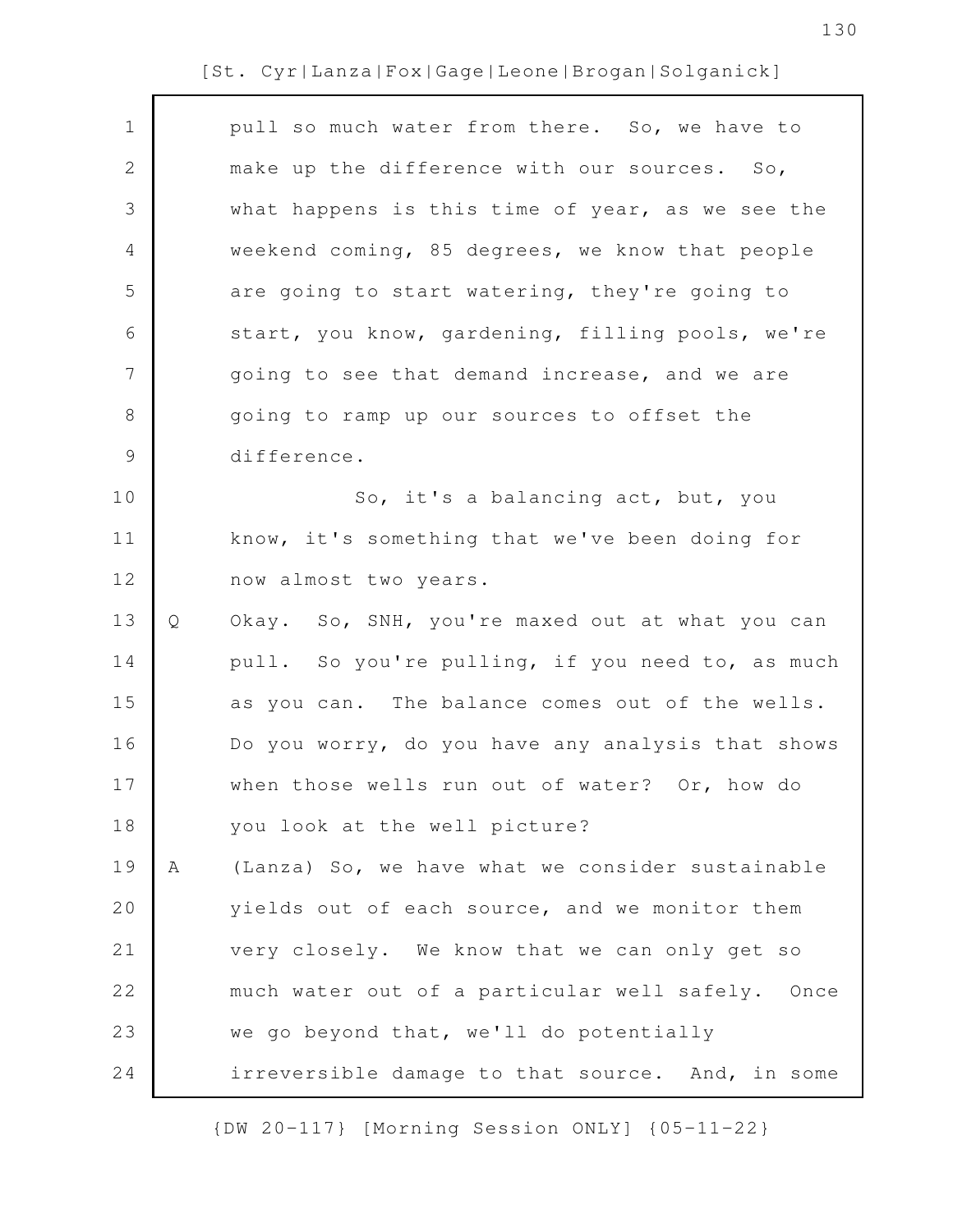| $\mathbf 1$    |   | of the newer wells, actually, all the newer       |
|----------------|---|---------------------------------------------------|
| $\mathbf{2}$   |   | wells, and even some of the older ones, through   |
| 3              |   | the Southern New Hampshire Project, we took that  |
| 4              |   | opportunity to outfit all of our wells with       |
| 5              |   | permanent loggers that connect to our SCADA       |
| 6              |   | system. So, we can see remotely now, you know,    |
| $\overline{7}$ |   | "this well operates at this level", and you can   |
| $8\,$          |   | kind of see "okay, now it's starting to come      |
| 9              |   | down." And, so, we're able to use that data to    |
| 10             |   | say "well, you know, this well really is", you    |
| 11             |   | know, "we can't get any more out of it." So,      |
| 12             |   | we're going to have to look at our next available |
| 13             |   | source.                                           |
| 14             | Q | Okay. Because I was kind of surprised, you seem   |
| 15             |   | to be doing the opposite of what I thought you    |
| 16             |   | would do, which is to look at the well level, and |
| 17             |   | determine what you could pull out of each well,   |
| 18             |   | as opposed to looking at the tank and figuring    |
| 19             |   | how much you needed to fill. Can you comment on   |
| 20             |   | the methodology?                                  |
| 21             | Α | (Lanza) So, I think the way we operate our system |
| 22             |   | is fairly consistent with that of most            |
| 23             |   | communities. And maybe Doug can elaborate on      |
| 24             |   | this. Operating off of a tank level is pretty     |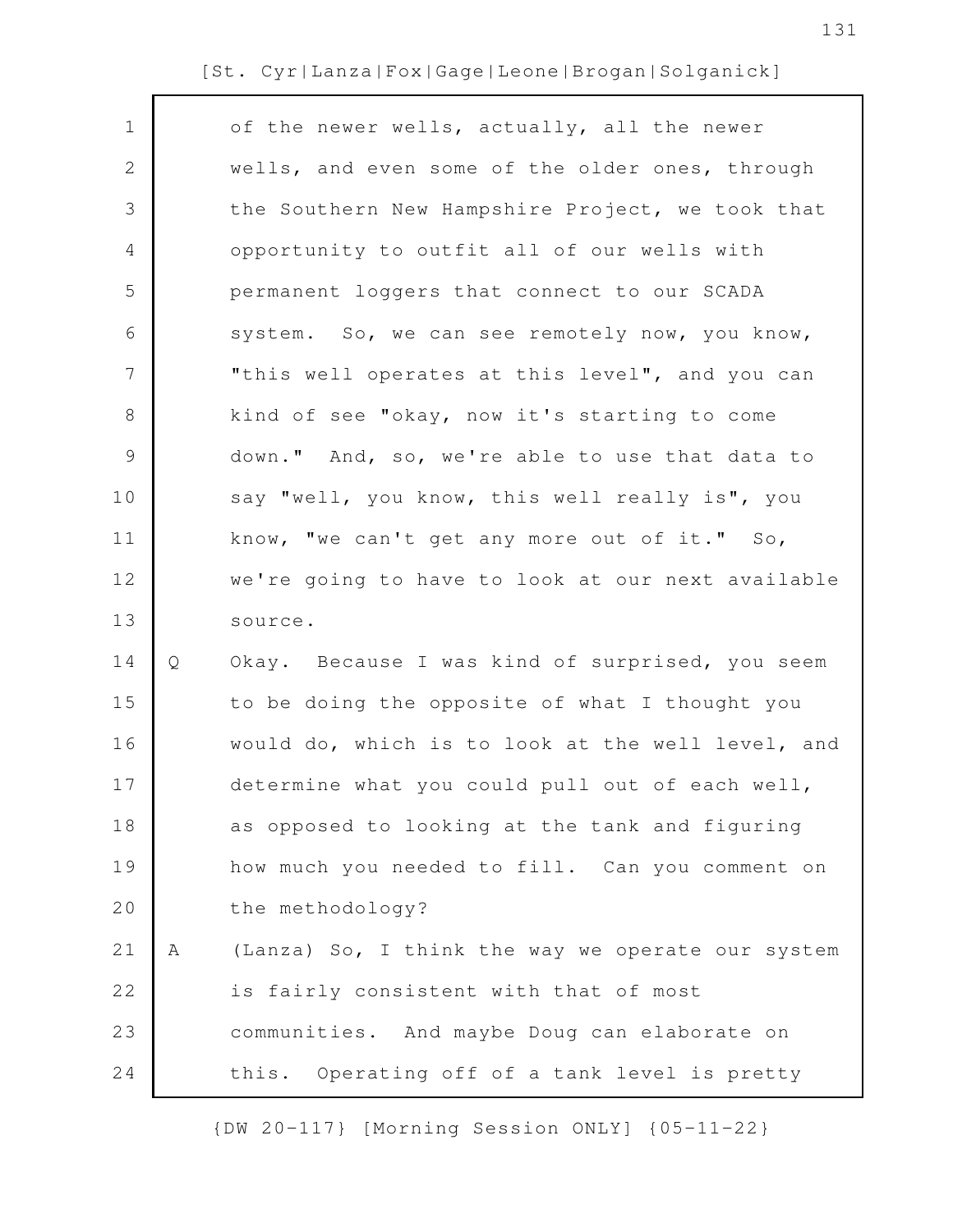| $\mathbf 1$  |   | standard, in my experience.                      |
|--------------|---|--------------------------------------------------|
| $\mathbf{2}$ | Q | I mean, you'd have to keep it within a band, for |
| 3            |   | sure. I was just trying to figure out how the    |
| 4            |   | well calculus entered into your equation?        |
| 5            | Α | (Lanza) Yes.                                     |
| 6            | Q | You're not -- so, it sounds like you're driving  |
| 7            |   | on the tank, and then you're just making sure    |
| $\,8\,$      |   | that the well piece doesn't get too low, the     |
| $\mathsf 9$  |   | water level doesn't get too low?                 |
| 10           | Α | (Lanza) Yes. So, each individual well is going   |
| 11           |   | to have its own circumstances to that well. And  |
| 12           |   | if -- so, for example, we consider 16 hours of   |
| 13           |   | run time on a well at a sustainable capacity     |
| 14           |   | acceptable. And, when we start to see a well     |
| 15           |   | running 24 hours a day at its top end, and the   |
| 16           |   | water level declining, we know right away that   |
| 17           |   | that's not sustainable. We're not going to get   |
| 18           |   | through the summer. If that's October, maybe     |
| 19           |   | it's not an issue, because we know demand is     |
| 20           |   | going to drop right off. But, this time of year, |
| 21           |   | we have to be particularly sensitive to the      |
| 22           |   | bedrock supplies and monitor them very closely.  |
| 23           | Q | Is this a daily process, weekly process, monthly |
| 24           |   | process?                                         |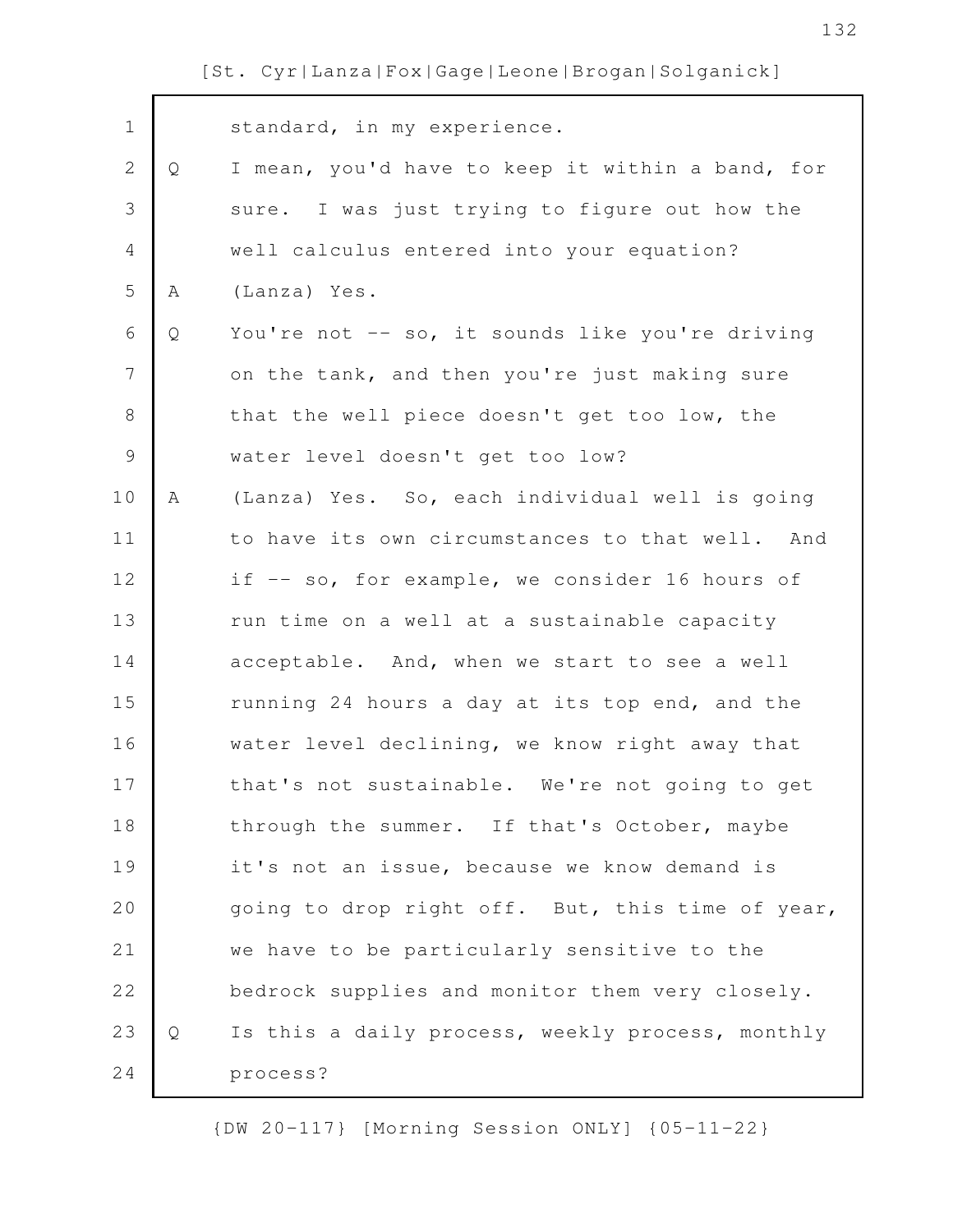$\Gamma$ 

| $\mathbf 1$   | Α | (Lanza) It's certainly a weekly process. And,     |
|---------------|---|---------------------------------------------------|
| $\mathbf{2}$  |   | when it needs to be, it's a daily process. So,    |
| 3             |   | going into this weekend, where it's warm, and     |
| 4             |   | this is where we expect the uptick to really      |
| 5             |   | start this season, it will be a daily process.    |
| 6             | Q | Okay.                                             |
| 7             | Α | (Lanza) And we'll adjust it accordingly.          |
| 8             | Q | And this is something you personally control from |
| $\mathcal{G}$ |   | your operation center, on your PC, probably?      |
| 10            | Α | (Lanza) Yes. Yup. The Operations Manager and      |
| 11            |   | our Head Operator, between the two of them, they  |
| 12            |   | review it on a daily basis. And they make         |
| 13            |   | decisions, "do we need to adjust this or adjust   |
| 14            |   | that?"                                            |
| 15            | Q | Okay. So, those two people make the decisions.    |
| 16            |   | Are you personally involved in the                |
| 17            |   | decision-making or --                             |
| 18            | A | (Lanza) I am to a point. If it's a minor          |
| 19            |   | adjustment, I don't necessarily need to be aware. |
| 20            |   | But, if the tank is dropping and not gaining, you |
| 21            |   | know, if we drop below what we consider a safe    |
| 22            |   | band, now that's not something that has happened  |
| 23            |   | since the new tank has been on line, but, for     |
| 24            |   | example, if it were to, yes, I would be involved  |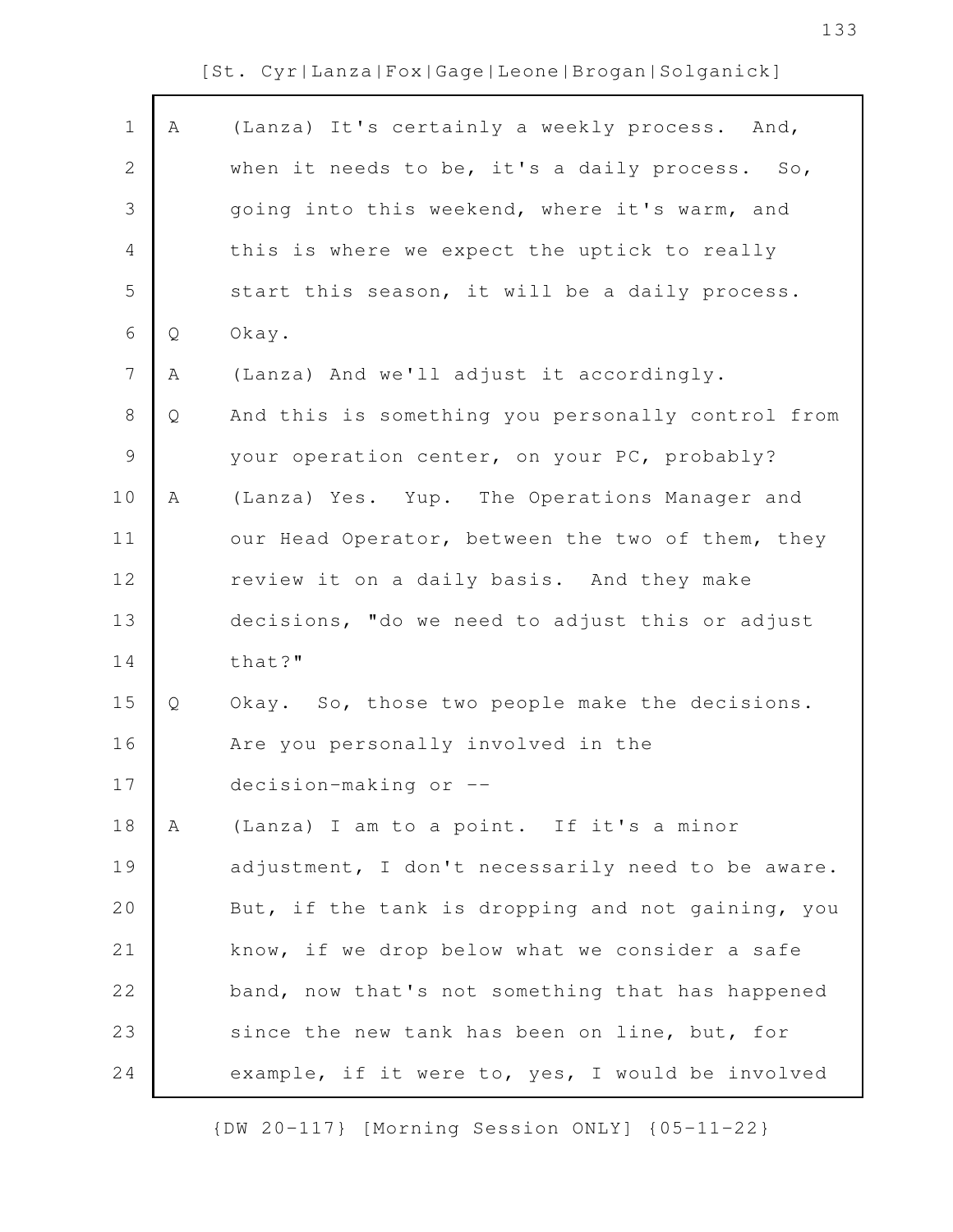| in, you know, "What do we need to do?" "Do we<br>$\mathbf 1$<br>$\mathbf{2}$<br>need to look at" -- for example, we had a bad<br>3<br>drought three or four years ago, and there were<br>restrictions put on the customers to make sure<br>4<br>5<br>that our sources weren't going to be<br>6<br>detrimentally impacted.<br>$7\phantom{.0}$<br>$\mathsf{Q}$<br>Okay. And the last question on this topic is how<br>8<br>has it been working? How would you -- would you<br>$\mathsf 9$<br>characterize that this, I'll call it "with the<br>10<br>new tank", how has that been working?<br>11<br>(Lanza) So, for the most part, it's been working<br>A<br>really well. Like anything, when you make a lot<br>12<br>13<br>of changes, there's some, you know, there's some<br>14<br>learning curve. But, at this point in time, you<br>15<br>know, we're really comfortable with everything.<br>16<br>All the equipment was new to our staff. So, we<br>17<br>had to learn all of that. But, all in all, I'd<br>18<br>say, at this point, we are -- we're very well<br>19<br>versed in the new equipment, you know, the new<br>20<br>operations characteristics, if you will. |                                        |  |
|-------------------------------------------------------------------------------------------------------------------------------------------------------------------------------------------------------------------------------------------------------------------------------------------------------------------------------------------------------------------------------------------------------------------------------------------------------------------------------------------------------------------------------------------------------------------------------------------------------------------------------------------------------------------------------------------------------------------------------------------------------------------------------------------------------------------------------------------------------------------------------------------------------------------------------------------------------------------------------------------------------------------------------------------------------------------------------------------------------------------------------------------------------------------------------|----------------------------------------|--|
|                                                                                                                                                                                                                                                                                                                                                                                                                                                                                                                                                                                                                                                                                                                                                                                                                                                                                                                                                                                                                                                                                                                                                                               |                                        |  |
|                                                                                                                                                                                                                                                                                                                                                                                                                                                                                                                                                                                                                                                                                                                                                                                                                                                                                                                                                                                                                                                                                                                                                                               |                                        |  |
|                                                                                                                                                                                                                                                                                                                                                                                                                                                                                                                                                                                                                                                                                                                                                                                                                                                                                                                                                                                                                                                                                                                                                                               |                                        |  |
|                                                                                                                                                                                                                                                                                                                                                                                                                                                                                                                                                                                                                                                                                                                                                                                                                                                                                                                                                                                                                                                                                                                                                                               |                                        |  |
|                                                                                                                                                                                                                                                                                                                                                                                                                                                                                                                                                                                                                                                                                                                                                                                                                                                                                                                                                                                                                                                                                                                                                                               |                                        |  |
|                                                                                                                                                                                                                                                                                                                                                                                                                                                                                                                                                                                                                                                                                                                                                                                                                                                                                                                                                                                                                                                                                                                                                                               |                                        |  |
|                                                                                                                                                                                                                                                                                                                                                                                                                                                                                                                                                                                                                                                                                                                                                                                                                                                                                                                                                                                                                                                                                                                                                                               |                                        |  |
|                                                                                                                                                                                                                                                                                                                                                                                                                                                                                                                                                                                                                                                                                                                                                                                                                                                                                                                                                                                                                                                                                                                                                                               |                                        |  |
|                                                                                                                                                                                                                                                                                                                                                                                                                                                                                                                                                                                                                                                                                                                                                                                                                                                                                                                                                                                                                                                                                                                                                                               |                                        |  |
|                                                                                                                                                                                                                                                                                                                                                                                                                                                                                                                                                                                                                                                                                                                                                                                                                                                                                                                                                                                                                                                                                                                                                                               |                                        |  |
|                                                                                                                                                                                                                                                                                                                                                                                                                                                                                                                                                                                                                                                                                                                                                                                                                                                                                                                                                                                                                                                                                                                                                                               |                                        |  |
|                                                                                                                                                                                                                                                                                                                                                                                                                                                                                                                                                                                                                                                                                                                                                                                                                                                                                                                                                                                                                                                                                                                                                                               |                                        |  |
|                                                                                                                                                                                                                                                                                                                                                                                                                                                                                                                                                                                                                                                                                                                                                                                                                                                                                                                                                                                                                                                                                                                                                                               |                                        |  |
|                                                                                                                                                                                                                                                                                                                                                                                                                                                                                                                                                                                                                                                                                                                                                                                                                                                                                                                                                                                                                                                                                                                                                                               |                                        |  |
|                                                                                                                                                                                                                                                                                                                                                                                                                                                                                                                                                                                                                                                                                                                                                                                                                                                                                                                                                                                                                                                                                                                                                                               |                                        |  |
|                                                                                                                                                                                                                                                                                                                                                                                                                                                                                                                                                                                                                                                                                                                                                                                                                                                                                                                                                                                                                                                                                                                                                                               |                                        |  |
|                                                                                                                                                                                                                                                                                                                                                                                                                                                                                                                                                                                                                                                                                                                                                                                                                                                                                                                                                                                                                                                                                                                                                                               |                                        |  |
|                                                                                                                                                                                                                                                                                                                                                                                                                                                                                                                                                                                                                                                                                                                                                                                                                                                                                                                                                                                                                                                                                                                                                                               |                                        |  |
|                                                                                                                                                                                                                                                                                                                                                                                                                                                                                                                                                                                                                                                                                                                                                                                                                                                                                                                                                                                                                                                                                                                                                                               |                                        |  |
|                                                                                                                                                                                                                                                                                                                                                                                                                                                                                                                                                                                                                                                                                                                                                                                                                                                                                                                                                                                                                                                                                                                                                                               |                                        |  |
| 21                                                                                                                                                                                                                                                                                                                                                                                                                                                                                                                                                                                                                                                                                                                                                                                                                                                                                                                                                                                                                                                                                                                                                                            | CHAIRMAN GOLDNER: Okay. Okay. Very     |  |
| 22<br>good. Let's take a break here.                                                                                                                                                                                                                                                                                                                                                                                                                                                                                                                                                                                                                                                                                                                                                                                                                                                                                                                                                                                                                                                                                                                                          |                                        |  |
| 23                                                                                                                                                                                                                                                                                                                                                                                                                                                                                                                                                                                                                                                                                                                                                                                                                                                                                                                                                                                                                                                                                                                                                                            | We'll come back, I'll finish the Chair |  |
| 24<br>questions, and then we'll go to redirect, at                                                                                                                                                                                                                                                                                                                                                                                                                                                                                                                                                                                                                                                                                                                                                                                                                                                                                                                                                                                                                                                                                                                            |                                        |  |